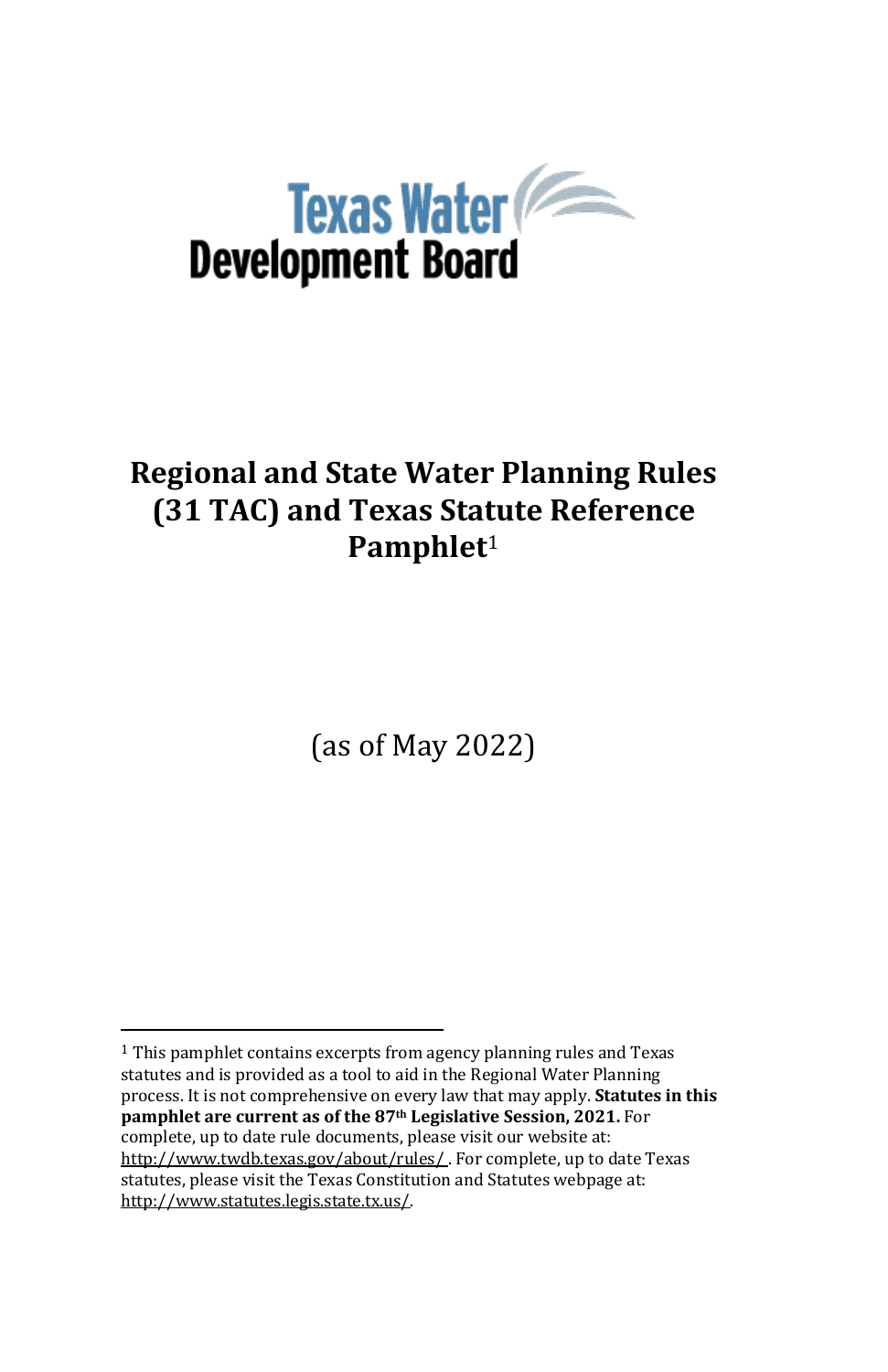# **Table of Contents**

| TEXAS ADMINISTRATIVE CODE, TITLE 31, PART 10     1                                                                           |
|------------------------------------------------------------------------------------------------------------------------------|
|                                                                                                                              |
|                                                                                                                              |
|                                                                                                                              |
|                                                                                                                              |
| §357.12 - General Regional Water Planning Group Responsibilities and                                                         |
| Subchapter B - Guidance Principles and Notice Requirements  10                                                               |
| §357.20 - Guidance Principles for State and Regional Water Planning                                                          |
|                                                                                                                              |
| §357.22 - General Considerations for Development of Regional Water                                                           |
| Subchapter C - Planning Activities for Needs Analysis and Strategy                                                           |
| §357.30 - Description of the Regional Water Planning Area  15                                                                |
| §357.31 - Projected Population and Water Demands 15                                                                          |
|                                                                                                                              |
| §357.33 - Needs Analysis: Comparison of Water Supplies and                                                                   |
| §357.34 - Identification and Evaluation of Potentially Feasible Water<br>Management Strategies and Water Management Strategy |
| §357.35 - Recommended and Alternative Water Management<br>Strategies and Water Management Strategy Projects 23               |
| Subchapter D - Impacts, Drought Response, Policy Recommendations,                                                            |
|                                                                                                                              |
| §357.41 - Consistency with Long-Term Protection of Water Resources,<br>Agricultural Resources, and Natural Resources  24     |
| §357.42 - Drought Response Information, Activities, and                                                                      |
| §357.43 - Regulatory, Administrative, or Legislative Recommendations                                                         |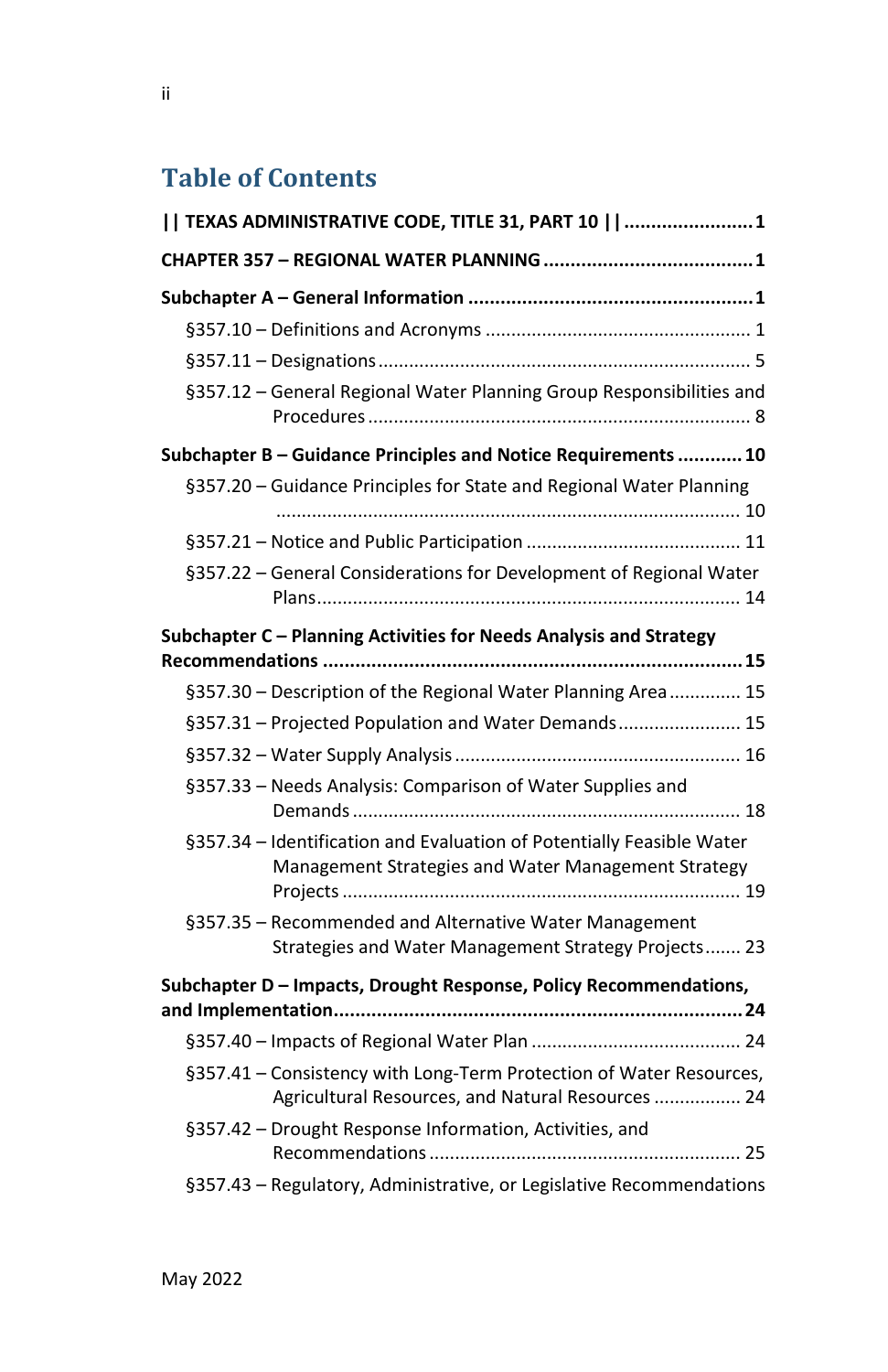| §357.45 - Implementation and Comparison to Previous Regional        |  |
|---------------------------------------------------------------------|--|
| Subchapter E - Adoption, Submittal, and Amendments to Regional      |  |
| §357.50 - Adoption, Submittal, and Approval of Regional Water Plans |  |
|                                                                     |  |
| §357.51 - Amendments to Regional Water Plans  31                    |  |
| Subchapter F - Consistency and Conflicts in Regional Water Plans34  |  |
| §357.60 - Consistency of Regional Water Plans  34                   |  |
| §357.61 - Intraregional Conflicts in Development of Regional Water  |  |
|                                                                     |  |
| §357.63 - Failure of a Regional Water Plan to Meet Regional Water   |  |
| §357.64 - Conflicts Between Regional Water Plans and Groundwater    |  |
|                                                                     |  |
| CHAPTER 358 - STATE WATER PLANNING GUIDELINES37                     |  |
| Subchapter A-State Water Plan Development 37                        |  |
|                                                                     |  |
|                                                                     |  |
|                                                                     |  |
| §358.4 – Guidelines …………………………………………………………………… 41                   |  |
|                                                                     |  |
| §358.5 - Groundwater and Surface Water Use Surveys 43               |  |
|                                                                     |  |
| CHAPTER 355 - RESEARCH AND PLANNING FUND46                          |  |
| Subchapter C - Regional Water Planning Grants 46                    |  |
|                                                                     |  |
| §355.91 - Notice of Funds and Submission and Review of Applications |  |
|                                                                     |  |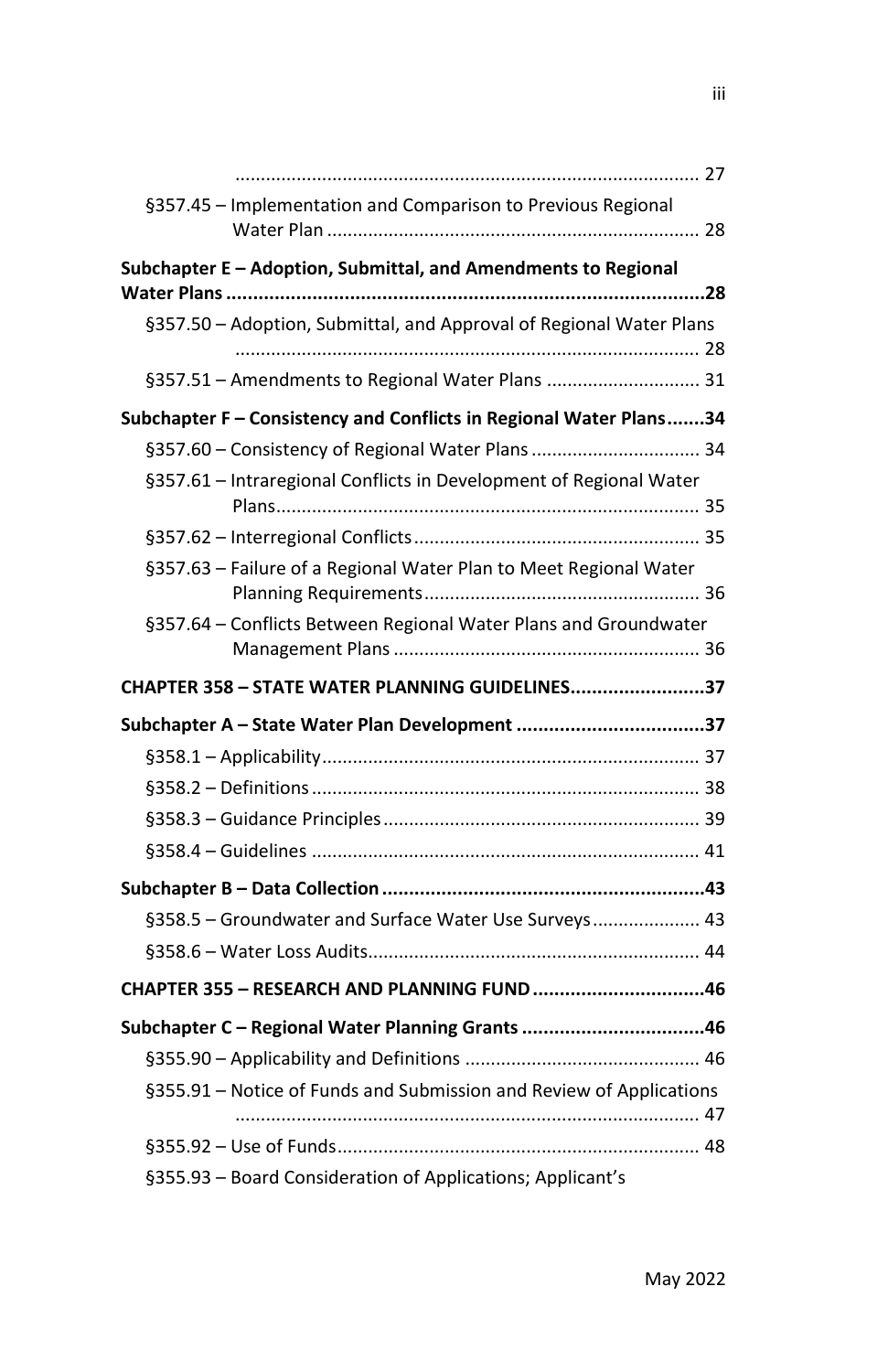| <b>CHAPTER 16 - PROVISIONS GENERALLY APPLICABLE TO WATER</b>        |  |
|---------------------------------------------------------------------|--|
|                                                                     |  |
| §16.051 - State Water Plan: Drought, Conservation, Development, and |  |
|                                                                     |  |
|                                                                     |  |
|                                                                     |  |
| TEXAS WATER CODE, Selected Statutes and Statute Excerpts Relevant   |  |
| Chapter 5 62                                                        |  |
|                                                                     |  |
|                                                                     |  |
|                                                                     |  |
|                                                                     |  |
|                                                                     |  |
|                                                                     |  |
|                                                                     |  |
|                                                                     |  |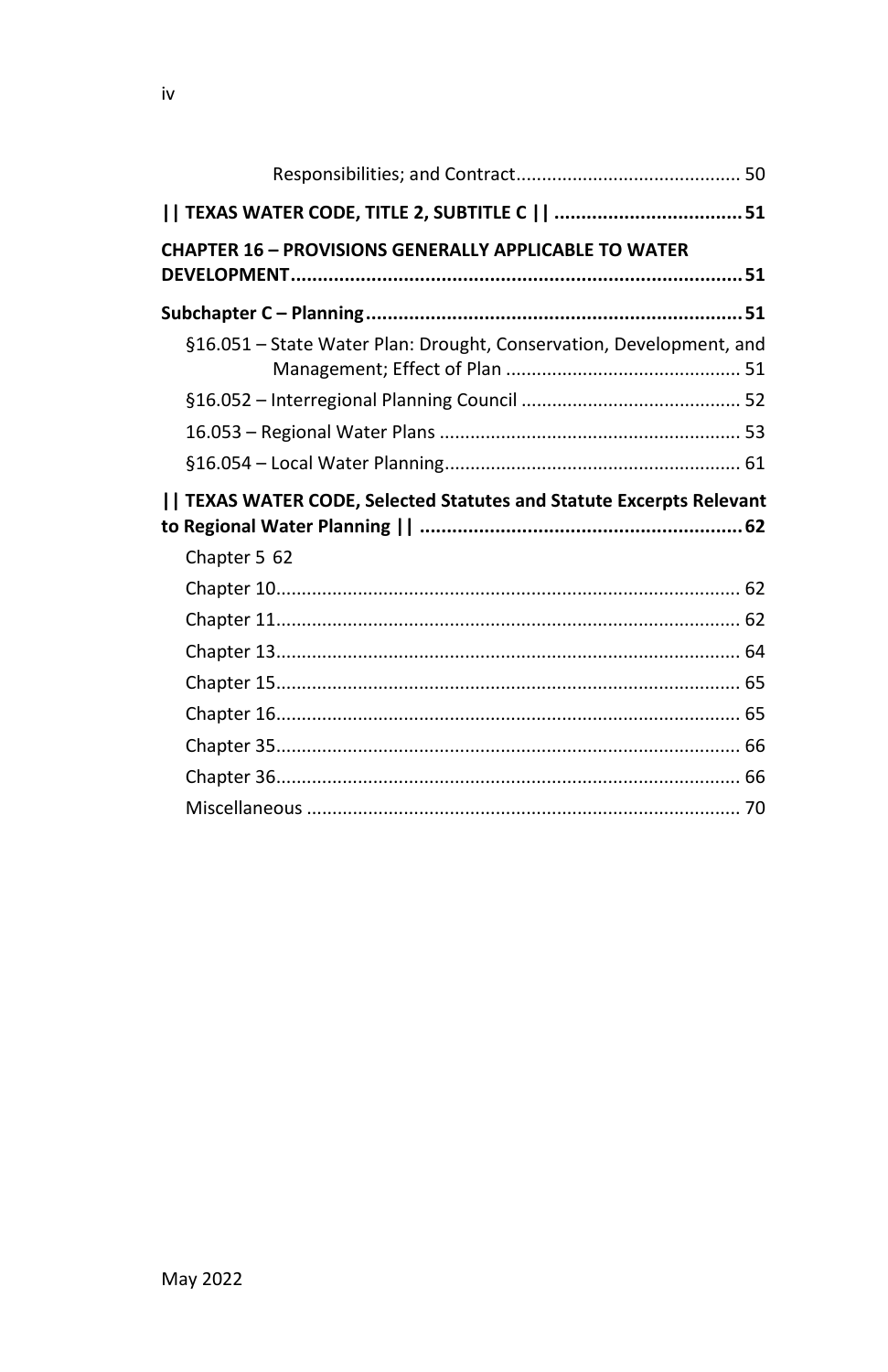## <span id="page-4-4"></span><span id="page-4-0"></span>**|| TEXAS ADMINISTRATIVE CODE, TITLE 31, PART 10 ||**

### <span id="page-4-1"></span>**CHAPTER 357 – REGIONAL WATER PLANNING**

### <span id="page-4-2"></span>**Subchapter A – General Information**

#### <span id="page-4-3"></span>**§357.10 – Definitions and Acronyms**

The following words, used in this chapter, have the following meanings.

(1) **Agricultural Water Conservation** – Defined in §363.1302[2](#page-4-4) of this title (relating to Definition of Terms).

(2) **Alternative Water Management Strategy** – A fully evaluated Water Management Strategy that may be substituted into a Regional Water Plan in the event that a recommended Water Management Strategy is no longer recommended.

(3) **Availability** – Maximum amount of raw water that could be produced by a source during a repeat of the Drought of Record, regardless of whether the supply is physically connected to or legally accessible by Water User Groups.

(4) **Board** – The Texas Water Development Board.

(5) **Collective Reporting Unit** – A grouping of utilities located in the Regional Water Planning Area. Utilities within a Collective Reporting Unit must have a logical relationship, such as being served by common Wholesale Water Providers, having common sources, or other appropriate associations.

(6) **Commission** – The Texas Commission on Environmental Quality.

(7) **County-Other** – An aggregation of utilities and individual water users within a county and not included in paragraph (43)(A) - (D) of this section.

(8) **Drought Contingency Plan** – A plan required from wholesale and retail public water suppliers and irrigation districts pursuant to Texas Water Code §11.1272 (relating to Drought Contingency Plans for Certain Applicants and Water Right Holders). The plan may consist of one or more strategies for temporary supply and demand management and demand management responses to temporary and potentially recurring water supply shortages and other water supply emergencies as required by the Commission.

(9) **Drought Management Measures** – Demand management activities to be implemented during drought that may be evaluated and included as Water Management Strategies.

(10) **Drought Management Water Management Strategy** – A drought management measure or measures evaluated and/or recommended in a State or Regional Water Plan that quantifies temporary reductions in demand during drought conditions.

(11) **Drought of Record** – The period of time when historical records indicate

 $2\,$ §363.1302: Agricultural water conservation--Those practices, techniques or technologies used in agriculture, as defined in Texas Agriculture Code, which will improve the efficiency of the use of water and further water conservation in the state, including but not limited to those programs or projects defined in Texas Water Code §§17.871 - 17.912.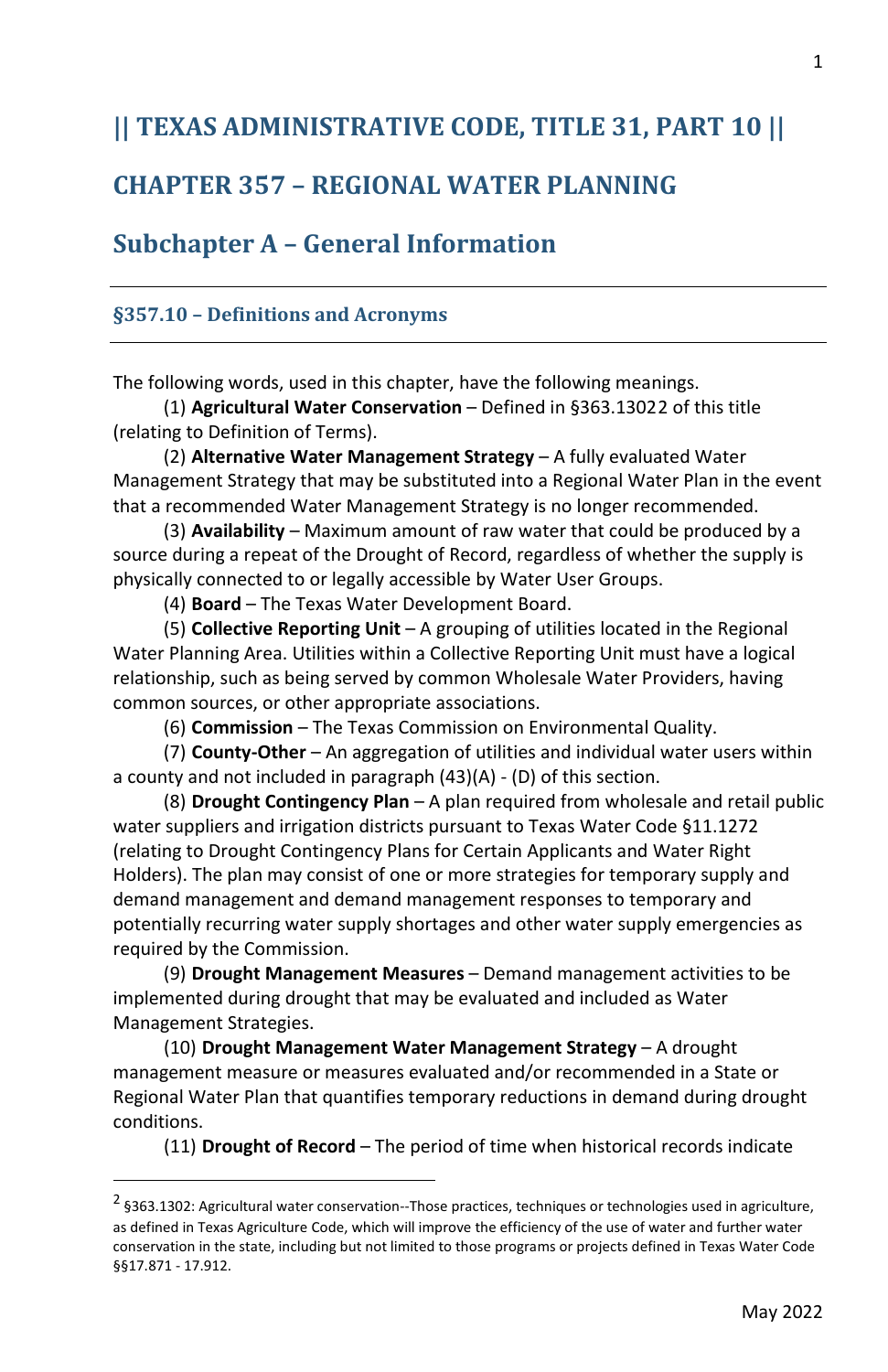that natural hydrological conditions would have provided the least amount of water supply.

(12) **Executive Administrator (EA)** – The Executive Administrator of the Board or a designated representative.

(13) **Existing Water Supply** – Maximum amount of water that is physically and legally accessible from existing sources for immediate use by a Water User Group under a repeat of Drought of Record conditions.

(14) **Firm Yield** – Maximum water volume a reservoir can provide each year under a repeat of the Drought of Record using anticipated sedimentation rates and assuming that all senior water rights will be totally utilized and all applicable permit conditions met.

(15) **Interbasin Transfer of Surface Water** – Defined and governed in Texas Water Code §11.085 (relating to Interbasin Transfers) as the diverting of any state water from a river basin and transfer of that water to any other river basin.

(16) **Interregional Conflict** – An interregional conflict exists when:

(A) more than one Regional Water Plan includes the same source of water supply for identified and quantified recommended Water Management Strategies and there is insufficient water available to implement such Water Management Strategies; or

(B) in the instance of a recommended Water Management Strategy proposed to be supplied from a different Regional Water Planning Area, the Regional Water Planning Group with the location of the strategy has studied the impacts of the recommended Water Management Strategy on its economic, agricultural, and natural resources, and demonstrates to the Board that there is a potential for a substantial adverse effect on the region as a result of those impacts.

(17) **Intraregional Conflict** – A conflict between two or more identified, quantified, and recommended Water Management Strategies in the same Initially Prepared Plan that rely upon the same water source, so that there is not sufficient water available to fully implement all Water Management Strategies and thereby creating an over-allocation of that source.

(18) **Initially Prepared Plan (IPP)** – Draft Regional Water Plan that is presented at a public hearing in accordance with §357.21(h) of this title (relating to Notice and Public Participation) and submitted for Board review and comment.

(19) **Major Water Provider (MWP)** – A Water User Group or a Wholesale Water Provider of particular significance to the region's water supply as determined by the Regional Water Planning Group. This may include public or private entities that provide water for any water use category.

(20) **Modeled Available Groundwater (MAG) Peak Factor** – A percentage (e.g., greater than 100 percent) that is applied to a modeled available groundwater value reflecting the annual groundwater availability that, for planning purposes, shall be considered temporarily available for pumping consistent with desired future conditions. The approval of a MAG Peak Factor is not intended as a limit to permits or as guaranteed approval or pre-approval of any future permit application.

(21) **Planning Decades** – Temporal snapshots of conditions anticipated to occur and presented at even intervals over the planning horizon used to present simultaneous demands, supplies, needs, and strategy volume data. A Water Management Strategy that is shown as providing a supply in the 2040 decade, for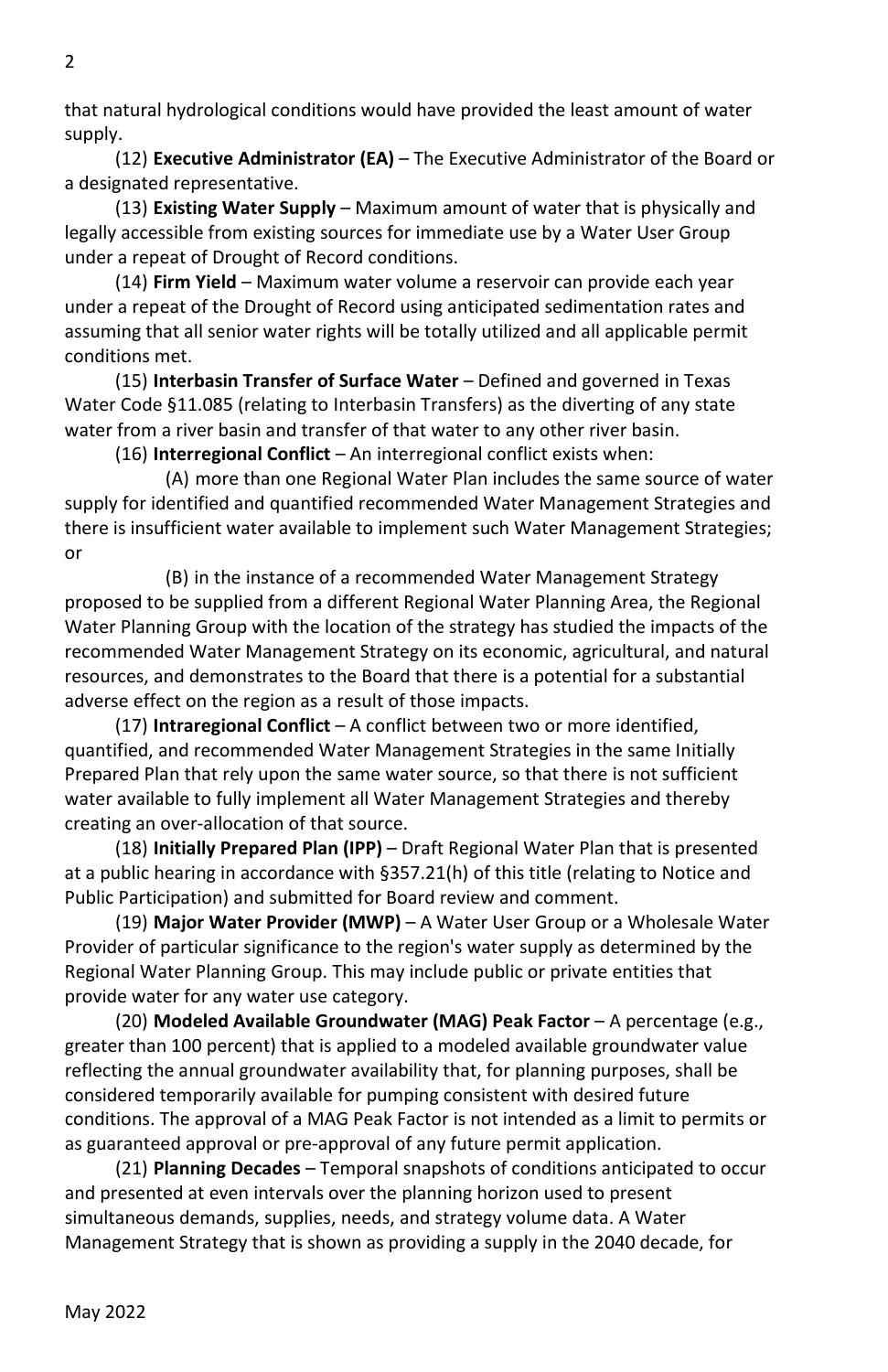example, is assumed to come online in or prior to the year 2040.

(22) **Political Subdivision** – City, county, district, or authority created under the Texas Constitution, Article III, §52, or Article XVI, §59, any other Political Subdivision of the state, any interstate compact commission to which the state is a party, and any nonprofit water supply corporation created and operating under Texas Water Code Chapter 67 (relating to Nonprofit Water Supply or Sewer Service Corporations).

(23) **Regional Water Plan (RWP)** – The plan adopted or amended by a Regional Water Planning Group pursuant to Texas Water Code §16.053 (relating to Regional Water Plans) and this chapter.

(24) **Regional Water Planning Area (RWPA)** – Area designated pursuant to Texas Water Code §16.053.

(25) **Regional Water Planning Gallons Per Capita Per Day** – For Regional Water Planning purposes, Gallons Per Capita Per Day is the annual volume of water pumped, diverted, or purchased minus the volume exported (sold) to other water systems or large industrial facilities divided by 365 and divided by the permanent resident population of the Municipal Water User Group in the regional water planning process. Coastal saline and reused/recycled water is not included in this volume.

(26) **Regional Water Planning Group (RWPG)** – Group designated pursuant to Texas Water Code §16.053.

(27) **RWPG-Estimated Groundwater Availability** – The groundwater Availability used for planning purposes as determined by RWPGs to which §357.32(d)(2) of this title (relating to Water Supply Analysis) is applicable or where no desired future condition has been adopted.

(28) **Retail Public Utility** – Defined in Texas Water Code §13.002 (relating to Water Rates and Services) as "any person, corporation, public utility, water supply or sewer service corporation, municipality, Political Subdivision or agency operating, maintaining, or controlling in this state facilities for providing potable water service or sewer service, or both, for compensation."

(29) **Reuse** – Defined in §363.1302 of this title (relating to Definition of Terms).

(30) **State Drought Preparedness Plan** – A plan, separate from the State Water Plan, that is developed by the Drought Preparedness Council for the purpose of mitigating the effects of drought pursuant to Texas Water Code §16.0551 (relating to State Drought Preparedness Plan).

(31) **State Drought Response Plan** – A plan prepared and directed by the chief of the Texas Division of Emergency Management for the purpose of managing and coordinating the drought response component of the State Water Plan and the State Drought Preparedness Plan pursuant to Texas Water Code §16.055 (relating to Drought Response Plan).

(32) **State Water Plan** – The most recent state water plan adopted by the Board under the Texas Water Code §16.051 (relating to State Water Plan).

(33) **State Water Planning Database** – Database maintained by TWDB that stores data related to population and Water Demand projections, water Availability, Existing Water Supplies, Water Management Strategy supplies, and Water Management Strategy Projects. It is used to collect, analyze, and disseminate regional and statewide water planning data.

(34) **Technical Memorandum** – Documentation of the RWPG's preliminary analysis of Water Demand projections, water Availability, Existing Water Supplies, and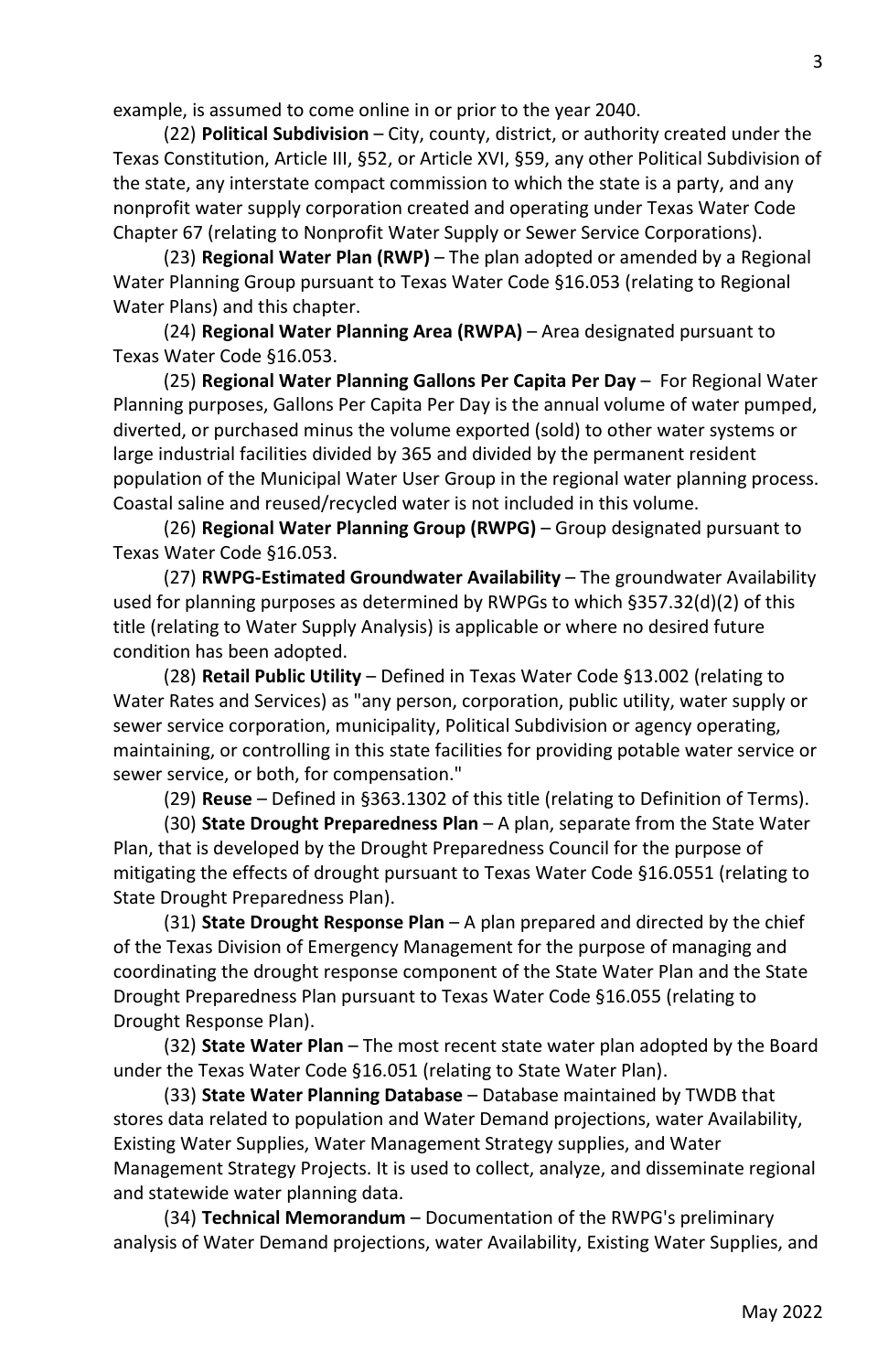Water Needs and declaration of the RWPG's intent of whether or not to pursue simplified planning.

(35) **Unmet Water Need** – The portion of an identified Water Need that is not met by recommended Water Management Strategies.

(36) **Water Conservation Measures** – Practices, techniques, programs, and technologies that will protect water resources, reduce the consumption of water, reduce the loss or waste of water, or improve the efficiency in the use of water that may be presented as Water Management Strategies, so that a water supply is made available for future or alternative uses. For planning purposes, Water Conservation Measures do not include reservoirs, aquifer storage and recovery, or other types of projects that develop new water supplies.

(37) **Water Conservation Plan** – The most current plan required by Texas Water Code §11.1271 (relating to Water Conservation Plans) from an applicant for a new or amended water rights permit and from any holder of a permit, certificate, etc. who is authorized to appropriate 1,000 acre-feet per year or more for municipal, industrial, and other non-irrigation uses and for those who are authorized to appropriate 10,000 acre-feet per year or more for irrigation, and the most current plan required by Texas Water Code §13.146 from a Retail Public Utility that provides potable water service to 3,300 or more connections. These plans must include specific, quantified 5-year and 10-year targets for water savings.

(38) **Water Conservation Strategy** – A Water Management Strategy with quantified volumes of water associated with Water Conservation Measures.

(39) **Water Demand** – Volume of water required to carry out the anticipated domestic, public, and/or economic activities of a Water User Group during drought conditions.

(40) **Water Management Strategy (WMS)** – A plan to meet a need for additional water by a discrete Water User Group, which can mean increasing the total water supply or maximizing an existing supply, including through reducing demands. A Water Management Strategy may or may not require associated Water Management Strategy Projects to be implemented.

(41) **Water Management Strategy Project (WMSP)** – Water project that has a non-zero capital costs and that when implemented, would develop, deliver, or treat additional water supply volumes, or conserve water for Water User Groups or Wholesale Water Providers. One WMSP may be associated with multiple WMSs.

(42) **Water Need** – A potential water supply shortage based on the difference between projected Water Demands and Existing Water Supplies.

(43) **Water User Group (WUG)** – Identified user or group of users for which Water Demands and Existing Water Supplies have been identified and analyzed and plans developed to meet Water Needs. These include:

(A) Privately-owned utilities that provide an average of more than 100 acre-feet per year for municipal use for all owned water systems;

(B) Water systems serving institutions or facilities owned by the state or federal government that provide more than 100 acre-feet per year for municipal use;

(C) All other Retail Public Utilities not covered in subparagraphs (A) and (B) of this paragraph that provide more than 100 acre-feet per year for municipal use;

(D) Collective Reporting Units, or groups of Retail Public Utilities that have a common association and are requested for inclusion by the RWPG;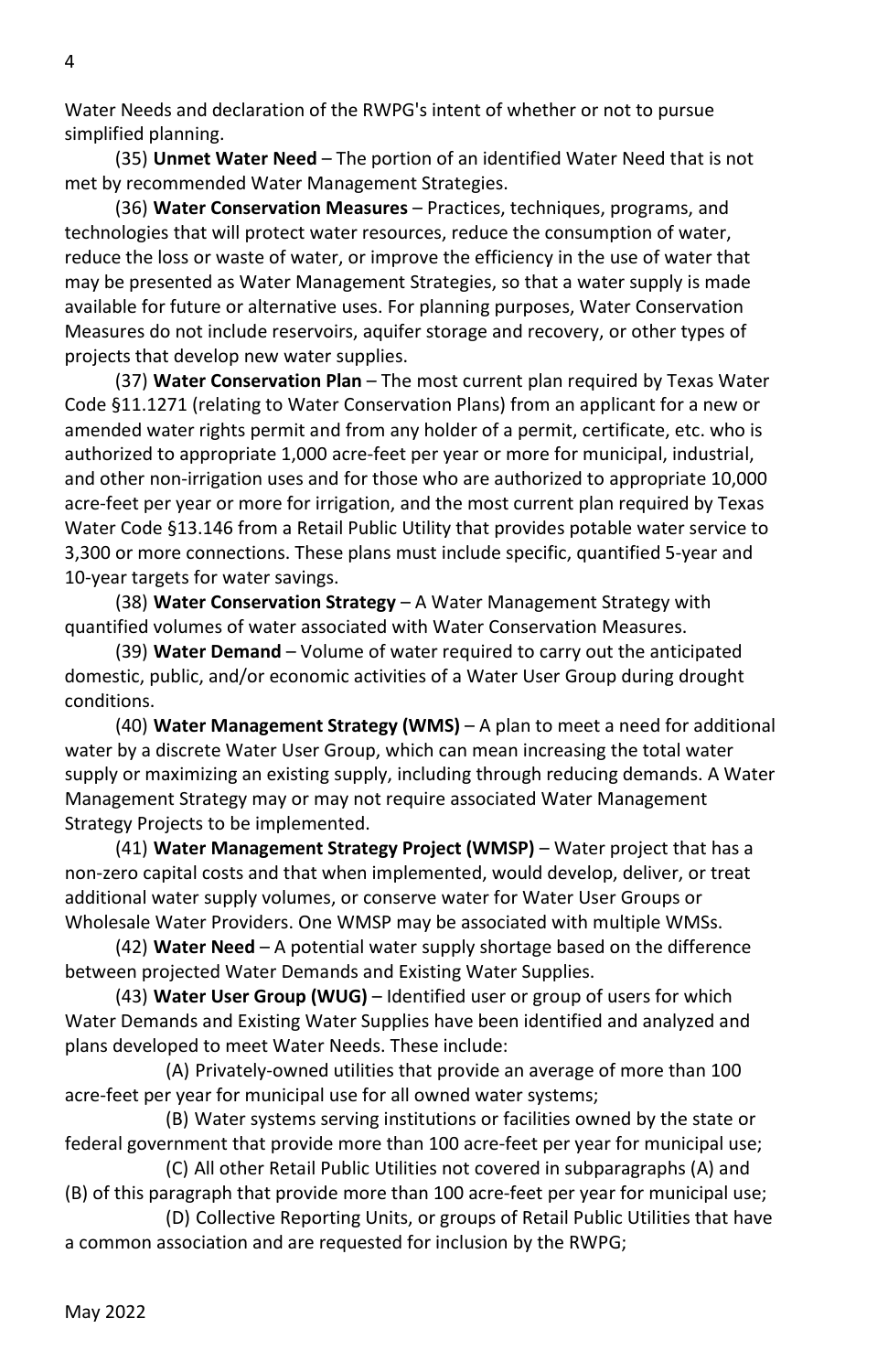(E) Municipal and domestic water use, referred to as County-Other, not included in subparagraphs (A) - (D) of this paragraph; and

(F) Non-municipal water use including manufacturing, irrigation, steam electric power generation, mining, and livestock for each county or portion of a county in an RWPA.

(44) **Wholesale Water Provider (WWP)** – Any person or entity, including river authorities and irrigation districts, that delivers or sells water wholesale (treated or raw) to WUGs or other WWPs or that the RWPG expects or recommends to deliver or sell water wholesale to WUGs or other WWPs during the period covered by the plan. The RWPGs shall identify the WWPs within each region to be evaluated for plan development.

**Source Note:** The provisions of this §357.10 adopted to be effective August 12, 2012, 37 TexReg 5797; amended to be effective November 30, 2015, 40 TexReg 8648; amended to be effective December 8, 2016, 41 TexReg 9589; amended to be effective April 11, 2018, 43 TexReg 2158; amended to be effective June 28, 2020, 45 TexReg 4211; amended to be effective May 1, 2022, 47 Tex Reg 2527

#### <span id="page-8-0"></span>**§357.11 – Designations**

**(a)** The Board shall review and update the designations of RWPAs as necessary but at least every five years, on its own initiative or upon recommendation of the EA. The Board shall provide 30 days notice of its intent to amend the designations of RWPAs by publication of the proposed change in the Texas Register and by mailing the notice to each mayor of a municipality with a population of 1,000 or more or which is a county seat that is located in whole or in part in the RWPAs proposed to be impacted, to each water district or river authority located in whole or in part in the RWPA based upon lists of such water districts and river authorities obtained from the Commission, and to each county judge of a county located in whole or in part in the RWPAs proposed to be impacted. After the 30 day notice period, the Board shall hold a public hearing at a location to be determined by the Board before making any changes to the designation of an RWPA.

**(b)** If upon boundary review the Board determines that revisions to the boundaries are necessary, the Board shall designate areas for which RWPs shall be developed, taking into consideration factors such as:

- (1) River basin and aquifer delineations;
- (2) Water utility development patterns;
- (3) Socioeconomic characteristics;
- (4) Existing RWPAs;
- (5) Political Subdivision boundaries;
- (6) Public comment; and
- (7) Other factors the Board deems relevant.

**(c)** After an initial coordinating body for a RWPG is named by the Board, the RWPGs shall adopt, by two-thirds vote, bylaws that are consistent with provisions of this chapter. Within 30 days after the Board names members of the initial coordinating body, the EA shall provide to each member of the initial coordinating body a set of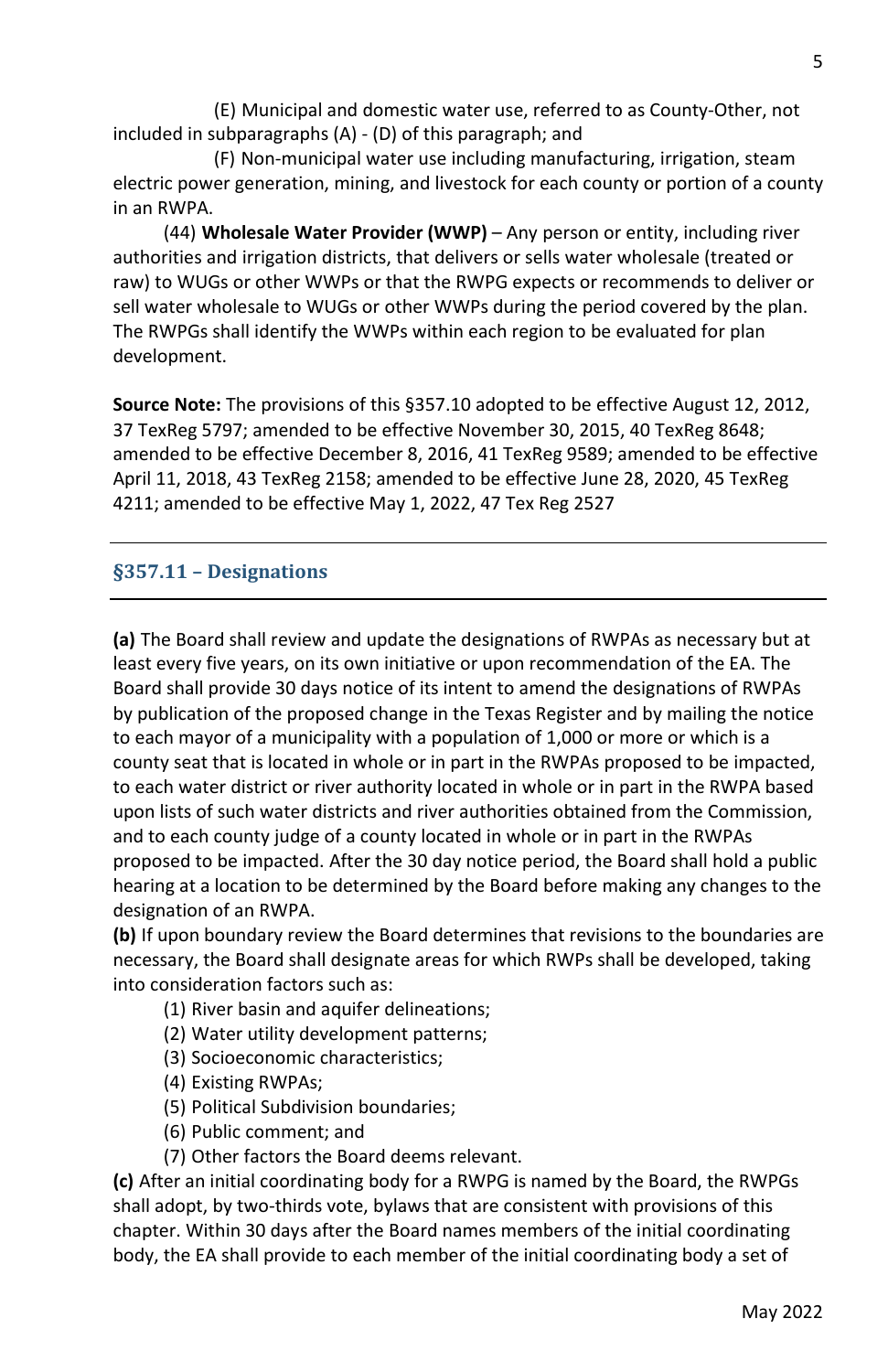model bylaws which the RWPG shall consider. The RWPG shall provide copies of its bylaws and any revisions thereto to the EA. The bylaws adopted by the RWPG shall at a minimum address the following elements:

(1) definition of a quorum necessary to conduct business;

(2) method to be used to approve items of business including adoption of RWPs or amendments thereto;

(3) methods to be used to name additional members;

(4) terms and conditions of membership;

(5) methods to record minutes and where minutes will be archived as part of the public record; and

(6) methods to resolve disputes between RWPG members on matters coming before the RWPG.

**(d)** RWPGs shall maintain at least one representative of each of the following interest categories as voting members of the RWPG. However, if an RWPA does not have an interest category below, then the RWPG shall so advise the EA and no membership designation is required.

(1) Public, defined as those persons or entities having no economic interest in the interests represented by paragraphs (2) - (12) of this subsection other than as a normal consumer;

(2) Counties, defined as the county governments for the 254 counties in Texas;

(3) Municipalities, defined as governments of cities created or organized under the general, home-rule, or special laws of the state;

(4) Industries, defined as corporations, partnerships, sole proprietorships, or other legal entities that are formed for the purpose of making a profit and which produce or manufacture goods or services and which are not small businesses;

(5) Agricultural interests, defined as those persons or entities associated with production or processing of plant or animal products;

(6) Environmental interests, defined as those persons or groups advocating the conservation of the state's natural resources, including but not limited to soil, water, air, and living resources;

(7) Small businesses, defined as corporations, partnerships, sole proprietorships, or other legal entities that are formed for the purpose of making a profit, are independently owned and operated, and have fewer than 500 employees or less than \$10 million in gross annual receipts;

(8) Electric generating utilities, defined as any persons, corporations, cooperative corporations, or any combination thereof, meeting each of the following three criteria: own or operate for compensation equipment or facilities which produce or generate electricity; produce or generate electricity for either wholesale or retail sale to others; and are neither a municipal corporation nor a river authority;

(9) River authorities, defined as any districts or authorities created by the legislature which contain areas within their boundaries of one or more counties and which are governed by boards of directors appointed or designated in whole or part by the governor or board, including, without limitation, San Antonio River Authority;

(10) Water districts, defined as any districts or authorities, created under authority of either Texas Constitution, Article III, §52(b)(1) and (2), or Article XVI, §59 including districts having the authority to regulate the spacing of or production from water wells, but not including river authorities;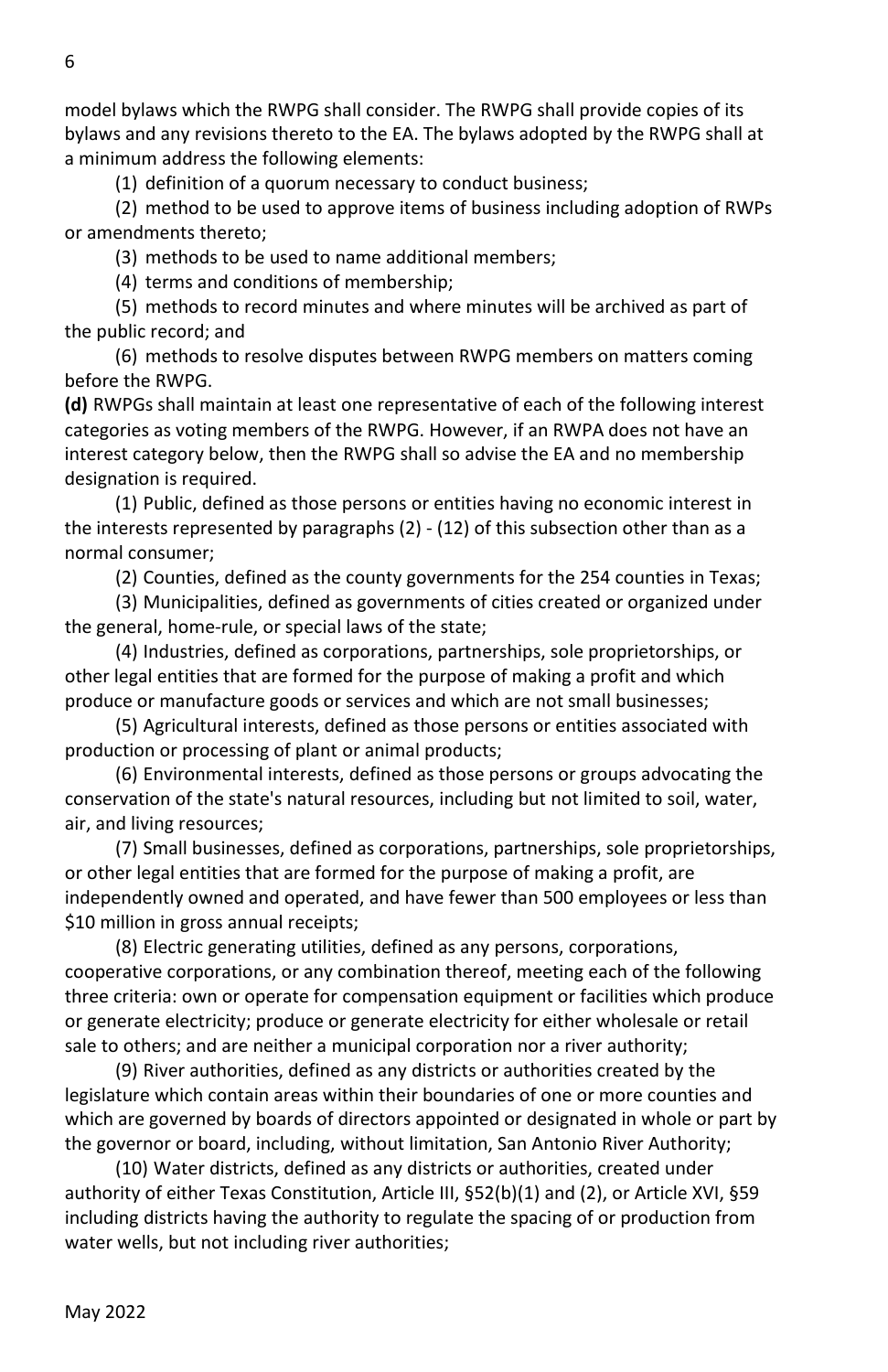(11) Water utilities, defined as any persons, corporations, cooperative corporations, or any combination thereof that provide water supplies for compensation except for municipalities, river authorities, or water districts; and

(12) Groundwater management areas, defined as a single representative for each groundwater management area that is at least partially located within an RWPA. Defined as a representative from a groundwater conservation district that is appointed by the groundwater conservation districts within the associated groundwater management area.

**(e)** The RWPGs shall add the following non-voting members, who shall receive meeting notifications and information in the same manner as voting members:

(1) Staff member of the Board to be designated by the EA;

(2) Staff member of the Texas Parks and Wildlife Department designated by its executive director;

(3) Member designated by each adjacent RWPG to serve as a liaison;

(4) One or more persons to represent those entities with headquarters located in another RWPA and which holds surface water rights authorizing a diversion of 1,000 acre-feet a year or more in the RWPA, which supplies water under contract in the amount of 1,000 acre-feet a year or more to entities in the RWPA, or which receives water under contract in the amount of 1,000 acre-feet a year or more from the RWPA;

(5) Staff member of the Texas Department of Agriculture designated by its commissioner; and

(6) Staff member of the State Soil and Water Conservation Board designated by its executive director.

**(f)** Each RWPG shall provide a current list of its members to the EA; the list shall identify the interest represented by each member including interests required in subsection (d) of this section.

**(g)** Each RWPG, at its discretion, may at any time add additional voting and non-voting representatives to serve on the RWPG for any new interest category, including additional representatives of those interests already listed in subsection (d) of this section that the RWPG considers appropriate for water planning.

**(h)** Each RWPG, at its discretion, may remove individual voting or non-voting members or eliminate RWPG representative positions in accordance with the RWPG bylaws as long as minimum requirements of RWPG membership are maintained in accordance with subsection (d) of this section.

**(i)** RWPGs may enter into formal and informal agreements to coordinate, avoid conflicts, and share information with other RWPGs or any other interests within any RWPA for any purpose the RWPGs consider appropriate including expediting or making more efficient water planning efforts. These efforts may involve any portion of the RWPG membership. Any plans or information developed through these efforts by RWPGs or by committees may be included in an RWP only upon approval of the RWPG.

**(j)** Upon request, the EA will provide technical assistance to RWPGs, including on water supply and demand analysis, methods to evaluate the social and economic impacts of not meeting needs, and regarding Drought Management Measures and water conservation practices.

**(k)** The Board shall appoint an Interregional Planning Council during each state water planning cycle. The Interregional Planning Council will be subject to the following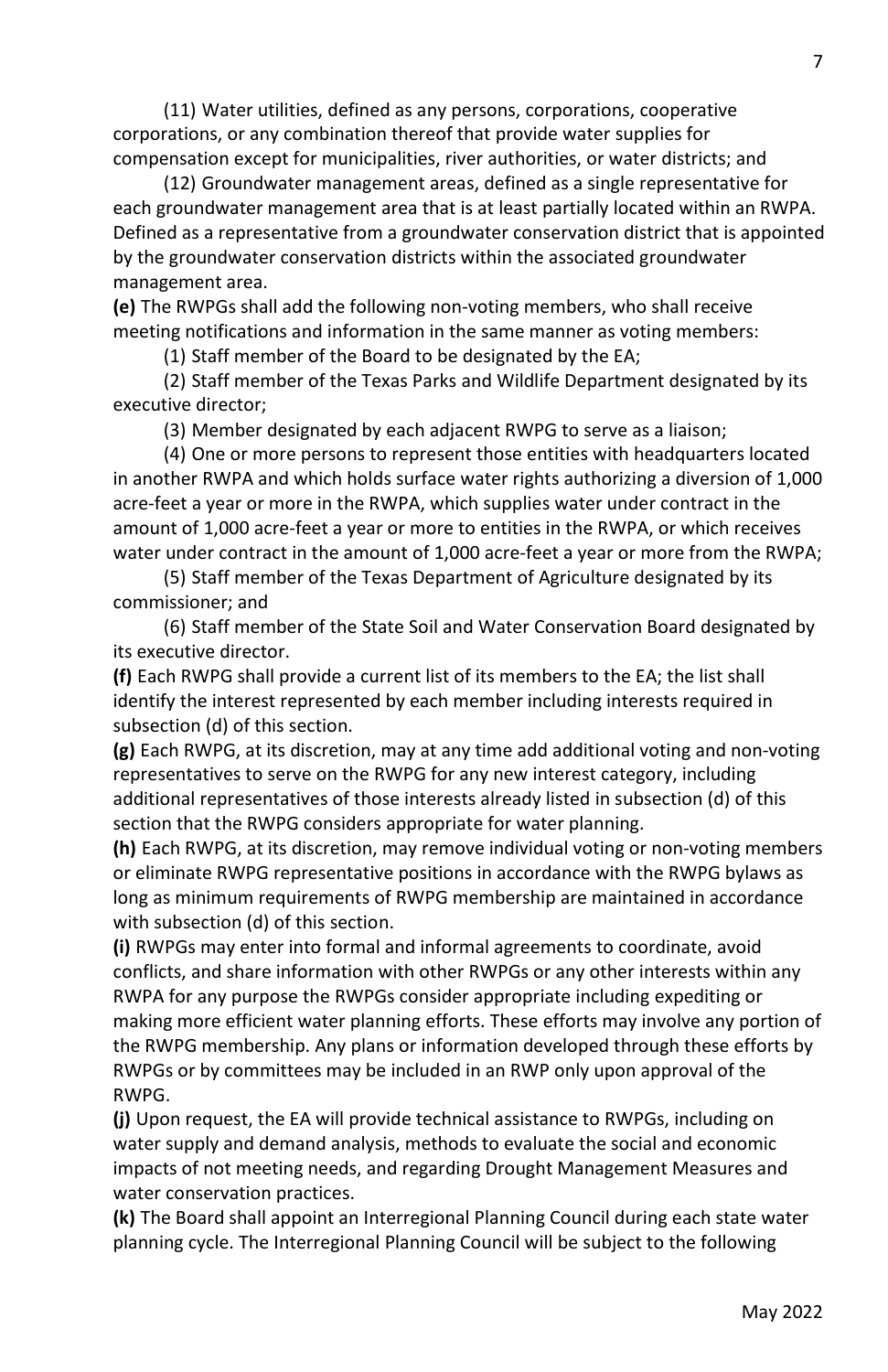provisions:

(1) The Interregional Planning Council consists of one voting member from each RWPG, as appointed by the Board.

(2) Upon request by the EA, each RWPG shall submit at least one nomination for appointment, including a designated alternate for each nomination.

(3) Interregional Planning Council members will serve until adoption of the State Water Plan.

(4) The Interregional Planning Council, during each planning cycle to develop the State Water Plan, shall hold at least one public meeting and deliver a report to the Board. The report format may be determined by the Council. The report at a minimum shall include a summary of the dates the Council convened, the actions taken, minutes of the meetings, and any recommendations for the Board's consideration, based on the Council's work. Meeting frequency, location, and additional report content shall be determined by the Council.

(5) The Council's report shall be delivered to the Board no later than one year prior to the IPP deliverable date for the corresponding State Water Plan cycle, as set in regional water planning contracts.

**Source Note:** The provisions of this §357.11 adopted to be effective August 12, 2012, 37 TexReg 5797; amended to be effective December 8, 2016, 41 TexReg 9589; amended to be effective April 11, 2018, 43 TexReg 2158; amended to be effective June 28, 2020, 45 TexReg 4211; amended to be effective May 1, 2022, 47 TexReg 2527

#### <span id="page-11-0"></span>**§357.12 – General Regional Water Planning Group Responsibilities and Procedures**

**(a)** Prior to the preparation for the RWPs, in accordance with the public participation requirements in §357.21 of this title (relating to Notice and Public Participation), the RWPGs shall:

(1) hold at least one public meeting at a central location readily accessible to the public within the regional water planning area to gather suggestions and recommendations from the public as to issues that should be addressed or provisions that should be included in the next regional or state water plan and to discuss the region's process for conducting interregional coordination;

(2) prepare a scope of work that includes a detailed description of tasks to be performed, identifies responsible parties for task execution, a task schedule, task and expense budgets, and describes interim products, draft reports, and final reports for the planning process;

(3) approve any amendments to the scope of work only in an open meeting of the RWPG where notice of the proposed action was provided in accordance with §357.21 of this title; and

(4) designate a Political Subdivision as a representative of the RWPG eligible to apply for financial assistance for scope of work and RWP development pursuant to Chapter 355, Subchapter C of this title (relating to Regional Water Planning Grants). **(b)** In accordance with the requirements of §357.21(g)(2) of this title, an RWPG shall hold a public meeting to determine the process for identifying potentially feasible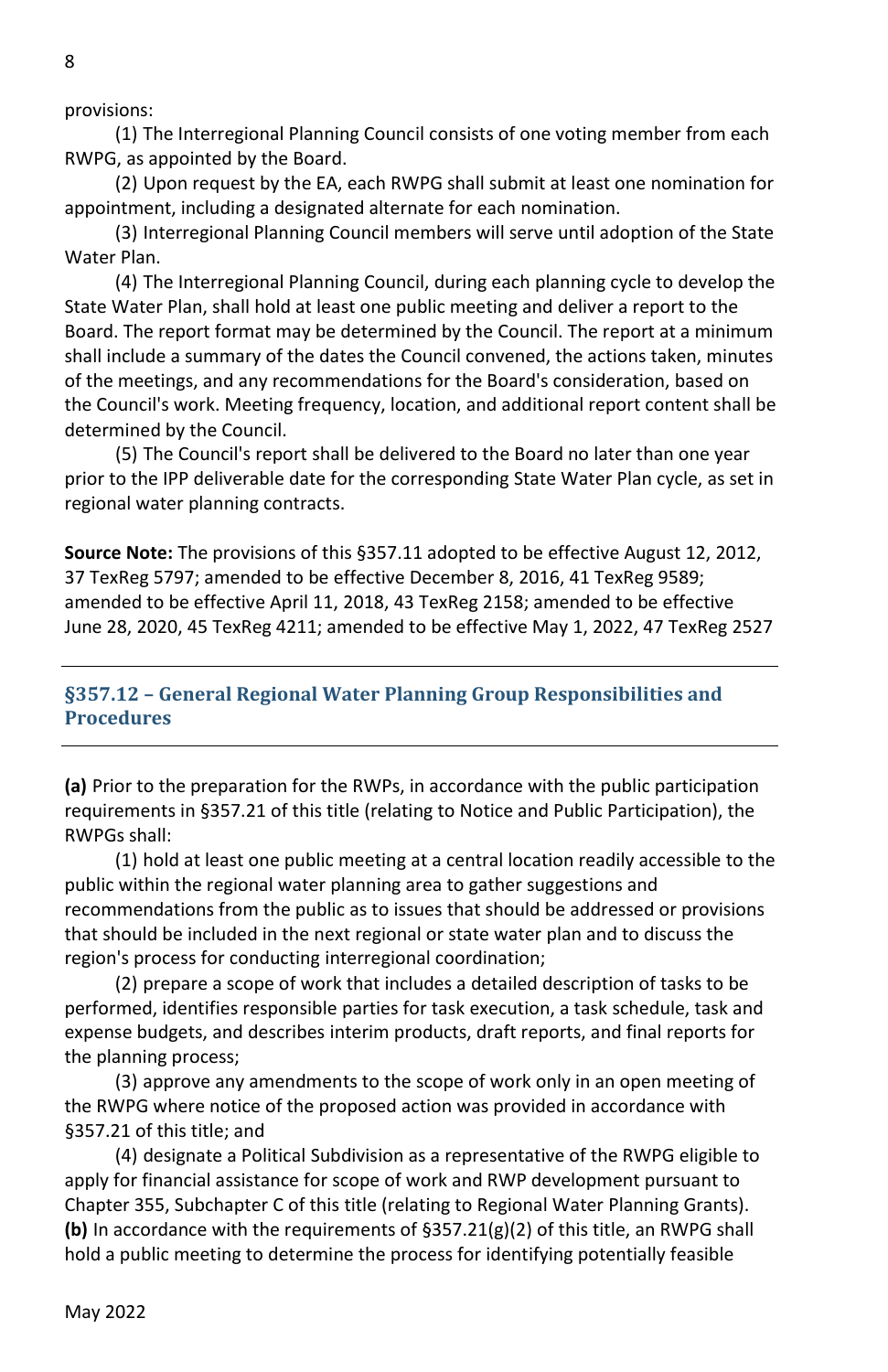WMSs; the process shall be documented and shall include input received at the public meeting; after reviewing the potentially feasible strategies using the documented process, then the RWPG shall list all possible WMSs that are potentially feasible for meeting a Water Need in the region. The public meeting shall also include a presentation of the results of the analysis of infeasible WMSs or WMSPs, as defined by Texas Water Code §16.053(h)(10), included in the most recently adopted RWP. Infeasible WMSs or WMSPs shall be identified based on project sponsor provided information or local knowledge, as acquired through plan development activities such as surveys, and as determined based on implementation schedules consistent with implementation by the project sponsors. The group shall provide notice to all associated project sponsors and amend its adopted RWP as appropriate based upon the analysis.

**(c)** The RWPGs shall approve and submit a Technical Memorandum to the EA after notice pursuant to §357.21(g)(2) of this title. The Technical Memorandum shall include:

(1) The most recent population and Water Demand projections adopted by the Board;

(2) Updated source water Availability utilized in the RWPA, as entered into the State Water Planning Database;

(3) Updated Existing Water Supplies, as entered into the State Water Planning Database;

(4) Identified Water Needs and surpluses;

(5) The documented process used by the RWPG to identify potentially feasible WMSs;

(6) The potentially feasible WMSs identified as of the date of submittal of the Technical Memorandum to the EA, if any;

(7) A listing of the infeasible WMSs and WMSPs, as determined by the RWPG pursuant to TWC §16.053(h)(10) and subsection (b) of this section, or a statement that no infeasible WMSs or WMSPs were identified by the RWPG;

(8) A summary of the RWPG's interregional coordination efforts to date; and

(9) During each off-census RWP development, the RWPG's declaration of intent to pursue simplified planning for that planning cycle. If the RWPG intends to pursue simplified planning, the RWPG shall document the process to authorize and initiate subsection (g) of this section.

**(d)** The EA shall evaluate the Technical Memorandum and any declaration of intent to pursue simplified planning, if applicable, and issue written approval prior to implementation of simplified planning by the RWPG. If an RWPG has not declared to pursue simplified planning in their Technical Memorandum, they may proceed without any additional approvals to develop their IPP. If the RWPG chooses to rescind their decision to pursue simplified planning, they must do so prior to executing a contract scope of work and budget amendment with the TWDB. The RWPG must discuss and act on the decision at a public meeting posted under notice requirements of §357.21(g)(1) of this title.

**(e)** If applicable, and approved by the EA, an RWPG may implement simplified planning in off-census planning cycles in accordance with guidance to be provided by the EA. An RWPG may only pursue simplified planning if:

(1) the RWPG determines in its analysis of Water Needs that it has sufficient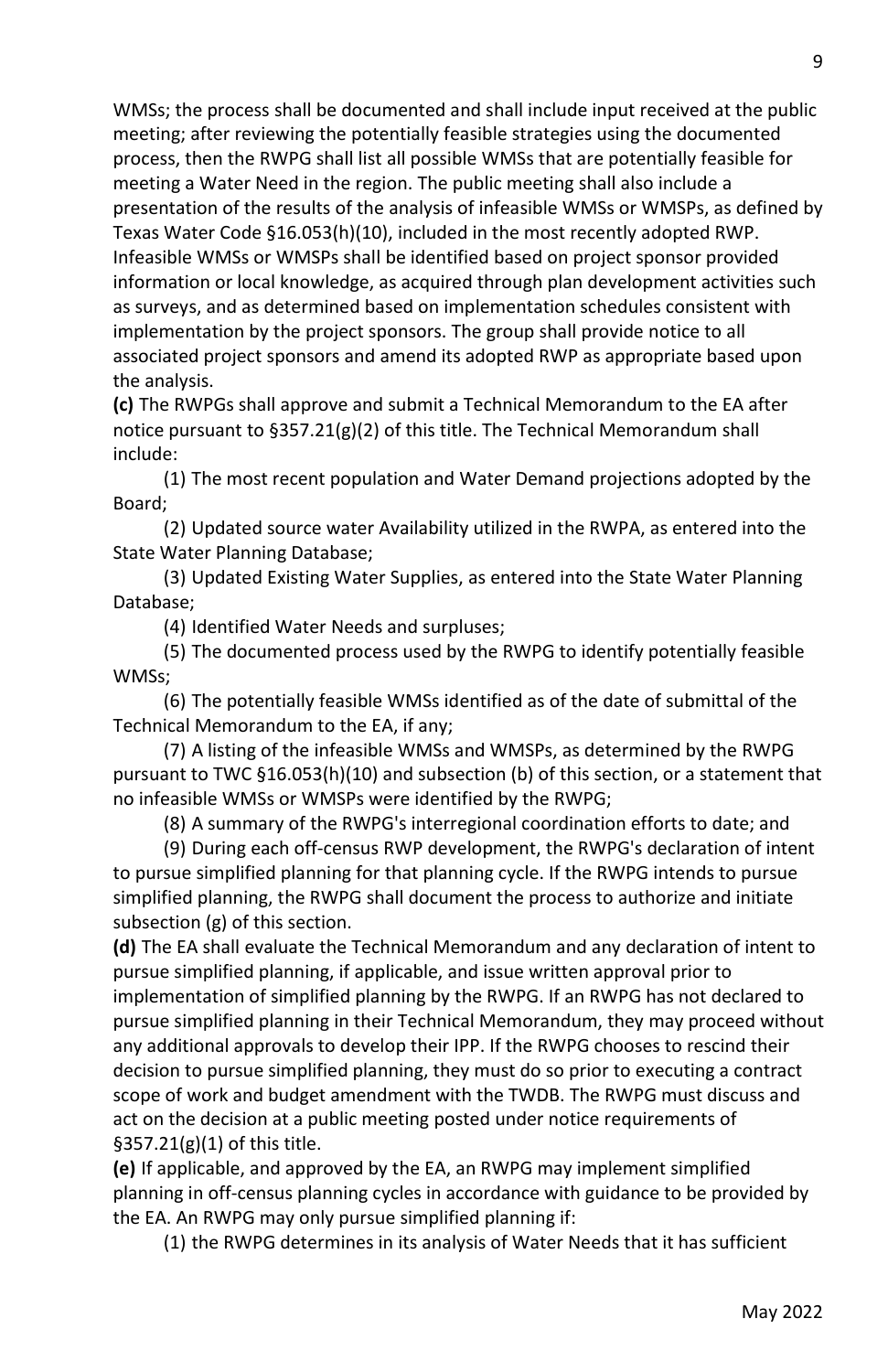Existing Water Supplies in the RWPA to meet all Water Needs for the 50-year planning period while identifying Existing Water Supplies that are available for voluntary redistribution in the RWPA or to other RWPAs; or

(2) an RWPG determines, including based on its analysis of source water Availability, that there are no significant changes, as determined by the RWPG, to water Availability, Existing Water Supplies, or Water Demands in the RWPA. A determination that there have been no significant changes may not be based solely on an aggregated, region-wide basis without consideration of sub-regional changes. **(f)** If an RWPG elects to pursue simplified planning, it must:

(1) Complete the Technical Memorandum in subsection (c) of this section and, based upon the analysis, determine and document whether significant changes have resulted from the most recently adopted RWP;

(2) Meet new statutory or other planning requirements that come into effect during the most recent planning cycle;

(3) where appropriate, adopt previous RWP or State Water Plan information, updated as necessary, as the IPP and RWP, in accordance with guidance to be provided by the EA; and

(4) conduct other activities upon approval of the EA necessary to complete an RWP that meets rule and statute requirements, including that no water supply sources to the RWPA be over-allocated.

**(g)** If an RWPG declares intention to pursue simplified planning with the submittal of its Technical Memorandum, in accordance with subsection (c) of this section, the RWPG shall hold a public hearing on the intent to pursue simplified planning for the RWPA, to be held after submitting the Technical Memorandum and in accordance with §357.21(g)(3) of this title. This public hearing is not required for RWPGs that state they will not pursue simplified planning in their Technical Memorandum.

**(h)** Following receipt of public comments, the RWPG shall hold a meeting in accordance with the requirements of  $\S 357.21(g)(1)$  of this title to consider comments received and declare implementation of simplified planning.

**(i)** Each RWPG and any committee or subcommittee of an RWPG are subject to Chapters 551 (relating to Open Meetings) and 552 (relating to Public Information), Government Code.

**Source Note:** The provisions of this §357.12 adopted to be effective August 12, 2012, 37 TexReg 5797; amended to be effective December 8, 2016, 41 TexReg 9589; amended to be effective April 11, 2018, 43 TexReg 2158; amended to be effective May 1, 2022, 47 TexReg 2527

# <span id="page-13-0"></span>**[Subchapter B](http://info.sos.state.tx.us/pls/pub/readtac$ext.ViewTAC?tac_view=5&ti=31&pt=10&ch=357&sch=B&rl=Y) – Guidance Principles and Notice Requirements**

#### <span id="page-13-1"></span>**§357.20 – Guidance Principles for State and Regional Water Planning**

Development of the State Water Plan and of RWPs shall be guided by the principles stated in §358.3 of this title (relating to Guidance Principles).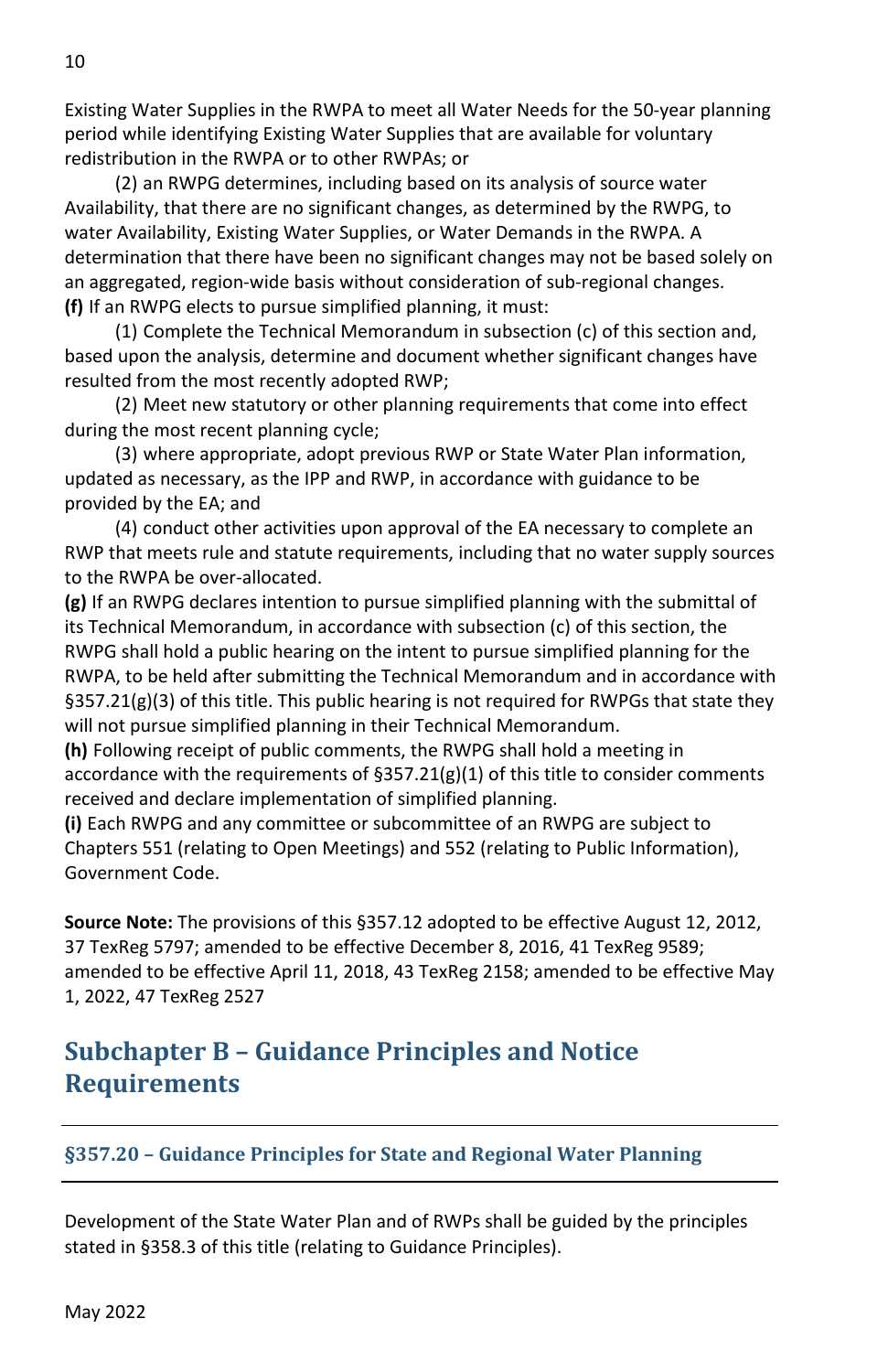<span id="page-14-0"></span>**Source Note:** The provisions of this §357.20 adopted to be effective August 12, 2012, 37 TexReg 5797; amended to be effective December 8, 2016, 41 TexReg 9589

#### **§357.21 – Notice and Public Participation**

**(a)** Each RWPG and any committee or subcommittee of an RWPG are subject to Chapters 551 and 552, Government Code. A copy of all materials presented or discussed at an open meeting shall be made available for public inspection prior to and following the meetings and shall meet the additional notice requirements when specifically referenced as required under other subsections. In accordance with Texas Water Code §16.053(r), certain information regarding water infrastructure facilities is excepted from the Public Information Act, Texas Government Code, Chapter 552. In addition to the notice requirements of Chapter 551, Government Code, the following requirements apply to RWPGs.

**(b)** Each RWPG shall create and maintain a website that they will use to post public notices of all its full RWPG, committee, and subcommittee meetings and make available meeting agendas and related meeting materials for the public, in accordance with this section.

**(c)** Each RWPG shall provide a means by which it will accept written public comment prior to and after meetings. The RWPGs must also allow oral public comment during RWPG meetings and hearings.

**(d)** Each RWPG shall solicit interested parties from the public and maintain a list of emails of persons or entities who request to be notified electronically of RWPG activities.

**(e)** At a minimum, notices of all meetings, meeting materials, and meeting agendas shall be sent electronically, in accordance with the timelines and any additional notice requirements provided in subsections  $(g)(1) - (3)$  and  $(h)$  of this section or any additional notice requirements in the RWPG bylaws, to all voting and non-voting RWPG members and any person or entity who has requested notice of RWPG activities. Notice must also be provided to the following:

(1) if a recommended or Alternative WMS that is located outside of the RWPG is being considered, the RWPG where the recommended or Alternative WMS is located must also receive notice of any meeting or hearing where action or public input may be taken on the recommended or Alternative WMS.

(2) for hearings on declarations of intent to pursue simplified planning, if an RWPG shares a water supply source, WMS, or WMSP with another RWPG, the RWPG declaring intent to pursue simplified planning must notify the RWPG with shared source, WMS, or WMSP.

(3) each project sponsor of an infeasible WMS or WMSP must be provided notice of any meeting or hearing where action may be taken on the infeasible WMS or WMSP.

**(f)** At a minimum, all meeting and hearing notices must be posted to the RWPG website and on the secretary of state website and must include:

- (1) the date, time, and location of the meeting;
- (2) a summary of the proposed action(s) to be taken;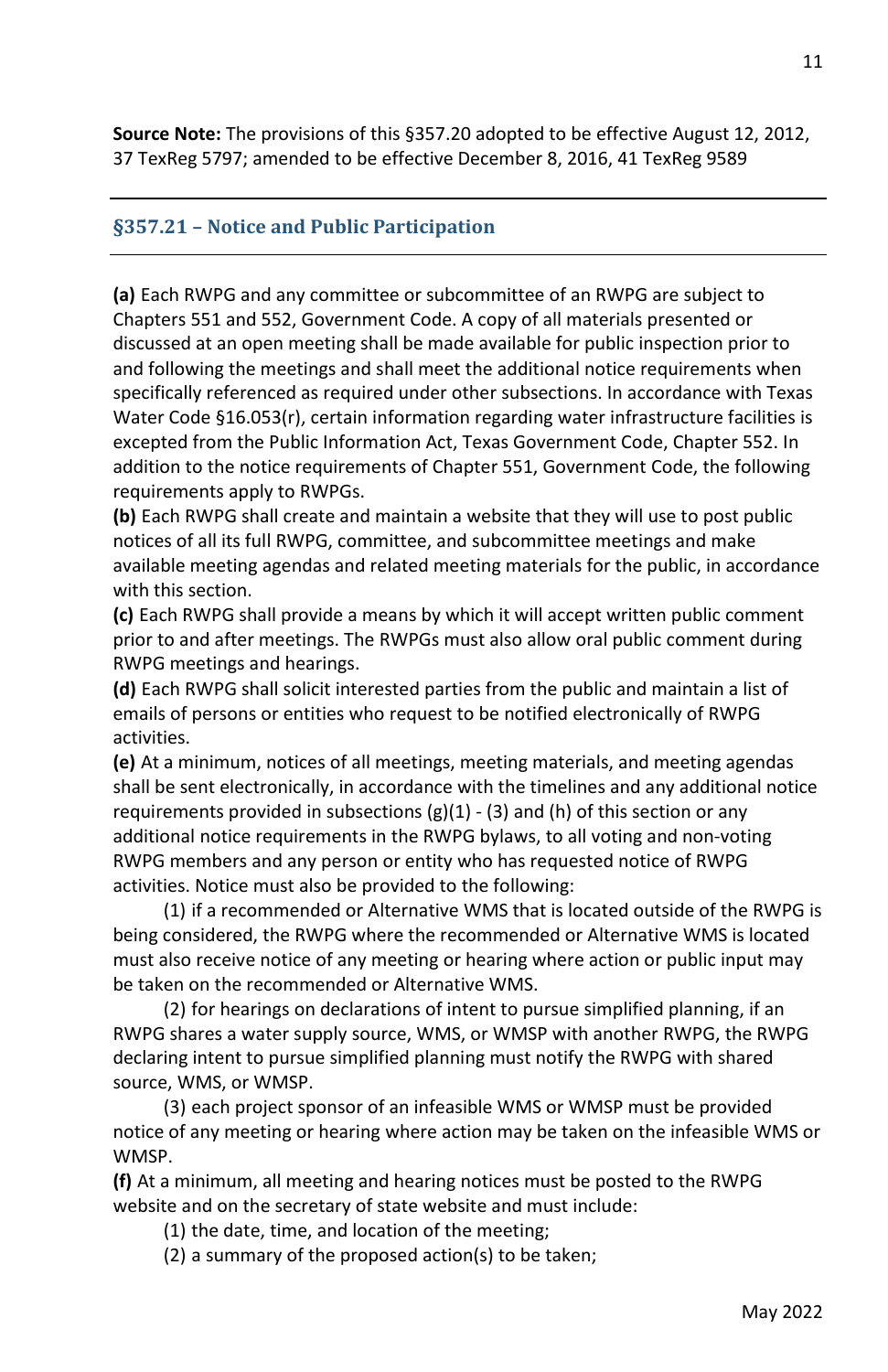(3) the name, telephone number, email address, and physical address of a contact person to whom questions or requests for additional information may be submitted; and

(4) a statement of how and when comments will be received from the members and public.

**(g)** In addition to subsections (a) - (f) of this section, and the notice requirements of Chapter 551, Government Code, the following requirements apply:

(1) at a minimum, notice must be provided at least seven days prior to the meeting, and meeting materials must be made available on the RWPG website at least three days prior to and seven days following the meeting when the planning group will take the following actions:

(A) regular RWPG meetings and any RWPG committee or subcommittee meetings;

(B) approval of requests for funds from the Board;

(C) amendments to the scope of work or budget included in the regional water planning grant contract between the political subdivision and TWDB;

(D) approval of revision requests for draft population projections and Water Demand projections;

(E) adoption of the IPP;

(F) approval to submit a request to EA for approval of an Alternative WMS substitution or to request an EA determination of a minor amendment;

(G) declaration of implementation of simplified planning following public hearing on intent to pursue simplified planning;

(H) initiation of major amendments to RWPs and adoption of major amendments following a public hearing on the amendment;

(I) adoption of errata pursuant to §357.51(i) of this title (relating to Amendments to Regional Water Plans) to final RWPs;

(J) approval of replacement RWPG members to fill voting and non-voting position vacancies; and

(K) any other RWPG approvals required by the regional water planning grant contract between TWDB and the political subdivision.

(2) at a minimum, notice must be provided at least 14 days prior to the meeting, written comment must be accepted for 14 days prior to the meeting and considered by the RWPG members prior to taking the associated action, and meeting materials must be made available on the RWPG website for a minimum of seven days prior to and 14 days following the meeting, when the planning group will take the following actions:

(A) approval to submit revision requests to officially adopted Board population and Water Demand projections;

(B) approval of process of identifying potentially feasible WMSs and presentation of analysis of infeasible WMSs or WMSPs;

(C) approval to submit the Technical Memorandum;

(D) adoption of the final RWP;

(E) approval to substitute Alternative WMSs; and

(F) adoption of minor amendments to RWPs.

(3) at a minimum, notice must be provided at least 30 days prior to the hearing, written comment must be accepted for 30 days prior to and following the date of the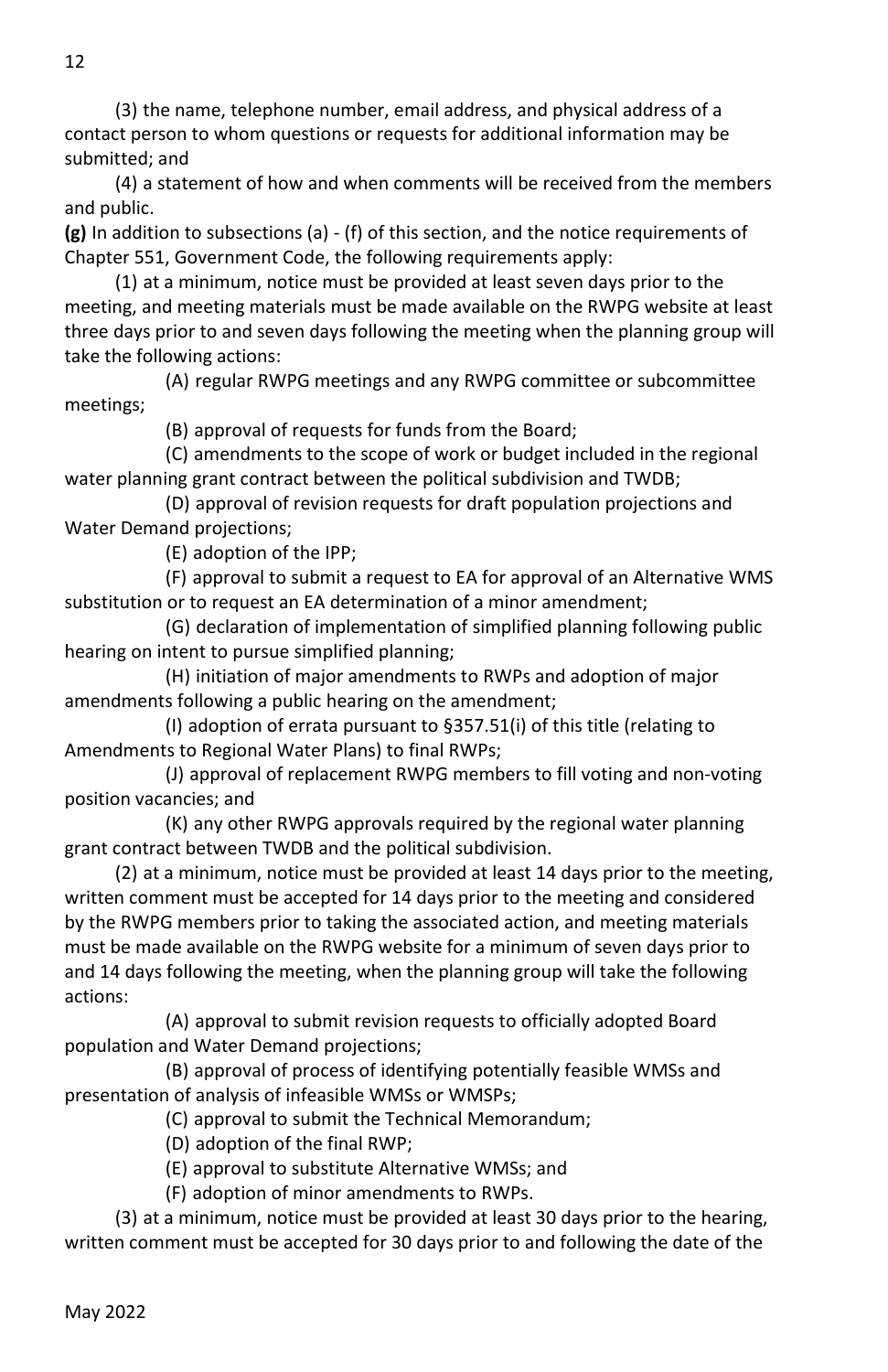hearing and considered by the RWPG members prior to taking the associated action, and meeting materials must be made available on the RWPG website for a minimum of seven days prior to and 30 days following the hearing, when the planning group will receive input from the public on the following items:

(A) declarations to pursue simplified planning; and

(B) major amendments to RWPs.

**(h)** when holding pre-planning public meetings to obtain public input on development of the next RWP, holding hearings on the IPP, or making revisions to RWPs based on interregional conflict resolutions, in addition to the requirements of subsection (e) of this section, the following additional public notice and document provisions must be met per TWC §16.053(h):

(1) notice shall be published in a newspaper of general circulation in each county located in whole or in part in the RWPA before the 30th day preceding the date of the public meeting or hearing.

(2) at a minimum, notice must be provided at least 30 days prior to the meeting or hearing.

(3) written comments to be accepted as follows:

(A) written comments submitted immediately following 30-day public notice posting and prior to and during meeting or hearing; and

(B) at least 60 days following the date of the public hearing on an IPP.

(4) if more than one hearing on the IPP is held, the notice and comment periods apply to the date of the first hearing.

(5) additional entities to be notified by mail under this subsection include:

(A) each adjacent RWPG;

(B) each mayor of a municipality, located in whole or in part in the RWPA, with a population of 1,000 or more or which is a county seat;

(C) each county judge of a county located in whole or in part in the RWPA;

(D) each special or general law district or river authority with responsibility to manage or supply water in the RWPA based upon lists of such water districts and river authorities obtained from the Commission; and

(E) each Retail Public Utility, defined as a community water system, that serves any part of the RWPA or receives water from the RWPA based upon lists of such entities obtained from the Commission; and

(F) each holder of record of a water right for the use of surface water the diversion of which occurs in the RWPA based upon lists of such water rights holders obtained from the Commission.

(6) the public hearings shall be conducted at a central location readily accessible to the public within the regional water planning area.

(7) RWPGs shall make copies of the IPP available for public inspection at least 30 days before the required public hearing by providing a copy of the IPP in at least one public library in each county and either the county courthouse's law library, the county clerk's office, or some other accessible place within the county courthouse of each county having land in the RWPA. The locations of such copies shall be included in the public hearing notice. For distribution of the IPP, the RWPG may consult and coordinate with county and local officials in determining the most appropriate public library and location in the county courthouse to ensure maximum accessibility to the public during business hours. According to the capabilities of the facility, the RWPG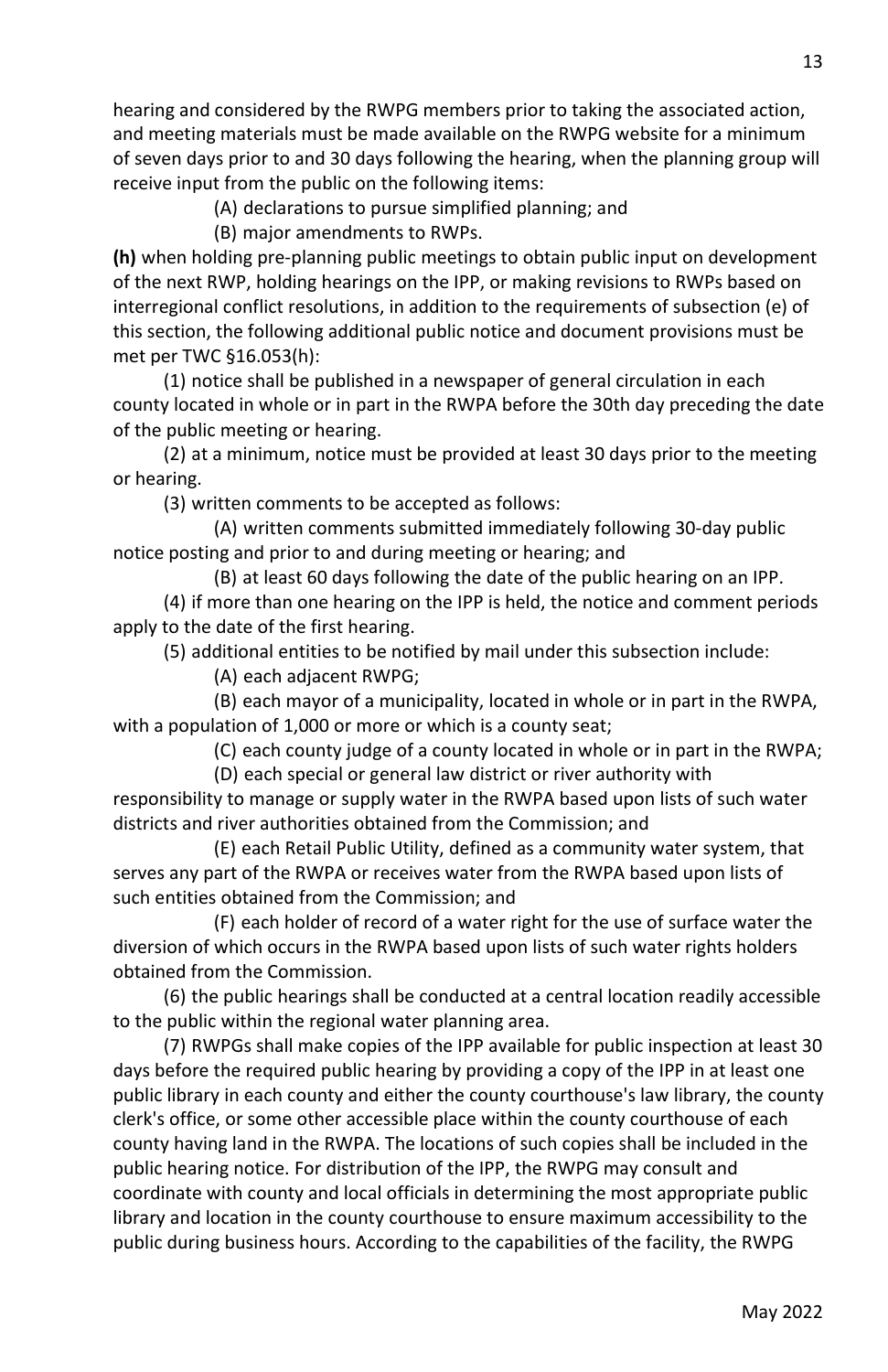may provide the copy electronically, on electronic media, through an internet web link, or in hard copy. The RWPG shall make an effort to ensure ease of access to the public, including where feasible, posting the IPP on websites and providing notice of such posting. The public inspection requirement in this subsection applies only to IPPs; adopted RWPs are only required to be submitted to the Board pursuant to Texas Water Code, §16.053(i).

(8) Any additional meeting materials associated with meetings in this subsection must be made available on the RWPG website for a minimum of seven days prior to and 30 days following the meeting or hearing.

**(i)** All notice periods given are based on calendar days.

**(j)** Each RWPG shall include a statement in their draft and final adopted RWPs regarding the RWPG's conformance with this section.

**Source Note:** The provisions of this §357.21 adopted to be effective August 12, 2012, 37 TexReg 5797; amended to be effective December 8, 2016, 41 TexReg 9589; amended to be effective April 11, 2018, 43 TexReg 2158; amended to be effective June 28, 2020, 45 TexReg 4211; amended to be effective May 27, 2021, 46 TexReg 3297; amended to be effective May 1, 2022, 47 TexReg 2527

#### <span id="page-17-0"></span>**§357.22 – General Considerations for Development of Regional Water Plans**

**(a)** RWPGs shall consider existing local, regional, and state water planning efforts, including water plans, information and relevant local, regional, state and federal programs and goals when developing the RWP. The RWPGs shall also consider:

(1) Water Conservation Plans;

(2) drought management and Drought Contingency Plans;

(3) information compiled by the Board from water loss audits performed by Retail Public Utilities pursuant to §358.6 of this title (relating to Water Loss Audits);

(4) publicly available plans for major agricultural, municipal, manufacturing and commercial water users;

(5) local and regional water management plans;

(6) water availability requirements promulgated by a county commissioners court in accordance with Texas Water Code §35.019 (relating to Priority Groundwater Management Areas);

(7) the Texas Clean Rivers Program;

(8) the U.S. Clean Water Act;

(9) water management plans;

(10) other planning goals including, but not limited to, regionalization of water and wastewater services where appropriate;

(11) approved groundwater conservation district management plans and other plans submitted under Texas Water Code §16.054 (relating to Local Water Planning);

(12) approved groundwater regulatory plans;

(13) potential impacts on public health, safety, or welfare;

(14) water conservation best management practices available on the TWDB website; and

(15) any other information available from existing local or regional water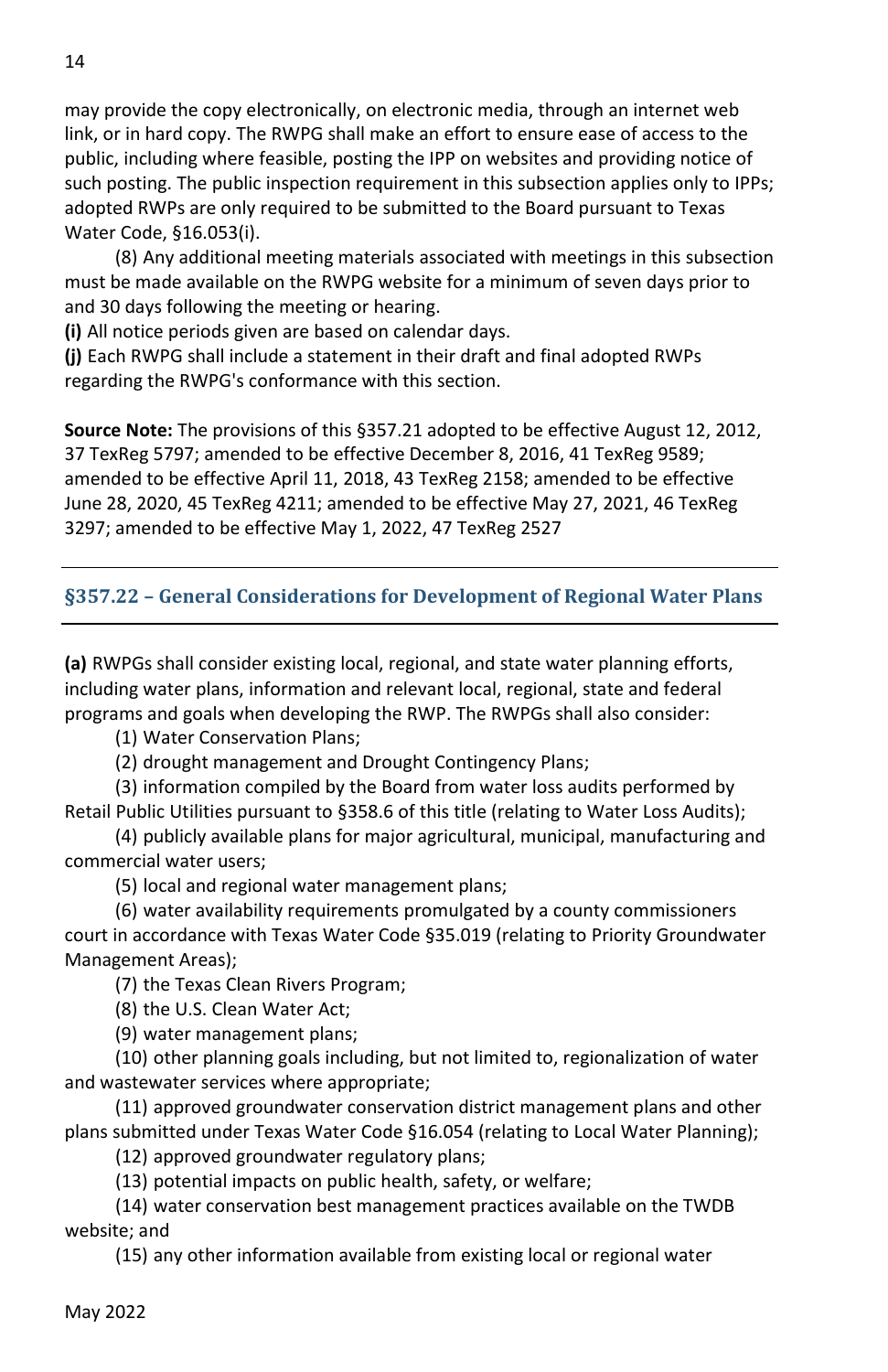planning studies.

**(b)** The RWP shall contain a separate chapter for the contents of §§357.30, 357.31, 357.32, 357.33, 357.42, 357.43, 357.45, and 357.50 of this title and shall also contain a separate chapter for the contents of §357.34 and §§357.35, 357.40 and 357.41 of this title for a total of ten separate chapters.

**Source Note:** The provisions of this §357.22 adopted to be effective August 12, 2012, 37 TexReg 5797; amended to be effective December 8, 2016, 41 TexReg 9589; amended to be effective April 11, 2018, 43 TexReg 2158; amended to be effective May 1, 2022, 47 TexReg 2527

# <span id="page-18-0"></span>**Subchapter C – Planning Activities for Needs Analysis and Strategy Recommendations**

<span id="page-18-1"></span>**§357.30 – Description of the Regional Water Planning Area**

RWPGs shall describe their RWPA including the following:

(1) social and economic aspects of a region such as information on current population, economic activity and economic sectors heavily dependent on water resources;

(2) current water use and major water demand centers;

(3) current groundwater, surface water, and Reuse supplies including major springs that are important for water supply or protection of natural resources;

(4) Major Water Providers;

(5) agricultural and natural resources;

(6) identified water quality problems;

(7) identified threats to agricultural and natural resources due to water quantity problems or water quality problems related to water supply;

(8) summary of existing local and regional water plans;

(9) the identified historic drought(s) of record within the planning area;

(10) current preparations for drought within the RWPA;

(11) information compiled by the Board from water loss audits performed by Retail Public Utilities pursuant to §358.6 of this title (relating to Water Loss Audits); and

(12) an identification of each threat to agricultural and natural resources and a discussion of how that threat will be addressed or affected by the WMSs evaluated in the plan.

<span id="page-18-2"></span>**Source Note:** The provisions of this §357.30 adopted to be effective August 12, 2012, 37 TexReg 5797; amended to be effective December 8, 2016, 41 TexReg 9589

#### **§357.31 – Projected Population and Water Demands**

**(a)** RWPs shall present projected population and Water Demands by WUG as defined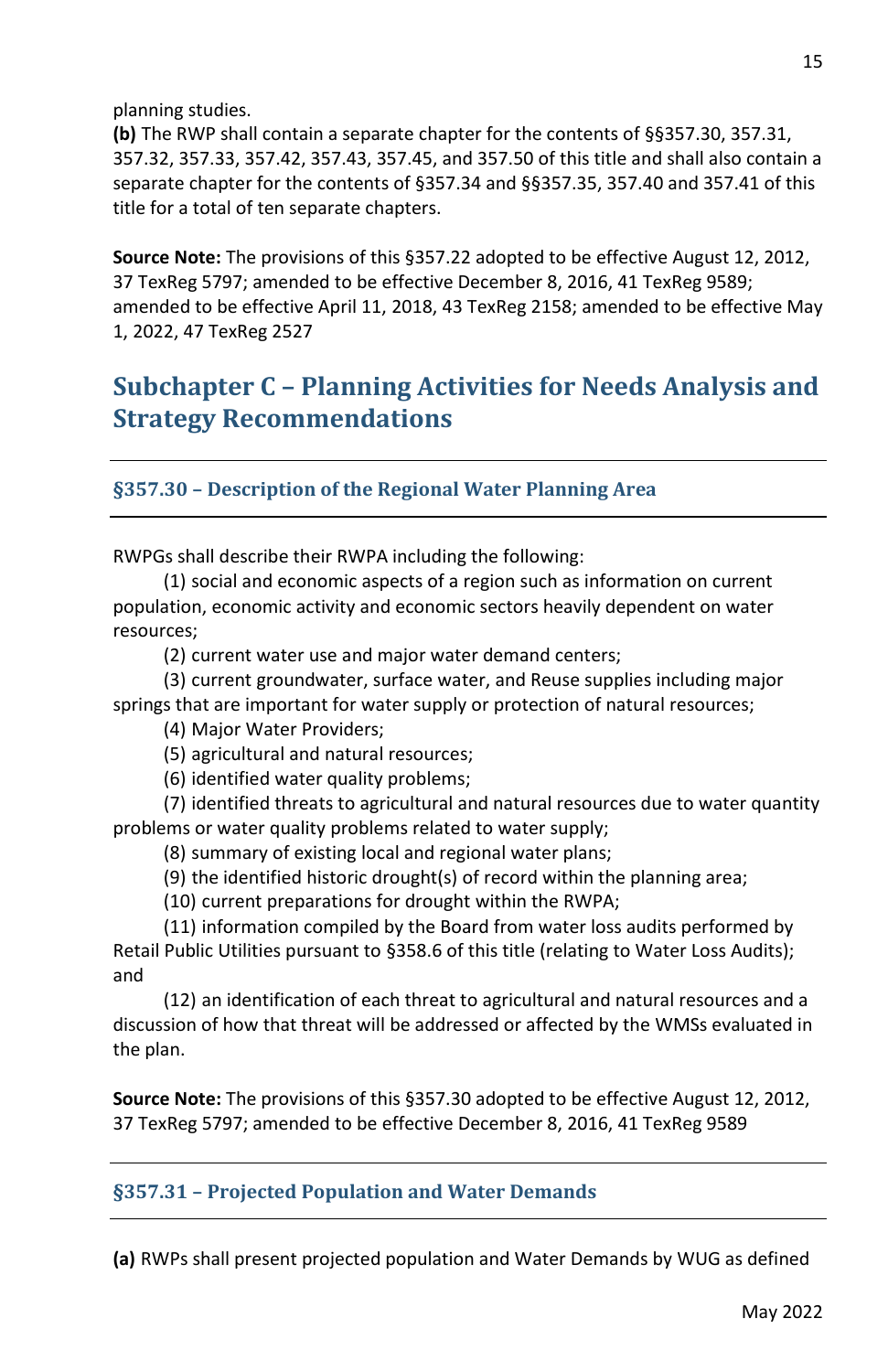in §357.10 of this title (relating to Definitions and Acronyms). If a WUG lies in one or more counties or RWPA or river basins, data shall be reported for each river basin, RWPA, and county split.

**(b)** RWPs shall present projected Water Demands associated with MWPs by category of water use, including municipal, manufacturing, irrigation, steam electric power generation, mining, and livestock for the RWPA.

**(c)** RWPs shall evaluate the current contractual obligations of WUGs and WWPs to supply water in addition to any demands projected for the WUG or WWP. Information regarding obligations to supply water to other users must also be incorporated into the water supply analysis in §357.32 of this title (relating to Water Supply Analysis) in order to determine net existing water supplies available for each WUG's own use. The evaluation of contractual obligations under this subsection is limited to determining the amount of water secured by the contract and the duration of the contract. **(d)** Municipal demands shall be adjusted to reflect water savings due to plumbing fixture requirements identified in the Texas Health and Safety Code, Chapter 372. RWPGs shall report how changes in plumbing fixtures would affect projected municipal Water Demands using projections with plumbing code savings provided by the Board or by methods approved by the EA.

**(e)** Source of population and Water Demands. In developing RWPs, RWPGs shall use:

(1) Population and Water Demand projections developed by the EA that shall be contained in the next State Water Plan and adopted by the Board after consultation with the RWPGs, Commission, Texas Department of Agriculture, and the Texas Parks and Wildlife Department.

(2) RWPGs may request revisions of Board adopted population or Water Demand projections if the request demonstrates that population or Water Demand projections no longer represents a reasonable estimate of anticipated conditions based on changed conditions and or new information. Before requesting a revision to population and Water Demand projections, the RWPG shall discuss the proposed revisions at a public meeting for which notice has been posted in accordance with §357.21(g)(2) of this title (relating to Notice and Public Participation). The RWPG shall summarize public comments received on the proposed request for projection revisions. The EA shall consult with the requesting RWPG and respond to their request within 45 days after receipt of a request from an RWPG for revision of population or Water Demand projections.

**(f)** Population and Water Demand projections shall be presented for each Planning Decade for WUGs in accordance with subsection (a) of this section and MWPs in accordance with subsection (b) of this section.

**Source Note:** The provisions of this §357.31 adopted to be effective August 12, 2012, 37 TexReg 5797; amended to be effective December 8, 2016, 41 TexReg 9589; amended to be effective June 28, 2020, 45 TexReg 4211; amended to be effective May 1, 2022, 47 TexReg 2527

#### <span id="page-19-0"></span>**§357.32 – Water Supply Analysis**

**(a)** RWPGs shall evaluate: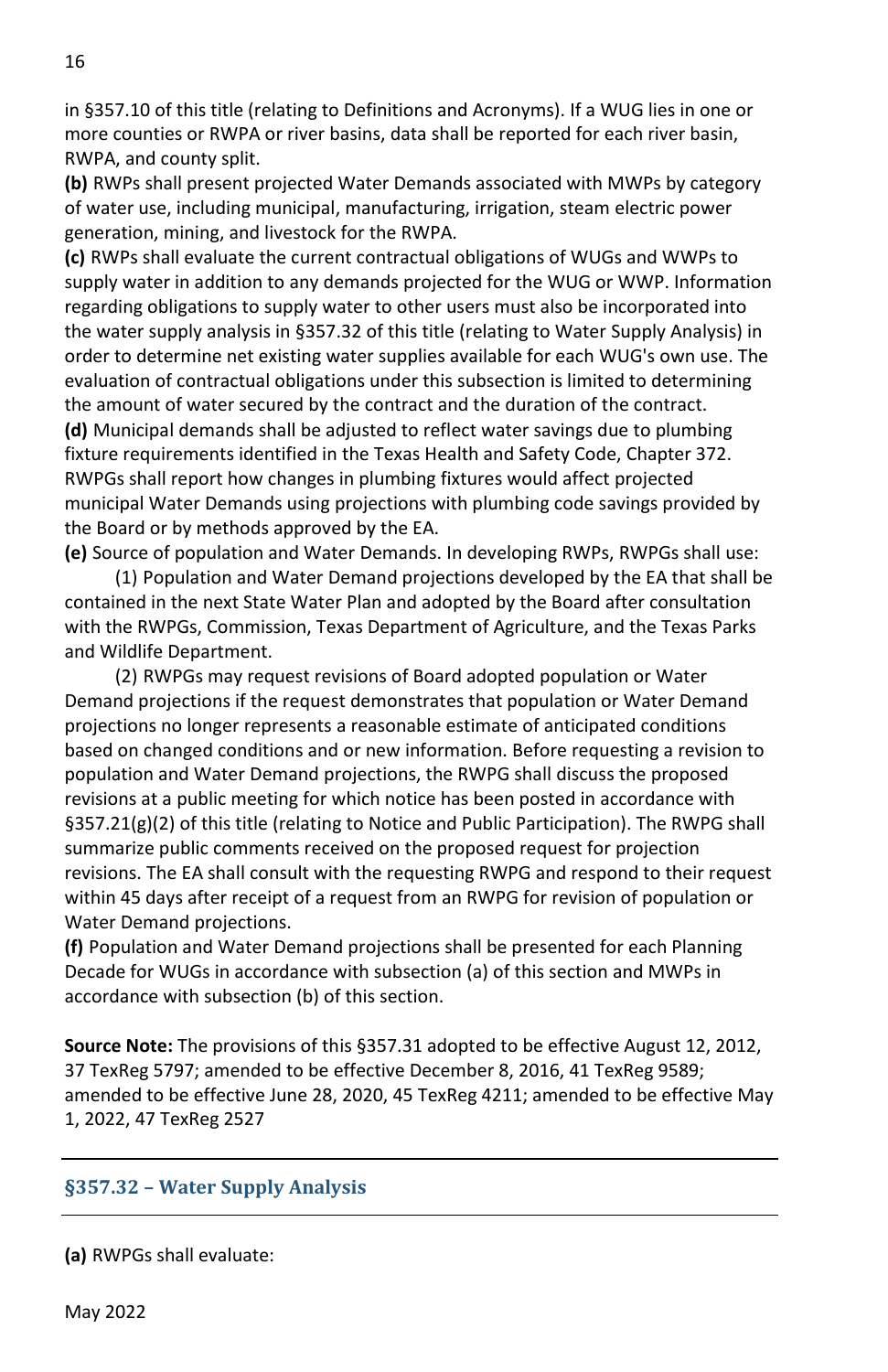(1) source water Availability during Drought of Record conditions; and

(2) Existing Water Supplies that are legally and physically available to each WUG and WWP within the RWPA for use during the Drought of Record.

**(b)** Evaluations shall consider surface water and groundwater data from the State Water Plan, existing water rights, contracts and option agreements relating to water rights, other planning and water supply studies, and analysis of water supplies existing in and available to the RWPA during Drought of Record conditions.

**(c)** For surface water supply analyses, RWPGs shall use most current Water Availability Models from the Commission to evaluate the adequacy of surface water supplies. As the default approach for evaluating existing supplies, RWPGs shall assume full utilization of existing water rights and no return flows when using Water Availability Models. RWPGs may use better, more representative, water availability modeling assumptions or better site-specific information with written approval from the EA. Information available from the Commission shall be incorporated by RWPGs unless better site-specific information is available and approved in writing by the EA.

(1) Evaluation of existing stored surface water available during Drought of Record conditions shall be based on Firm Yield as defined in §357.10 of this title (relating to Definitions and Acronyms). The analysis may be based on justified operational procedures other than Firm Yield. The EA shall consider a written request from an RWPG to use procedures other than Firm Yield.

(2) Evaluation of existing run of river surface water available for municipal WUGs during Drought of Record conditions shall be based on the minimum monthly diversion amounts that are available 100 percent of the time, if those run of river supplies are the only supply for the municipal WUG.

**(d)** RWPGs shall use modeled available groundwater volumes for groundwater Availability, as issued by the EA, and incorporate such information in its RWP unless no modeled available groundwater volumes are provided. Groundwater Availability used in the RWP must be consistent with the desired future conditions as of the most recent deadline for the Board to adopt the State Water Plan or, at the discretion of the RWPG, established subsequent to the adoption of the most recent State Water Plan.

(1) An RWP is consistent with a desired future condition if the groundwater Availability amount in the RWP and on which an Existing Water Supply or recommended WMS relies does not exceed the modeled available groundwater amount associated with the desired future condition for the relevant aquifers, in accordance with paragraph (2) of this subsection or as modified by paragraph (3) of this subsection, if applicable. The desired future condition must be either the desired future condition adopted as of the most recent deadline for the Board to adopt the State Water Plan or, at the option of the RWPG, a desired future condition adopted on a subsequent date.

(2) If no groundwater conservation district exists within the RWPA, then the RWPG shall determine the Availability of groundwater for regional planning purposes. The Board shall review and consider approving the RWPG-Estimated Groundwater Availability, prior to inclusion in the IPP, including determining if the estimate is physically compatible with the desired future conditions for relevant aquifers in groundwater conservation districts in the co-located groundwater management area or areas. The EA shall use the Board's groundwater availability models as appropriate to conduct the compatibility review.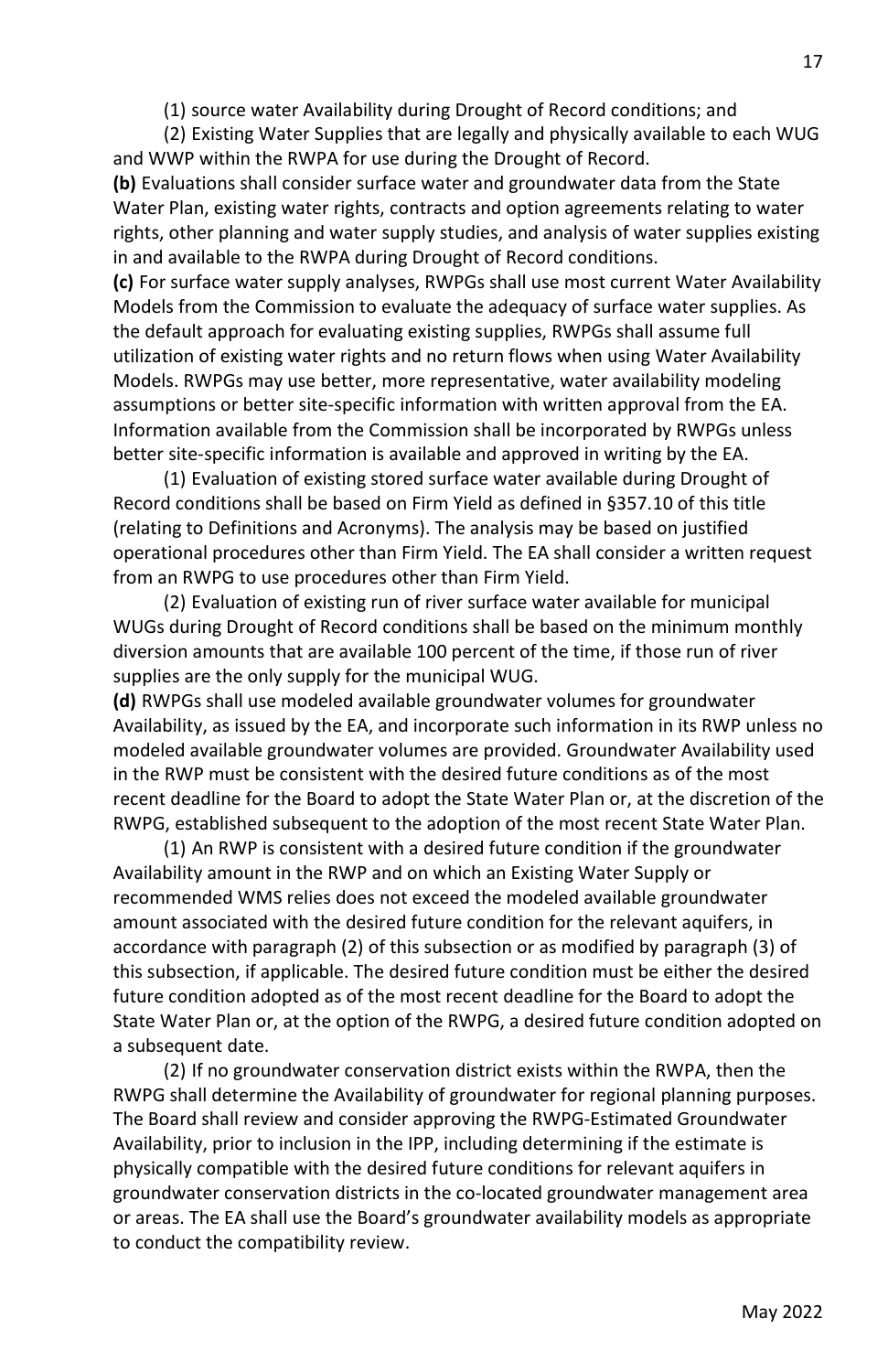(3) In RWPAs that have at least one groundwater conservation district, the EA shall consider a written request from an RWPG to apply a MAG Peak Factor in the form of a percentage (e.g., greater than 100 percent) applied to the modeled available groundwater value of any particular aquifer-region-county-basin split within the jurisdiction of a groundwater conservation district, or groundwater management area if no groundwater conservation district exists, to allow temporary increases in annual availability for planning purposes. The request must:

(A) Include written approval from the groundwater conservation district, if a groundwater conservation district exists in the particular aquifer-region-countybasin split, and from representatives of the groundwater management area;

(B) Provide the technical basis for the request in sufficient detail to support groundwater conservation district, groundwater management area, and EA evaluation; and

(C) Document the basis for how the temporary availability increase will not prevent the groundwater conservation district from managing groundwater resources to achieve the desired future condition.

**(e)** Water supplies based on contracted agreements shall be based on the terms of the contract, which may be assumed to renew upon contract termination if the contract contemplates renewal or extensions.

**(f)** Evaluation results shall be reported by WUG in accordance with §357.31(a) of this title (relating to Projected Population and Water Demands) and MWP in accordance with §357.31(b) of this title.

**Source Note:** The provisions of this §357.32 adopted to be effective August 12, 2012, 37 TexReg 5797; amended to be effective December 8, 2016, 41 TexReg 9589; amended to be effective April 11, 2018, 43 TexReg 2158; amended to be effective May 1, 2022, 47 TexReg 2527

#### <span id="page-21-0"></span>**§357.33 – Needs Analysis: Comparison of Water Supplies and Demands**

**(a)** RWPs shall include comparisons of existing water supplies and projected Water Demands to identify Water Needs.

**(b)** RWPGs shall compare projected Water Demands, developed in accordance with §357.31 of this title (relating to Projected Population and Water Demands), with existing water supplies available to WUGs and WWPs in a planning area, as developed in accordance with §357.32 of this title (relating to Water Supply Analysis), to determine whether WUGs will experience water surpluses or needs for additional supplies.

**(c)** Results of evaluations shall be reported by WUG in accordance with §357.31(a) of this title and by MWP in accordance with §357.31(b) of this title.

**(d)** RWPGs shall perform a secondary water needs analysis for all WUGs and WWPs for which conservation WMSs or direct Reuse WMSs are recommended. This secondary water needs analysis shall calculate the Water Needs that would remain after assuming all recommended conservation and direct Reuse WMSs are fully implemented. The resulting secondary water needs volumes shall be presented in the RWP by WUG and MWP and decade.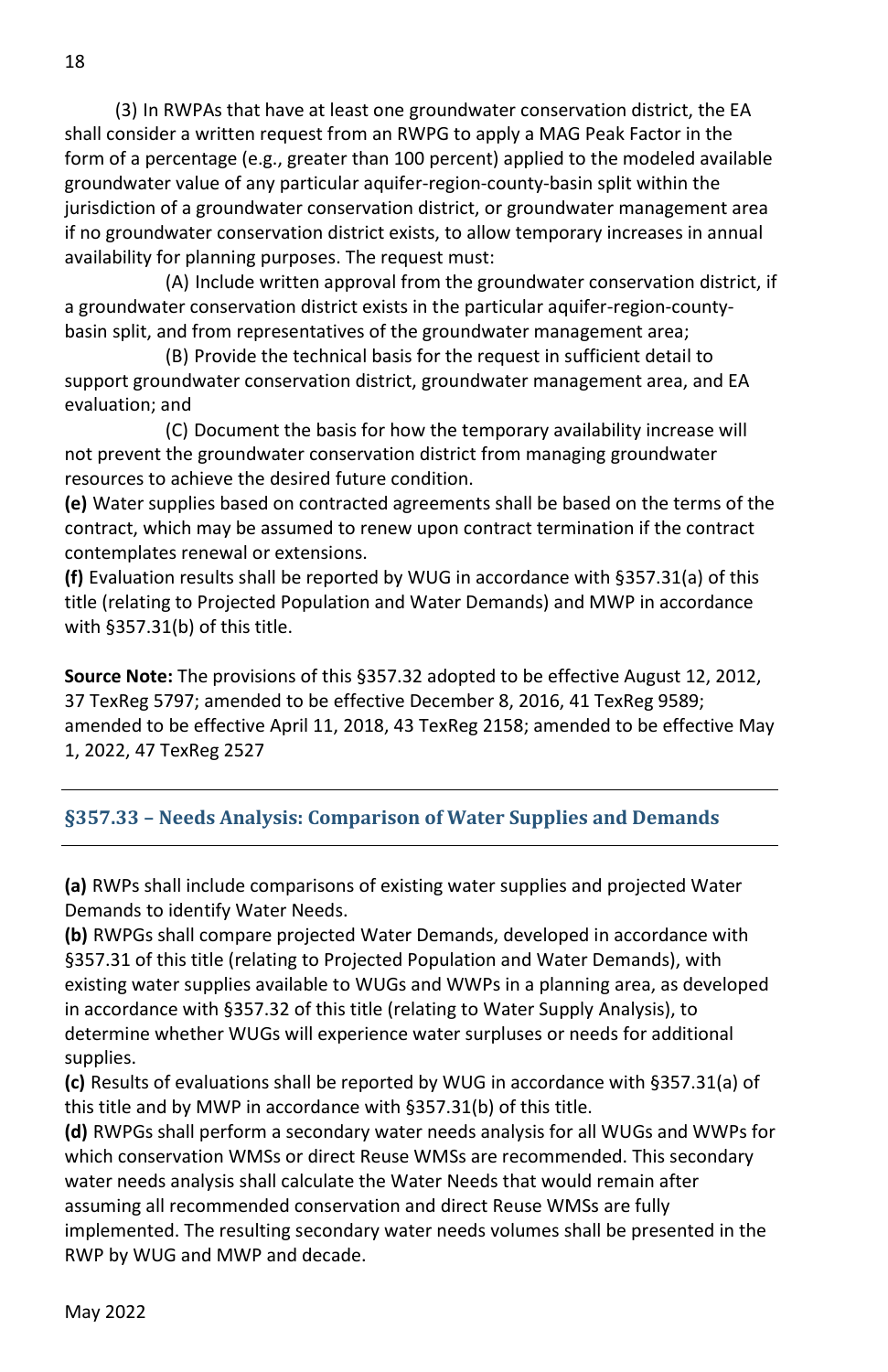**Source Note:** The provisions of this §357.33 adopted to be effective August 12, 2012, 37 TexReg 5797; amended to be effective December 8, 2016, 41 TexReg 9589; amended to be effective June 28, 2020, 45 TexReg 4211; amended to be effective May 1, 2022, 47 TexReg 2527

#### <span id="page-22-0"></span>**§357.34 – Identification and Evaluation of Potentially Feasible Water Management Strategies and Water Management Strategy Projects**

**(a)** RWPGs shall identify and evaluate potentially feasible WMSs and the WMSPs required to implement those strategies for all WUGs and WWPs with identified Water Needs.

**(b)** RWPGs shall identify potentially feasible WMSs to meet water supply needs identified in §357.33 of this title (relating to Needs Analysis: Comparison of Water Supplies and Demands) in accordance with the process in §357.12(b) of this title (relating to General Regional Water Planning Group Responsibilities and Procedures). Strategies shall be developed for WUGs and WWPs. WMS and WMSPs shall be developed for WUGs and WWPs that would provide water to meet water supply needs during Drought of Record conditions.

**(c)** Potentially feasible WMSs may include, but are not limited to:

(1) Expanded use of existing supplies including system optimization and conjunctive use of water resources, reallocation of reservoir storage to new uses, voluntary redistribution of water resources including contracts, water marketing, regional water banks, sales, leases, options, subordination agreements, and financing agreements, subordination of existing water rights through voluntary agreements, enhancements of yields of existing sources, and improvement of water quality including control of naturally occurring chlorides.

(2) New supply development including construction and improvement of surface water and groundwater resources, brush control, precipitation enhancement, seawater desalination, brackish groundwater desalination, water supply that could be made available by cancellation of water rights based on data provided by the Commission, rainwater harvesting, and aquifer storage and recovery.

(3) Conservation and Drought Management Measures including demand management.

(4) Reuse of wastewater.

(5) Interbasin Transfers of Surface Water.

(6) Emergency transfers of surface water including a determination of the part of each water right for non-municipal use in the RWPA that may be transferred without causing unreasonable damage to the property of the non-municipal water rights holder in accordance with Texas Water Code §11.139 (relating to Emergency Authorizations).

**(d)** All recommended WMSs and WMSPs that are entered into the State Water Planning Database shall be designed to reduce the consumption of water, reduce the loss or waste of water, improve the efficiency in the use of water, or develop, deliver or treat additional water supply volumes to WUGs or WWPs in at least one planning decade such that additional water is available during Drought of Record conditions.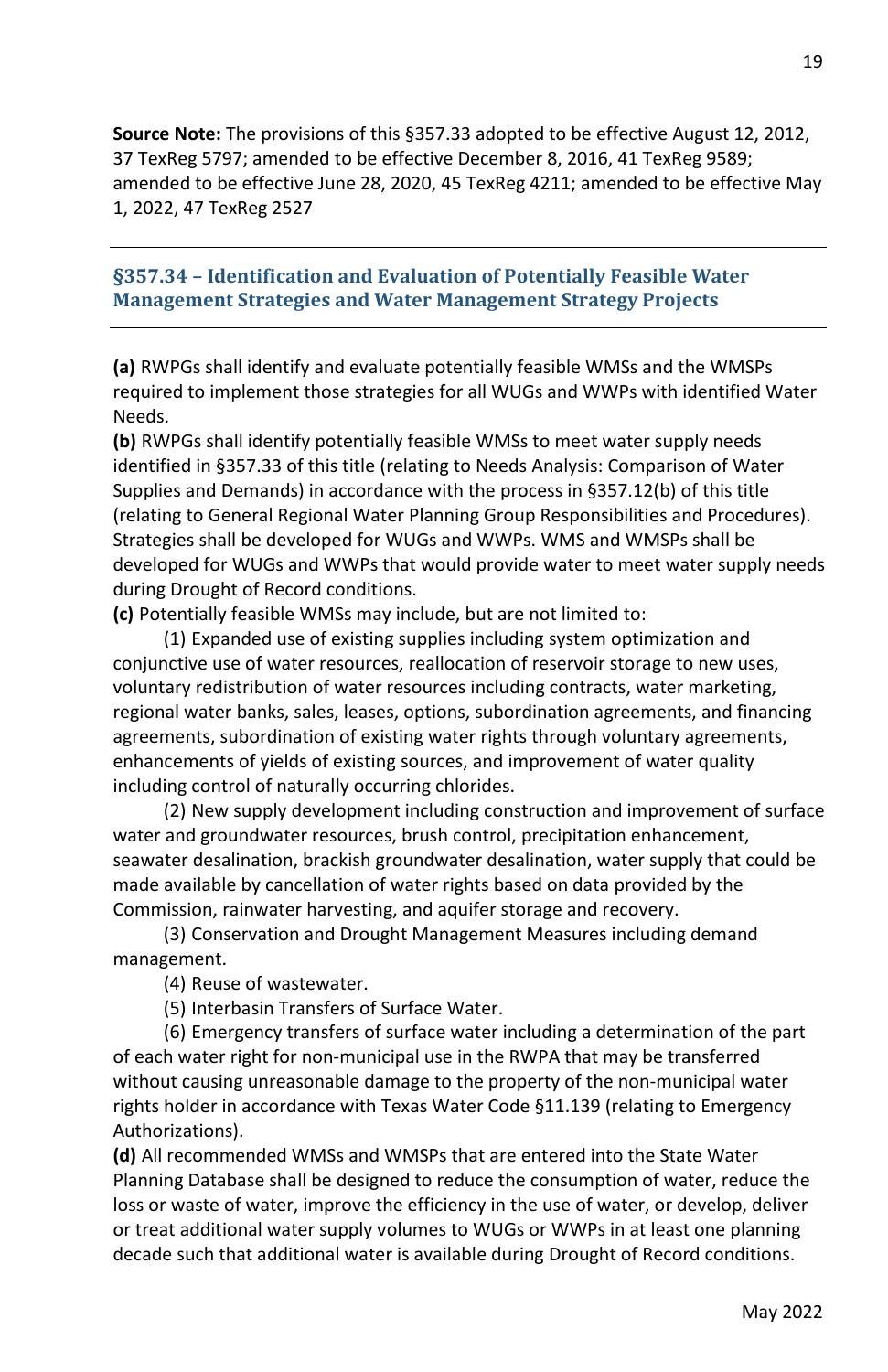Any other RWPG recommendations regarding permit modifications, operational changes, and/or other infrastructure that are not designed to reduce the consumption of water, reduce the loss or waste of water, improve the efficiency in the use of water, or develop, deliver or treat additional water supply volumes to WUGs or WWPs in at least one Planning Decade such that additional water is available during Drought of Record conditions shall be indicated as such and presented separately in the RWP and shall not be eligible for funding from the State Water Implementation Fund for Texas. **(e)** Evaluations of potentially feasible WMSs and associated WMSPs shall include the following analyses:

(1) For the purpose of evaluating potentially feasible WMSs, the Commission's most current Water Availability Model with assumptions of no return flows and full utilization of senior water rights, is to be used. Alternative assumptions may be used with written approval from the EA who shall consider a written request from an RWPG to use assumptions other than no return flows and full utilization of senior water rights.

(2) An equitable comparison between and consistent evaluation and application of all WMSs the RWPGs determine to be potentially feasible for each water supply need.

(3) A quantitative reporting of:

(A) The net quantity, reliability, and cost of water delivered and treated for the end user's requirements during Drought of Record conditions, taking into account and reporting anticipated strategy water losses, incorporating factors used in calculating infrastructure debt payments and may include present costs and discounted present value costs. Costs do not include costs of infrastructure associated with distribution of water within a WUG after treatment, except for specific, limited allowances for direct reuse and conservation WMSs.

(B) Environmental factors including effects on environmental water needs, wildlife habitat, cultural resources, and effect of upstream development on bays, estuaries, and arms of the Gulf of Mexico. Evaluations of effects on environmental flows shall include consideration of the Commission's adopted environmental flow standards under 30 Texas Administrative Code Chapter 298 (relating to Environmental Flow Standards for Surface Water). If environmental flow standards have not been established, then environmental information from existing site-specific studies, or in the absence of such information, state environmental planning criteria adopted by the Board for inclusion in the State Water Plan after coordinating with staff of the Commission and the Texas Parks and Wildlife Department to ensure that WMSs are adjusted to provide for environmental water needs including instream flows and bays and estuaries inflows.

(C) Impacts to agricultural resources.

(4) Discussion of the plan's impact on other water resources of the state including other WMSs and groundwater and surface water interrelationships.

(5) A discussion of each threat to agricultural or natural resources identified pursuant to §357.30(7) of this title (relating to Description of the Regional Water Planning Area) including how that threat will be addressed or affected by the WMSs evaluated.

(6) If applicable, consideration and discussion of the provisions in Texas Water Code §11.085(k)(1) for Interbasin Transfers of Surface Water. At minimum, this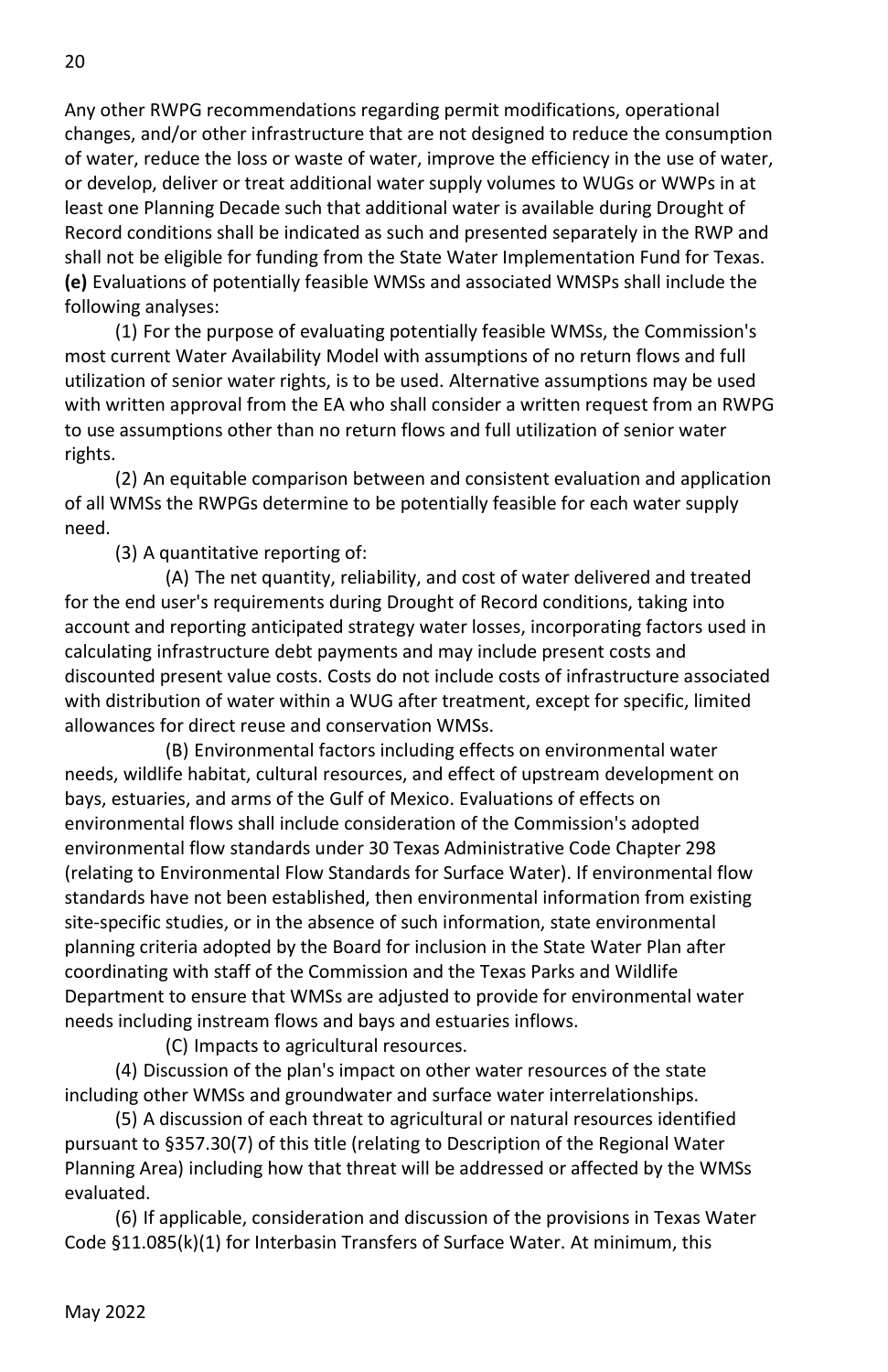consideration shall include a summation of Water Needs in the basin of origin and in the receiving basin.

(7) Consideration of third-party social and economic impacts resulting from voluntary redistributions of water including analysis of third-party impacts of moving water from rural and agricultural areas.

(8) A description of the major impacts of recommended WMSs on key parameters of water quality identified by RWPGs as important to the use of a water resource and comparing conditions with the recommended WMSs to current conditions using best available data.

(9) Other factors as deemed relevant by the RWPG including recreational impacts.

**(f)** RWPGs shall evaluate and present potentially feasible WMSs and WMSPs with sufficient specificity to allow state agencies to make financial or regulatory decisions to determine consistency of the proposed action before the state agency with an approved RWP.

**(g)** If an RWPG does not recommend aquifer storage and recovery strategies, seawater desalination strategies, or brackish groundwater desalination strategies it must document the reason(s) in the RWP.

**(h)** In instances where an RWPG has determined there are significant identified Water Needs in the RWPA, the RWP shall include an assessment of the potential for aquifer storage and recovery to meet those Water Needs. Each RWPG shall define the threshold to determine whether it has significant identified Water Needs. Each RWP shall include, at a minimum, a description of the methodology used to determine the threshold of significant needs. If a specific assessment is conducted, the assessment may be based on information from existing studies and shall include minimum parameters as defined in contract guidance.

**(i)** Conservation, Drought Management Measures, and Drought Contingency Plans shall be considered by RWPGs when developing the regional plans, particularly during the process of identifying, evaluating, and recommending WMSs. RWPs shall incorporate water conservation planning and drought contingency planning in the RWPA.

(1) Drought Management Measures including water demand management. RWPGs shall consider Drought Management Measures for each need identified in §357.33 of this title and shall include such measures for each user group to which Texas Water Code §11.1272 (relating to Drought Contingency Plans for Certain Applicants and Water Right Holders) applies. Impacts of the Drought Management Measures on Water Needs must be consistent with guidance provided by the Commission in its administrative rules implementing Texas Water Code §11.1272. If an RWPG does not adopt a drought management strategy for a need it must document the reason in the RWP. Nothing in this paragraph shall be construed as limiting the use of voluntary arrangements by water users to forgo water usage during drought periods.

(2) Water conservation practices. RWPGs must consider water conservation practices, including potentially applicable best management practices, for each identified Water Need.

(A) RWPGs shall include water conservation practices for each user group to which Texas Water Code §11.1271 and §13.146 (relating to Water Conservation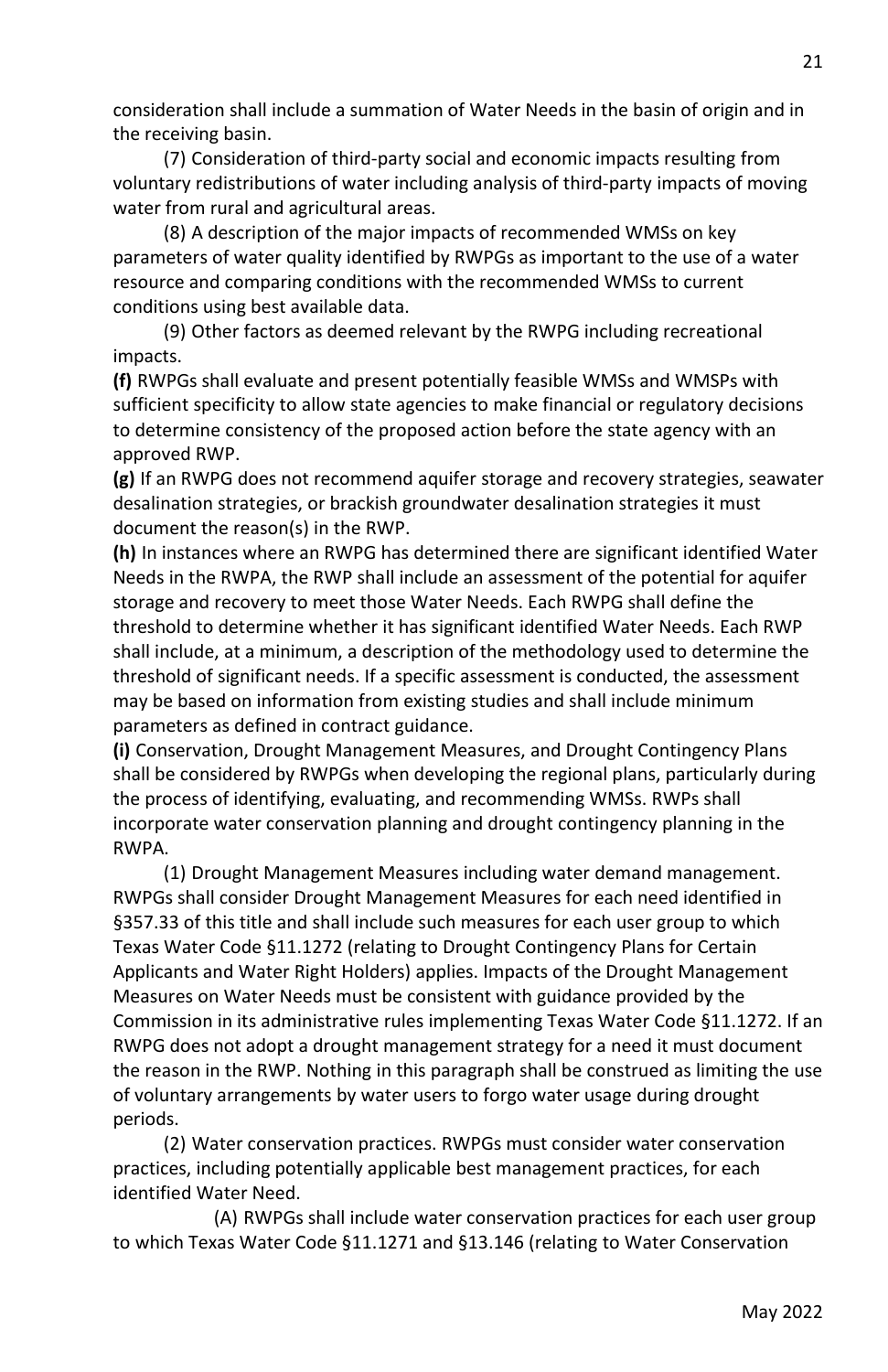Plans) apply. The impact of these water conservation practices on Water Needs must be consistent with requirements in appropriate Commission administrative rules related to Texas Water Code §11.1271 and §13.146.

(B) RWPGs shall consider water conservation practices for each WUG beyond the minimum requirements of subparagraph (A) of this paragraph, whether or not the WUG is subject to Texas Water Code §11.1271 and §13.146. If RWPGs do not adopt a Water Conservation Strategy to meet an identified need, they shall document the reason in the RWP.

(C) For each WUG or WWP that is to obtain water from a proposed interbasin transfer to which Texas Water Code §11.085 (relating to Interbasin Transfers) applies, RWPGs shall include a Water Conservation Strategy, pursuant to Texas Water Code §11.085(l), that will result in the highest practicable level of water conservation and efficiency achievable. For these strategies, RWPGs shall determine and report projected water use savings in gallons per capita per day based on its determination of the highest practicable level of water conservation and efficiency achievable. RWPGs shall develop conservation strategies based on this determination. In preparing this evaluation, RWPGs shall seek the input of WUGs and WWPs as to what is the highest practicable level of conservation and efficiency achievable, in their opinion, and take that input into consideration. RWPGs shall develop water conservation strategies consistent with guidance provided by the Commission in its administrative rules that implement Texas Water Code §11.085. When developing water conservation strategies, the RWPGs must consider potentially applicable best management practices. Strategy evaluation in accordance with this section shall include a quantitative description of the quantity, cost, and reliability of the water estimated to be conserved under the highest practicable level of water conservation and efficiency achievable.

(D) RWPGs shall consider strategies to address any issues identified in the information compiled by the Board from the water loss audits performed by Retail Public Utilities pursuant to §358.6 of this title (relating to Water Loss Audits).

(3) RWPGs shall recommend Gallons Per Capita Per Day goal(s) for each municipal WUG or specified groupings of municipal WUGs. Goals must be recommended for each planning decade and may be a specific goal or a range of values. At a minimum, the RWPs shall include Gallons Per Capita Per Day goals based on drought conditions to align with guidance principles in §358.3 of this title (relating to Guidance Principles).

**(j)** RWPs shall include a subchapter consolidating the RWPG's recommendations regarding water conservation. RWPGs shall include in the RWPs model Water Conservation Plans pursuant to Texas Water Code §11.1271.

**Source Note:** The provisions of this §357.34 adopted to be effective August 12, 2012, 37 TexReg 5797; amended to be effective December 8, 2016, 41 TexReg 9589; amended to be effective June 28, 2020, 45 TexReg 4211; amended to be effective May 1, 2022, 47 TexReg 2527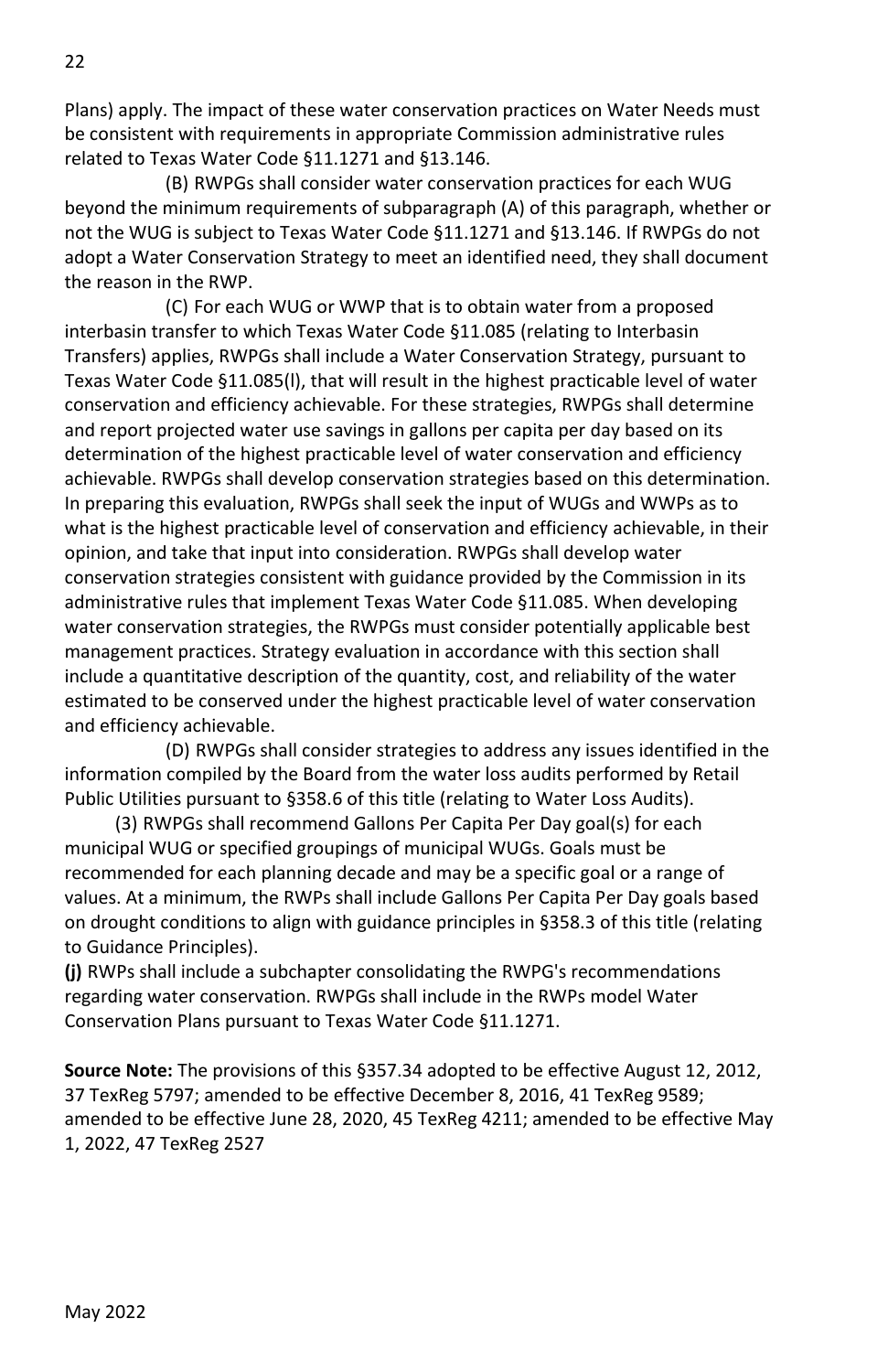#### <span id="page-26-0"></span>**§357.35 – Recommended and Alternative Water Management Strategies and Water Management Strategy Projects**

**(a)** RWPGs shall recommend WMSs and the WMSPs required to implement those WMSs to be used during a Drought of Record based on the potentially feasible WMSs evaluated under §357.34 of this title (relating to Identification and Evaluation of Potentially Feasible Water Management Strategies and Water Management Strategy Projects).

**(b)** RWPGs shall recommend specific WMSs and WMSPs based upon the identification, analysis, and comparison of WMSs by the RWPG that the RWPG determines are potentially feasible so that the cost effective WMSs that are environmentally sensitive are considered and adopted unless an RWPG demonstrates that adoption of such WMSs is inappropriate. To determine cost-effectiveness and environmental sensitivity, RWPGs shall follow processes described in §357.34 of this title. The RWP may include Alternative WMSs evaluated by the processes described in §357.34 of this title. **(c)** Strategies shall be selected by the RWPGs so that cost effective WMSs, which are consistent with long-term protection of the state's water resources, agricultural resources, and natural resources are adopted.

**(d)** RWPGs shall identify and recommend WMSs for all WUGs and WWPs with identified Water Needs and that meet all Water Needs during the Drought of Record except in cases where:

(1) no WMS is feasible. In such cases, RWPGs must explain why no WMSs are feasible; or

(2) a Political Subdivision that provides water supply other than water supply corporations, counties, or river authorities explicitly does not participate in the regional water planning process for needs located within its boundaries or extraterritorial jurisdiction.

**(e)** Specific recommendations of WMSs to meet an identified need shall not be shown as meeting a need for a Political Subdivision if the Political Subdivision in question objects to inclusion of the strategy for the Political Subdivision and specifies its reasons for such objection. This does not prevent the inclusion of the strategy to meet other needs.

**(f)** Recommended strategies shall protect existing water rights, water contracts, and option agreements, but may consider potential amendments of water rights, contracts and agreements, which would require the eventual consent of the owner. **(g)** RWPGs shall report the following:

(1) Recommended WMSs, recommended WMSPs, and the associated results of all the potentially feasible WMS evaluations by WUG and MWP. If a WUG lies in one or more counties or RWPAs or river basins, data shall be reported for each river basin, RWPA, and county.

(2) Calculated planning management supply factors for each WUG and MWP included in the RWP assuming all recommended WMSs are implemented. This calculation shall be based on the sum of: the total existing water supplies, plus all water supplies from recommended WMSs for each entity; divided by that entity's total projected Water Demand, within the Planning Decade. The resulting calculated management supply factor shall be presented in the plan by entity and decade for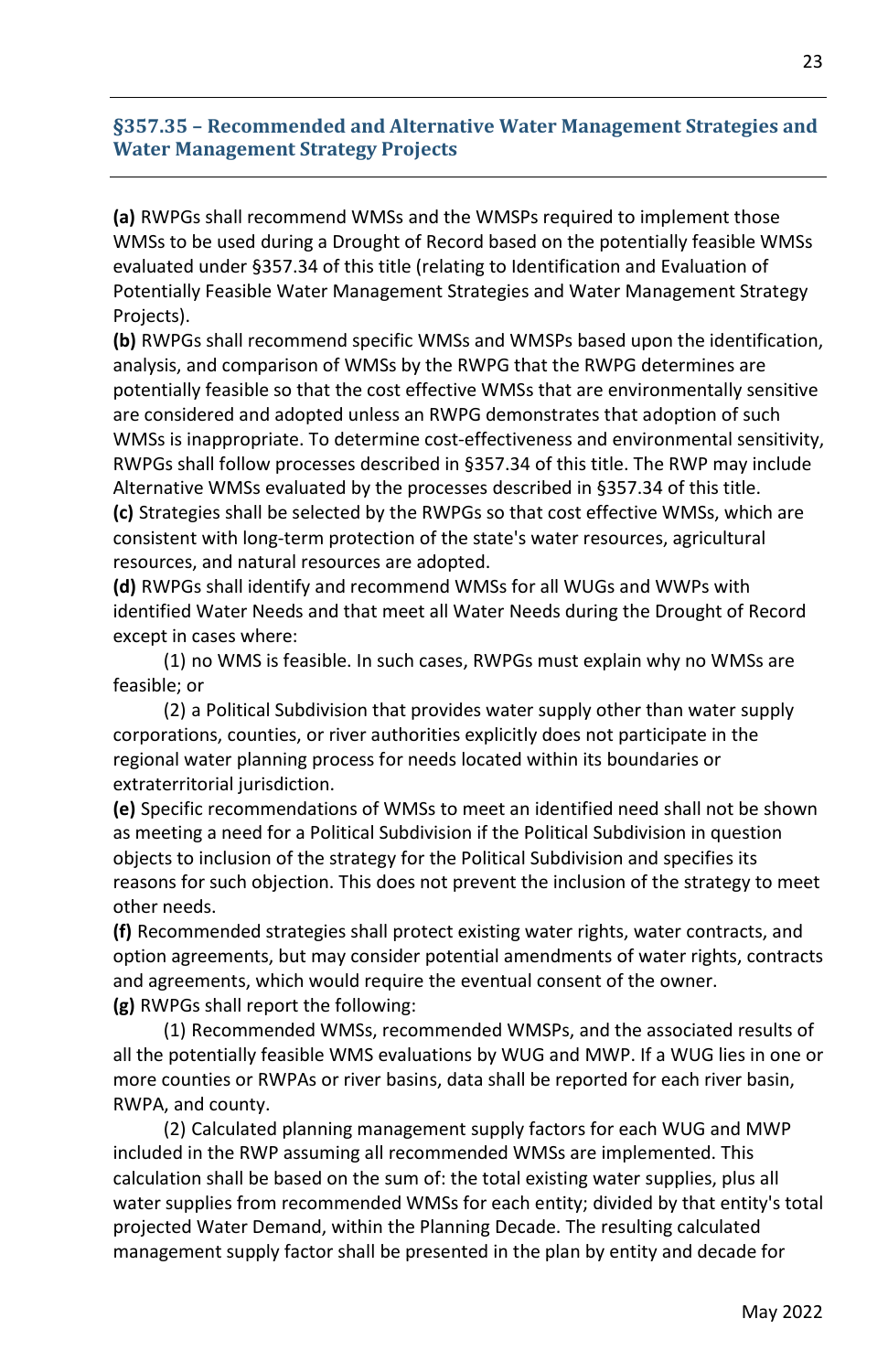every WUG and MWP. Calculating planning management supply factors is for reporting purposes only.

(3) Fully evaluated Alternative WMSs and associated WMSPs included in the adopted RWP shall be presented together in one place in the RWP.

**Source Note:** The provisions of this §357.35 adopted to be effective August 12, 2012, 37 TexReg 5797; amended to be effective December 8, 2016, 41 TexReg 9589

# <span id="page-27-0"></span>**Subchapter D – Impacts, Drought Response, Policy Recommendations, and Implementation**

#### <span id="page-27-1"></span>**§357.40 – Impacts of Regional Water Plan**

**(a)** RWPs shall include a quantitative description of the socioeconomic impacts of not meeting the identified Water Needs pursuant to §357.33(c) of this title (relating to Needs Analysis: Comparison of Water Supplies and Demands).

**(b)** RWPs shall include a description of the impacts of the RWP regarding:

(1) Agricultural resources pursuant to §357.34(e)(3)(C) of this title (relating to Identification and Evaluation of Potentially Feasible Water Management Strategies);

(2) Other water resources of the state including other WMSs and groundwater and surface water interrelationships pursuant to §357.34(e)(4) of this title;

(3) Threats to agricultural and natural resources identified pursuant to §357.34(e)(5) of this title;

(4) Third-party social and economic impacts resulting from voluntary redistributions of water including analysis of third-party impacts of moving water from rural and agricultural areas pursuant to §357.34(e)(7) of this title;

(5) Major impacts of recommended WMSs on key parameters of water quality pursuant to §357.34(e)(8) of this title; and

(6) Effects on navigation.

**(c)** RWPs shall include a summary of the identified Water Needs that remain unmet by the RWP.

**Source Note:** The provisions of this §357.40 adopted to be effective August 12, 2012, 37 TexReg 5797; amended to be effective December 8, 2016, 41 TexReg 9589

#### <span id="page-27-2"></span>**§357.41 – Consistency with Long-Term Protection of Water Resources, Agricultural Resources, and Natural Resources**

RWPGs shall describe how RWPs are consistent with the long-term protection of the state's water resources, agricultural resources, and natural resources as embodied in the guidance principles in §358.3(4) and (8) of this title (relating to Guidance Principles).

**Source Note:** The provisions of this §357.41 adopted to be effective August 12, 2012,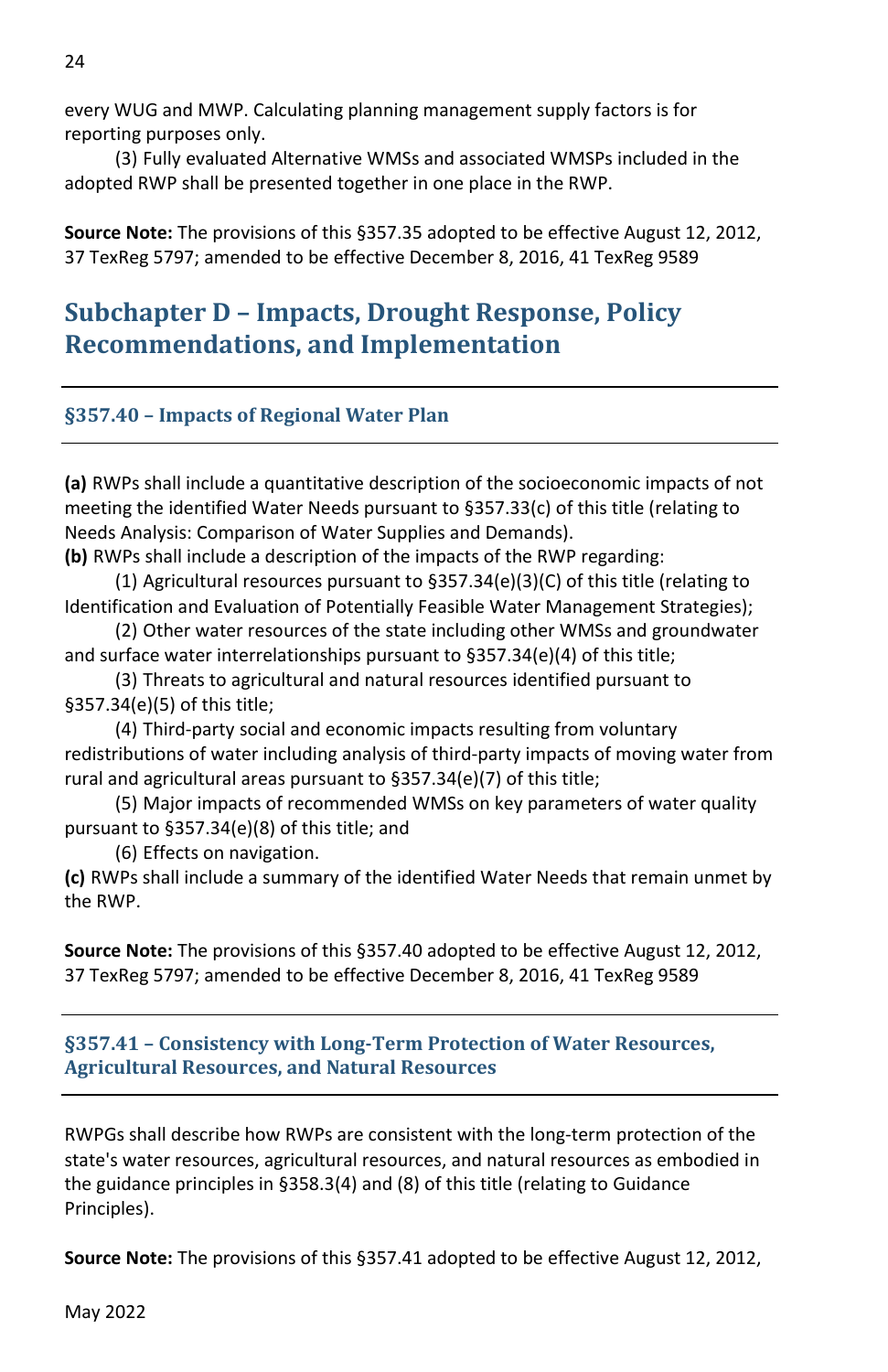#### <span id="page-28-0"></span>**§357.42 – Drought Response Information, Activities, and Recommendations**

**(a)** RWPs shall consolidate and present information on current and planned preparations for, and responses to, drought conditions in the region including, but not limited to, Drought of Record conditions based on the following subsections. **(b)** RWPGs shall conduct an assessment of current preparations for drought within the RWPA. This may include information from local Drought Contingency Plans. The assessment shall include:

(1) A description of how water suppliers in the RWPA identify and respond to the onset of drought; and

(2) Identification of unnecessary or counterproductive variations in drought response strategies among water suppliers that may confuse the public or impede drought response efforts. At a minimum, RWPGs shall review and summarize drought response efforts for neighboring communities including the differences in the implementation of outdoor watering restrictions.

**(c)** RWPGs shall identify drought response triggers and actions regarding the management of existing groundwater and surface water sources in the RWPA designated in accordance with §357.32 of this title (relating to Water Supply Analysis), including:

(1) Factors specific to each source of water supply to be considered in determining whether to initiate a drought response for each water source including specific recommended drought response triggers;

(2) Actions to be taken as part of the drought response by the manager of each water source and the entities relying on each source, including the number of drought stages; and

(3) Triggers and actions developed in paragraphs (1) and (2) of this subsection may consider existing triggers and actions associated with existing Drought Contingency Plans.

**(d)** RWPGs shall collect information on existing major water infrastructure facilities that may be used for interconnections in event of an emergency shortage of water. At a minimum, the RWP shall include a general description of the methodology used to collect the information, the number of existing and potential emergency interconnects in the RWPA, and a list of which entities are connected to each other. In accordance with Texas Water Code §16.053(r), certain information regarding water infrastructure facilities is excepted from the Public Information Act, Texas Government Code, Chapter 552. Any excepted information collected shall be submitted separately to the EA in accordance with guidance to be provided by EA.

**(e)** RWPGs may provide general descriptions of local Drought Contingency Plans that involve making emergency connections between water systems or WWP systems that do not include locations or descriptions of facilities that are disallowed under subsection (d) of this section.

**(f)** RWPGs may designate recommended and alternative Drought Management Water Management Strategies and other recommended drought measures in the RWP including: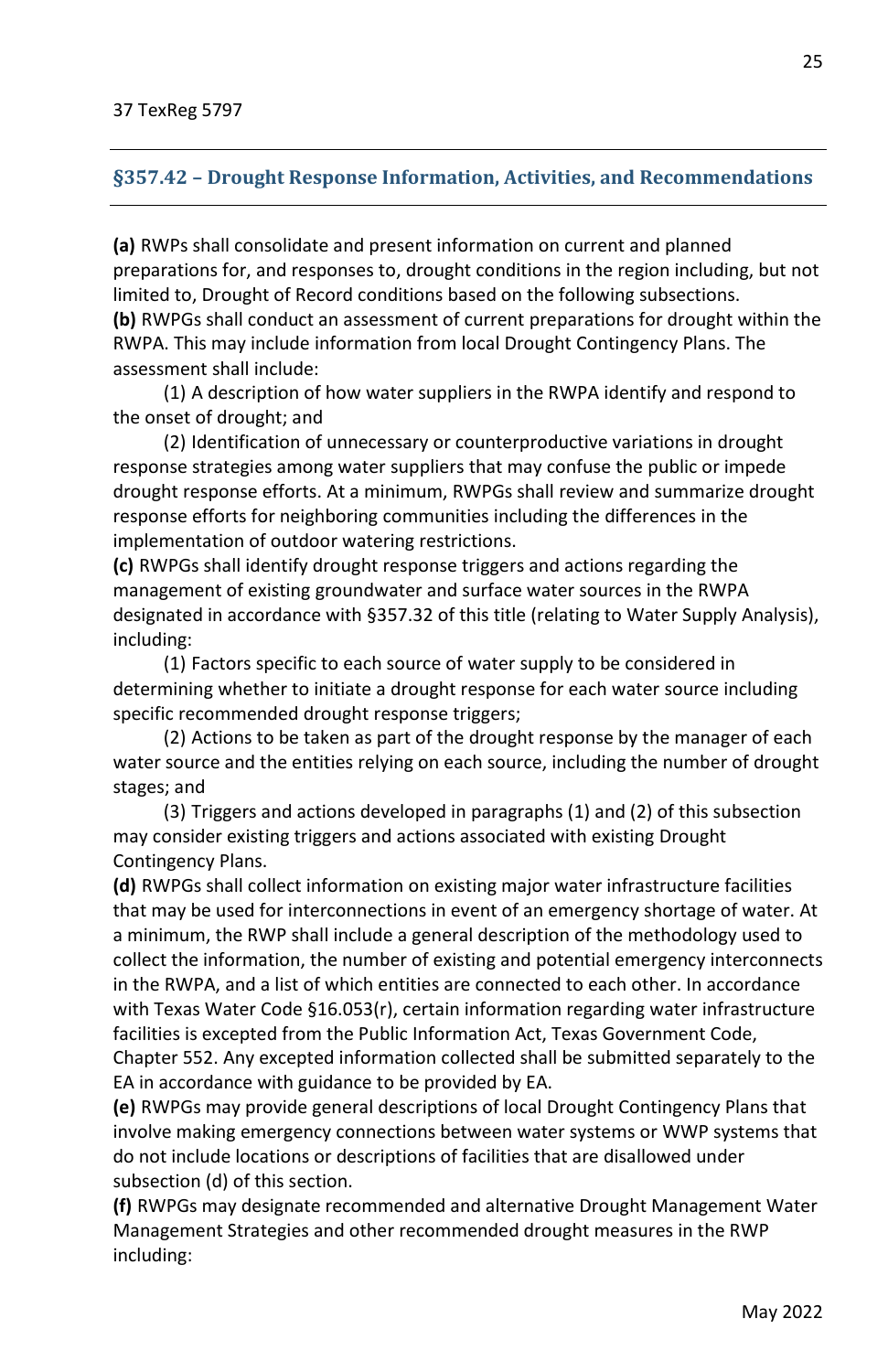(1) List and description of the recommended Drought Management Water Management Strategies and associated WUGs and WWPs, if any, that are recommended by the RWPG. Information to include associated triggers to initiate each of the recommended Drought Management WMSs;

(2) List and description of alternative Drought Management WMSs and associated WUGs and WWPs, if any, that are included in the plan. Information to include associated triggers to initiate each of the alternative Drought Management WMSs;

(3) List of all potentially feasible Drought Management WMSs that were considered or evaluated by the RWPG but not recommended; and

(4) List and summary of any other recommended Drought Management Measures, if any, that are included in the RWP, including associated triggers if applicable.

**(g)** The RWPGs shall evaluate potential emergency responses to local drought conditions or loss of existing water supplies; the evaluation shall include identification of potential alternative water sources that may be considered for temporary emergency use by WUGs and WWPs in the event that the Existing Water Supply sources become temporarily unavailable to the WUGs and WWPs due to unforeseeable hydrologic conditions such as emergency water right curtailment, unanticipated loss of reservoir conservation storage, or other localized drought impacts. RWPGs shall evaluate, at a minimum, municipal WUGs that:

(1) have existing populations less than 7,500;

(2) rely on a sole source for its water supply regardless of whether the water is provided by a WWP; and

(3) all County-Other WUGs.

**(h)** RWPGs shall consider any relevant recommendations from the Drought Preparedness Council.

**(i)** RWPGs may make drought preparation and response recommendations regarding:

(1) Development of, content contained within, and implementation of local Drought Contingency Plans required by the Commission;

(2) Current drought management preparations in the RWPA including:

- (A) drought response triggers; and
- (B) responses to drought conditions;

(3) The Drought Preparedness Council and the State Drought Preparedness Plan; and

(4) Any other general recommendations regarding drought management in the region or state.

**(j)** The RWPGs shall develop region-specific model Drought Contingency Plans.

**Source Note:** The provisions of this §357.42 adopted to be effective August 12, 2012, 37 TexReg 5797; amended to be effective December 8, 2016, 41 TexReg 9589; amended to be effective June 28, 2020, 45 TexReg 4211; amended to be effective May 1, 2022, 47 TexReg 2527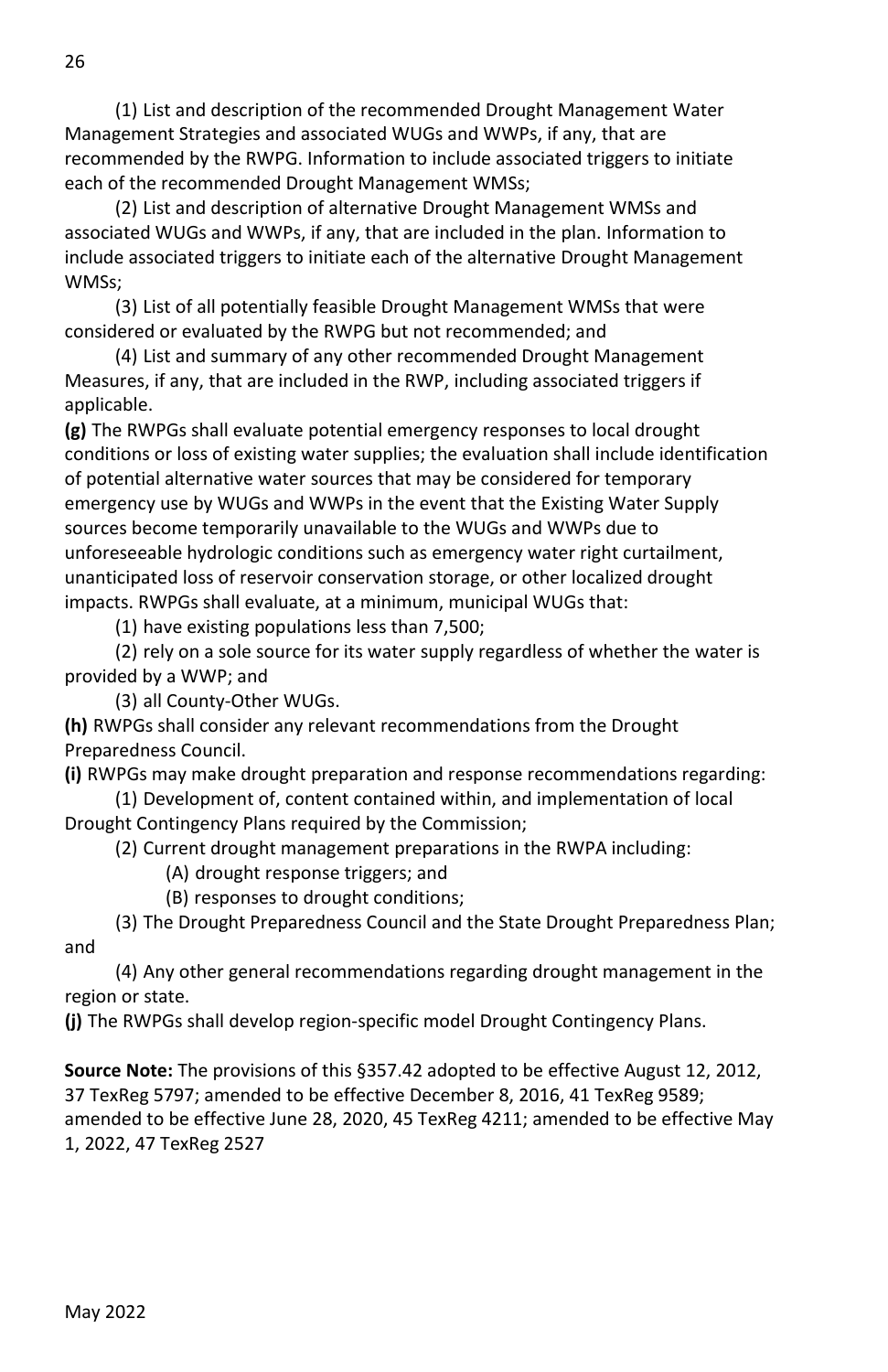#### <span id="page-30-0"></span>**§357.43 – Regulatory, Administrative, or Legislative Recommendations**

**(a)** The RWPs shall contain any regulatory, administrative, or legislative recommendations developed by the RWPGs.

**(b)** Ecologically Unique River and Stream Segments. RWPGs may include in adopted RWPs recommendations for all or parts of river and stream segments of unique ecological value located within the RWPA by preparing a recommendation package consisting of a physical description giving the location of the stream segment, maps, and photographs of the stream segment and a site characterization of the stream segment documented by supporting literature and data. The recommendation package shall address each of the criteria for designation of river and stream segments of ecological value found in this subsection. The RWPG shall forward the recommendation package to the Texas Parks and Wildlife Department and allow the Texas Parks and Wildlife Department 30 days for its written evaluation of the recommendation. The adopted RWP shall include, if available, Texas Parks and Wildlife Department's written evaluation of each river and stream segment recommended as a river or stream segment of unique ecological value.

(1) An RWPG may recommend a river or stream segment as being of unique ecological value based upon the criteria set forth in §358.2 of this title (relating to Definitions).

(2) For every river and stream segment that has been designated as a unique river or stream segment by the legislature, including during a session that ends not less than one year before the required date of submittal of an adopted RWP to the Board, or recommended as a unique river or stream segment in the RWP, the RWPG shall assess the impact of the RWP on these segments. The assessment shall be a quantitative analysis of the impact of the plan on the flows important to the river or stream segment, as determined by the RWPG, comparing current conditions to conditions with implementation of all recommended WMSs. The assessment shall also describe the impact of the plan on the unique features cited in the region's recommendation of that segment.

**(c)** Unique Sites for Reservoir Construction. An RWPG may recommend sites of unique value for construction of reservoirs by including descriptions of the sites, reasons for the unique designation and expected beneficiaries of the water supply to be developed at the site. The criteria at §358.2 of this title shall be used to determine if a site is unique for reservoir construction.

**(d)** Any other recommendations that the RWPG believes are needed and desirable to achieve the stated goals of state and regional water planning including to facilitate the orderly development, management, and conservation of water resources and prepare for and respond to drought conditions. This may include recommendations that the RWPG believes would improve the state and regional water planning process.

**(e)** RWPGs may develop information as to the potential impacts of any proposed changes in law prior to or after changes are enacted.

**(f)** RWPGs should consider making legislative recommendations to facilitate more voluntary water transfers in the region.

**Source Note:** The provisions of this §357.43 adopted to be effective August 12, 2012,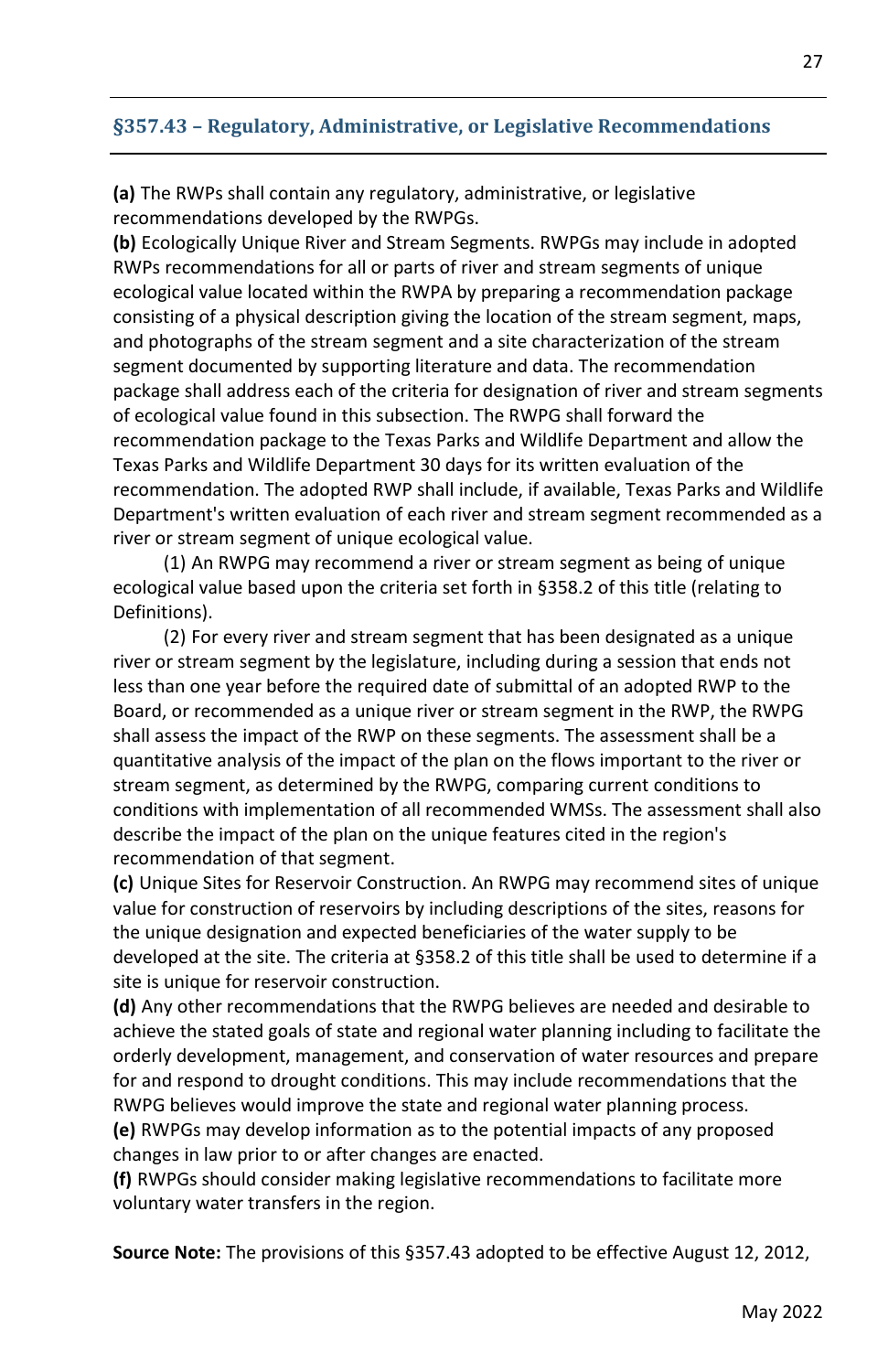#### <span id="page-31-0"></span>37 TexReg 5797; amended to be effective December 8, 2016, 41 TexReg 9589

#### **§357.45 – Implementation and Comparison to Previous Regional Water Plan**

**(a)** RWPGs shall describe the level of implementation of previously recommended WMSs and associated impediments to implementation in accordance with guidance provided by the board. Information on the progress of implementation of all WMSs that were recommended in the previous RWP, including conservation and Drought Management WMSs; and the implementation of WMSPs that have affected progress in meeting the state's future water needs.

**(b)** RWPGs shall assess the progress of the RWPA in encouraging cooperation between WUGs for the purpose of achieving economies of scale and otherwise incentivizing WMSs that benefit the entire RWPA. This assessment of regionalization shall include:

(1) The number of recommended WMSs in the previously adopted and current RWPs that serve more than one WUG;

(2) The number of recommended WMSs in the previously adopted RWP that serve more than one WUG and have been implemented since the previously adopted RWP; and.

(3) A description of efforts the RWPG has made to encourage WMSs and WMSPs that serve more than one WUG, and that benefit the entire region. **(c)** RWPGs shall provide a brief summary of how the RWP differs from the previously adopted RWP with regards to:

(1) Water Demand projections;

(2) Drought of Record and hydrologic and modeling assumptions used in planning for the region;

(3) Groundwater and surface water Availability, Existing Water Supplies, and identified Water Needs for WUGs and WWPs; and

(4) Recommended and Alternative WMSs and WMSPs.

**Source Note:** The provisions of this §357.45 adopted to be effective August 12, 2012, 37 TexReg 5797; amended to be effective December 8, 2016, 41 TexReg 9589; amended to be effective April 11, 2018, 43 TexReg 2158; amended to be effective June 28, 2020, 45 TexReg 4211

## <span id="page-31-1"></span>**Subchapter E – Adoption, Submittal, and Amendments to Regional Water Plans**

#### <span id="page-31-2"></span>**§357.50 – Adoption, Submittal, and Approval of Regional Water Plans**

**(a)** The RWPGs shall submit their adopted RWPs to the Board every five years on a date to be disseminated by the EA, as modified by subsection  $(g)(2)$  of this section, for approval and inclusion in the State Water Plan.

**(b)** Prior to the adoption of the RWP, the RWPGs shall submit concurrently to the EA and the public an IPP. The IPP submitted to the EA must be in the electronic and paper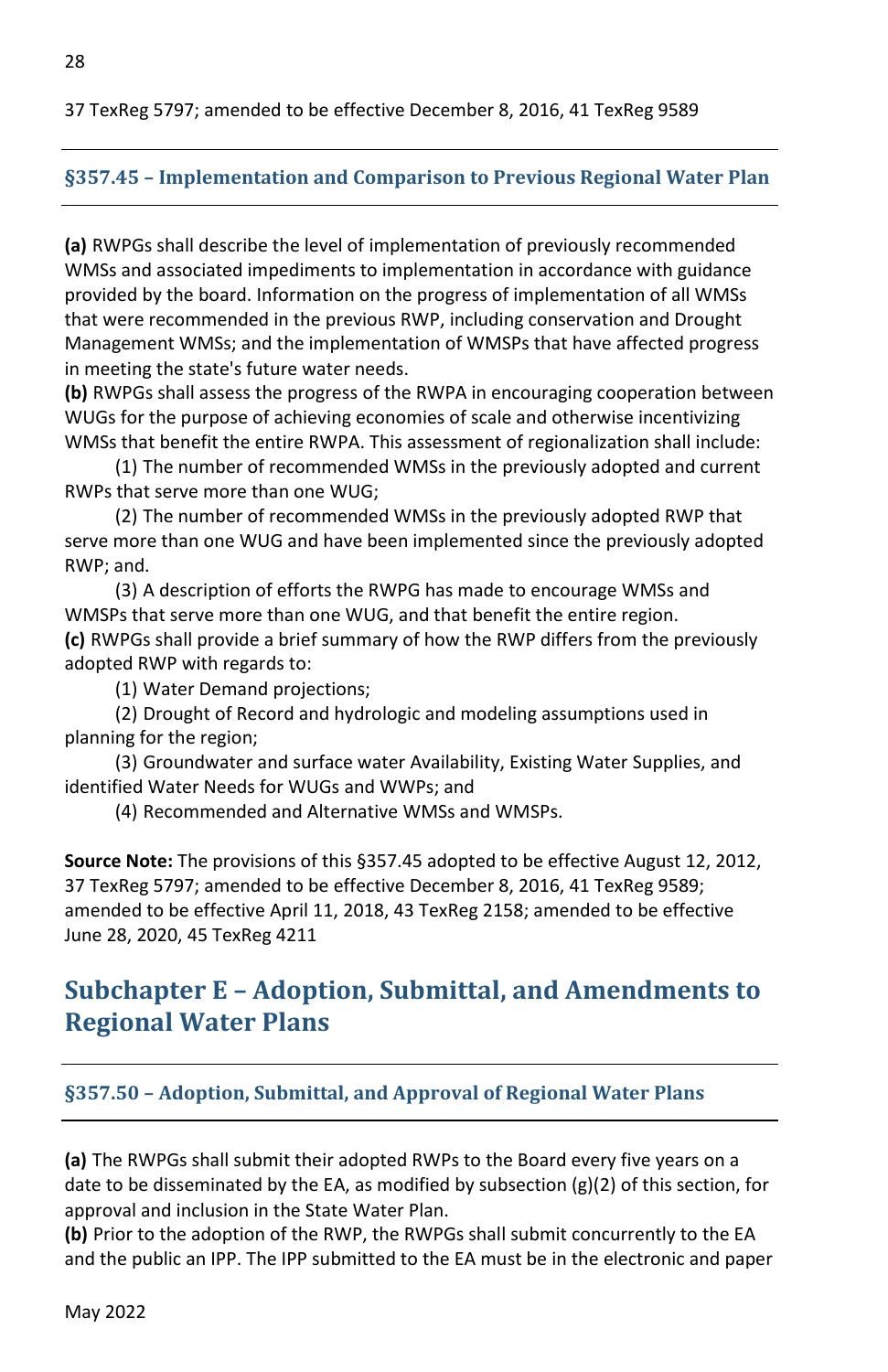format specified by the EA. Each RWPG must certify that the IPP is complete and adopted by the RWPG. In the instance of a recommended WMS proposed to be supplied from a different RWPA, the RWPG recommending such strategy shall submit, concurrently with the submission of the IPP to the EA, a copy of the IPP, or a letter identifying the WMS in the other region along with an internet link to the IPP, to the RWPG associated with the location of such strategy.

**(c)** The RWPGs shall distribute the IPP in accordance with §357.21(h)(7) of this title (relating to Notice and Public Participation).

**(d)** Within 60 days of the submission of IPPs to the EA, the RWPGs shall submit to the EA, and the other affected RWPG, in writing, the identification of potential Interregional Conflicts by:

(1) identifying the specific recommended WMS from another RWPG's IPP;

(2) providing a statement of why the RWPG considers there to be an Interregional Conflict; and

(3) providing any other information available to the RWPG that is relevant to the Board's decision.

**(e)** The RWPGs shall seek to resolve conflicts with other RWPGs and shall promptly and actively participate in any Board sponsored efforts to resolve Interregional Conflicts.

**(f)** The RWPGs shall solicit, and consider the following comments when adopting an RWP:

(1) the EA's written comments, which shall be provided to the RWPG within 120 days of receipt of the IPP; and

(2) any written or oral comments received from any federal agency, Texas state agency, or the public after the first public hearing notice is published until at least 60 days after the public hearing is held pursuant to §357.21(h) of this title.

(3) The RWPGs shall revise their IPPs to incorporate negotiated resolutions or Board resolutions of any Interregional Conflicts into their final adopted RWPs.

(4) In the event that the Board has not resolved an Interregional Conflict sufficiently early to allow an involved RWPG to modify and adopt its final RWP by the statutory deadline, all RWPGs involved in the conflict shall proceed with adoption of their RWP by excluding the relevant recommended WMS and all language relevant to the conflict and include language in the RWP explaining the unresolved Interregional Conflict and acknowledging that the RWPG may be required to revise or amend its RWP in accordance with a negotiated or Board resolution of an Interregional Conflict. **(g)** Submittal of RWPs. RWPGs shall submit the IPP and the adopted RWPs and amendments to approved RWPs to the EA in conformance with this section.

(1) RWPs shall include:

(A) The technical report and data prepared in accordance with this chapter and the EA's specifications;

(B) An executive summary that documents key RWP findings and recommendations;

(C) Documentation of the RWPG's interregional coordination efforts; and

(D) A copy of the EA's comments on the IPP and summaries of all written and oral comments received pursuant to subsection (f) of this section, with a response by the RWPG explaining how the plan was revised or why changes were not warranted in response to written comments received under subsection (f) of this section.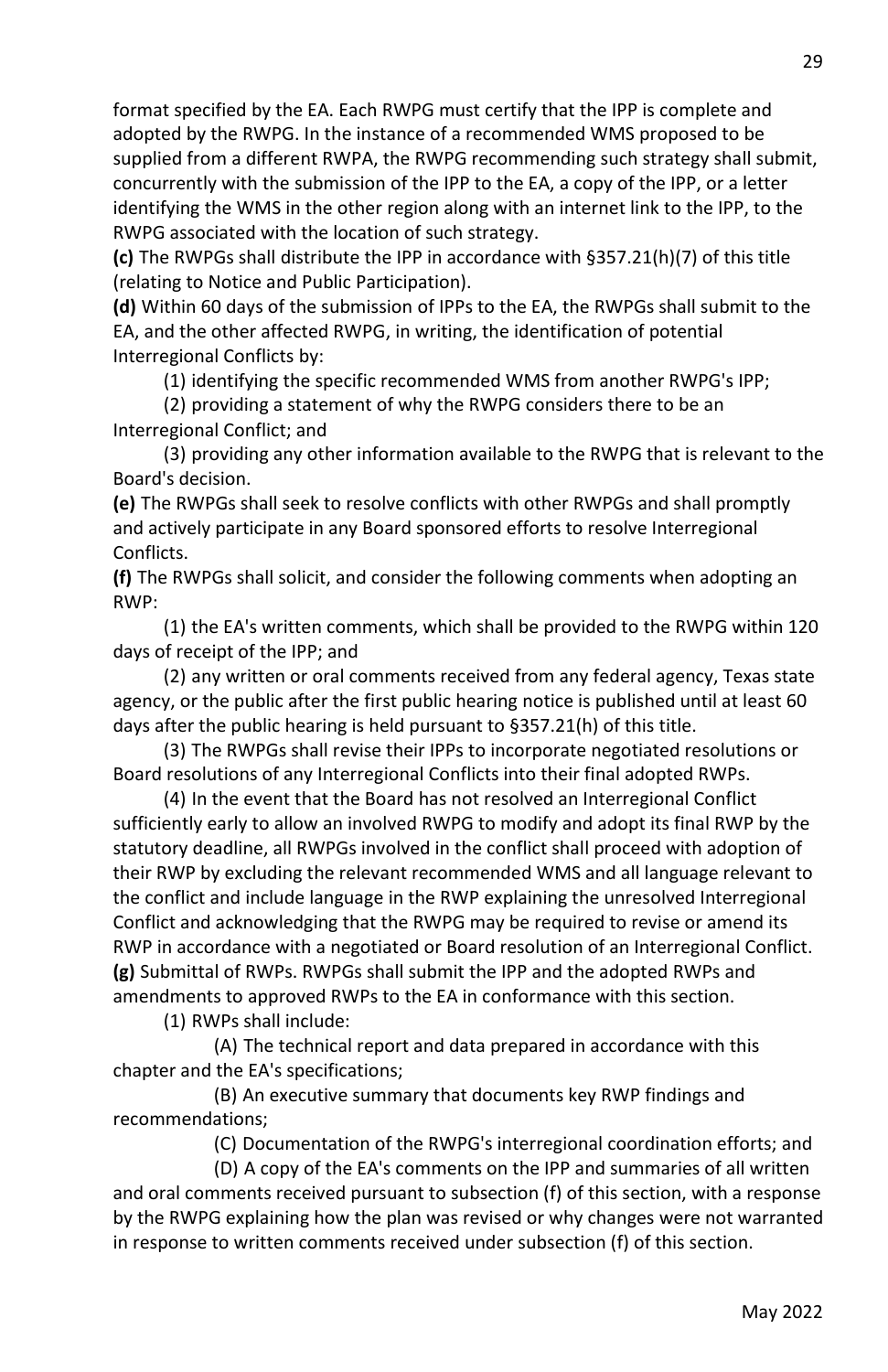(2) RWPGs shall submit RWPs to the EA according to the following schedule:

(A) IPPs are due every five years on a date disseminated by the EA unless an extension is approved, in writing, by the EA.

(B) Prior to submission of the IPP, the RWPGs shall upload all required data, metadata and all other relevant digital information supporting the plan to the Board's State Water Planning Database. All changes and corrections to this information must be entered into the Board's State Water Planning Database prior to submittal of a final adopted plan.

(C) The RWPG shall transfer copies of all data, models, and reports generated by the planning process and used in developing the RWP to the EA. To the maximum extent possible, data shall be transferred in digital form according to specifications provided by the EA. One copy of all reports prepared by the RWPG shall be provided in digital format according to specifications provided by the EA. All digital mapping shall use a geographic information system according to specifications provided by the EA. The EA shall seek the input from the State Geographic Information Officer regarding specifications mentioned in this section.

(D) Adopted RWPs are due to the EA every five years on a date disseminated by the EA unless, at the discretion of the EA, a time extension is granted consistent with the timelines in Texas Water Code §16.053(i).

(E) Once approved by the Board, RWPs shall be made available on the Board website.

**(h)** Upon receipt of an RWP adopted by the RWPG, the Board shall consider approval of such plan based on the following criteria:

(1) verified adoption of the RWP by the RWPG; and

(2) verified incorporation of any negotiated resolution or Board resolution of any Interregional Conflicts, or in the event that an Interregional Conflict is not yet resolved, verified exclusion of the relevant recommended WMS and all language relevant to the conflict.

**(i)** Approval of RWPs by the Board. The Board may approve an RWP only after it has determined that the RWP complies with statute and rules.

**(j)** The Board shall consider approval of an RWP that includes unmet municipal Water Needs provided that the RWPG includes adequate justification, including that the RWP:

(1) documents that the RWPG considered all potentially feasible WMSs, including Drought Management WMSs and contains an explanation why additional conservation and/or Drought Management WMSs were not recommended to address the need;

(2) describes how, in the event of a repeat of the Drought of Record, the municipal WUGs associated with the unmet need shall ensure the public health, safety, and welfare in each Planning Decade that has an unmet need; and

(3) explains whether there may be occasion, prior to development of the next IPP, to amend the RWP to address all or a portion of the unmet need. **(k)** Board Adoption of State Water Plan. RWPs approved by the Board pursuant to this chapter shall be incorporated into the State Water Plan as outlined in §358.4 of this title (relating to Guidelines).

**Source Note:** The provisions of this §357.50 adopted to be effective August 12, 2012,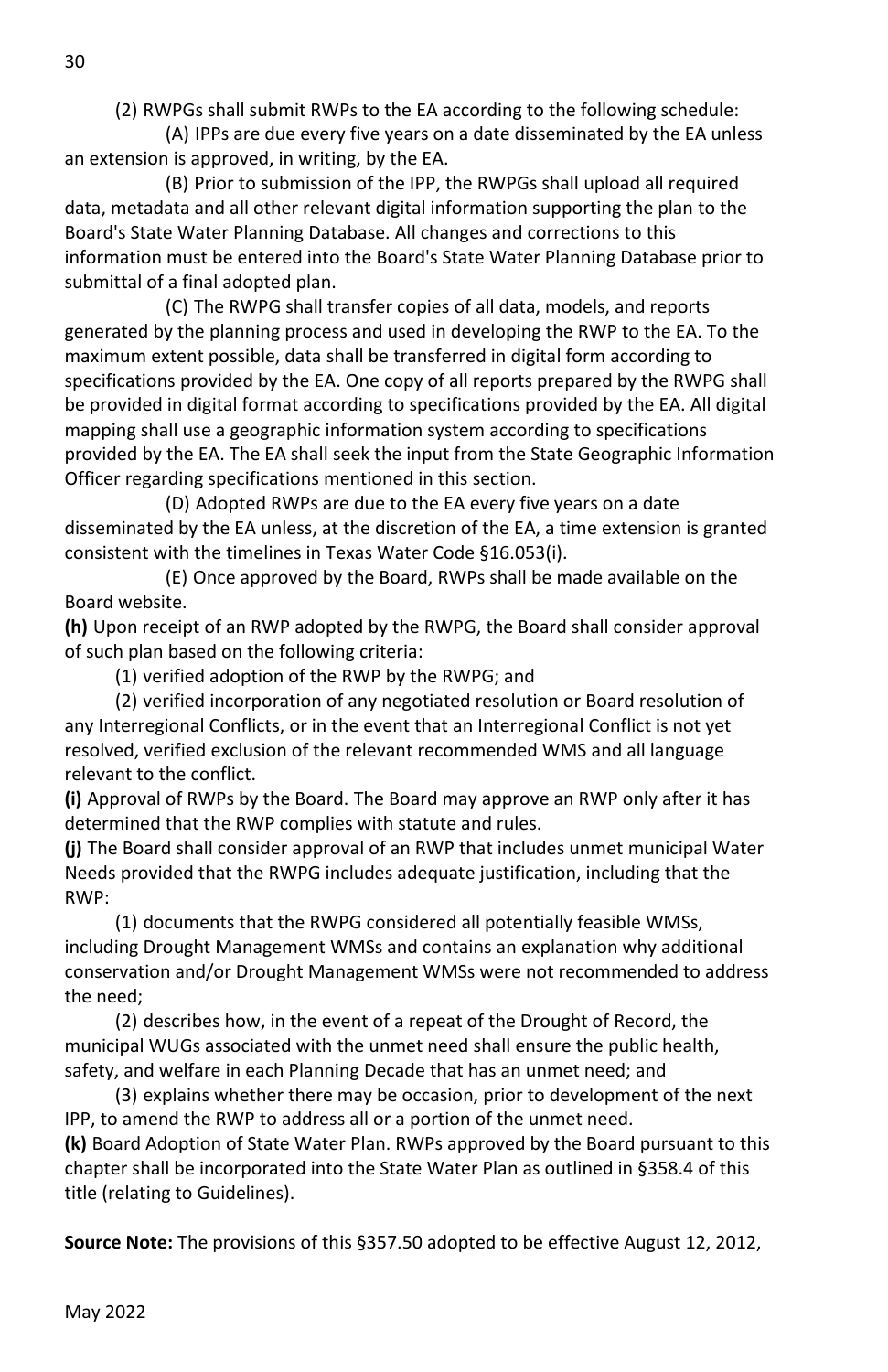37 TexReg 5797; amended to be effective November 30, 2015, 40 TexReg 8648; amended to be effective December 8, 2016, 41 TexReg 9589; amended to be effective May 1, 2022, 47 TexReg 2527

#### <span id="page-34-0"></span>**§357.51 – Amendments to Regional Water Plans**

**(a)** Local Water Planning Amendment Requests. A Political Subdivision in the RWPA may request an RWPG to consider specific changes to an adopted RWP based on changed conditions or new information. An RWPG must formally consider such request within 180 days after its receipt and shall amend its adopted RWP if it determines an amendment is warranted. If the Political Subdivision is not satisfied with the RWPG's decision on the issue, it may file a petition with the EA to request Board review the decision and consider changing the approved RWP. The Political Subdivision shall send a copy of the petition to the chair of the affected RWPG.

(1) The petition must state:

(A) the changed condition or new information that affects the approved RWP;

(B) the specific sections and provisions of the approved RWP that are affected by the changed condition or new information;

(C) the efforts made by the Political Subdivision to work with the RWPG to obtain an amendment; and

(D) the proposed amendment to the approved RWP.

(2) If the EA determines that the changed condition or new information warrants a change in the approved RWP, the EA shall request the RWPG to consider making the appropriate change and provide the reason in writing. The Political Subdivision that submitted the petition shall receive notice of any action requested of the RWPG by the EA. If the RWPG does not amend its plan consistent with the request within 90 days, it shall provide a written explanation to the EA, after which the EA shall present the issue to the Board for consideration at a public meeting. Before presenting the issue to the Board, the EA shall provide the RWPG, the Political Subdivision submitting the petition, and any Political Subdivision determined by the EA to be affected by the issue 30 days notice. At the public meeting, the Board may direct the RWPG to amend its RWP based on the local Political Subdivision's request. **(b)** Major Amendments to RWPs and State Water Plan. An RWPG may amend an

adopted RWP at any meeting, after giving notice for a major amendment and holding a hearing according to §357.21(g)(3) of this title (relating to Notice and Public Participation). An amendment is major if it does not meet the criteria of subsection (c), (d) or (e) of this section. An RWPG may propose amendments to an approved RWP by submitting proposed amendments to the Board for its consideration and possible approval under the standards and procedures of this section.

(1) Initiation of a Major Amendment. An entity may request an RWPG amend its adopted RWP. An RWPG's consideration for action to initiate an amendment may occur at a regularly scheduled meeting.

(2) RWPG Public Hearing. The RWPG shall hold a public hearing on the amendment pursuant to  $§357.21(g)(3)$  of this title. The amendment shall be available for agency and public comment at least seven days prior to the public hearing and 30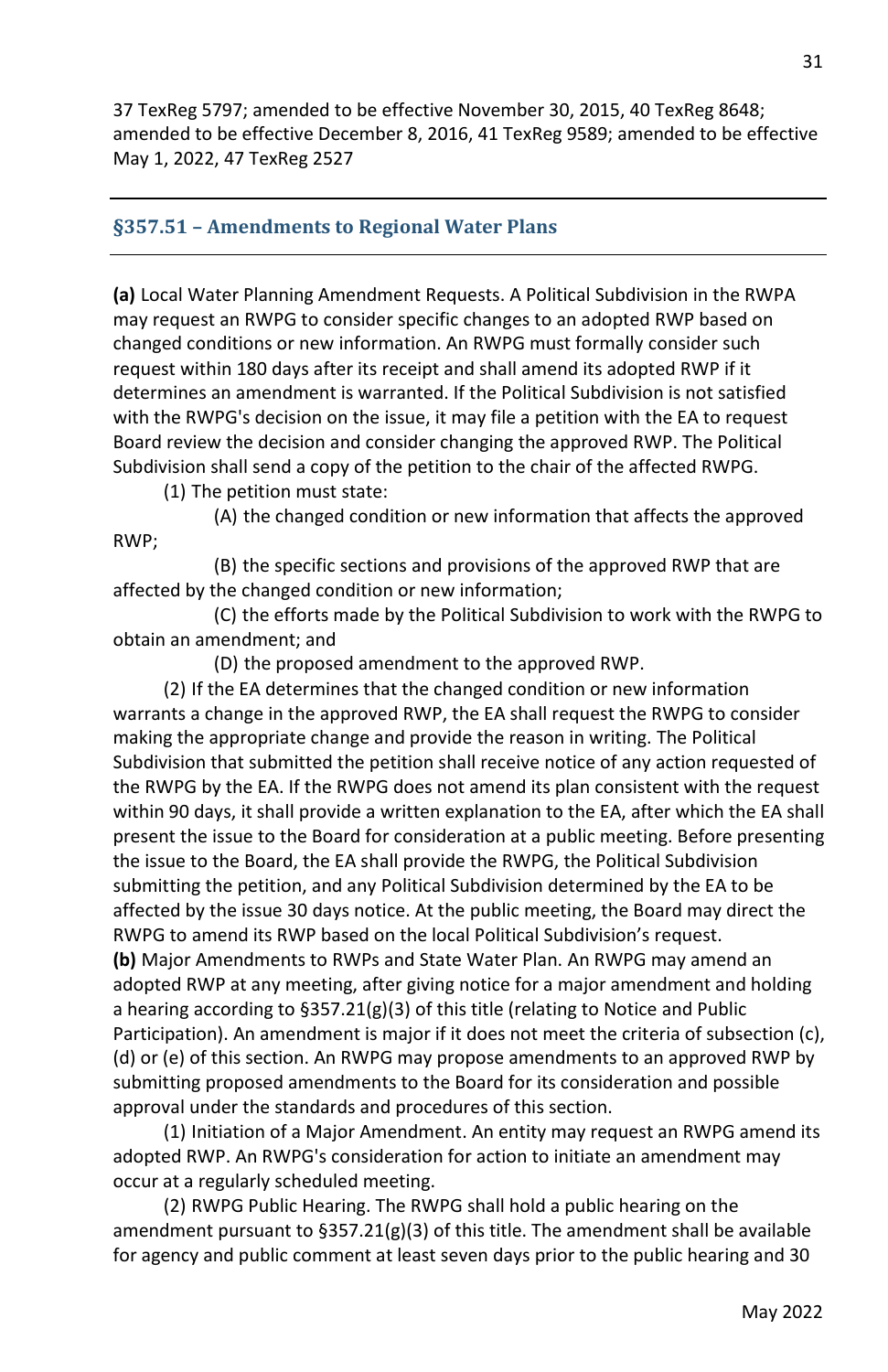days following the public hearing as required by  $\S 357.21(g)(3)$  of this title.

(3) The proposed major amendment:

(A) Shall not result in an over-allocation of an existing or planned source of water; and

(B) Shall conform with rules applicable to RWP development as defined in Subchapters C and D of this chapter.

(4) RWPG Major Amendment Adoption. The RWPG may adopt the amendment at a regularly scheduled RWPG meeting pursuant to §357.21(g)(1) after the public hearing held in accordance with §357.21(g)(3). The amendment shall include response to comments received.

(5) Board Approval of Major Amendment. After adoption of the major amendment, the RWPG shall submit the amendment to the Board which shall consider approval of the amendment at its next regularly scheduled meeting following EA review of the amendment.

**(c)** Minor Amendments to RWPs and State Water Plan.

(1) An RWPG may amend its RWP by first providing a copy of the proposed amendment to the EA for a determination as to whether the amendment would be minor.

(2) EA Pre-Adoption Review. The EA shall evaluate the proposed minor amendment prior to the RWPG's vote to adopt the amendment. An amendment is minor if it meets the following criteria:

(A) does not result in over-allocation of an existing or planned source of

(B) does not relate to a new reservoir;

(C) does not increase unmet needs or produce new unmet needs in the adopted RWP unless the increase in unmet needs or new unmet needs is the result of removing infeasible WMSs and/or WMSPs in accordance with subsection (g) of this section and Texas Water Code §16.053(h)(10);

(D) does not have a significant effect on instream flows, environmental flows or freshwater flows to bays and estuaries;

(E) does not have a significant substantive impact on water planning or previously adopted management strategies; and

(F) does not delete or change any legal requirements of the plan.

(3) Determination by EA. If the EA determines that the proposed amendment is minor, EA shall notify, in writing, the RWPG as soon as practicable.

(4) RWPG Public Meeting. After receipt of the written determination from the EA, the RWPG shall conduct a public meeting in accordance with  $\S 357.21(g)(2)$  of this title. The public shall have an opportunity to comment and the RWPG shall amend the proposed minor amendment based on public comments, as appropriate, and to comply with existing statutes and rules related to regional water planning responses. The adopted amendment shall include response to comments received.

(5) Board Approval of Minor Amendment. After adoption of the minor amendment, the RWPG shall submit the amendment to the Board which shall approve the amendment at its next regularly scheduled meeting unless the amendment contradicts or is in substantial conflict with statutes and rules relating to regional water planning.

**(d)** Amendment for Water Planning for a Clean Coal Project. An amendment to an

water;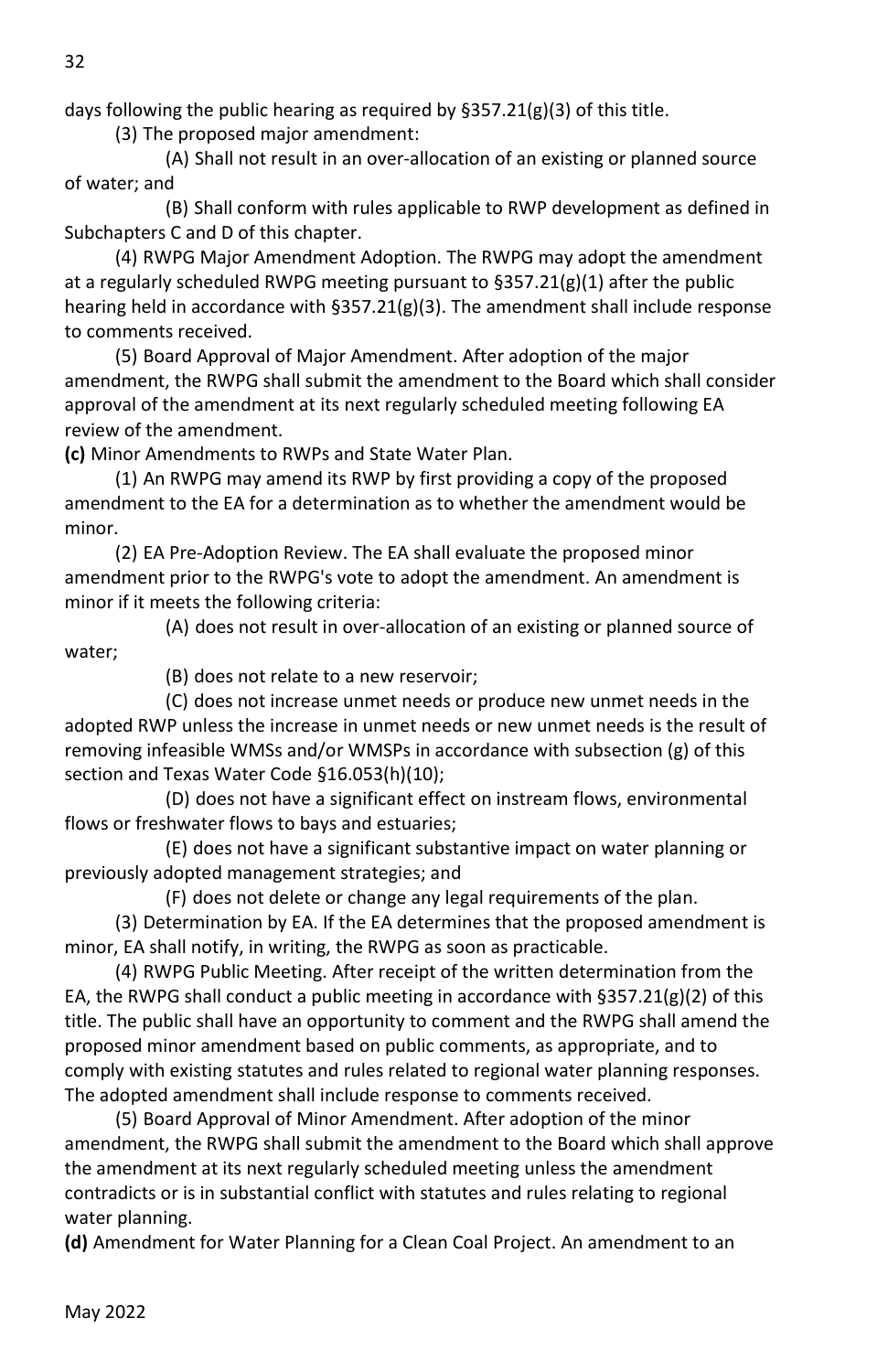RWP or the State Water Plan to facilitate planning for water supplies reasonably required for a clean coal project, as defined by Texas Water Code §5.001, relating to the Texas Commission on Environmental Quality, shall be adopted by the process described in this section. However, an RWPG may amend the RWP to accommodate planning for a clean coal project without a public meeting or hearing if the EA determines that:

(1) the amendment does not significantly change the RWP; or

(2) the amendment does not adversely affect other WMSs in the RWP. **(e)** Substitution of Alternative WMSs. RWPGs may substitute one or more evaluated Alternative Water Management Strategies for a recommended strategy if the strategy originally recommended is no longer recommended and the substitution of the Alternative WMS is capable of meeting the same Water Need without over-allocating any source. Before substituting an Alternative WMS, the RWPG must provide public notice in accordance with  $\S 357.21(g)(1)$  of this title and request written approval from the EA. If the EA approves the substitution, the RWPG must provide public notice in accordance with §357.21(g)(2) of this title before taking action to substitute the Alternative WMS.

**(f)** In the instance of a substitution of an Alternative WMS or a proposed amendment with a recommended WMS to be supplied from a different RWPA, the RWPG recommending such strategy shall submit, concurrently with the submission of the substitution or proposed amendment to the EA, a copy of the substitution or proposed amendment to the RWPG for the location of such strategy. The provisions of sections 357.50(d), (e), (f), and (h), and 357.62, related to Interregional Conflicts, shall apply to substitution or amendment to the RWP in the same manner as those subdivisions apply to an IPP.

**(g)** Amendment for Infeasible Recommended WMSs or WMSPs. Following the results of the analysis presented at a public meeting in accordance with §357.12(b) of this title (relating to General Regional Water Planning Group Responsibilities and Procedures), an RWPG shall amend an adopted RWP to remove an infeasible recommended WMS or WMSP, as defined by Texas Water Code §16.053(h)(10). The RWPG will follow the amendment processes in accordance with subsections (b), (c), or (e) of this section. An amendment for infeasible recommended WMSs or WMSPs shall be submitted to the Board by a date established by the EA. The amendment shall summarize the project components and address why they were determined to be infeasible. The amendment must also summarize any changes to unmet needs as a result of removing the infeasible WMS or WMSP. Subsequent amendments during the planning cycle for infeasible recommended WMS or WMSP may occur at the discretion of the RWPG based upon information presented to the RWPG by project sponsors. **(h)** Amending the State Water Plan. Following amendments of RWPs, including substitutions of Alternative WMSs, the Board shall make any necessary amendments to the State Water Plan as outlined in §358.4 of this title (relating to Guidelines). **(i)** Errata to RWPs. RWPGs may adopt errata to the final RWP to correct minor, nonsubstantive errors identified after adoption of the final RWP but prior to adoption of the corresponding State Water Plan. Before adopting errata to a final RWP, the RWPG must provide public notice and receive comments in accordance with  $\S 357.21(g)(1)$  of this title. Upon adoption of the errata, the RWPG shall submit to the EA an errata package containing revised pages of the RWP and public comments received. The EA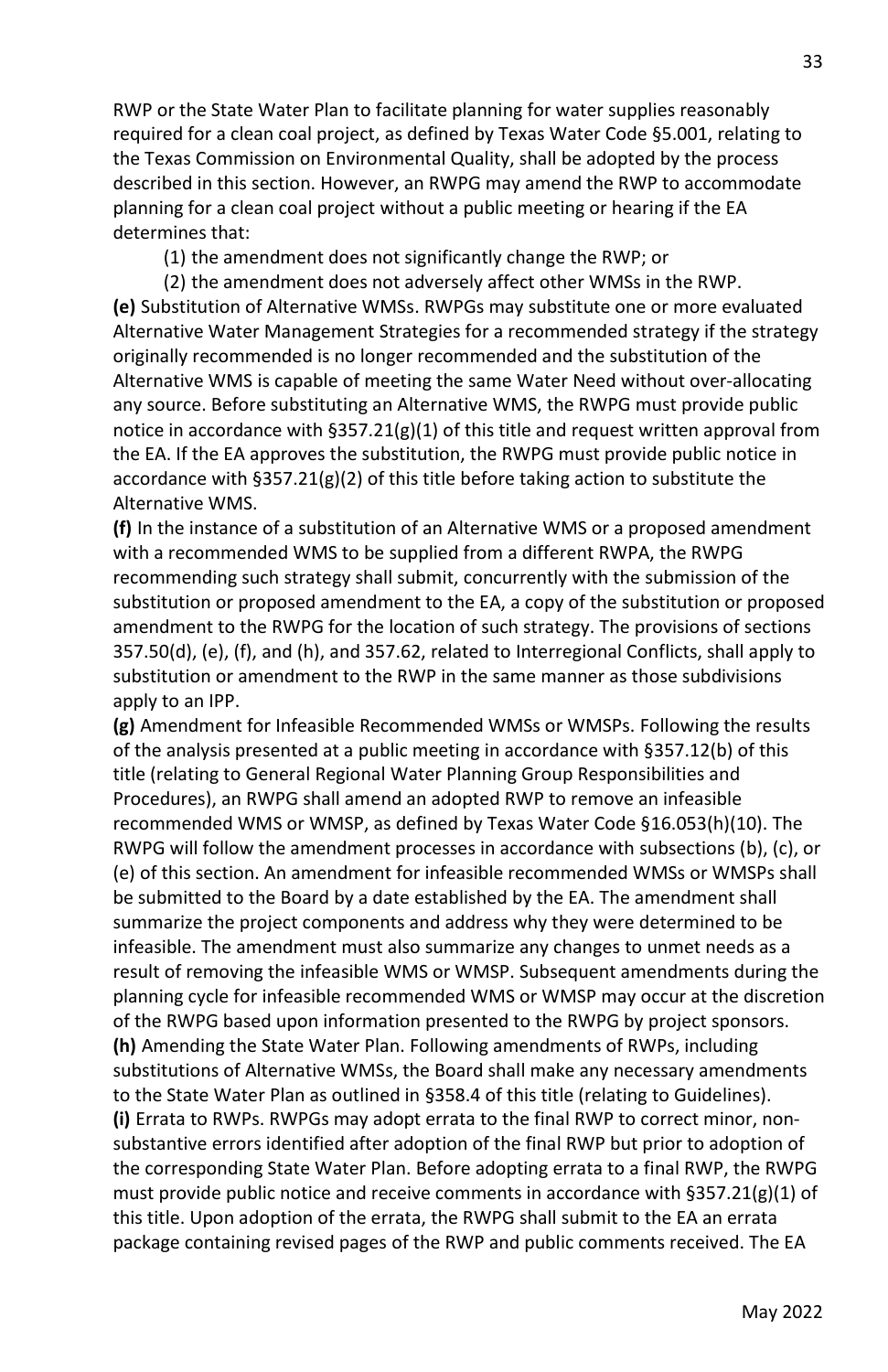will notify the RWPG within 60 days whether the errata are acceptable as errata or will need to be made through the amendment process.

**Source Note:** The provisions of this §357.51 adopted to be effective August 12, 2012, 37 TexReg 5797; amended to be effective November 30, 2015, 40 TexReg 8648; amended to be effective December 8, 2016, 41 TexReg 9589; amended to be effective April 11, 2018, 43 TexReg 2158; amended to be effective May 1, 2022, 47 TexReg 2527

# **Subchapter F – Consistency and Conflicts in Regional Water Plans**

**§357.60 – Consistency of Regional Water Plans**

**(a)** RWPGs shall submit to the development Board an RWP that is consistent with the guidance principles and guidelines outlined in §357.20 of this title (relating to Guidance Principles for State and Regional Water Planning). Information provided shall be based on data provided or approved by the Board in a format consistent with the guidelines of Subchapters C and D of this chapter and guidance by the EA.

**(b)** For the purposes of the Texas Water Code §16.053(j) (relating to Board Financial Assistance) projects proposed to the Board for funding shall be considered to meet any need identified in an approved RWP in a manner consistent with the RWP if the project:

(1) Is an enhancement of an Existing Water Supply or water source identified in the analysis developed under §357.32 of this title (relating to Water Supply Analysis) as meeting a demand, even though the project is not specifically recommended in the RWP;

(2) Involves a minor modification to an existing surface water right that is not in conflict with the RWP; or

(3) Is meeting a need in a manner consistent with the plan developed under Subchapters C and D of this chapter.

(4) For the purposes of the Texas Water Code §16.053(j), projects proposed to the Board for funding to meet any need identified in an approved RWP for which there is not a recommended WMS in such plan shall be considered by the Board not to be consistent with the approved RWP.

(5) For the purposes of the Texas Water Code §16.053(k) (relating to Board Waivers), the Board may consider, among other factors, changed conditions if a Political Subdivision requests a waiver of the Texas Water Code §16.053(j) for a project proposed to the Board for funding to meet a need in a manner that is not consistent with the manner the need is addressed in an approved RWP. The Board shall request the members of any affected RWPG to provide input on the request for waiver of the Texas Water Code §16.053(j).

**(c)** Relation to state and local plans. RWPs shall be consistent with Chapter 358 of this title (relating to State Water Planning Guidelines) and this chapter. RWPGs shall consider and use as a guide the State Water Plan and local water plans provided for in the Texas Water Code §16.054 (relating to Local Water Planning).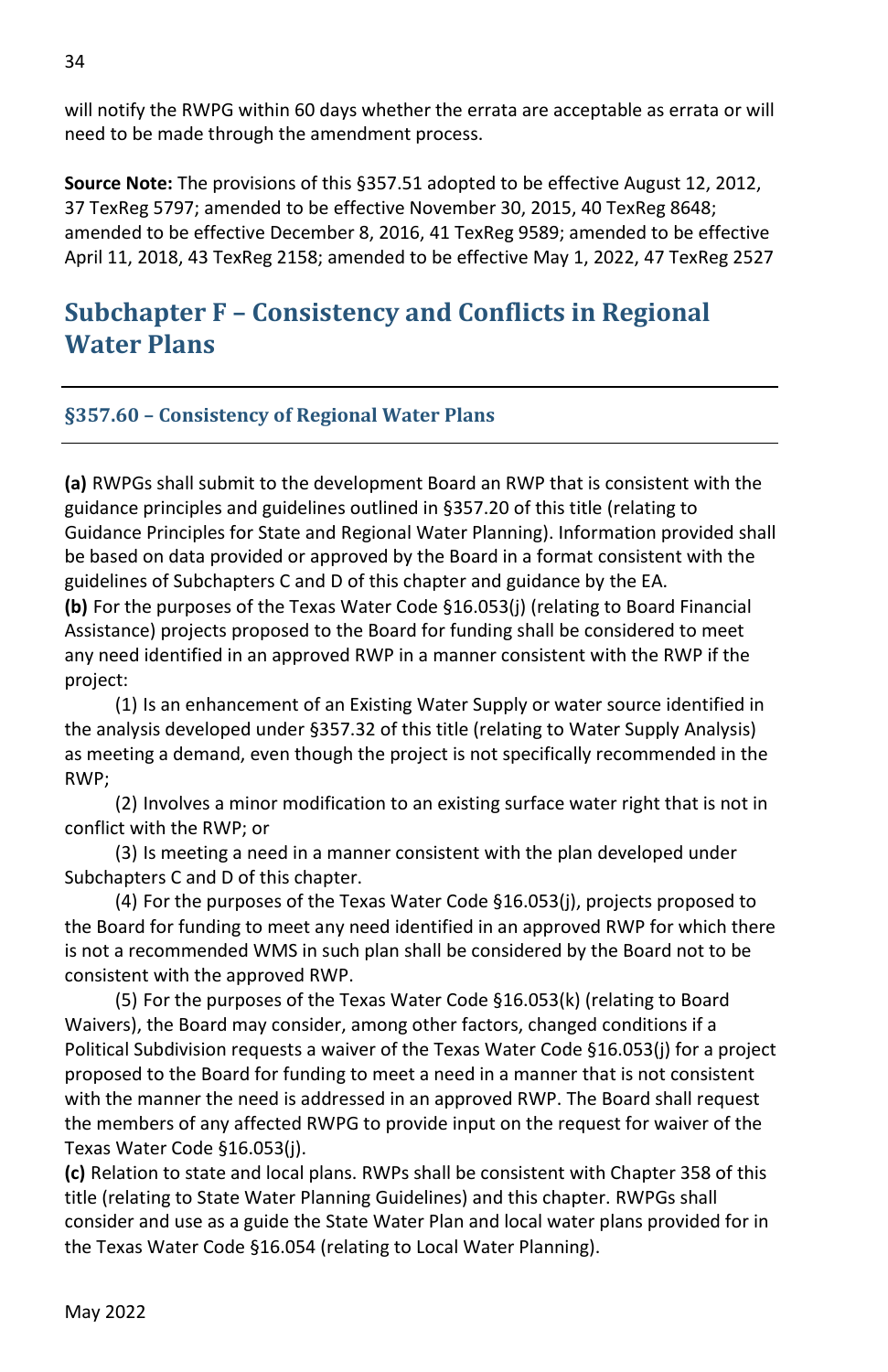**Source Note:** The provisions of this §357.60 adopted to be effective August 12, 2012, 37 TexReg 5797; amended to be effective December 8, 2016, 41 TexReg 9589

### **§357.61 – Intraregional Conflicts in Development of Regional Water Plans**

The EA shall provide technical assistance within available resources to the RWPGs requesting such assistance in performing regional water planning activities and if requested, may facilitate resolution of conflicts within RWPAs.

**Source Note:** The provisions of this §357.61 adopted to be effective August 12, 2012, 37 TexReg 5797

### **§357.62 – Interregional Conflicts**

**(a)** In the event an RWPG has asserted an interregional conflict and the Board has determined that there is a potential for a substantial adverse effect on that region, or the Board finds that an interregional conflict exists between IPPs, the EA may use the following process:

(1) notify the affected RWPGs of the nature of the interregional conflict;

(2) request affected RWPGs appoint a representative or representatives authorized to negotiate on behalf of the RWPG and notify the EA in writing of the appointment;

(3) request affected RWPGs' assistance in resolving the conflict; and

(4) negotiate resolutions of conflicts with RWPGs as determined by the EA. **(b)** In the event the negotiation is unsuccessful, the EA may:

(1) determine a proposed recommendation for resolution of the conflict;

(2) provide notice of its intent to hold a public hearing on proposed recommendations for resolution of the conflict by publishing notice of the proposed change in the *Texas Register* and in a newspaper of general circulation in each county located in whole or in part in the RWPAs involved in the dispute 30 days before the public hearing and by mailing notice of the public hearing 30 days before public hearing to those persons or entities listed in §357.21(h) of this title (relating to Notice and Public Participation) in the RWPAs proposed to be impacted, and to each county judge of a county located in whole or in part in the RWPAs proposed to be impacted and to each affected RWPG;

(3) hold a public hearing on the proposed recommendation for resolution of the conflict at a time and place determined by the EA. At the hearing, the EA shall take comments from the RWPGs, Political Subdivisions, and members of the public on the issues identified by the Board as unresolved problems; and

(4) make a recommendation to the Board for resolution of the conflict. **(c)** The Board shall consider the EA's recommendation and any written statements by a representative for each affected RWPG and determine the resolution of the conflict. The Board's decision is final and not appealable.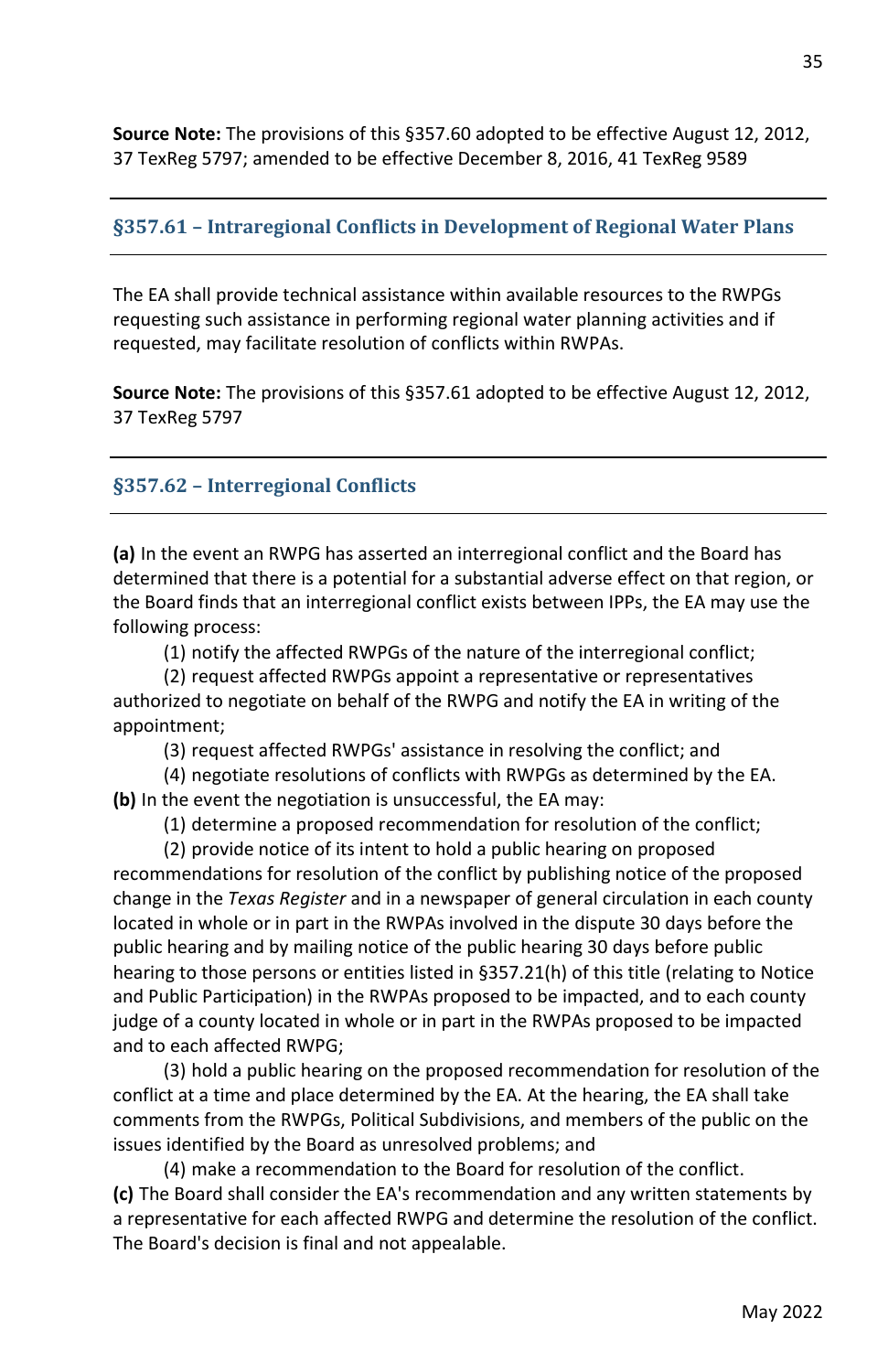**(d)** The EA shall notify affected RWPGs of Board's decision and shall direct changes to the affected RWPs, to be incorporated in accordance with Texas Water Code §16.053(h)(6).

**Source Note:** The provisions of this §357.62 adopted to be effective August 12, 2012, 37 TexReg 5797; amended to be effective November 30, 2015, 40 TexReg 8648; amended to be effective December 8, 2016, 41 TexReg 9589; amended to be effective April 11, 2018, 43 TexReg 2158; amended to be effective May 1, 2022, 47 TexReg 2527

## **§357.63 – Failure of a Regional Water Plan to Meet Regional Water Planning Requirements**

**(a)** In the event the Board finds that the RWP does not meet the requirements of the Texas Water Code §16.053, this chapter, and Chapter 358 of this title (relating to State Water Planning Guidelines), the Board shall direct the RWPG to make changes necessary for compliance with legal requirements.

**(b)** In the event the Board directs the RWPG to make changes to its RWP, the RWPG may request a reasonable amount of time, within any statutory deadlines, to complete the required changes.

**Source Note:** The provisions of this §357.63 adopted to be effective August 12, 2012, 37 TexReg 5797

## **§357.64 – Conflicts Between Regional Water Plans and Groundwater Management Plans**

**(a)** A groundwater conservation district may file a written petition with the EA stating that a potential conflict exists between the district's approved management plan developed under Texas Water Code §36.1071 (relating to Management Plans) and the approved State Water Plan. A copy of the petition shall be provided to the affected RWPG. The petition must state:

(1) the specific nature of the conflict;

(2) the specific sections and provisions of the approved management plan and approved State Water Plan that are in conflict; and

(3) the proposed resolution to the conflict.

**(b)** If the EA determines a conflict exists, the EA will provide technical assistance to and coordinate with the groundwater conservation district and the affected RWPG to resolve the conflict. Coordination may include any of the following processes:

(1) requiring the RWPG to respond to the petition in writing;

(2) meeting with representatives from the groundwater conservation district and the RWPG to informally mediate the conflict; and/or

(3) coordinating a formal mediation session between representatives of the groundwater conservation district and the RWPG.

**(c)** If the parties do not reach resolution, the EA will recommend a resolution to the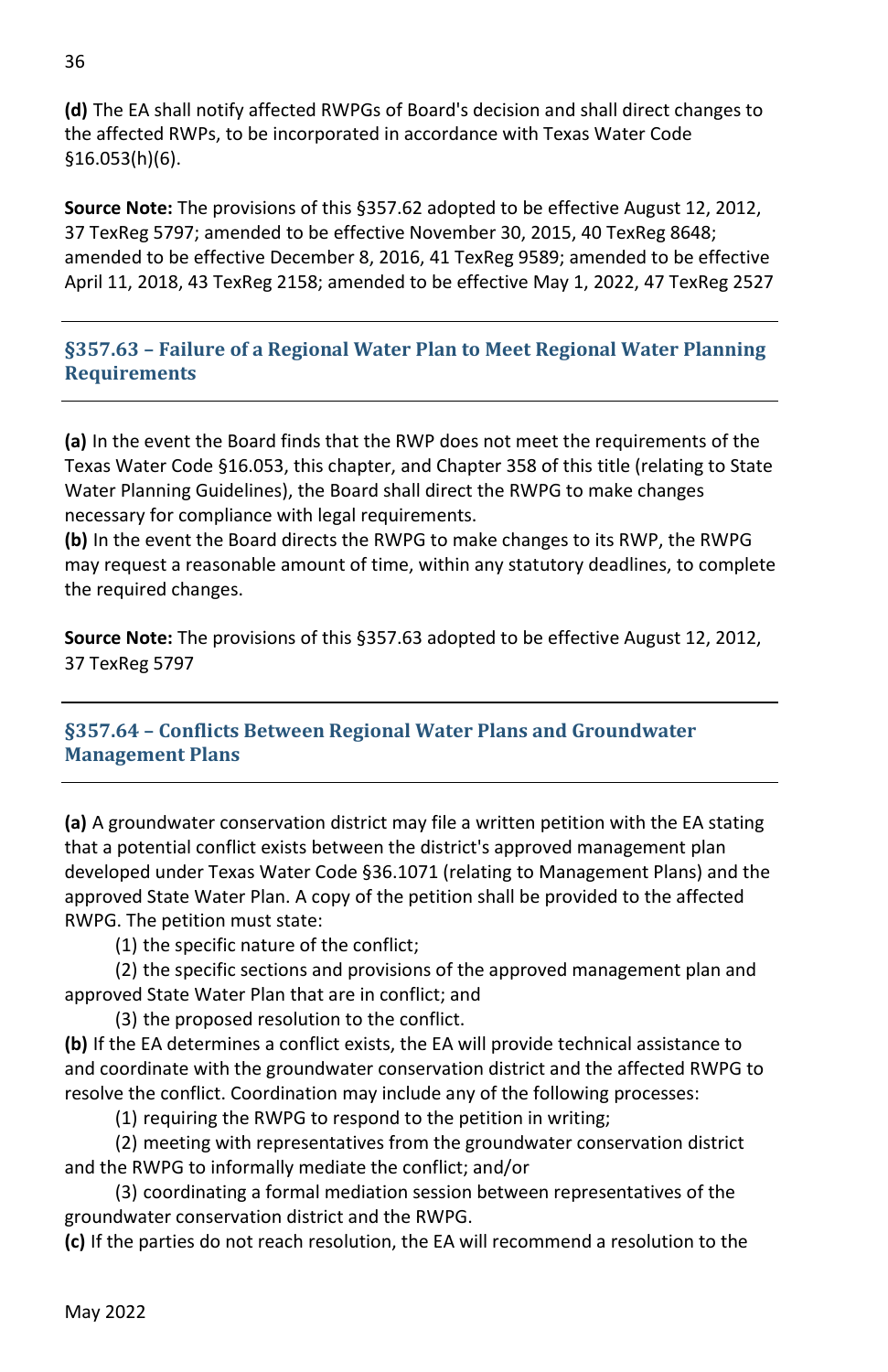conflict to the Board within 60 days of the date the mediation is completed. Notice shall be provided at least 15 days prior to the date of the Board meeting to discuss the proposed resolution. The Board may:

- (1) revise an approved RWP; and
- (2) revise a district's approved management plan.

**(d)** If the Board requires a revision to the groundwater conservation district's approved management plan, the Board shall provide information to the groundwater conservation district on what revisions are required and why. The groundwater conservation district shall prepare any revisions to its plan based on the information provided by the Board and hold, after notice, at least one public hearing at a central location readily accessible to the public within the district. The groundwater conservation district shall consider all public and Board comments, prepare, revise, and adopt its plan, and submit the revised plan to the Board pursuant to Chapter 356 of this title (relating to Groundwater Management). If the groundwater conservation district disagrees with the decision of the Board, the district may appeal the decision to a district court in Travis County, Texas.

**(e)** If the Board requires a revision to the approved RWP, the Board shall provide information to the RWPG on what revisions are required and why. The RWPG shall prepare the revisions as a major amendment to their approved RWP pursuant to §357.51(b) of this title. The RWPG shall hold, after notice, at least one public hearing at some central location readily accessible to the public within the regional water planning area.

**(f)** At the Board's discretion, the Board shall include in the State Water Plan a discussion of the conflict and its resolution.

**Source Note:** The provisions of this §357.64 adopted to be effective August 12, 2012, 37 TexReg 5797; amended to be effective December 8, 2016, 41 TexReg 9589; amended to be effective April 11, 2018, 43 TexReg 2158

## **[CHAPTER 358](http://info.sos.state.tx.us/pls/pub/readtac$ext.ViewTAC?tac_view=4&ti=31&pt=10&ch=357) – STATE WATER PLANNING GUIDELINES**

## **Subchapter A – State Water Plan Development**

### **§358.1 – Applicability**

This subchapter governs the Board's preparation, development, formulation, and adoption of the state water plan.

**Source Note:** The provisions of this §358.1 adopted to be effective August 12, 2012, 37 TexReg 5812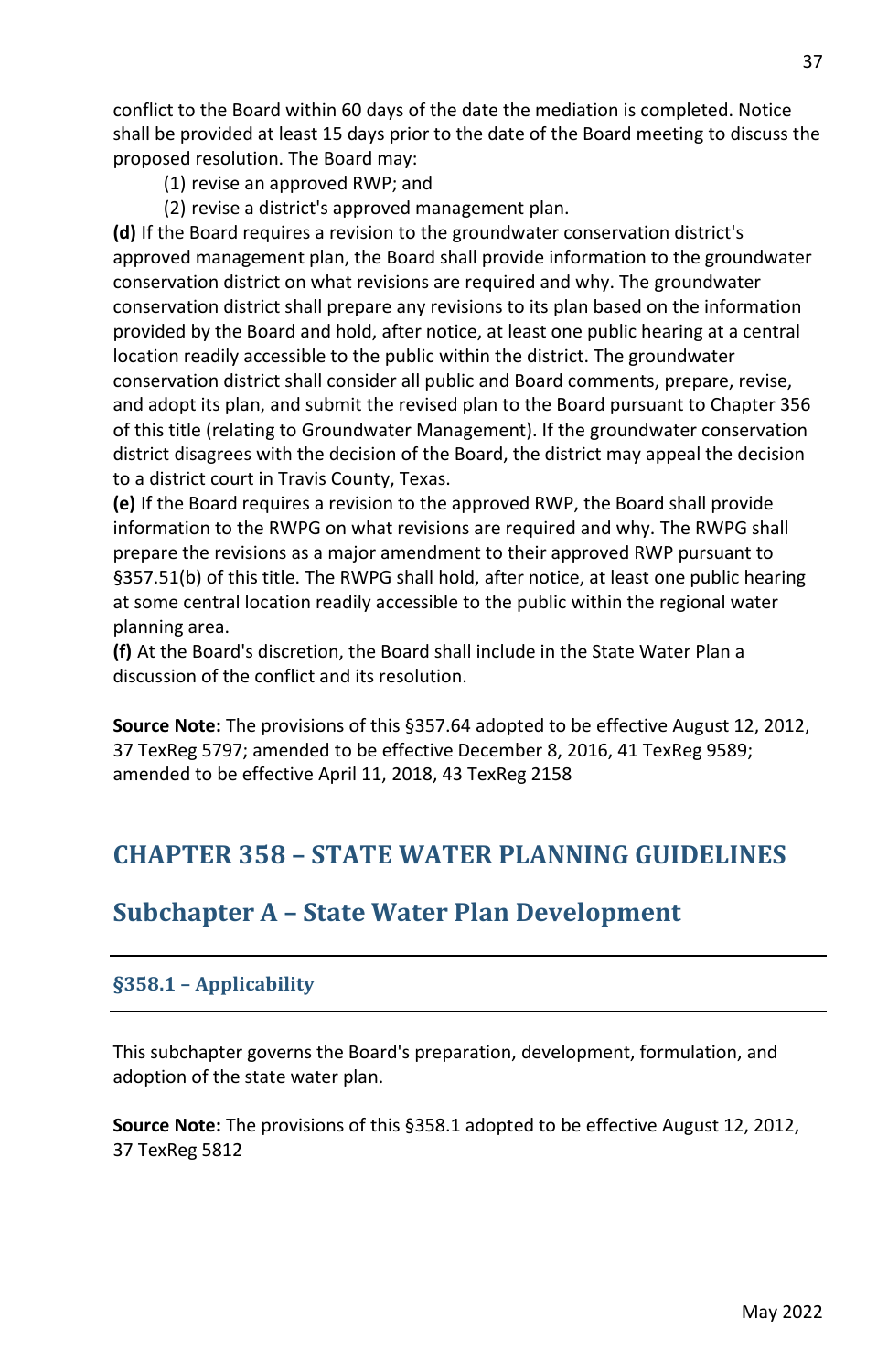### **§358.2 – Definitions**

The following words and acronyms, used in this chapter, have the following meanings.

(1) Board--The Texas Water Development Board.

(2) Commission--The Texas Commission on Environmental Quality.

(3) Regional water plan (RWP)--The plan adopted or amended by a regional water planning group pursuant to Texas Water Code §16.053 (relating to Regional Water Plans) and Chapter 357 of this title (relating to Regional Water Planning).

(4) Regional water planning area--Area designated pursuant to Texas Water Code §16.053 and Chapter 357 of this title.

(5) Regional water planning group (RWPG)--Group designated pursuant to Texas Water Code §16.053 and Chapter 357 of this title.

(6) River and stream segments of unique ecological value--Those river or stream segments that may be identified by the Board in coordination with the Texas Parks and Wildlife Department and the Commission or identified in an approved regional water plan based on the following criteria:

(A) Biological function--stream segments which display significant overall habitat value including both quantity and quality considering the degree of biodiversity, age, and uniqueness observed and including terrestrial, wetland, aquatic, or estuarine habitats;

(B) Hydrologic function--stream segments which are fringed by habitats that perform valuable hydrologic functions relating to water quality, flood attenuation, flow stabilization, or groundwater recharge and discharge;

(C) Riparian conservation areas--stream segments which are fringed by significant areas in public ownership including state and federal refuges, wildlife management areas, preserves, parks, mitigation areas, or other areas held by governmental organizations for conservation purposes, or stream segments which are fringed by other areas managed for conservation purposes under a governmentally approved conservation plan;

(D) High water quality/exceptional aquatic life/high aesthetic value- stream segments and spring resources that are significant due to unique or critical habitats and exceptional aquatic life uses dependent on or associated with high water quality; or

(E) Threatened or endangered species/unique communities--sites along stream where water development projects would have significant detrimental effects on state or federally listed threatened and endangered species; and sites along streams significant due to the presence of unique, exemplary, or unusually extensive natural communities.

(7) Site of unique value for construction of reservoirs--Those sites identified by the Board in coordination with the Texas Parks and Wildlife Department and the Commission or identified in an approved regional water plan where:

(A) Site-specific reservoir development is recommended as a specific water management strategy or as a unique reservoir site in an adopted regional water plan; or

(B) The location, hydrologic, geologic, topographic, water availability, water quality, environmental, cultural, and current development characteristics, or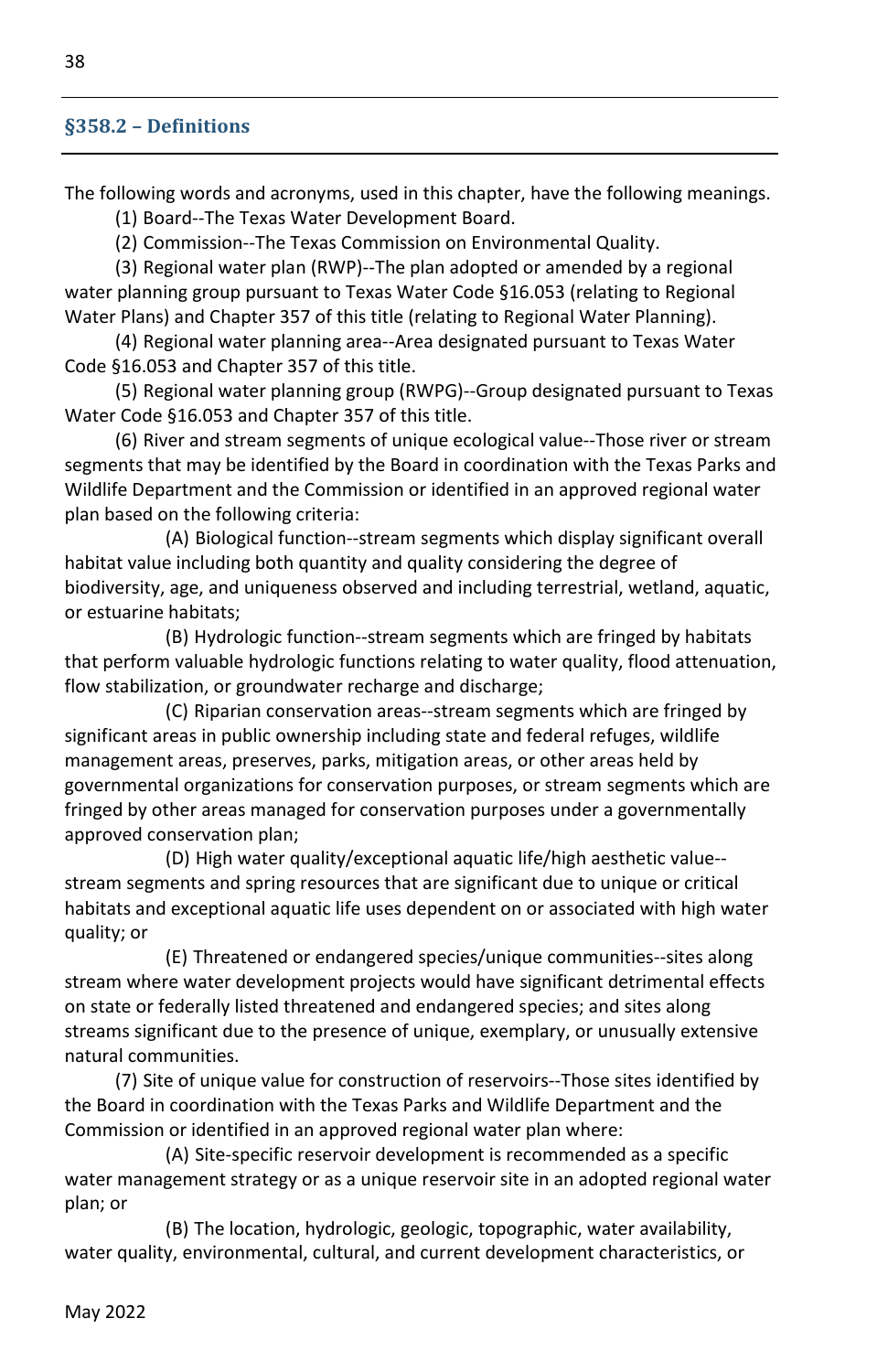other pertinent factors make the site uniquely suited for reservoir development to provide water supply for:

(i) The current planning period; or

 (ii) Where it might reasonably be needed to meet needs beyond the 50 year planning period.

(8) State drought preparedness plan--A plan, separate from the state water plan, that is developed by the Drought Preparedness Council for the purpose of mitigating the effects of drought pursuant to Texas Water Code §16.0551 (relating to State Drought Preparedness Plan).

(9) State drought response plan--A plan prepared and directed by the chief of the Texas Division of Emergency Management for the purpose of managing and coordinating the drought response component of the state water plan and the state drought preparedness plan pursuant to Texas Water Code §16.055 (relating to Drought Response Plan).

(10) State water plan--The most recent comprehensive statewide water plan adopted by the Board under Texas Water Code §16.051 (relating to State Water Plan).

(11) Water management strategy--A plan or specific project to meet a need for additional water by a discrete user group, which can mean increasing the total water supply or maximizing an existing supply.

**Source Note:** The provisions of this §358.2 adopted to be effective August 12, 2012, 37 TexReg 5812

## **§358.3 – Guidance Principles**

Development of the state water plan shall be guided by the following principles.

(1) The state water plan shall provide for the preparation for and response to drought conditions.

(2) The regional water plans and state water plan shall serve as water supply plans under drought of record conditions. RWPGs may, at their discretion, plan for drought conditions worse than the drought of record.

(3) Consideration shall be given to the construction and improvement of surface water resources and the application of principles that result in voluntary redistribution of water resources.

(4) Regional water plans shall provide for the orderly development, management, and conservation of water resources and preparation for and response to drought conditions so that sufficient water will be available at a reasonable cost to satisfy a reasonable projected use of water to ensure public health, safety, and welfare; further economic development; and protect the agricultural and natural resources of the affected regional water planning areas and the state.

(5) Regional water plans shall include identification of those policies and action that may be needed to meet Texas' water supply needs and prepare for and respond to drought conditions.

(6) RWPG decision-making shall be open to and accountable to the public with decisions based on accurate, objective and reliable information with full dissemination of planning results except for those matters made confidential by law.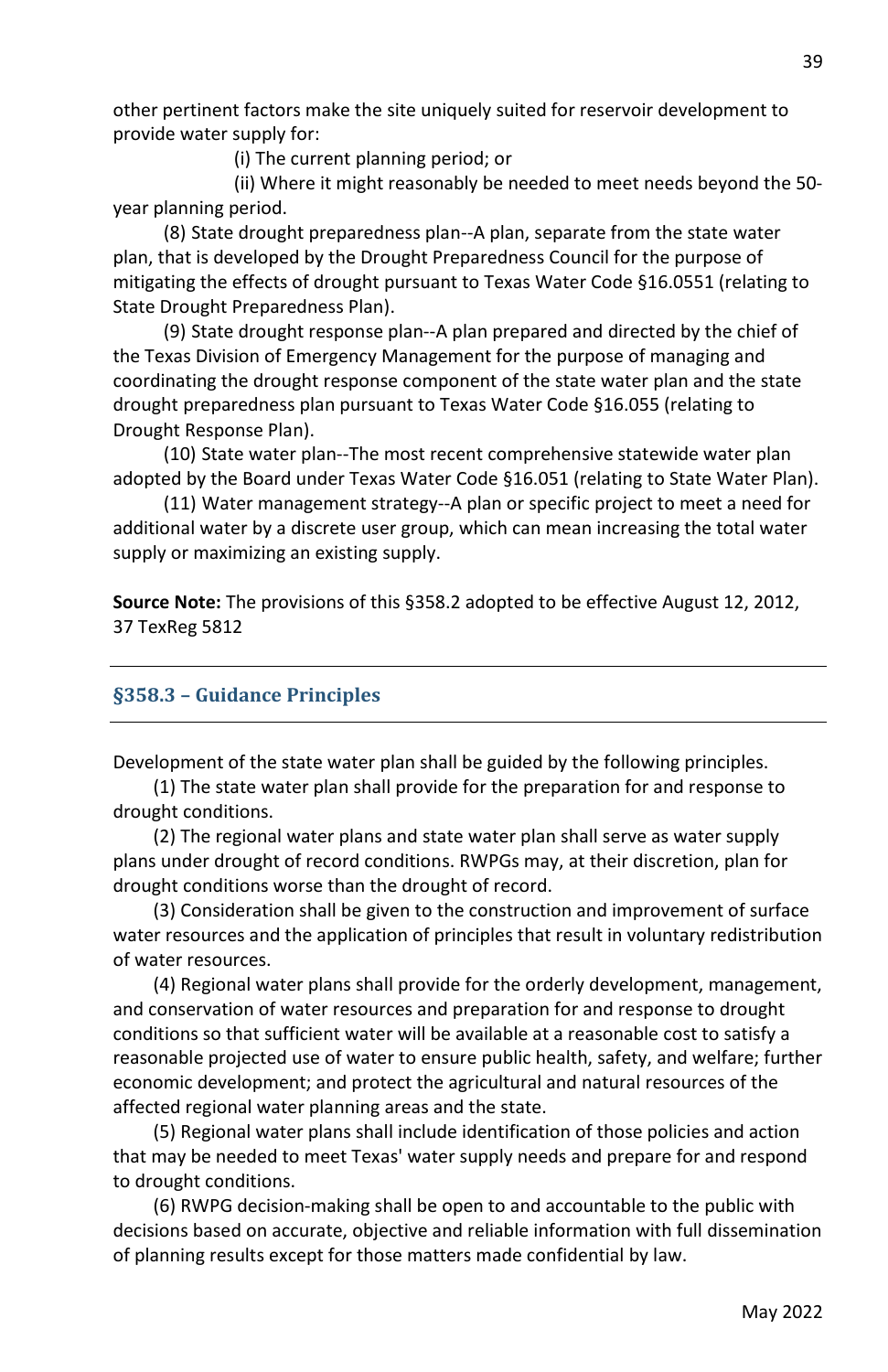(7) The RWPG shall establish terms of participation in its water planning efforts that shall be equitable and shall not unduly hinder participation.

(8) Consideration of the effect of policies, water management strategies, or water management strategy projects on the public interest of the state, water supply, and those entities involved in providing this supply throughout the entire state.

(9) Consideration of all water management strategies the RWPG determined to be potentially feasible when developing plans to meet future water needs and to respond to drought so that cost effective water management strategies and water management strategy projects which are consistent with long-term protection of the state's water resources, agricultural resources, and natural resources are considered and approved.

(10) Consideration of opportunities that encourage and result in voluntary transfers of water resources, including but not limited to regional water banks, sales, leases, options, subordination agreements, and financing agreements.

(11) Consideration of a balance of economic, social, aesthetic, and ecological viability.

(12) For regional water planning areas without approved regional water plans or water providers for which revised plans are not developed through the regional water planning process, the use of information from the adopted state water plan and other completed studies that are sufficient for water planning shall represent the water supply plan for that area or water provider.

(13) All surface waters are held in trust by the state, their use is subject to rights granted and administered by the Commission, and the use of surface water is governed by the prior appropriation doctrine, unless adjudicated otherwise.

(14) Existing water rights, water contracts, and option agreements shall be protected. However, potential amendments of water rights, contracts and agreements may be considered and evaluated. Any amendments will require the eventual consent of the owner.

(15) The production and use of groundwater in Texas is governed by the rule of capture doctrine unless and to the extent that such production and use is regulated by a groundwater conservation district, as codified by the legislature at Texas Water Code §36.002 (relating to Ownership of Groundwater).

(16) Consideration of recommendations of river and stream segments of unique ecological value to the legislature for potential protection.

(17) Consideration of recommendation of sites of unique value for the construction of reservoirs to the legislature for potential protection.

(18) Consideration of water planning and management activities of local, regional, state, and federal agencies, along with existing local, regional, and state water plans and information and existing state and federal programs and goals.

(19) Designated water quality and related water uses as shown in the state water quality management plan shall be improved or maintained.

(20) RWPGs shall actively coordinate water planning and management activities to identify common needs, issues, and opportunities for interregional water management strategies and water management strategy projects to achieve efficient use of water supplies. The Board will support RWPGs coordination to identify common needs, issues, and opportunities while working with RWPGs to resolve conflicts in a fair, equitable, and efficient manner.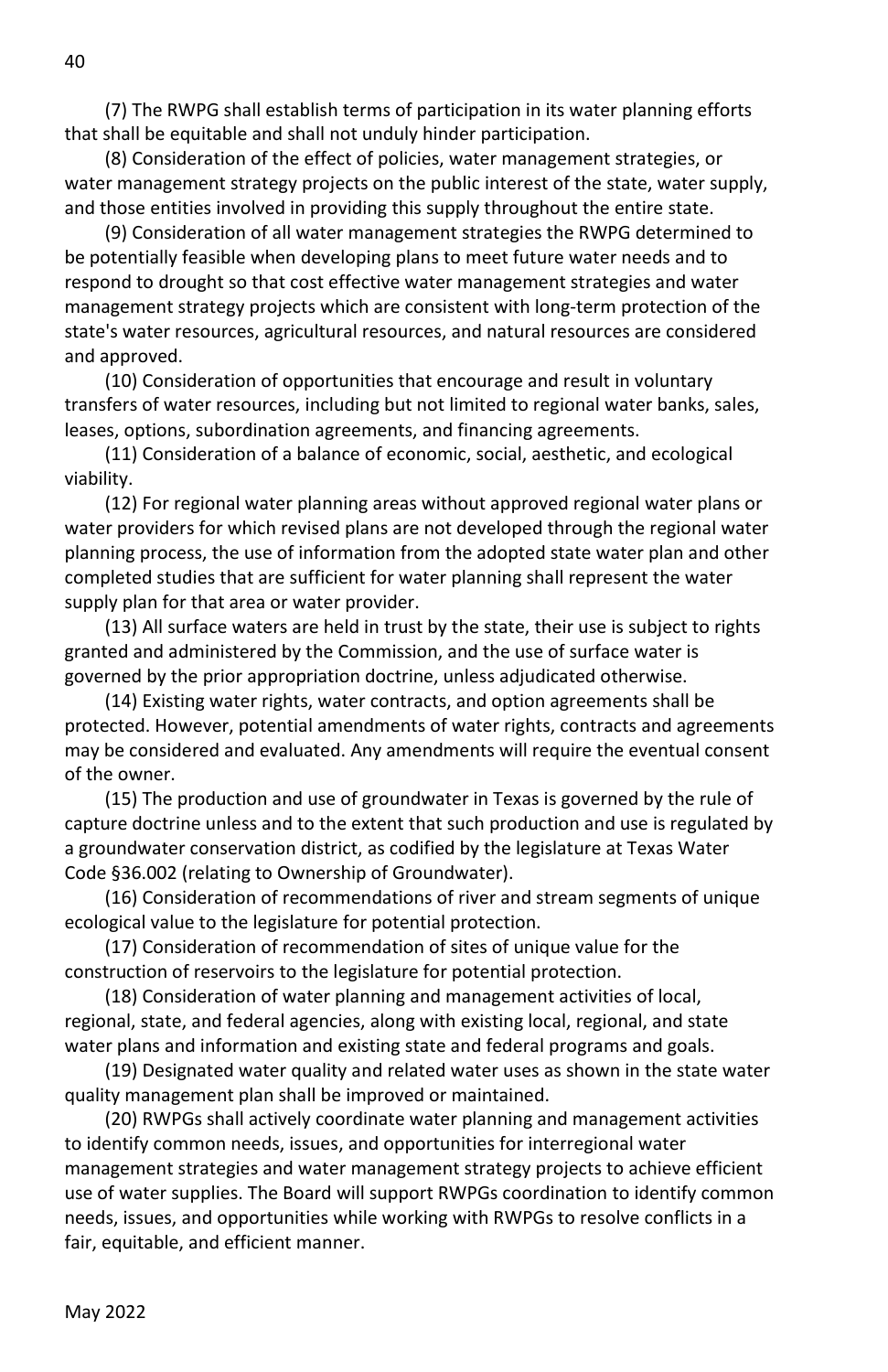(21) The water management strategies and water management strategy projects identified in approved RWPs to meet needs shall be described in sufficient detail to allow a state agency making a financial or regulatory decision to determine if a proposed action before the state agency is consistent with an approved RWP.

 (22) The evaluation of water management strategies and water management strategy projects shall use environmental information in accordance with the Commission's adopted environmental flow standards under 30 TAC Chapter 298 (relating to Environmental Flow Standards for Surface Water) where applicable or, in basins where standards are not available or have not been adopted, information from existing site-specific studies or state consensus environmental planning criteria.

(23) Consideration of environmental water needs including instream flows and bay and estuary inflows, including adjustments by the RWPGs to water management strategies to provide for environmental water needs including instream flows and bay and estuary needs. Consideration shall be consistent with the Commission's adopted environmental flow standards under 30 TAC Chapter 298 in basins where standards have been adopted.

(24) Planning shall be consistent with all laws applicable to water use for the state and regional water planning area.

(25) The inclusion of ongoing water development projects that have been permitted by the Commission or a predecessor agency.

 (26) Specific recommendations of water management strategies and water management strategy projects shall be based upon identification, analysis, and comparison of all water management strategies the RWPG determines to be potentially feasible so that the cost-effective water management strategies which are environmentally sensitive are considered and adopted unless the RWPG demonstrates that adoption of such strategies is not appropriate. To determine cost-effectiveness, the RWPGs will use the process described in §357.34(e)(3)(A) of this title (relating to Identification and Evaluation of Potentially Feasible Water Management Strategies) and, to determine environmental sensitivity, the RWPGs shall use the process described in §357.34(e)(3)(B) of this title.

(27) RWPGs shall conduct their planning to achieve efficient use of existing water supplies, explore opportunities for and the benefits of developing regional water supply facilities or providing regional management of water facilities, coordinate the actions of local and regional water resource management agencies, provide substantial involvement by the public in the decision-making process, and provide full dissemination of planning results.

(28) RWPGs must consider existing regional water planning efforts when developing their plans.

**Source Note:** The provisions of this §358.3 adopted to be effective August 12, 2012, 37 TexReg 5812; amended to be effective November 30, 2015, 40 TexReg 8660; amended to be effective May 1, 2022, 47 TexReg 2547

#### **§358.4 – Guidelines**

**(a)** The executive administrator shall prepare, develop, and formulate the state water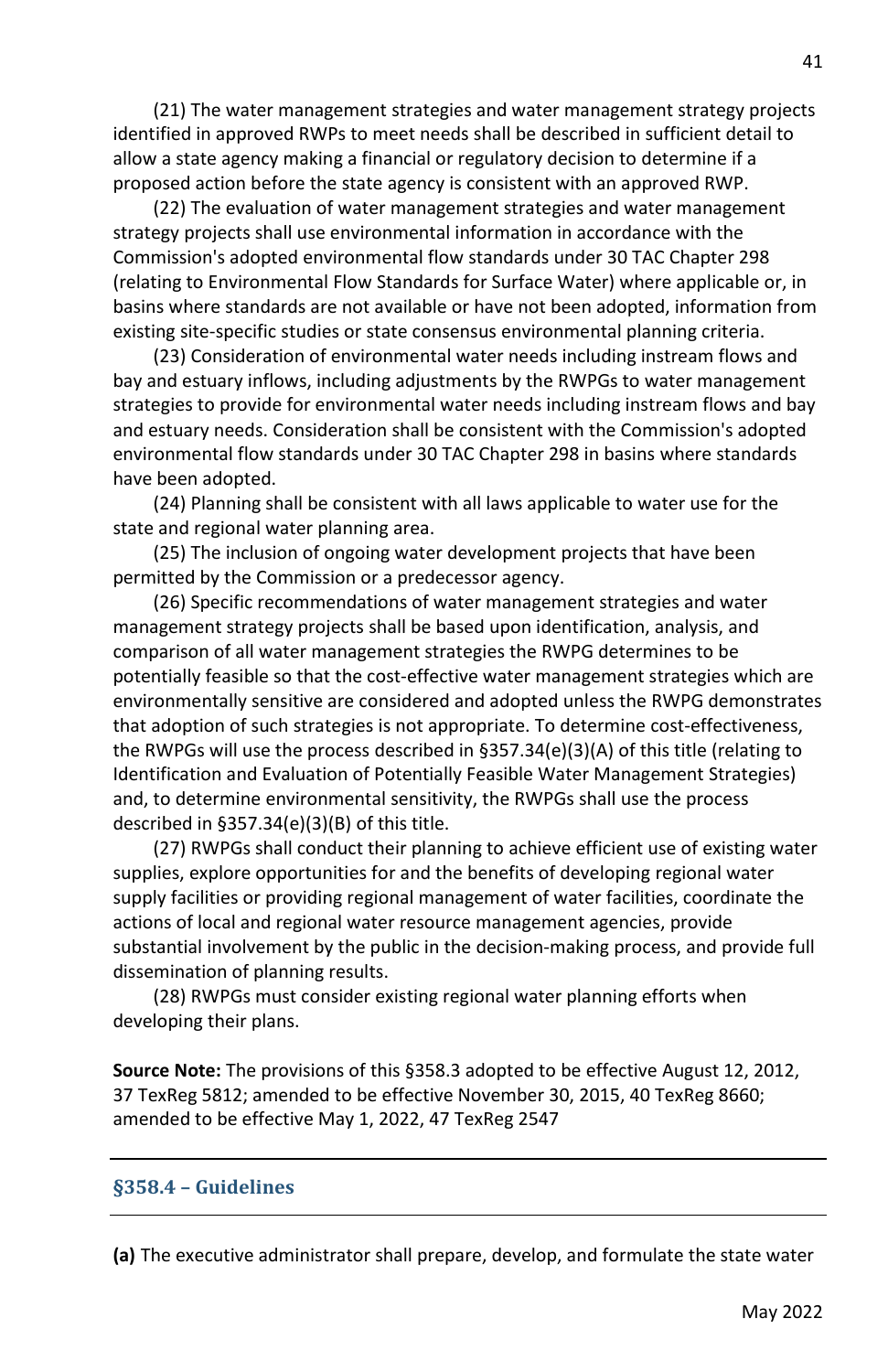plan and the Board shall adopt a state water plan pursuant to the schedule in Texas Water Code §16.051. The executive administrator shall identify the beginning of the 50-year planning period for the state and regional water plans. The executive administrator shall incorporate into the state water plan presented to the Board those regional water plans approved by the Board pursuant to Texas Water Code §16.053 and Chapter 357 of this title (relating to Regional Water Planning). The Board shall, not less than 30 days before adoption or amendment of the state water plan, publish notice in the *Texas Register* of its intent to adopt a state water plan and shall mail notice to each regional water planning group. The Board shall hold a hearing, after which it may adopt a water plan or amendments thereto.

**(b)** The state water plan shall include summaries for the state and from approved regional water plans, when available, which shall address, at a minimum, the following topics:

(1) Basis for planning, including sections on planning history, Texas water statutes, rules, regulations, and Texas' water supply institutions;

(2) Description of methods used for projecting future population and water demands for municipal and associated commercial and institutional uses, and projecting future water demands for manufacturing, irrigation, steam electric power generation, mining, and livestock water uses;

(3) Description of methods to address water quality problems related to water supply, to ensure public health, safety and welfare, to further economic growth, to protect agricultural and natural resources, to determine water supply availability, and to address drought response planning;

(4) Description of future conditions which shall, at a minimum, include:

(A) Demands for water;

(B) Supplies currently available;

(C) Comparison of water demand and supply to identify surpluses or needs of water;

(D) Social and economic impact of not meeting needs;

(E) Recommended solutions to meet needs;

(F) Needs for which no feasible water management strategy exists; and

(G) Descriptions in subparagraphs (A) - (F) of this paragraph shall be presented for each county and basin by the major providers of water for municipal uses and for the following water use categories: municipal and associated commercial and institutional uses; manufacturing; irrigation; steam electric power generation; mining; and livestock;

(5) Consideration of recommendations of river and stream segments of unique ecological value and sites of unique value for construction of reservoirs to the legislature for potential protection;

(6) Regulatory, administrative, and legislative recommendations that the Board believes are needed and desirable to facilitate the orderly development, management, and conservation of water resources, to facilitate more voluntary water transfers, and the preparation for and response to drought conditions in order that sufficient water will be available at a reasonable cost to ensure public health, safety and welfare, further economic development, and protect the agricultural and natural resources of the entire state;

(7) The progress in meeting future water needs, including an evaluation of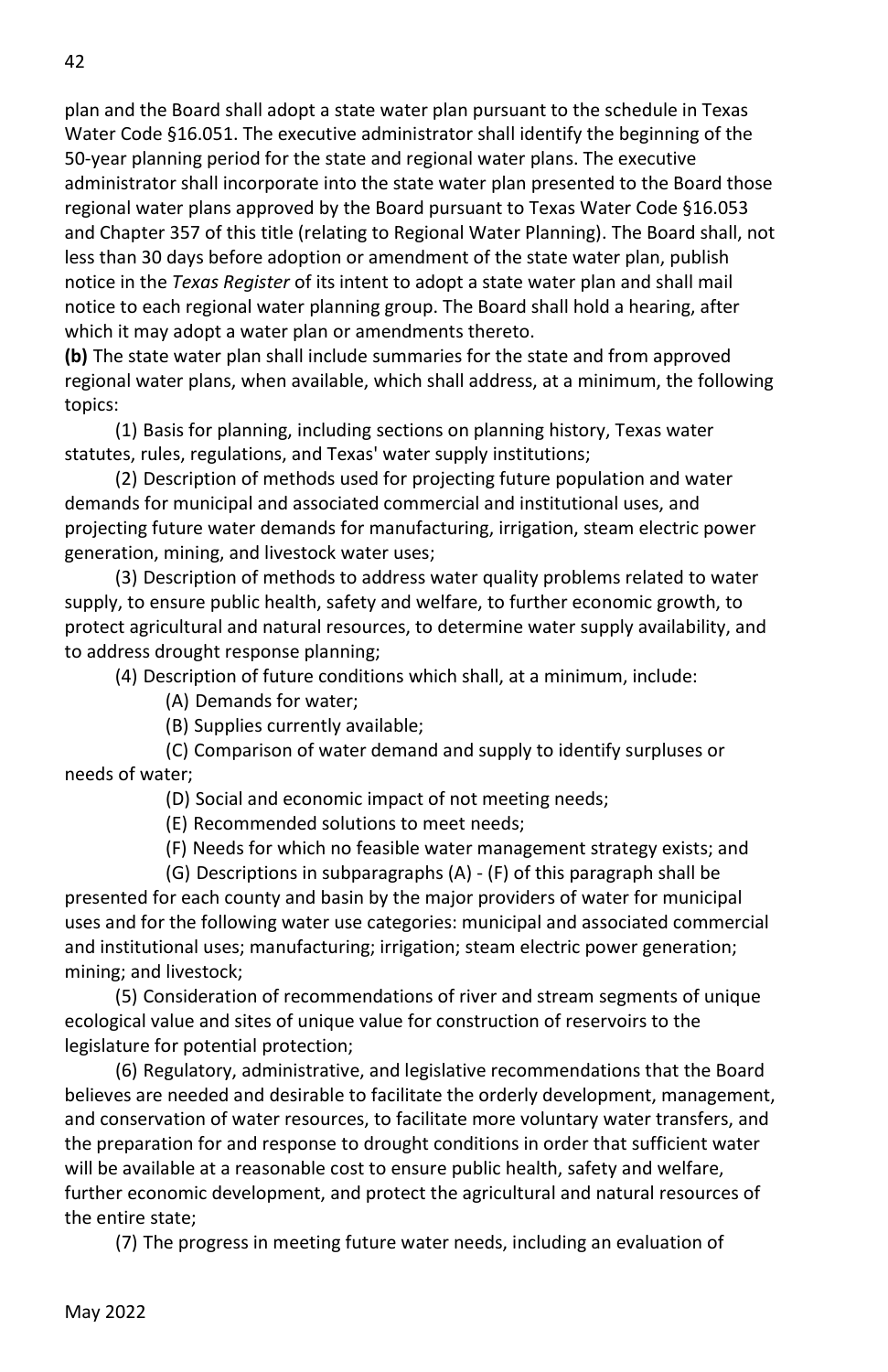implementation of all water management strategies and projects that were recommended in the previous state water plan and projects funded by the Board;

(8) Current and planned preparations for, and responses to, drought conditions in the state to be used in the development of the state's drought preparedness plan by the Drought Preparedness Council; and

(9) With respect to projects included in the preceding state water plan that were given a high priority by the board for purposes of providing financial assistance under Texas Water Code, Chapter 15, Subchapter G:

(A) an assessment of the extent to which the projects were implemented in the decade in which they were needed; and

(B) an analysis of any impediments to the implementation of any projects that were not implemented in the decade in which they were needed.

**Source Note:** The provisions of this §358.4 adopted to be effective August 12, 2012, 37 TexReg 5812; amended to be effective February 14, 2018, 43 TexReg 777; amended to be effective May 1, 2022, 47 TexReg 2547

# **Subchapter B – Data Collection**

## **§358.5 – Groundwater and Surface Water Use Surveys**

The executive administrator shall conduct surveys at least annually of persons and/or entities using groundwater and surface water for municipal, industrial, power generation, or mining purposes to gather data to be used for long-term water supply planning. The survey instrument will identify which responses are required and which are optional. The executive administrator will send the surveys to the appropriate recipients by first-class mail, electronic mail, or both. Recipients shall return the survey to the executive administrator within 60 days of the postmark date or electronic mail sent date. Surveys may be returned to the executive administrator electronically. The executive administrator shall determine if the survey is administratively complete. A survey is administratively complete if all required responses are provided. Incomplete surveys will be returned to the recipient, who will have 60 days from the new postmark date or electronic mail sent date to complete the items found deficient and return the survey to the executive administrator. A person or entity that fails to return their survey within 60 days or correct a survey that is not administratively complete within 60 days is ineligible for funding from board programs. Ineligibility will remain until the incomplete survey instruments are submitted to the executive administrator and determined to be administratively complete. Further, a person who fails to complete and return the survey commits an offense that is punishable as a Class C misdemeanor, pursuant to Texas Water Code §16.012(m).

**Source Note:** The provisions of this §358.5 adopted to be effective January 2, 2002, 26 TexReg 11025; amended to be effective December 6, 2004, 29 TexReg 11366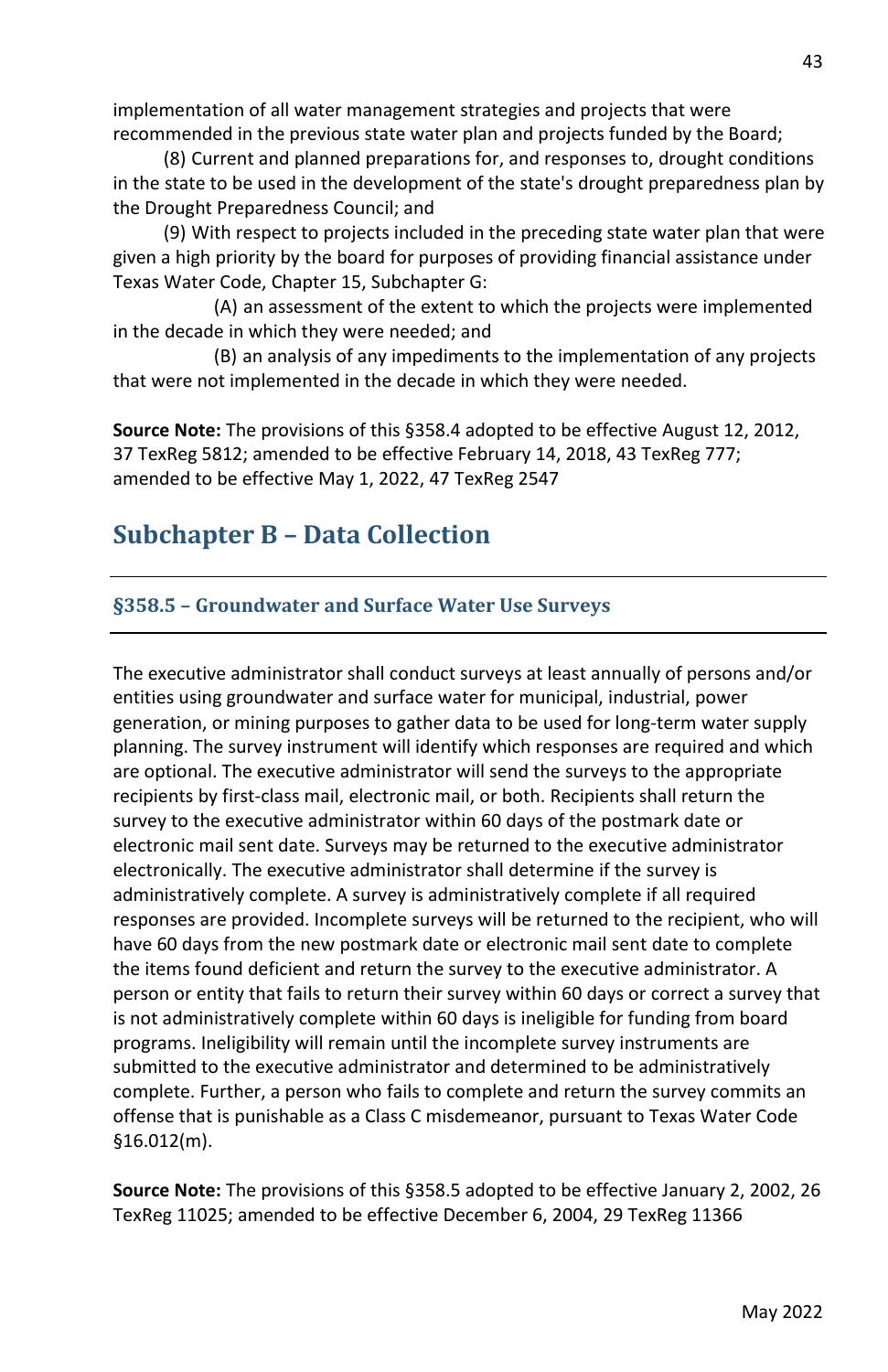### **§358.6 – Water Loss Audits**

**(a)** Definitions. Unless otherwise indicated, in this section the following terms shall have the meanings assigned.

(1) Allowed apparent loss--A unique number for allowable apparent loss calculated for each utility.

(2) Annual real loss--A unique number calculated for each utility based on the utility's real loss on an annualized basis.

(3) Apparent loss--Unauthorized consumption, meter inaccuracy, billing adjustments, and waivers.

(4) Average system operating pressure--System operating pressure in pounds per square inch calculated using a weighted average approach as identified in the American Water Works Association M36 Manual.

(5) Category or Categories--A category of retail public utility as listed in Texas Water Code §16.0121(c).

(6) Executive Administrator--The executive administrator of the Board.

(7) Mitigation--An action or actions taken by a retail public utility to reduce the amount of total water loss in a system. Mitigation may include a detailed water loss assessment, pipe or meter replacement, or addition or improvement of monitoring devices to detect water loss.

(8) Real loss--Loss from main breaks and leaks, storage tank overflows, customer service line breaks, and line leaks.

(9) Retail public utility or utility--A retail public utility as defined by Texas Water Code §13.002.

(10) Service connection density--The number of a retail public utility's connections on a per mile basis.

(11) Total water loss--The sum of a utility's real loss and apparent loss.

(12) Unavoidable annual real loss--A unique number calculated for each utility based on the number of connections, miles of distribution lines, and operating pressure.

**(b)** A retail public utility that provides potable water shall perform a water loss audit and file with the executive administrator a water loss audit computing the utility's system water loss during the preceding calendar year, unless a different 12-month period is allowed by the executive administrator. The water loss audit may be submitted electronically.

(1) Audit required annually. The utility must file the water loss audit with the executive administrator annually by May 1st if the utility:

(A) has more than 3,300 connections; or

(B) is receiving financial assistance from the board, regardless of the number of connections. A retail public utility is receiving financial assistance from the board if it has an outstanding loan, loan forgiveness agreement, or grant agreement from the board.

(2) Audit required every five years. The utility must file the water loss audit with the executive administrator by May 1, 2016, and every five years thereafter by May 1st if the utility has 3,300 or fewer connections and is not receiving financial assistance from the board.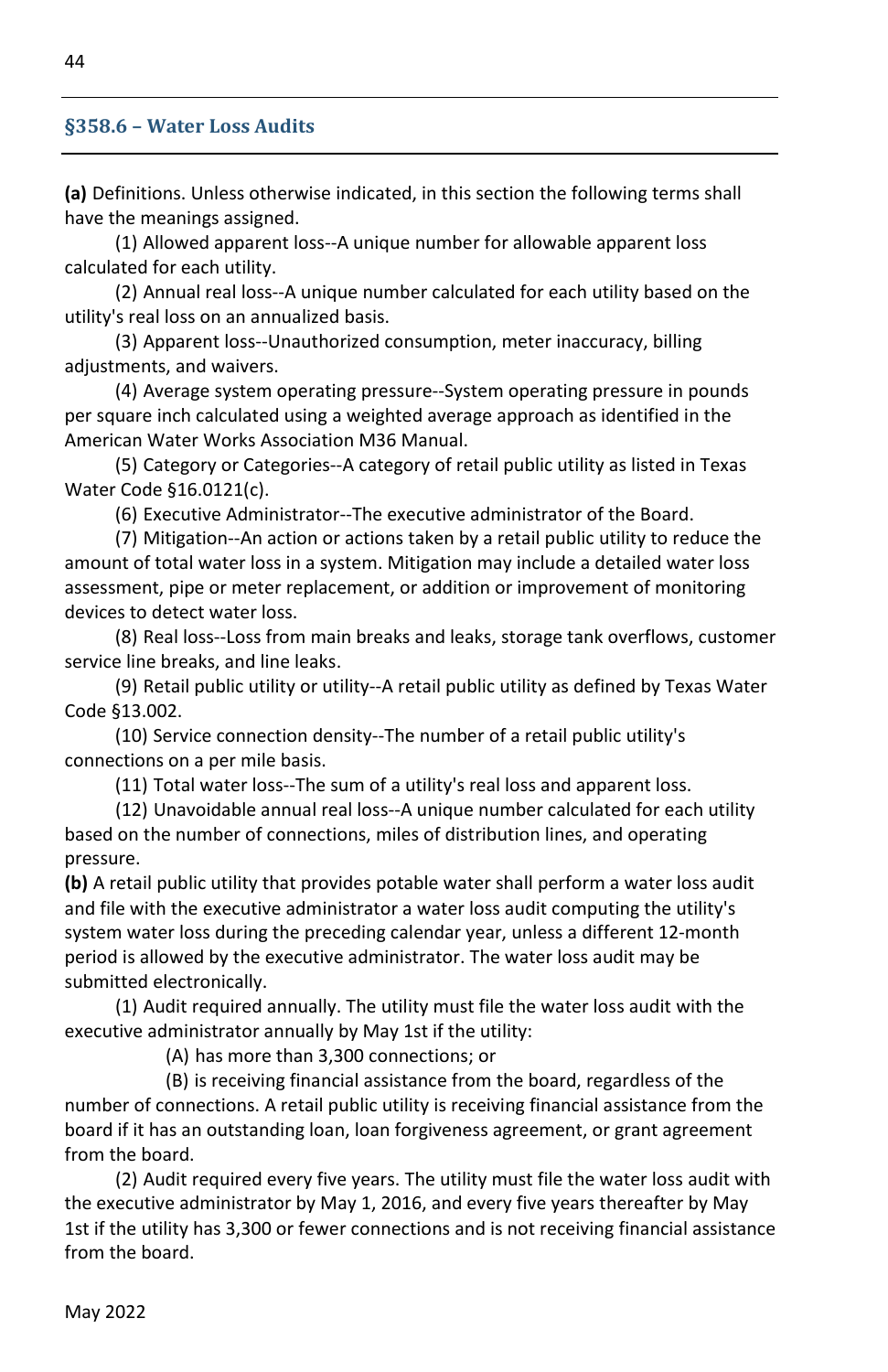(3) The water loss audit must be performed in accordance with methodologies developed by the executive administrator based on the population served by the utility and taking into consideration the financial feasibility of performing the water loss audit, population density in the service area, the retail public utility's source of water supply, the mean income of the service population, and any other factors determined by the executive administrator. The executive administrator will provide the necessary forms and methodologies to the retail public utility.

(4) Effective January 1, 2019, the water loss audit must be performed by a person who has completed water loss audit training developed by the executive administrator. The executive administrator will make such training available without charge on the agency website, and may also provide such training in person or by video.

**(c)** The executive administrator shall determine if the water loss audit is administratively complete. A water loss audit is administratively complete if all required responses are provided and the audit is completed by a person who has been trained to conduct water loss auditing as described in paragraph (4) of subsection (b). In the event the executive administrator determines that a retail public utility's water loss audit is incomplete, the executive administrator shall notify the utility.

**(d)** A retail public utility that provides potable water that fails to submit a water loss audit or that fails to correct a water loss audit that is not administratively complete within the timeframe provided by the executive administrator is ineligible for financial assistance for water supply projects under Texas Water Code, Chapter 15, Subchapters C, D, E, F, G, H, J, O, Q, and R; Chapter 16, Subchapters E and F; and Chapter 17, Subchapters D, I, K, and L. The retail public utility will remain ineligible for financial assistance until a complete water loss audit has been filed with and accepted by the executive administrator.

**(e)** The following thresholds shall apply to the indicated categories of retail public utility:

(1) For a retail public utility with a population of more than 10,000:

(A) Apparent loss expressed as gallons per connection per day must be less than the utility's allowed apparent loss.

(B) Real loss expressed as gallons per connection per day must be less than three times the utility's unavoidable annual real loss.

(2) For a retail public utility with a population of 10,000 or fewer and a service connection density more than or equal to 32 connections per mile:

(A) Apparent loss expressed as gallons per connection per day must be less than the utility's allowed apparent loss.

(B) Real loss expressed as gallons per connection per day must be less than 50 gallons per connection per day.

(3) For a retail public utility with a population of 10,000 or fewer and a service connection density less than 32 connections per mile:

(A) Apparent loss expressed as gallons per connection per day must be less than the utility's allowed apparent loss.

(B) Real loss expressed as gallons per mile per day must be less than 1,600 gallons per mile per day.

(4) For a utility that has a volume of wholesale water sales that flow through the retail water distribution system: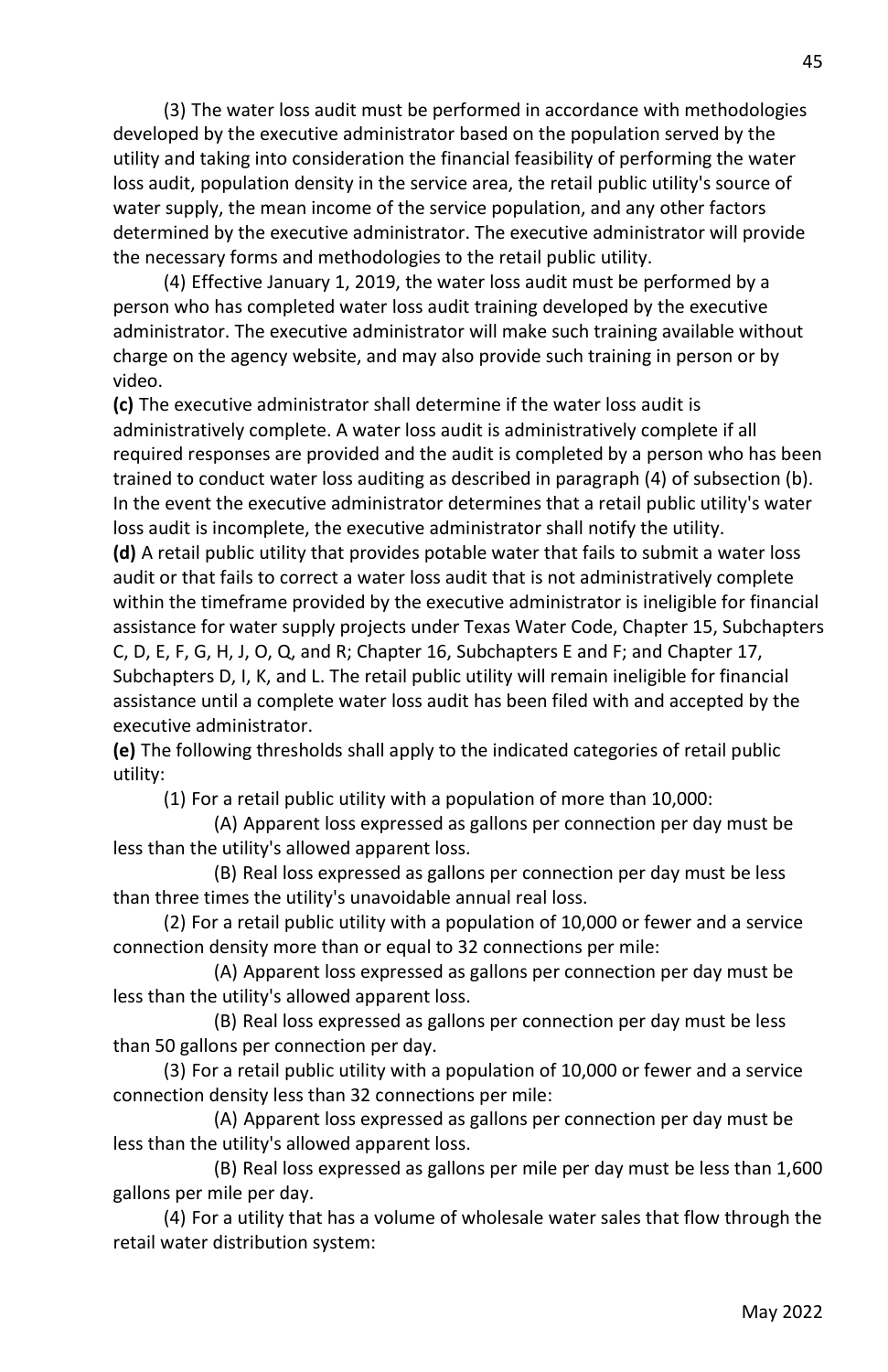(A) Apparent loss expressed as gallons per connection per day, determined using a modified calculation that includes the wholesale volume, must be less than the utility's allowed apparent loss.

(B) Real loss, expressed as gallons per connection per day and including a wholesale factor that takes into account the wholesale water volume, must be less than three times the utility's unavoidable annual real loss.

**(f)** If a retail public utility's total water loss meets or exceeds the threshold for that utility, the retail public utility must use a portion of any financial assistance received from the board for a water supply project to mitigate the utility's water loss. Mitigation will be in a manner determined by the retail public utility and the executive administrator in conjunction with the project proposed by the utility and funded by the board. On the request of a retail public utility, the board may waive the requirements of this subsection if the board finds that the utility is satisfactorily mitigating the utility's system water loss. The request for waiver should be addressed to the executive administrator and include information about the utility's current or planned activities to mitigate their water loss and their source of funding for that mitigation.

**Source Note:** The provisions of this §358.6 adopted to be effective December 6, 2004, 29 TexReg 11366; amended to be effective February 15, 2012, 37 TexReg 708; amended to be effective February 12, 2014, 39 TexReg 769; amended to be effective December 10, 2014, 39 TexReg 9592; amended to be effective May 25, 2016, 41 TexReg 3743; amended to be effective February 14, 2018, 43 TexReg 777

# **[CHAPTER 355](http://info.sos.state.tx.us/pls/pub/readtac$ext.ViewTAC?tac_view=4&ti=31&pt=10&ch=357) – RESEARCH AND PLANNING FUND**

## **Subchapter C – Regional Water Planning Grants**

## **§355.90 – Applicability and Definitions**

**(a)** This subchapter applies to grant funds for the development and revision of regional water plans.

**(b)** The following words and acronyms, used in this subchapter, have the following meanings:

(1) Board--The Texas Water Development Board.

(2) Commission--The Texas Commission on Environmental Quality.

(3) Eligible applicant--A political subdivision designated by the regional water planning group and authorized to receive funds for developing or revising regional water plans.

(4) Executive administrator (EA)--The executive administrator of the Board or a designated representative.

(5) Political subdivision--A city, county, district or authority created under the Texas Constitution, Article III, §52, or Article XVI, §59, any other political subdivision of the state, any interstate compact commission to which the state is a party, and any nonprofit water supply corporation created and operating under Texas Water Code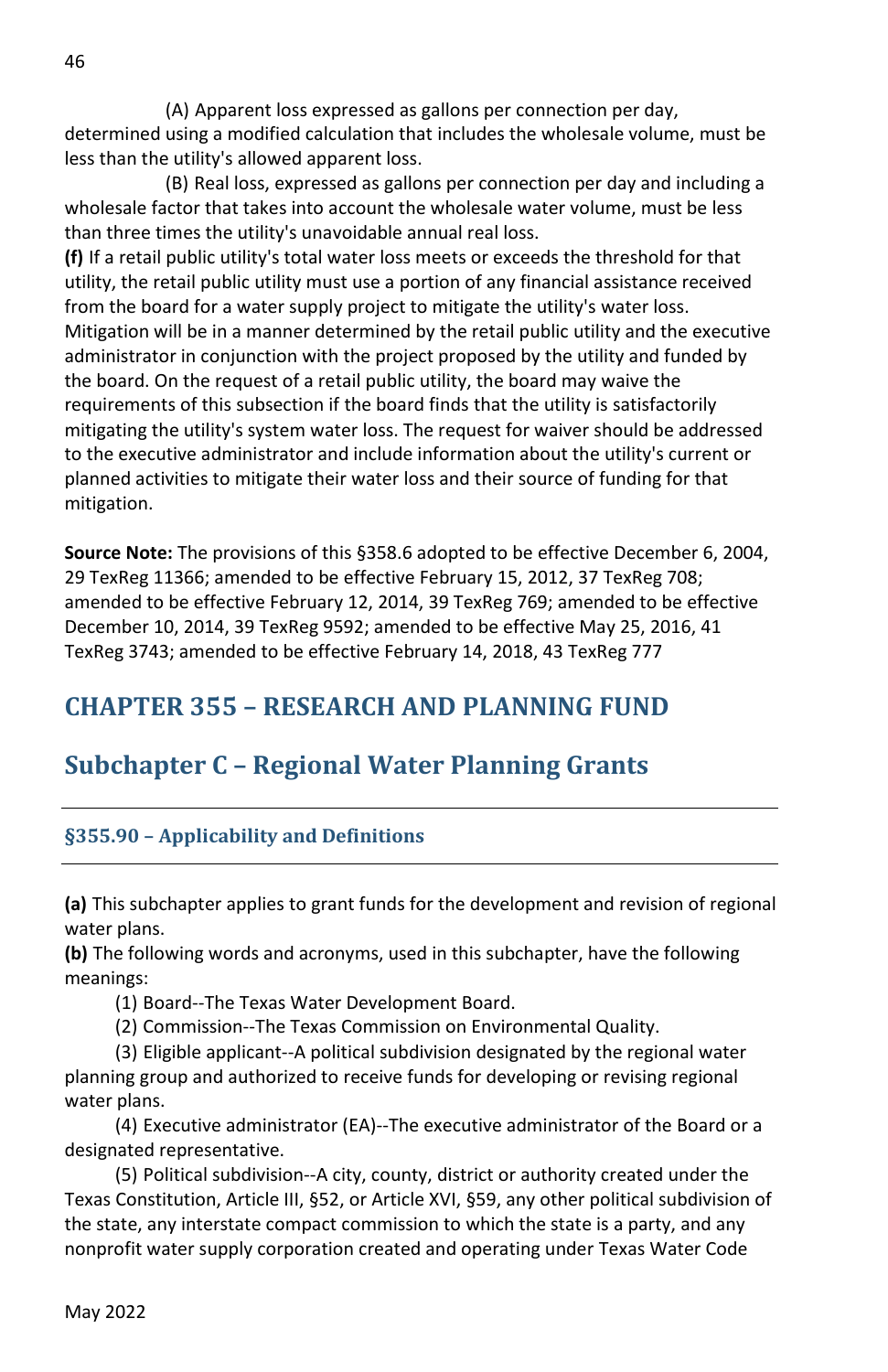Chapter 67 (relating to Nonprofit Water Supply or Sewer Service Corporations).

(6) Regional water plan--A plan or an amendment to an adopted regional water plan developed by a regional water planning group for a regional water planning area pursuant to the Texas Water Code §16.053 (relating to Regional Water Plans).

(7) Regional water planning area--A geographical area designated and defined by the Board pursuant to the Texas Water Code §16.053.

(8) Regional water planning group (RWPG)--A group designated by the Board that develops a regional water plan, pursuant to the Texas Water Code §16.053.

(9) State environmental planning criteria--Criteria adopted by the Board for inclusion in the state water plan; the criteria are developed through coordination with the Commission and the Texas Parks and Wildlife Department and are used for evaluating the feasibility of water management strategies in a regional water plan when the RWPG lacks information from site specific studies. The environmental planning criteria are listed in Chapter 357 of this title (relating to Regional Water Planning) and also include the Commission's environmental flows standards at 30 TAC Chapter 298 (relating to Environmental Flow Standards for Surface Water).

(10) State population and demand projections--Population and water demand projections contained in the state water plan or adopted by the Board after consultation with the Commission, the Texas Department of Agriculture, the Texas Parks and Wildlife Department, and RWPGs in preparation for revision of the state water plan.

(11) State water plan--The most recent state water plan adopted by the Board under the Texas Water Code §16.051 (relating to State Water Plan).

**Source Note:** The provisions of this §355.90 adopted to be effective August 12, 2012, 37 TexReg 5795

## **§355.91 – Notice of Funds and Submission and Review of Applications**

**(a)** The EA will notify the RWPGs that funds are available and that applications will be accepted from eligible applicants for grants to develop a scope of work or to develop or revise regional water plans. The notice will describe the form and manner for applications. An RWPG may not receive grant funds unless the RWPG has provided the EA with a copy of the RWPG's adopted bylaws.

**(b)** The RWPG shall provide a written designation to the EA naming the political subdivision that is authorized to apply for grant funds on behalf of the RWPG. The RWPG shall ensure that the designated political subdivision has the legal authority to conduct the procurement of professional services and enter into the contracts necessary for regional water planning.

**(c)** The political subdivision shall provide notice that an application for funding is being submitted in accordance with §357.21 of this title (relating to Notice and Public Participation).

**(d)** The application must include: the name of the political subdivision; citation to the laws under which the political subdivision was created and is operating, specific citation of all laws providing authority to develop and implement a regional water plan; the amount of funding requested; and any other relevant information requested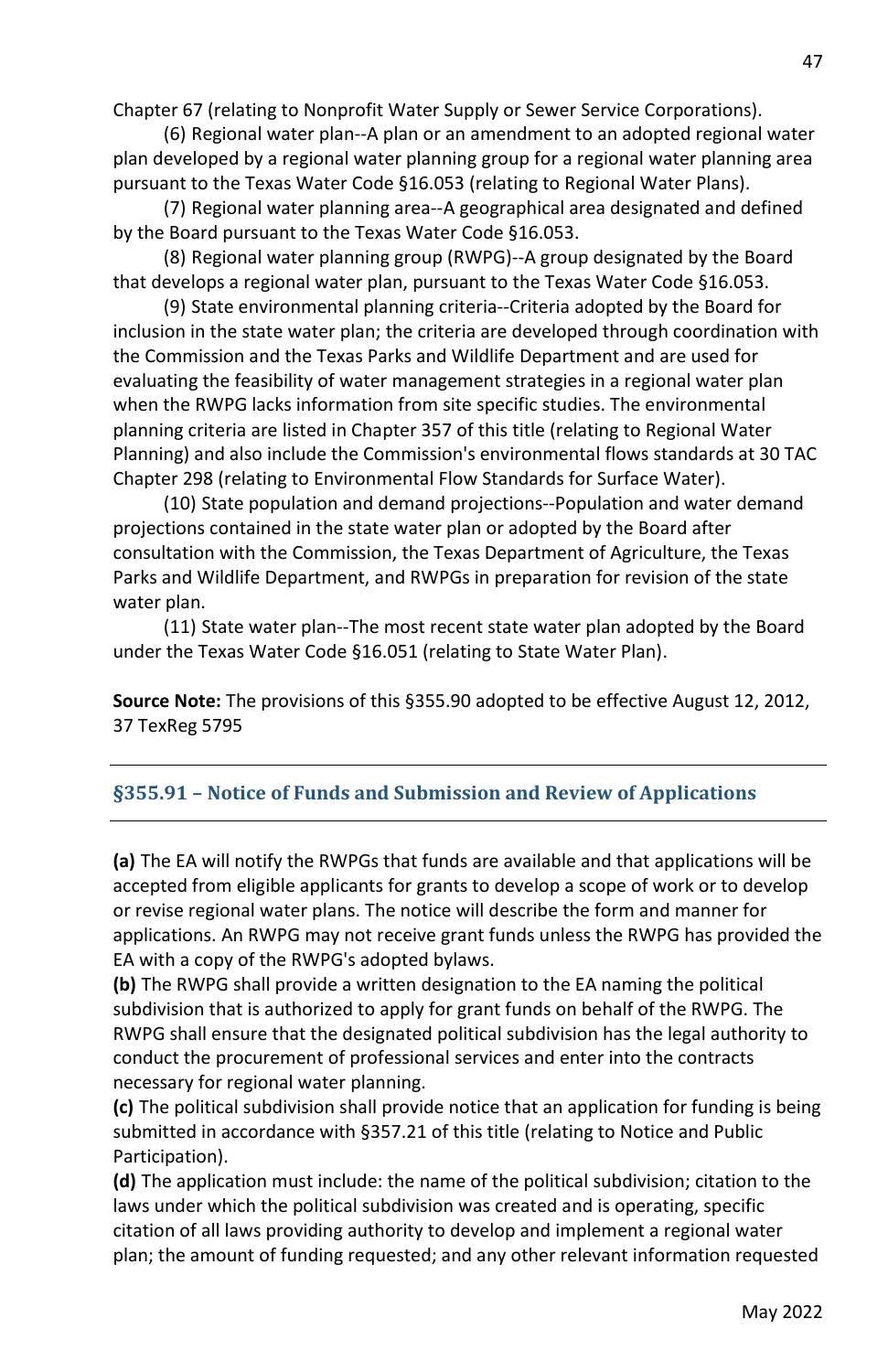by the EA.

**(e)** The EA may request clarification from the political subdivision if necessary to evaluate the application. Incomplete applications may be rejected and returned to the applicant.

**(f)** The applications shall be evaluated by the following criteria:

(1) degree to which proposed planning does not duplicate previous or ongoing water planning;

(2) project budget;

(3) scope of work;

(4) the relative need of the political subdivision for the money based on the scope of work and cost to develop the regional water plan;

(5) the legal authority of the political subdivision to participate in the development and implementation of a regional water plan; and

(6) the degree to which regional water planning by the RWPG will address the water supply needs in the regional water planning area.

**Source Note:** The provisions of this §355.91 adopted to be effective August 12, 2012, 37 TexReg 5795; amended to be effective April 11, 2018, 43 TexReg 2156; amended to be effective May 27, 2021, 46 TxReg 3296

## **§355.92 – Use of Funds**

**(a)** Limitations of Funding. The Board has sole discretion in determining which activities are necessary for the development or revision of regional water plans. However, no funds will be provided for the following:

(1) activities for which the Board determines existing information or data is sufficient for the planning effort including:

(A) detailed evaluations of cost of water management strategies where recent information for planning is available to evaluate the cost associated with the strategy;

(B) evaluations of groundwater resources for which a desired future condition has been submitted to the Board pursuant to Texas Water Code §36.108(d) (relating to Joint Planning in a Management Area);

(C) evaluations of groundwater resources for which current information is available from the Board or other entity sufficient for evaluation of the resource;

(D) determination of water savings resulting from standard conservation practices for which current information is available from the Board;

(E) revision of the adopted state population and demand projections;

(F) revision of state environmental planning criteria for new surface water supply projects; and

(G) collection of data describing groundwater or surface water resources where information for evaluation of the resource is currently available;

(2) activities directly related to the preparation of applications for state or federal permits or other approvals, activities associated with administrative or legal proceedings by regulatory agencies, and preparation of engineering plans and specifications;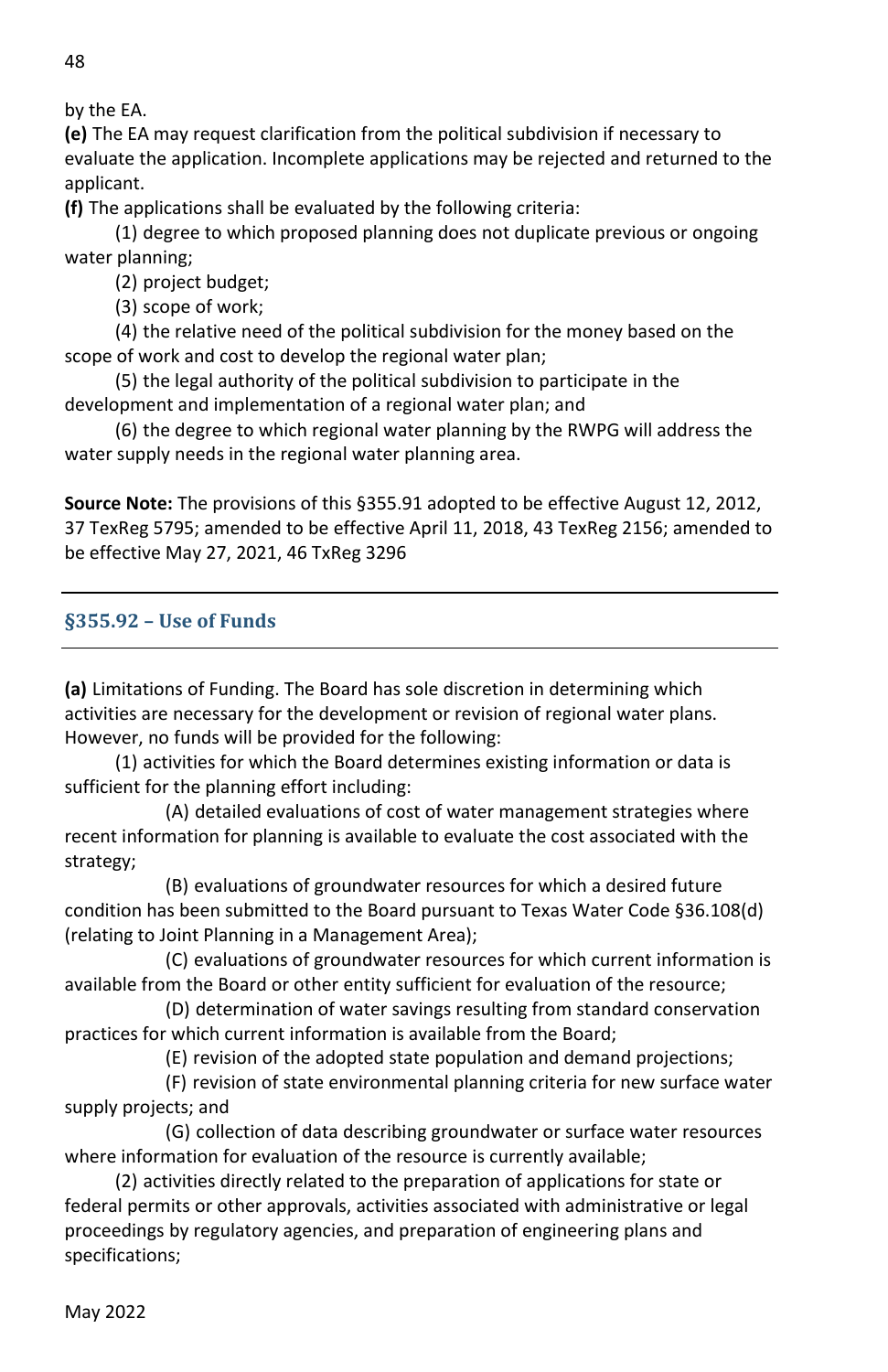(3) activities related to planning for individual system facility needs other than identification of those facilities necessary to transport water from the source of supply to a regional water treatment plant or to a local distribution system;

(4) analyses of benefits and costs of water management strategies are not eligible for funding, unless the EA, at his or her discretion, has deemed an analysis necessary and appropriate or specifically authorizes reimbursement. In determining whether to authorize reimbursement for a cost benefit analysis for a water management strategy, the EA will consider:

(A) whether the water management strategy requires a state or federal permit and the RWPG has completed the analysis required by §357.34 of this title (relating to Identification and Evaluation of Potentially Feasible Water Management Strategies);

(B) whether these analyses are needed to determine the selection of the water management strategy;

(C) whether the analysis is for strategies that serve the same demand, but the costs and benefits differ significantly among the strategies; and

(D) the overarching benefits to the state when determining whether to provide such funding.

**(b)** Costs associated with participation on an RWPG and certain administrative activities by the RWPG's Political Subdivision and RWPG members are not eligible for funding. Ineligible costs include, but are not limited to:

(1) compensation for the time or expenses of RWPGs members' service on or for the RWPG, including attendance at RWPG meetings and hearings;

(2) costs for training;

(3) costs associated with the development of an application for a regional water planning grant;

(4) costs of reviewing products developed due to this grant; and

(5) costs of administering the regional water planning grant and associated contracts.

**(c)** Funding Administrative Costs. The following administrative costs are eligible for funding as specifically limited by the expense budget included in the regional water planning grant contract between the TWDB and the RWPG's political subdivision and if the RWPG or its chairperson certifies, during a public meeting, that the expenses are eligible for reimbursement and are correct and necessary:

(1) travel expenses, as authorized by the General Appropriations Act, are available only for attendance at a posted meeting of the RWPG, unless the travel is specifically authorized by the RWPG and EA;

(2) costs associated with providing translators and accommodations for persons with disabilities for public meetings when required by law or deemed necessary by the RWPGs and certified by the chairperson;

(3) direct costs, not including personnel costs, for providing copies of information for the public and for members of the RWPGs as needed for the efficient performance of planning work;

(4) direct costs, not including personnel costs, of public notice postings including maintaining a website and for postage for mailing notices of public meetings and hearings, including in newspapers pursuant to Chapter 357 of this title (relating to Regional Water Planning); and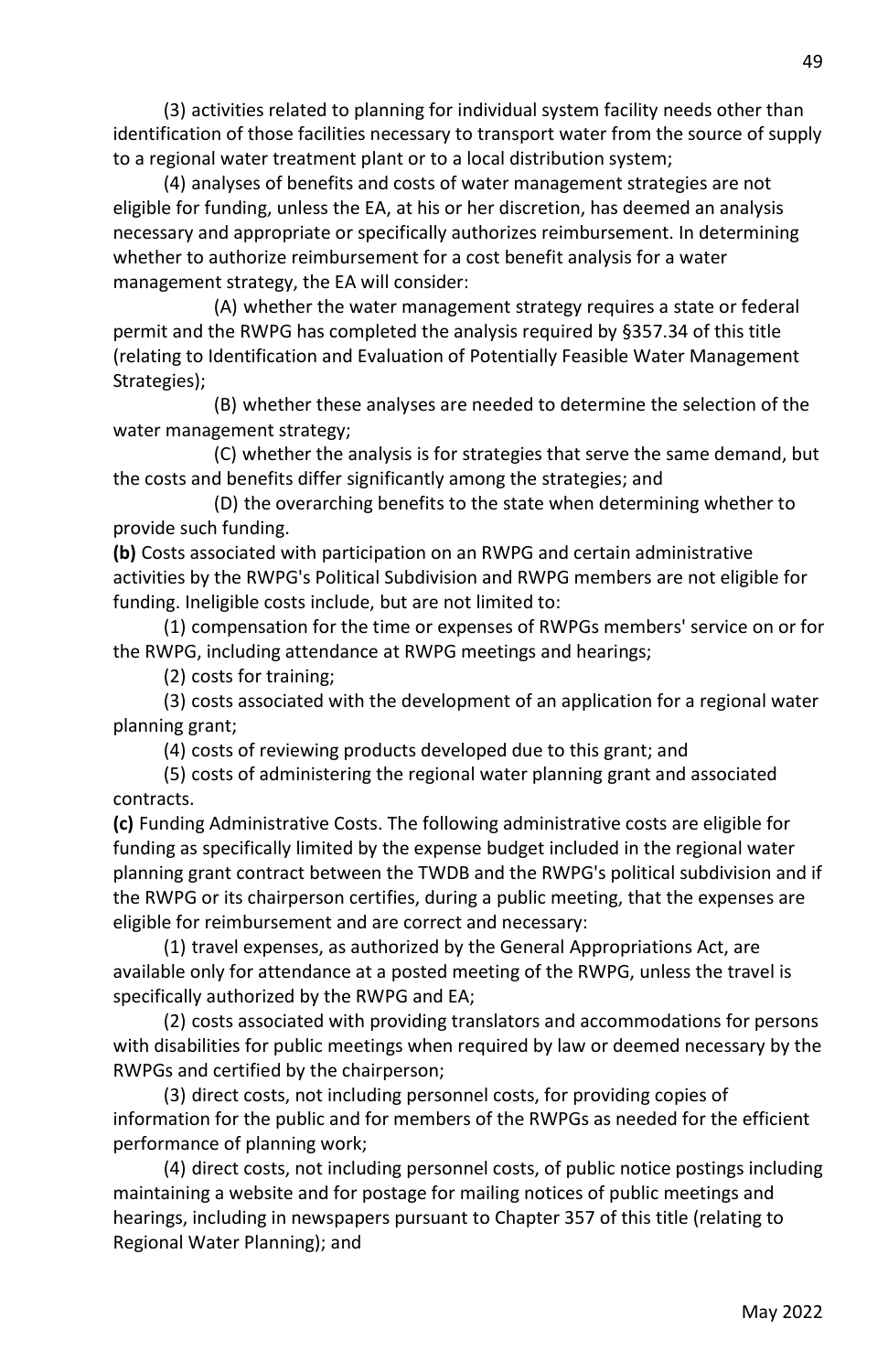(5) the RWPG's political subdivision's personnel costs, for the staff hours that are directly spent providing, preparing for, and posting public notice for RWPG meetings and hearings, including time and direct expenses for their support of and attendance at such RWPG meetings and hearings.

**(d)** Subcontracting. An RWPG through the political subdivision's contractor or subcontractor may obtain professional services, including the services of a planner, land surveyor, licensed engineer, or attorney, for development or revision of a regional water plan only if such services are procured on the basis of demonstrated competence and qualifications through a request for qualifications process in accordance with Texas Government Code, Chapter 2254.

**Source Note:** The provisions of this §355.92 adopted to be effective August 12, 2012, 37 TexReg 5795; amended to be effective April 11, 2018, 43 TexReg 2156; amended to be effective May 27, 2021, 46 TexReg 3296

## **§355.93 – Board Consideration of Applications; Applicant's Responsibilities; and Contract**

**(a)** The EA shall provide a summary of regional water planning funding applications with recommendations for approval to the Board for consideration at a regularly scheduled public meeting of the Board. The EA shall notify the applicants of the time and place of such meeting.

**(b)** Board Review. The Board may approve, deny, amend, or continue consideration of an application. If the Board approves the application for funding, then the RWPG's political subdivision will be notified of the amount of funds available and the deadline for executing a contract with the Board. If the applicant does not enter into a contract by the specified deadline, then the Board's approval expires and no funds will be provided. The political subdivision may request an extension of time for good cause shown prior to the contract execution deadline.

**(c)** Eligible Applicant's Responsibility. The RWPG's political subdivision must demonstrate the availability of matching funds when applicable. However, the Board may in its discretion award up to 100% of the necessary and direct costs of the development or revision of a regional water plan.

**(d)** The contracts and subcontracts for regional planning funds shall include:

(1) a detailed statement of the purpose for which the money is to be used;

(2) a scope of work provided by the EA or a scope of work developed by the RWPG if requested by the EA;

(3) the total amount of money to be paid from the research and planning fund under the contract and, as determined by the EA, subdivided into task budgets;

(4) the time for completion; and

(5) any other terms and conditions required by the EA or agreed to by the contracting parties.

**Source Note:** The provisions of this §355.93 adopted to be effective August 12, 2012, 37 TexReg 5795; amended to be effective May 27, 2021, 46 TexReg 3296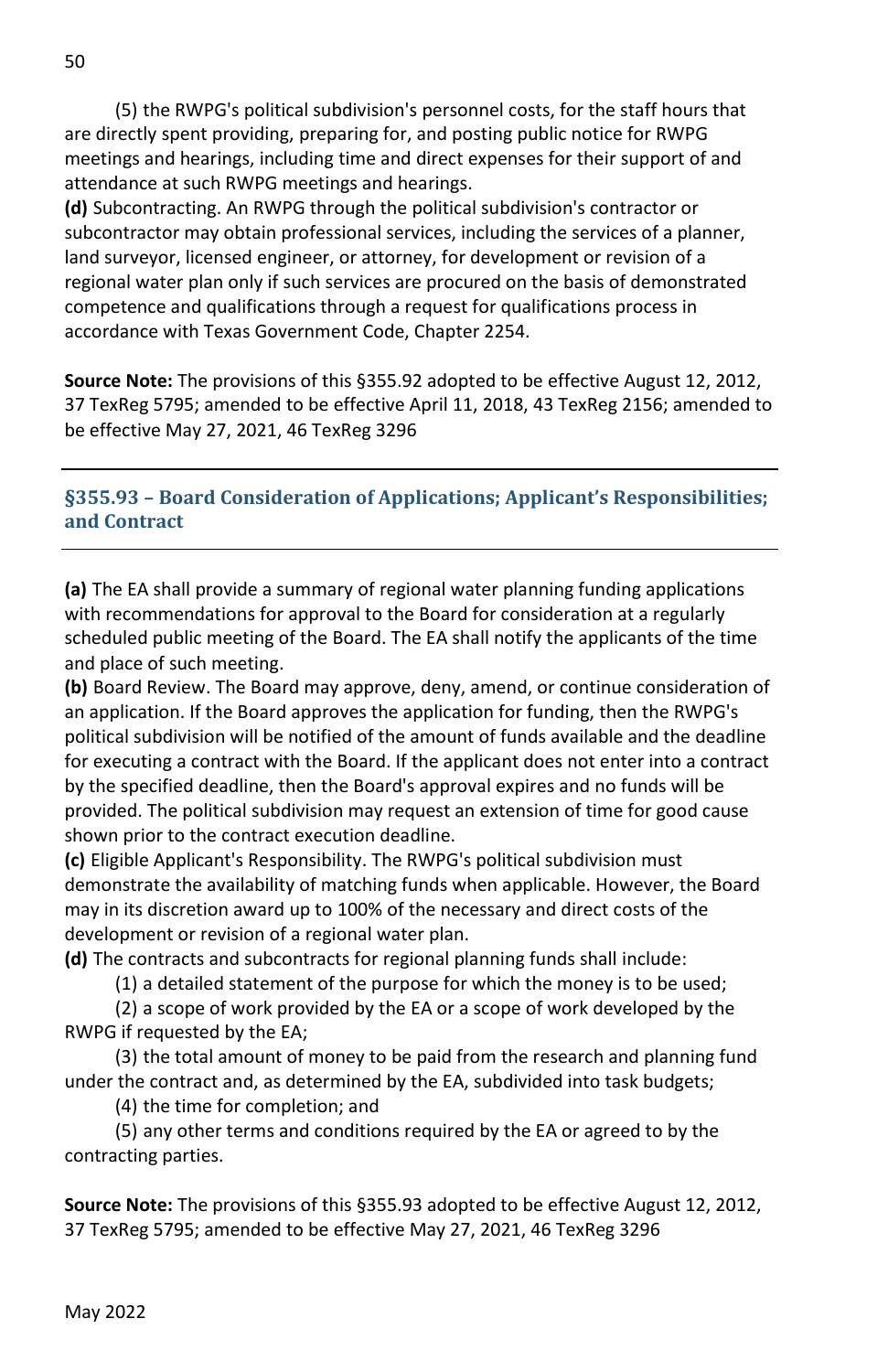# **|| TEXAS WATER CODE, TITLE 2, SUBTITLE C ||**

## **CHAPTER 16 – PROVISIONS GENERALLY APPLICABLE TO WATER DEVELOPMENT**

## **Subchapter C – Planning**

### **§16.051 – State Water Plan: Drought, Conservation, Development, and Management; Effect of Plan**

**(a)** Not later than January 5, 2002, and before the end of each successive five-year period after that date, the board shall prepare, develop, formulate, and adopt a comprehensive state water plan that incorporates the regional water plans approved under Section 16.053. The state water plan shall provide for the orderly development, management, and conservation of water resources and preparation for and response to drought conditions, in order that sufficient water will be available at a reasonable cost to ensure public health, safety, and welfare; further economic development; and protect the agricultural and natural resources of the entire state. **(a-1)** The state water plan must include:

(1) an evaluation of the state's progress in meeting future water needs, including an evaluation of the extent to which water management strategies and projects implemented after the adoption of the preceding state water plan have affected that progress;

(2) an analysis of the number of projects included in the preceding state water plan that received financial assistance from the board; and

(3) with respect to projects included in the preceding state water plan that were given a high priority by the board for purposes of providing financial assistance under Subchapter G, Chapter 15:

(A) an assessment of the extent to which the projects were implemented in the decade in which they were needed; and

(B) an analysis of any impediments to the implementation of any projects that were not implemented in the decade in which they were needed.

**(a-2)** To assist the board in evaluating the state's progress in meeting future water needs, the board may obtain implementation data from the regional water planning groups.

**(b)** The state water plan, as formally adopted by the board, shall be a guide to state water policy. The commission shall take the plan into consideration in matters coming before it.

**(c)** The board by rule shall define and designate river basins and watersheds.

**(d)** The board, in coordination with the commission, the Department of Agriculture, and the Parks and Wildlife Department, shall adopt by rule guidance principles for the state water plan which reflect the public interest of the entire state. When adopting guidance principles, due consideration shall be given to the construction and improvement of surface water resources and the application of principles that result in voluntary redistribution of water resources. The board shall review and update the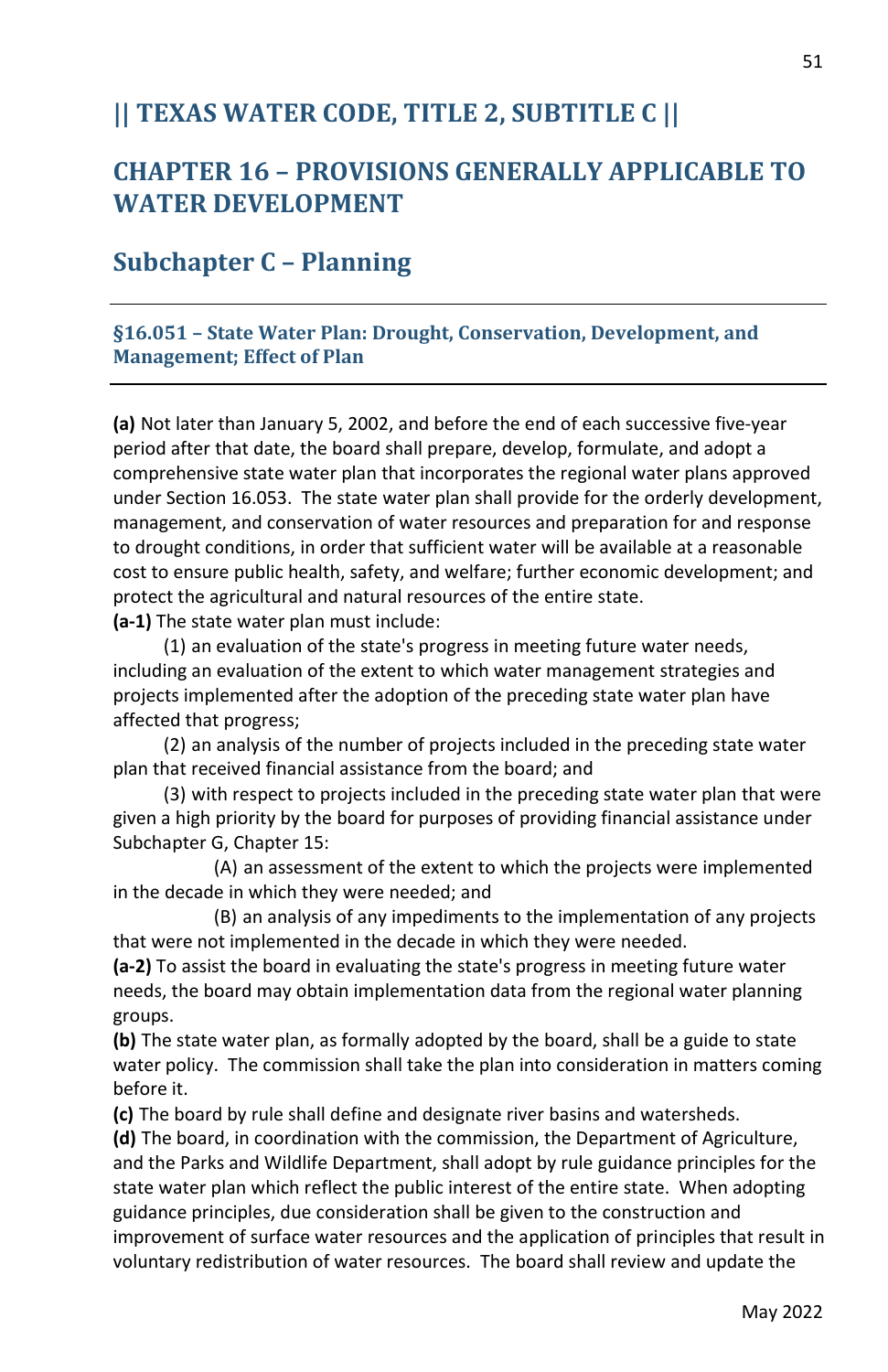guidance principles, with input from the commission, the Department of Agriculture, and the Parks and Wildlife Department, as necessary but at least every five years to coincide with the five-year cycle for adoption of a new water plan as described in Subsection (a).

**(e)** On adoption the board shall deliver the state water plan to the governor, the lieutenant governor, and the speaker of the house of representatives and present the plan for review to the appropriate legislative committees. The plan shall include legislative recommendations that the board believes are needed and desirable to facilitate more voluntary water transfers. The plan shall identify river and stream segments of unique ecological value and sites of unique value for the construction of reservoirs that the board recommends for protection under this section.

**(f)** The legislature may designate a river or stream segment of unique ecological value. This designation solely means that a state agency or political subdivision of the state may not finance the actual construction of a reservoir in a specific river or stream segment designated by the legislature under this subsection.

**(g)** The legislature may designate a site of unique value for the construction of a reservoir. A state agency or political subdivision of the state may not obtain a fee title or an easement that would significantly prevent the construction of a reservoir on a site designated by the legislature under this subsection.

**(g-1)** Notwithstanding any other provisions of law, a site is considered to be a designated site of unique value for the construction of a reservoir if the site is recommended for designation in the 2007 state water plan adopted by the board and in effect on May 1, 2007. The designation of a unique reservoir site under this subsection terminates on September 1, 2015, unless there is an affirmative vote by a proposed project sponsor to make expenditures necessary in order to construct or file applications for permits required in connection with the construction of the reservoir under federal or state law.

**(h)** The board, the commission, or the Parks and Wildlife Department or a political subdivision affected by an action taken in violation of Subsection (f) or (g) may bring a cause of action to remedy or prevent the violation. A cause of action brought under this subsection must be filed in a district court in Travis County or in the county in which the action is proposed or occurring.

**(i)** For purposes of this section, the acquisition of fee title or an easement by a political subdivision for the purpose of providing retail public utility service to property in the reservoir site or allowing an owner of property in the reservoir site to improve or develop the property may not be considered a significant impairment that prevents the construction of a reservoir site under Subsection (g). A fee title or easement acquired under this subsection may not be considered the basis for preventing the future acquisition of land needed to construct a reservoir on a designated site.

## **§16.052 – Interregional Planning Council**

**(a)** The board, at an appropriate time in each five-year cycle for the adoption of a new state water plan, shall appoint an interregional planning council. The members of the council serve until a new state water plan is adopted.

**(b)** The council consists of one member of each regional water planning group. Each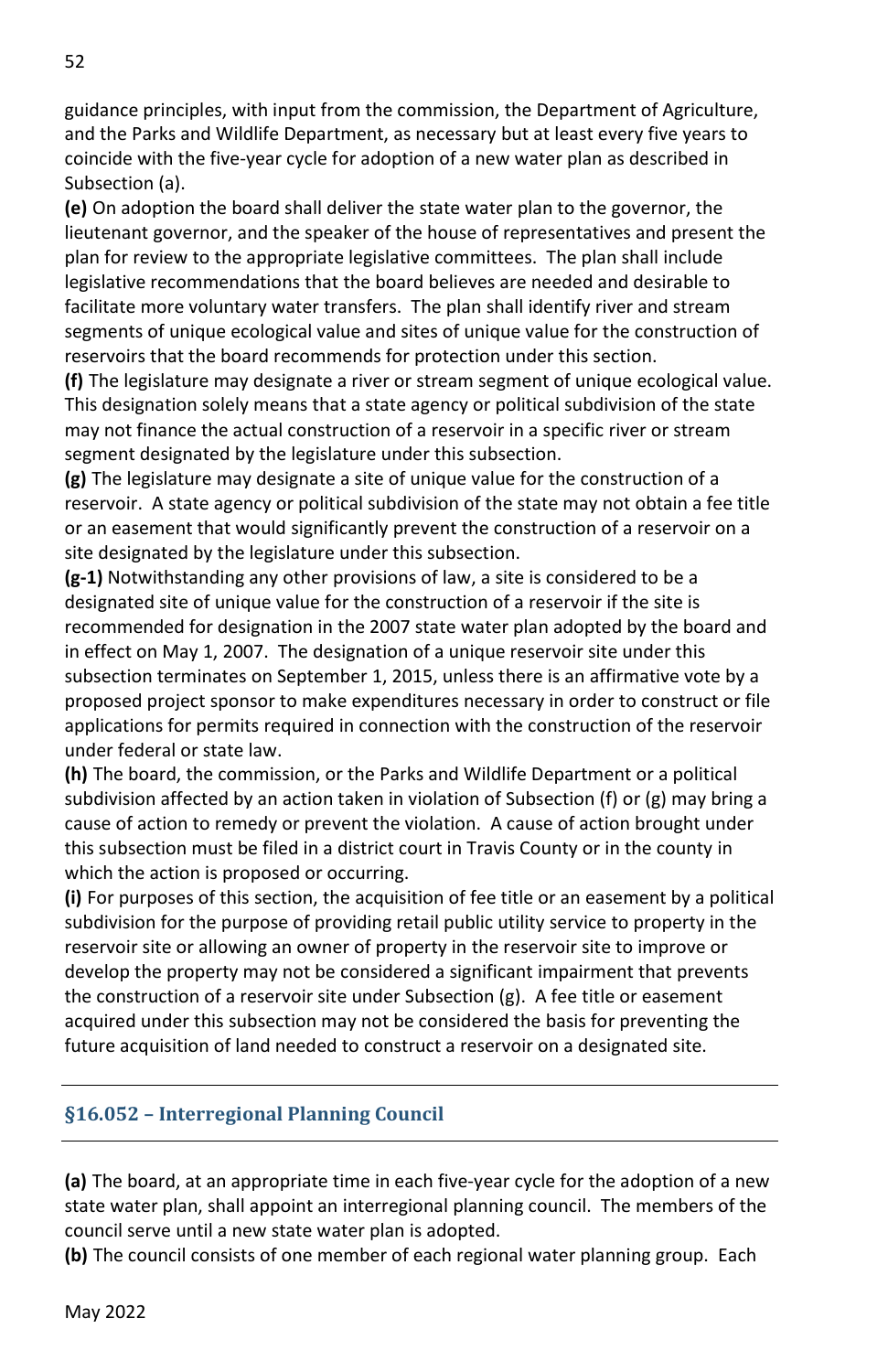regional water planning group shall nominate one or more members for appointment to the council, and the board shall consider the nominations in making appointments to the council.

**(c)** The purposes of the council are to:

(1) improve coordination among the regional water planning groups, and between each regional water planning group and the board, in meeting the goals of the state water planning process and the water needs of the state as a whole;

(2) facilitate dialogue regarding water management strategies that could affect multiple regional water planning areas; and

(3) share best practices regarding operation of the regional water planning process.

**(d)** The council shall:

(1) hold at least one public meeting; and

(2) prepare a report to the board on the council's work.

### **16.053 – Regional Water Plans**

**(a)** The regional water planning group in each regional water planning area shall prepare a regional water plan, using an existing state water plan identified in Section 16.051 of this code and local water plans prepared under Section 16.054 of this code as a guide, if present, that provides for the orderly development, management, and conservation of water resources and preparation for and response to drought conditions in order that sufficient water will be available at a reasonable cost to ensure public health, safety, and welfare; further economic development; and protect the agricultural and natural resources of that particular region.

**(b)** No later than September 1, 1998, the board shall designate the areas for which regional water plans shall be developed, taking into consideration such factors as river basin and aquifer delineations, water utility development patterns, socioeconomic characteristics, existing regional water planning areas, political subdivision boundaries, public comment, and other factors the board deems relevant. The board shall review and update the designations as necessary but at least every five years.

**(c)** No later than 60 days after the designation of the regions under Subsection (b), the board shall designate representatives within each regional water planning area to serve as the initial coordinating body for planning. The initial coordinating body may then designate additional representatives to serve on the regional water planning group. The initial coordinating body shall designate additional representatives if necessary to ensure adequate representation from the interests comprising that region, including the public, counties, municipalities, industries, agricultural interests, environmental interests, small businesses, electric generating utilities, river authorities, water districts, and water utilities. The regional water planning group shall maintain adequate representation from those interests. In addition, the groundwater conservation districts located in each management area, as defined by Section 36.001, located in the regional water planning area shall appoint one representative of a groundwater conservation district located in the management area and in the regional water planning area to serve on the regional water planning group. In addition, representatives of the board, the Parks and Wildlife Department, the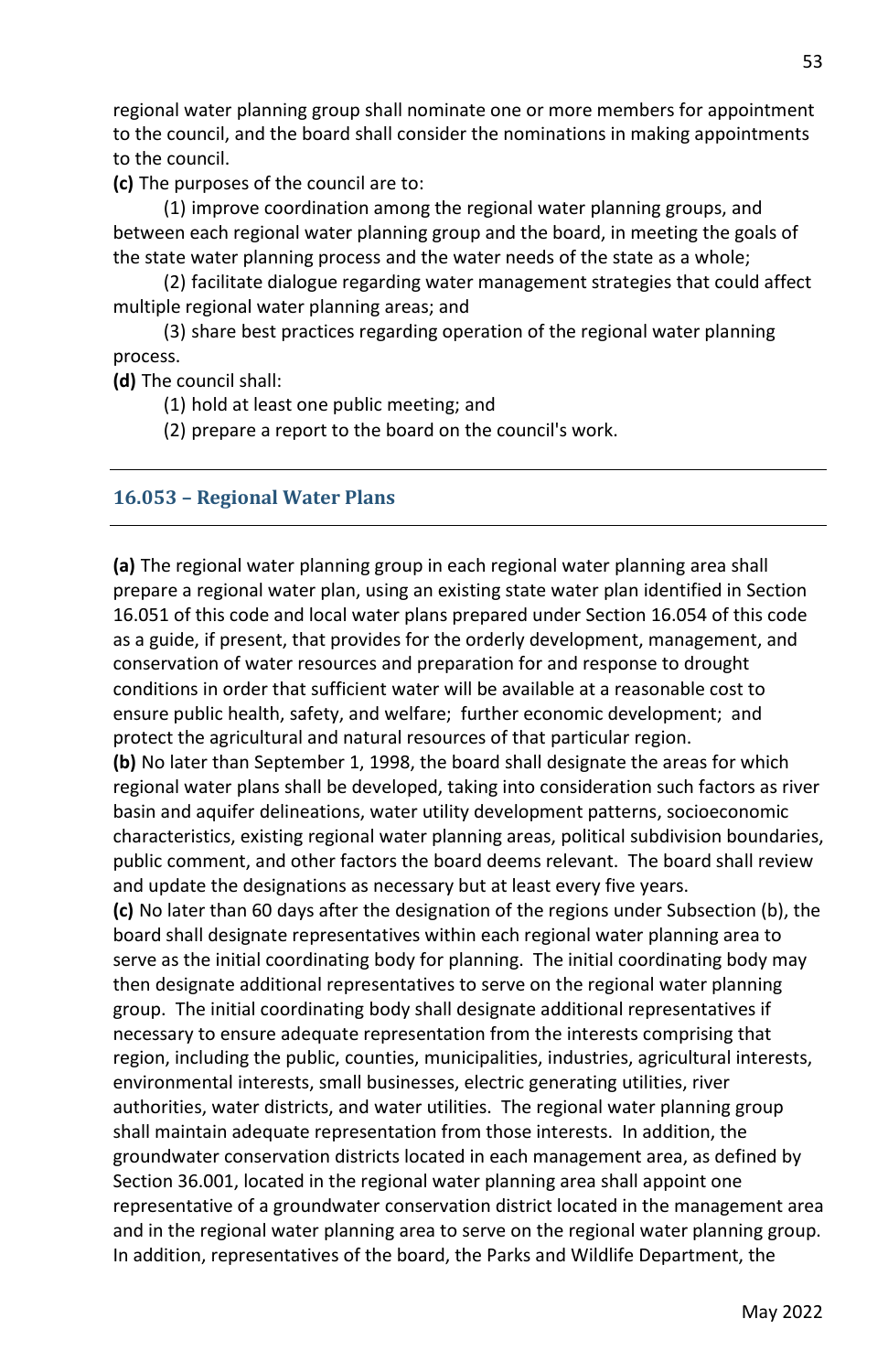Department of Agriculture, and the State Soil and Water Conservation Board shall serve as ex officio members of each regional water planning group.

**(d)** The board shall provide guidelines for the consideration of existing regional planning efforts by regional water planning groups. The board shall provide guidelines for the format in which information shall be presented in the regional water plans. **(e)** Each regional water planning group shall submit to the development board a regional water plan that:

(1) is consistent with the guidance principles for the state water plan adopted by the development board under Section 16.051(d);

(2) provides information based on data provided or approved by the development board in a format consistent with the guidelines provided by the development board under Subsection (d);

 (2-a) is consistent with the desired future conditions adopted under Section 36.108 for the relevant aquifers located in the regional water planning area as of the most recent deadline for the board to adopt the state water plan under Section 16.051 or, at the option of the regional water planning group, established subsequent to the adoption of the most recent plan; provided, however, that if no groundwater conservation district exists within the area of the regional water planning group, the regional water planning group shall determine the supply of groundwater for regional planning purposes; the Texas Water Development Board shall review and approve, prior to inclusion in the regional water plan, that the groundwater supply for the regional planning group without a groundwater conservation district in its area is physically compatible, using the board's groundwater availability models, with the desired future conditions adopted under Section 36.108 for the relevant aquifers in the groundwater management area that are regulated by groundwater conservation districts;

(3) identifies:

(A) each source of water supply in the regional water planning area, including information supplied by the executive administrator on the amount of modeled available groundwater in accordance with the guidelines provided by the development board under Subsections (d) and (f);

(B) factors specific to each source of water supply to be considered in determining whether to initiate a drought response;

(C) actions to be taken as part of the response;

(D) existing major water infrastructure facilities that may be used for interconnections in the event of an emergency shortage of water; and

(E) unnecessary or counterproductive variations in specific drought response strategies, including outdoor watering restrictions, among user groups in the regional water planning area that may confuse the public or otherwise impede drought response efforts;

(4) has specific provisions for water management strategies to be used during a drought of record;

(5) includes but is not limited to consideration of the following:

(A) any existing water or drought planning efforts addressing all or a portion of the region and potential impacts on public health, safety, or welfare in this state;

(B) approved groundwater conservation district management plans and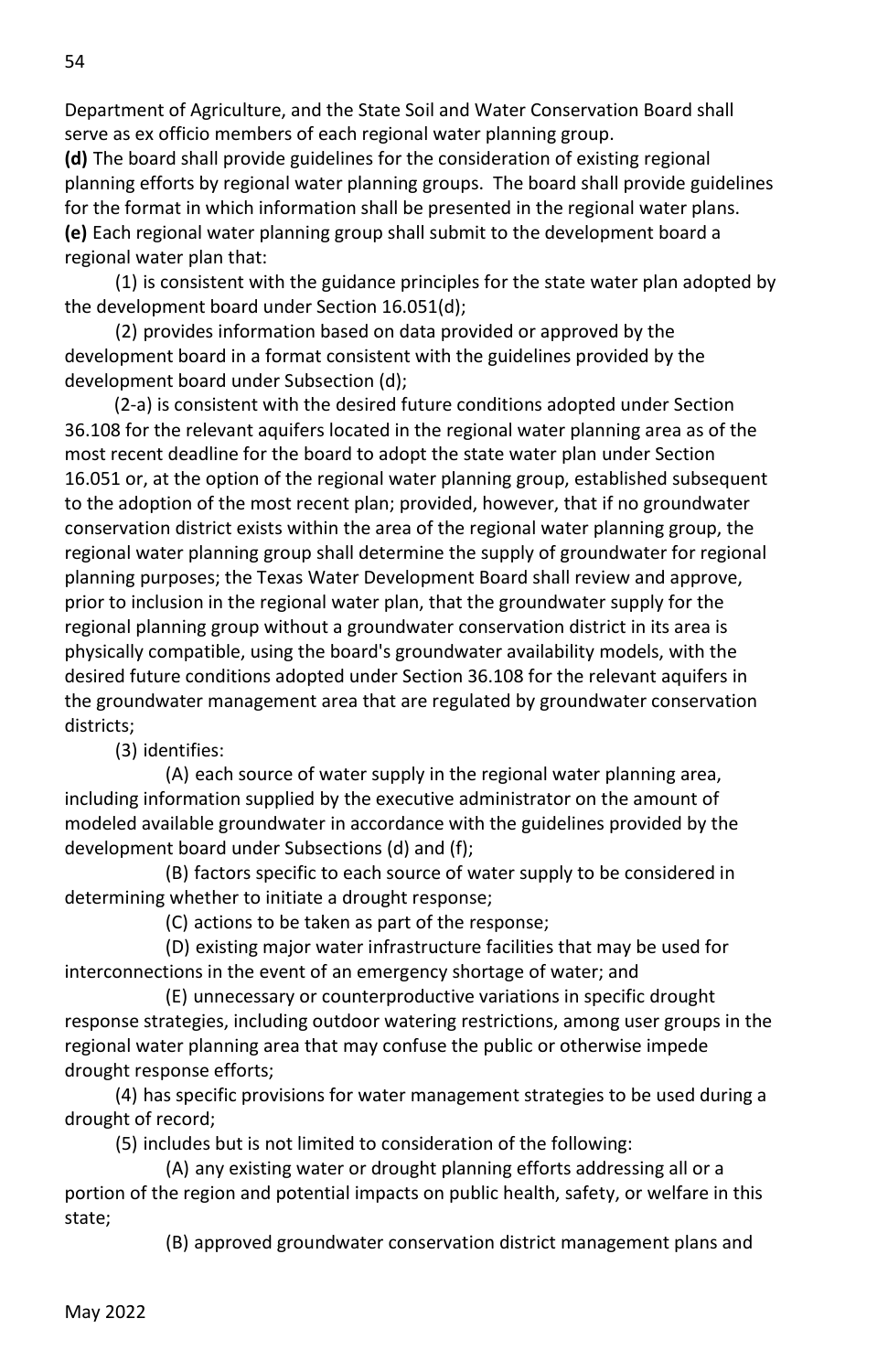other plans submitted under Section 16.054;

(C) all potentially feasible water management strategies, including but not limited to improved conservation, reuse, and management of existing water supplies, conjunctive use, acquisition of available existing water supplies, and development of new water supplies;

(D) protection of existing water rights in the region;

(E) opportunities for and the benefits of developing regional water supply facilities or providing regional management of water supply facilities;

(F) appropriate provision for environmental water needs and for the effect of upstream development on the bays, estuaries, and arms of the Gulf of Mexico and the effect of plans on navigation;

(G) provisions in Section 11.085(k)(1) if interbasin transfers are contemplated;

(H) voluntary transfer of water within the region using, but not limited to, regional water banks, sales, leases, options, subordination agreements, and financing agreements;

(I) emergency transfer of water under Section 11.139, including information on the part of each permit, certified filing, or certificate of adjudication for nonmunicipal use in the region that may be transferred without causing unreasonable damage to the property of the nonmunicipal water rights holder; and

(J) opportunities for and the benefits of developing large-scale desalination facilities for:

(i) marine seawater that serve local or regional entities; and

(ii) brackish groundwater that serve local or regional brackish groundwater production zones identified and designated under Section 16.060(b)(5);

(6) identifies river and stream segments of unique ecological value and sites of unique value for the construction of reservoirs that the regional water planning group recommends for protection under Section 16.051;

(7) assesses the impact of the plan on unique river and stream segments identified in Subdivision (6) if the regional water planning group or the legislature determines that a site of unique ecological value exists;

(8) describes the impact of proposed water projects on water quality;

(9) includes information on:

(A) projected water use and conservation in the regional water planning area; and

(B) the implementation of state and regional water plan projects, including water conservation strategies, necessary to meet the state's projected water demands;

(10) if the regional water planning area has significant identified water needs, provides a specific assessment of the potential for aquifer storage and recovery projects to meet those needs;

(11) sets one or more specific goals for gallons of water use per capita per day in each decade of the period covered by the plan for the municipal water user groups in the regional water planning area; and

(12) assesses the progress of the regional water planning area in encouraging cooperation between water user groups for the purpose of achieving economies of scale and otherwise incentivizing strategies that benefit the entire region.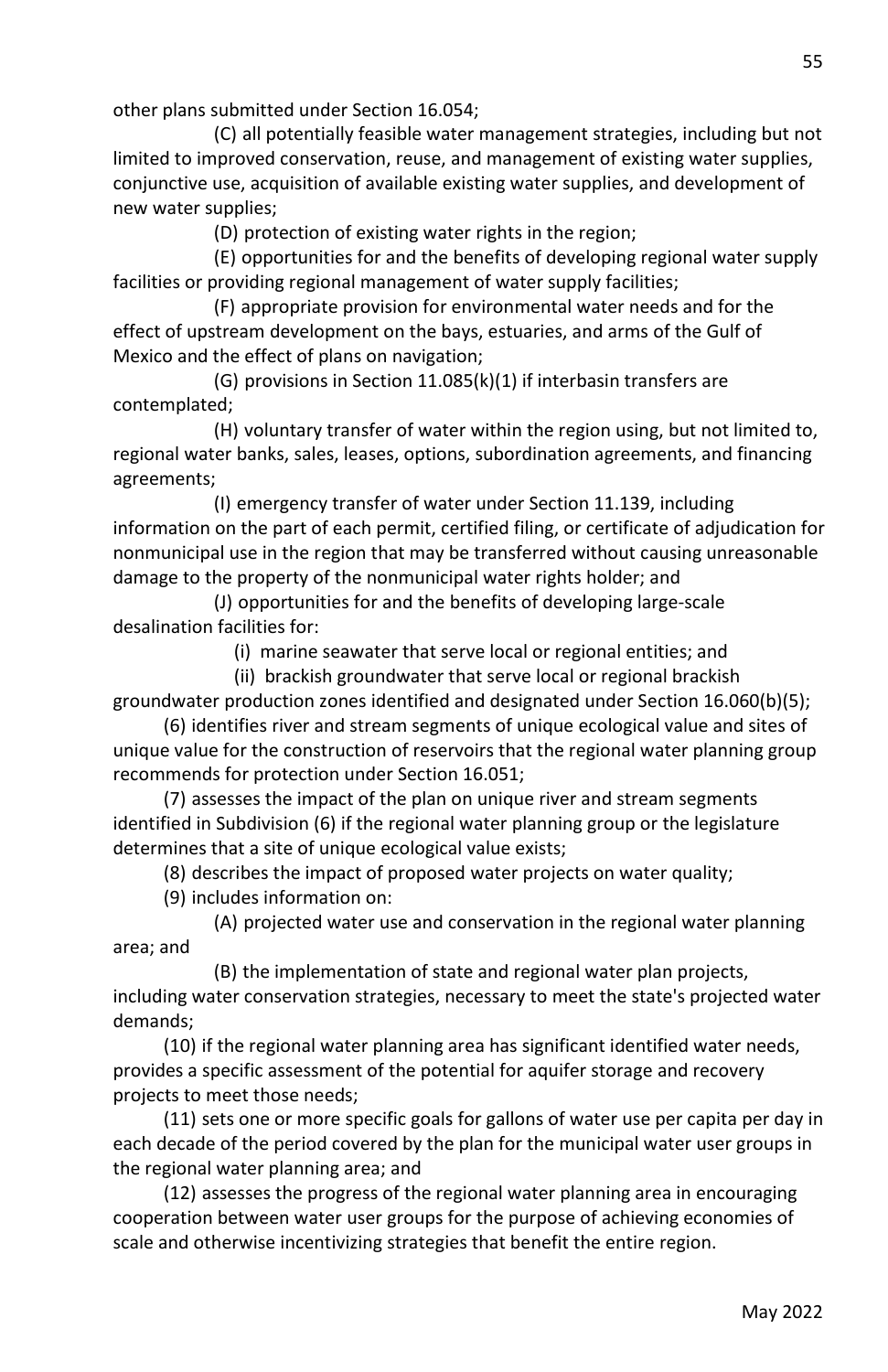**(e-1)** On request of the Texas Water Advisory Council, a regional planning group shall provide the council a copy of that planning group's regional water plan. **(f)** No later than September 1, 1998, the board shall adopt rules:

(1) to provide for the procedures for adoption of regional water plans by regional water planning groups and for approval of regional water plans by the board; and

(2) to govern procedures to be followed in carrying out the responsibilities of this section.

**(g)** The board shall provide technical and financial assistance to the regional water planning groups in the development of their plans. The board shall simplify, as much as possible, planning requirements in regions with abundant water resources. The board, if requested, may facilitate resolution of conflicts within regions.

**(h)** (1) Prior to the preparation of the regional water plan, the regional water planning group shall, after notice, hold at least one public meeting at some central location readily accessible to the public within the regional water planning area to gather suggestions and recommendations from the public as to issues that should be addressed in the plan or provisions that should be considered for inclusion in the plan.

(2) The regional water planning group shall provide an ongoing opportunity for public input during the preparation of the regional water plan.

(3) After the regional water plan is initially prepared, the regional water planning group shall, after notice, hold at least one public hearing at some central location readily accessible to the public within the regional water planning area. The group shall make copies of the plan available for public inspection at least one month before the hearing by providing a copy of the plan in the county courthouse and at least one public library of each county having land in the region. Notice for the hearing shall include a listing of these and any other location where the plan is available for review.

(4) After the regional water plan is initially prepared, the regional water planning group shall submit a copy of the plan to the board. The board shall submit comments on the regional water plan as to whether the plan meets the requirements of Subsection (e) of this section.

(5) If no interregional conflicts exist, the regional water planning group shall consider all public and board comments; prepare, revise, and adopt the final plan; and submit the adopted plan to the board for approval and inclusion in the state water plan.

(6) If an interregional conflict exists, the board shall facilitate coordination between the involved regions to resolve the conflict. If conflict remains, the board shall resolve the conflict. On resolution of the conflict, the involved regional water planning groups shall prepare revisions to their respective plans and hold, after notice, at least one public hearing at some central location readily accessible to the public within their respective regional water planning areas. The regional water planning groups shall consider all public and board comments; prepare, revise, and adopt their respective plans; and submit their plans to the board for approval and inclusion in the state water plan.

(7) The board may approve a regional water plan only after it has determined that:

(A) all interregional conflicts involving that regional water planning area have been resolved;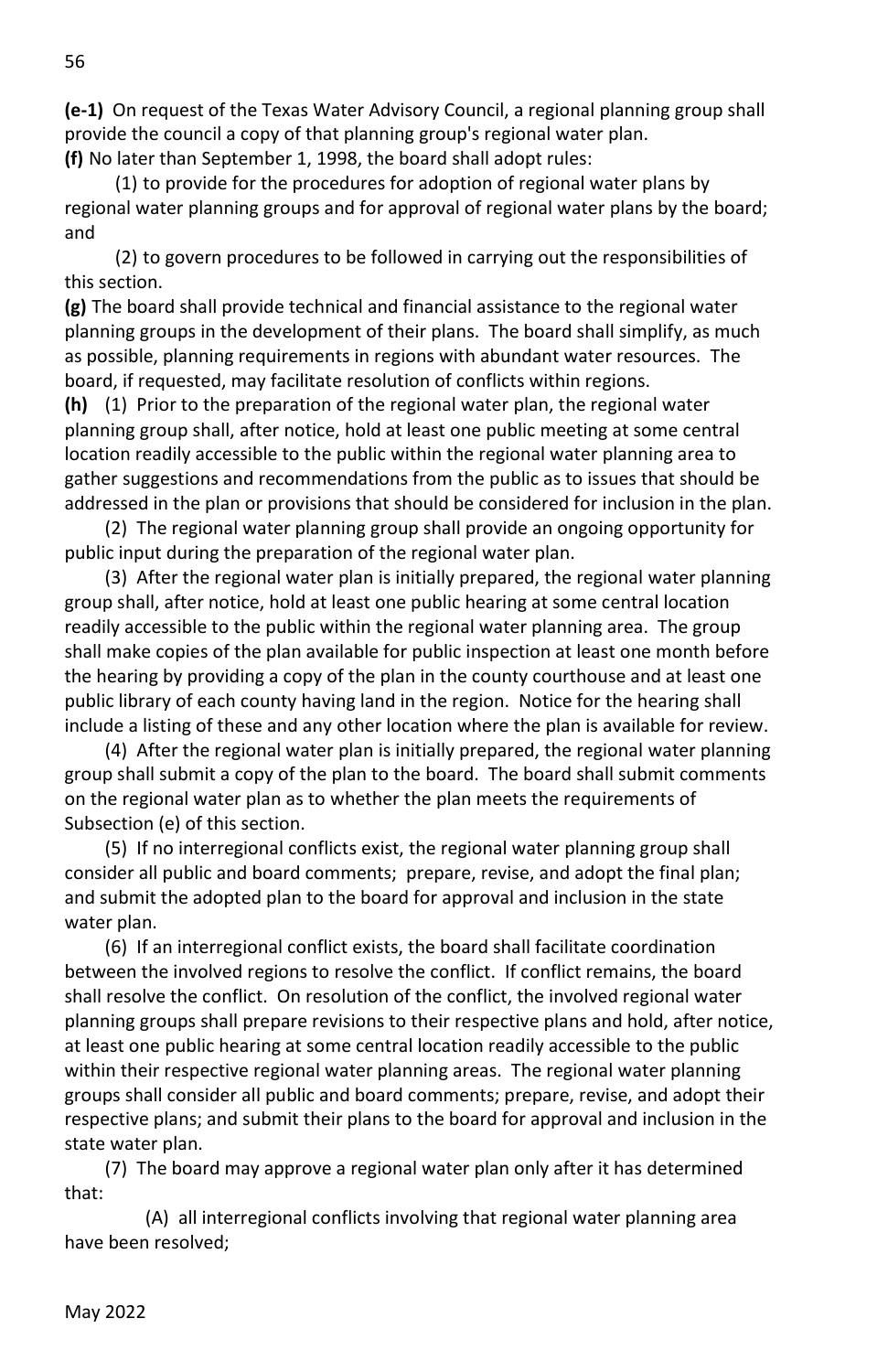(B) the plan includes water conservation practices and drought management measures incorporating, at a minimum, the provisions of Sections 11.1271 and 11.1272; and

(C) the plan is consistent with long-term protection of the state's water resources, agricultural resources, and natural resources as embodied in the guidance principles adopted under Section 16.051(d).

(8) Notice required by Subdivision (1), (3), or (6) of this subsection must be:

(A) published once in a newspaper of general circulation in each county located in whole or in part in the regional water planning area before the 30th day preceding the date of the public meeting or hearing; and

(B) mailed to:

(i) each mayor of a municipality with a population of 1,000 or more that is located in whole or in part in the regional water planning area;

(ii) each county judge of a county located in whole or in part in the regional water planning area;

(iii) each special or general law district or river authority with responsibility to manage or supply water in the regional water planning area;

(iv) each retail public utility that:

- (a) serves any part of the regional water planning area; or
- (b) receives water from the regional water planning area; and

(v) each holder of record of a permit, certified filing, or certificate of adjudication for the use of surface water the diversion of which occurs in the regional water planning area.

(9) Notice published or mailed under Subdivision (8) of this subsection must contain:

(A) the date, time, and location of the public meeting or hearing;

(B) a summary of the proposed action to be taken;

(C) the name, telephone number, and address of the person to whom questions or requests for additional information may be submitted; and

(D) information on how the public may submit comments.

(10) The regional water planning group may amend the regional water plan after the plan has been approved by the board. If, after the regional water plan has been approved by the board, the plan includes a water management strategy or project that ceases to be feasible, the regional water planning group shall amend the plan to exclude that water management strategy or project and shall consider amending the plan to include a feasible water management strategy or project in order to meet the need that was to be addressed by the infeasible water management strategy or project. For purposes of this subdivision, a water management strategy or project is considered infeasible if the proposed sponsor of the water management strategy or project has not taken an affirmative vote or other action to make expenditures necessary to construct or file applications for permits required in connection with the implementation of the water management strategy or project under federal or state law on a schedule that is consistent with the completion of the implementation of the water management strategy or project by the time the water management strategy or project is projected by the regional water plan or the state water plan to be needed. Subdivisions (1)-(9) apply to an amendment to the plan in the same manner as those subdivisions apply to the plan.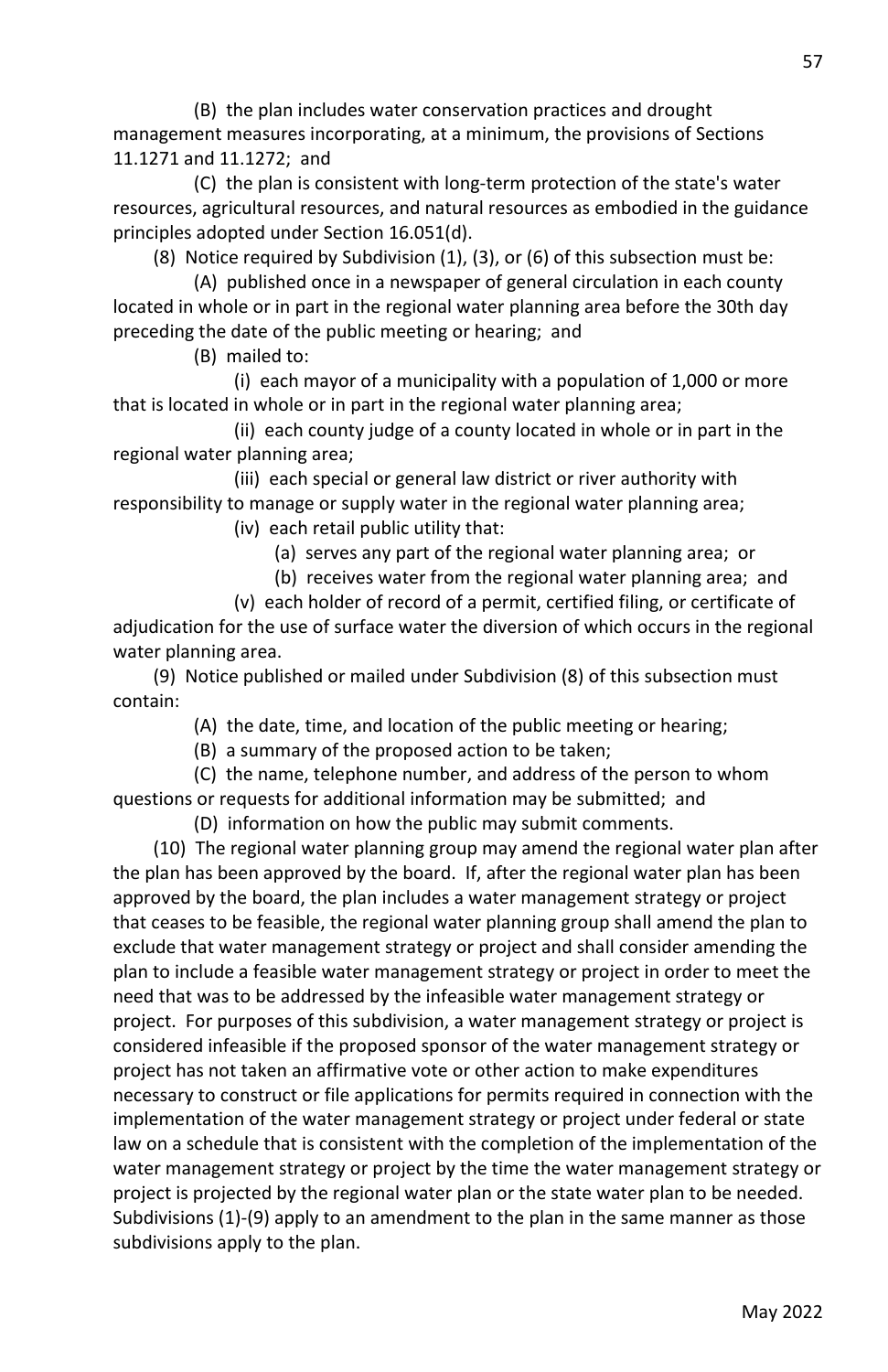(11) This subdivision applies only to an amendment to a regional water plan approved by the board. This subdivision does not apply to the adoption of a subsequent regional water plan for submission to the board as required by Subsection (i). Notwithstanding Subdivision (10), the regional water planning group may amend the plan in the manner provided by this subdivision if the executive administrator makes a written determination that the proposed amendment qualifies for adoption in the manner provided by this subdivision before the regional water planning group votes on adoption of the amendment. A proposed amendment qualifies for adoption in the manner provided by this subdivision only if the amendment is a minor amendment, as defined by board rules, that will not result in the overallocation of any existing or planned source of water, does not relate to a new reservoir, and will not have a significant effect on instream flows or freshwater inflows to bays and estuaries. If the executive administrator determines that a proposed amendment qualifies for adoption in the manner provided by this subdivision, the regional water planning group may adopt the amendment at a public meeting held in accordance with Chapter 551, Government Code. The proposed amendment must be placed on the agenda for the meeting, and notice of the meeting must be given in the manner provided by Chapter 551, Government Code, at least two weeks before the date the meeting is held. The public must be provided an opportunity to comment on the proposed amendment at the meeting.

(12) Each regional water planning group and any committee or subcommittee of a regional water planning group are subject to Chapters 551 and 552, Government Code.

**(i)** The regional water planning groups shall submit their adopted regional water plans to the board by January 5, 2001, for approval and inclusion in the state water plan. In conjunction with the submission of regional water plans, each planning group should make legislative recommendations, if any, to facilitate more voluntary water transfers in the region or for any other changes that the members of the planning group believe would improve the water planning process. Subsequent regional water plans shall be submitted at least every five years thereafter, except that a regional water planning group may elect to implement simplified planning, no more often than every other five-year planning cycle, and in accordance with guidance to be provided by the board, if the group determines that, based on its own initial analyses using updated groundwater and surface water availability information, there are no significant changes to the water availability, water supplies, or water demands in the regional water planning area. At a minimum, simplified planning will require updating groundwater and surface water availability values in the regional water plan, meeting any other new statutory or other planning requirements that come into effect during each five-year planning cycle, and formally adopting and submitting the regional water plan for approval. Public participation for revised regional plans shall follow the procedures under Subsection (h).

**(j)** The board may provide financial assistance to political subdivisions under Subchapters E and F of this chapter, Subchapters C, D, E, F, J, O, Q, and R, Chapter 15, and Subchapters D, I, K, and L, Chapter 17, for water supply projects only if:

(1) the board determines that the needs to be addressed by the project will be addressed in a manner that is consistent with the state water plan;

(2) beginning January 5, 2002, the board: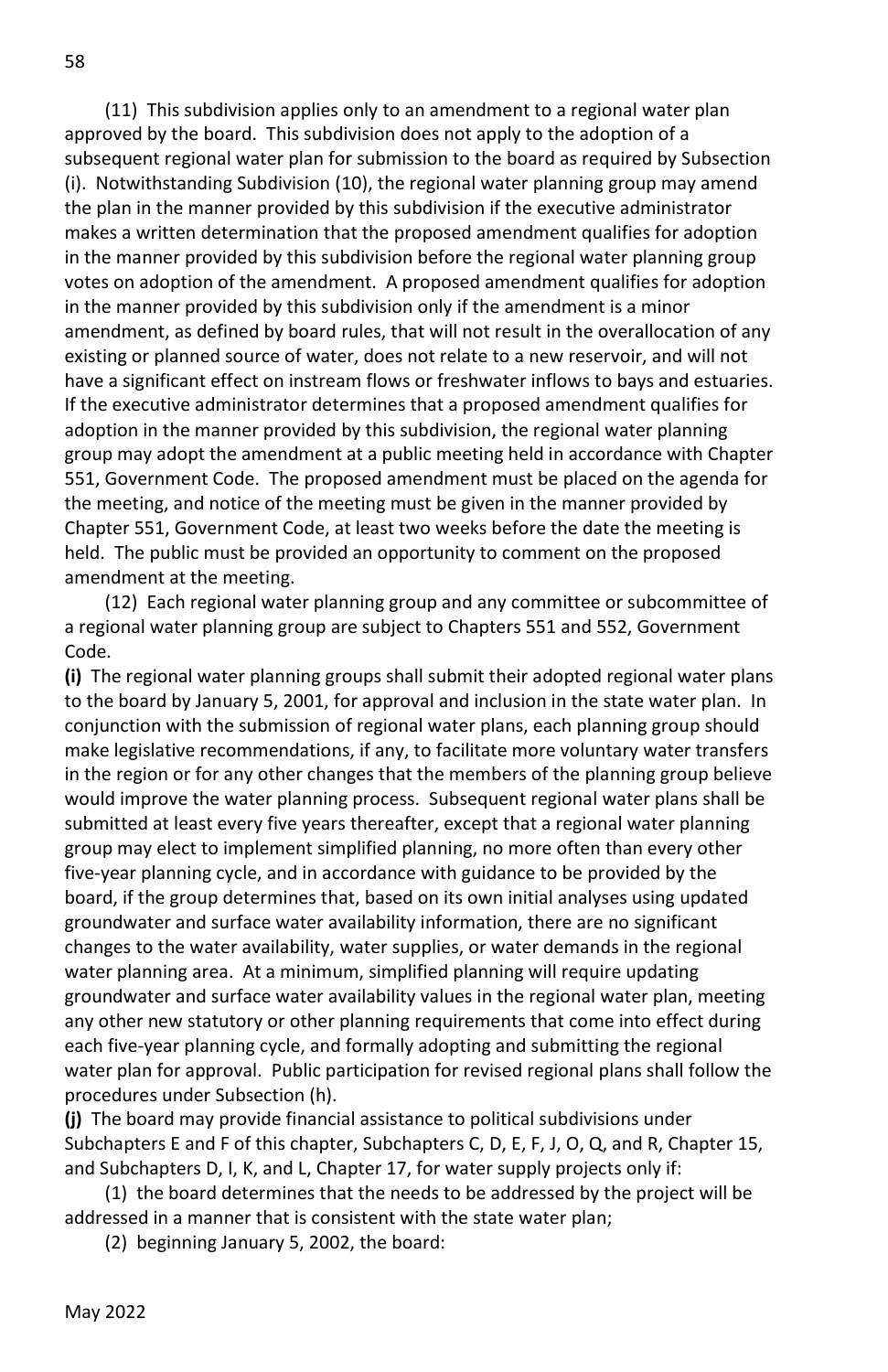(A) has approved a regional water plan as provided by Subsection (i), and any required updates of the plan, for the region of the state that includes the area benefiting from the proposed project; and

(B) determines that the needs to be addressed by the project will be addressed in a manner that is consistent with that regional water plan; and

(3) the board finds that the water audit required under Section 16.0121 has been completed and filed.

**(k)** The board may waive the requirements of Subsection (j) of this section if the board determines that conditions warrant the waiver.

**(l)** A political subdivision may contract with a regional water planning group to assist the regional water planning group in developing or revising a regional water plan. **(m)** A cause of action does not accrue against a regional water planning group, a representative who serves on the regional water planning group, or an employee of a political subdivision that contracts with the regional water planning group under Subsection (l) for an act or omission in the course and scope of the person's work relating to the regional water planning group.

**(n)** A regional water planning group, a representative who serves on the regional water planning group, or an employee of a political subdivision that contracts with the regional water planning group under Subsection (l) is not liable for damages that may arise from an act or omission in the course and scope of the person's work relating to the regional water planning group.

**(o)** The attorney general, on request, shall represent a regional water planning group, a representative who serves on the regional water planning group, or an employee of a political subdivision that contracts with the regional water planning group under Subsection (l) in a suit arising from an act or omission relating to the regional water planning group.

**(p)** If a groundwater conservation district files a petition with the development board stating that a conflict requiring resolution may exist between the district's approved management plan developed under Section 36.1071 and an approved state water plan, the development board shall provide technical assistance to and facilitate coordination between the district and the involved region to resolve the conflict. Not later than the 45th day after the date the groundwater conservation district files a petition with the development board, if the conflict has not been resolved, the district and the involved region shall mediate the conflict. The district and the involved region may seek the assistance of the Center for Public Policy Dispute Resolution at The University of Texas School of Law or an alternative dispute resolution system established under Chapter 152, Civil Practice and Remedies Code, in obtaining a qualified impartial third party to mediate the conflict. The cost of the mediation services must be specified in the agreement between the parties and the Center for Public Policy Dispute Resolution or the alternative dispute resolution system. If the district and the involved region cannot resolve the conflict through mediation, the development board shall resolve the conflict not later than the 60th day after the date the mediation is completed as provided by Subsections (p-1) and (p-2).

**(p-1)** If the development board determines that resolution of the conflict requires a revision of an approved regional water plan, the development board shall suspend the approval of that plan and provide information to the regional water planning group. The regional water planning group shall prepare any revisions to its plan specified by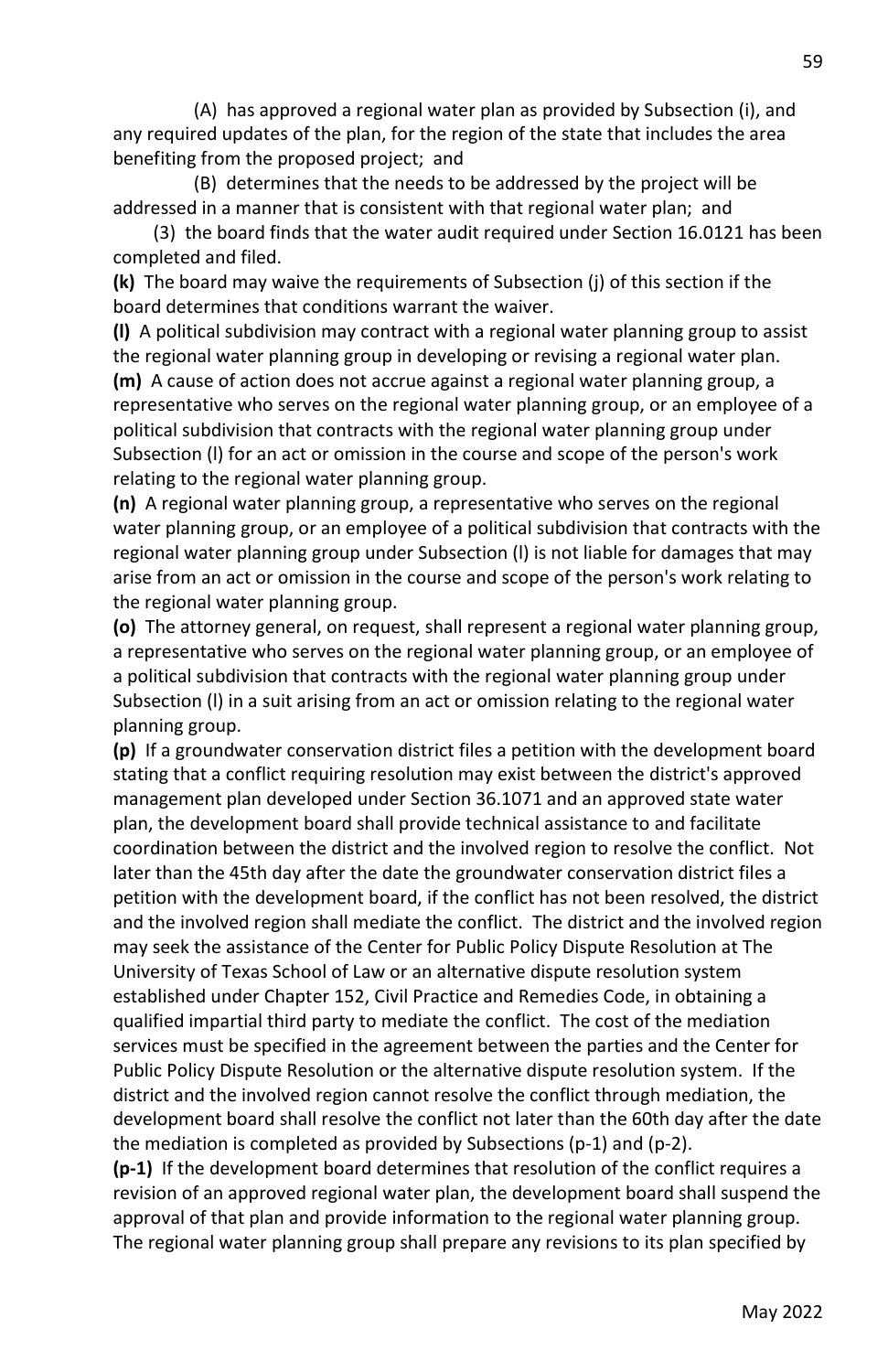the development board and shall hold, after notice, at least one public hearing at some central location readily accessible to the public within the regional water planning area. The regional water planning group shall consider all public and development board comments, prepare, revise, and adopt its plan, and submit the revised plan to the development board for approval and inclusion in the state water plan.

**(p-2)** If the development board determines that resolution of the conflict requires a revision of the district's approved groundwater conservation district management plan, the development board shall provide information to the district. The groundwater district shall prepare any revisions to its plan based on the information provided by the development board and shall hold, after notice, at least one public hearing at some central location readily accessible to the public within the district. The groundwater district shall consider all public and development board comments, prepare, revise, and adopt its plan, and submit the revised plan to the development board.

**(p-3)** If the groundwater conservation district disagrees with the decision of the development board under Subsection (p), the district may appeal the decision to a district court in Travis County. Costs for the appeal shall be set by the court hearing the appeal. An appeal under this subsection is by trial de novo.

**(p-4)** On the request of the involved region or groundwater conservation district, the development board shall include discussion of the conflict and its resolution in the state water plan that the development board provides to the governor, the lieutenant governor, and the speaker of the house of representatives under Section 16.051(e). **(q)** Repealed by Acts 2021, 87th Leg., R.S., Ch. 68 (H.B. 1905), Sec. 8, eff. September 1, 2021.

## *Text of subsection as added by Acts 2005, 79th Leg., R.S., Ch. 1200 (H.B. 578), Sec. 1:*

**(r)** Information described by Subsection (e)(3)(D) that is included in a regional water plan submitted to the board is excepted from required disclosure under the public information law, Chapter 552, Government Code.

## *Text of subsection as added by Acts 2005, 79th Leg., R.S., Ch. 1097 (H.B. 2201), Sec. 8 and amended by Acts 2007, 80th Leg., R.S., Ch. 1430 (S.B. 3), Sec. 2.15:*

**(r)** The board by rule shall provide for reasonable flexibility to allow for a timely amendment of a regional water plan, the board's approval of an amended regional water plan, and the amendment of the state water plan. If an amendment under this subsection is to facilitate planning for water supplies reasonably required for a clean coal project, as defined by Section 5.001, the rules may allow for amending a regional water plan without providing notice and without a public meeting or hearing under Subsection (h) if the amendment does not:

(1) significantly change the regional water plan, as reasonably determined by the board; or

(2) adversely affect other water management strategies in the regional water plan.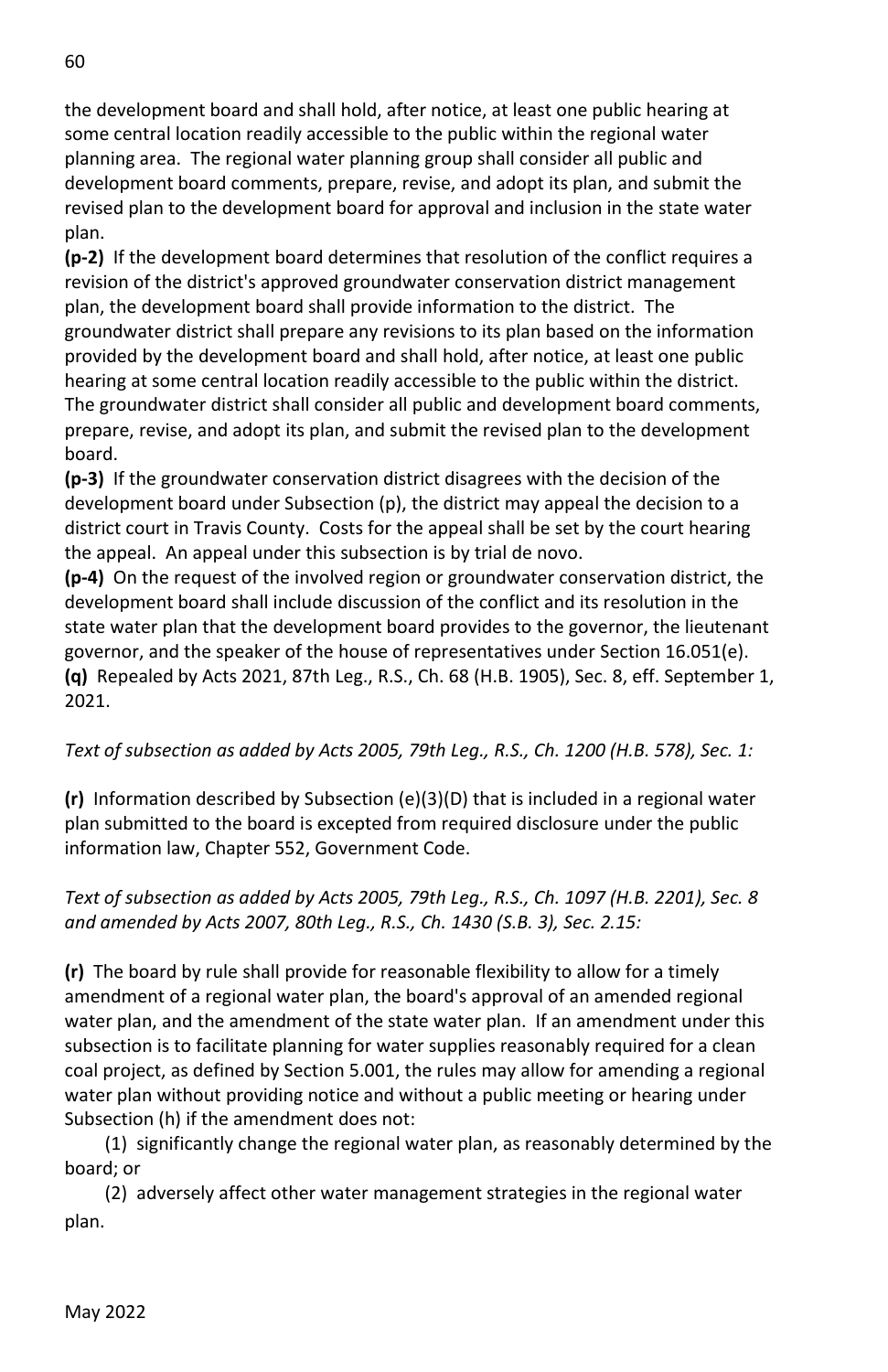#### **§16.054 – Local Water Planning**

**(a)** Notwithstanding the provisions of this subsection, groundwater districts are the state's preferred method of managing groundwater resources. It is the policy of the state that water resource management, water conservation, and drought planning should occur on an ongoing basis. The board, commission, and Parks and Wildlife Department shall make available where appropriate technical and financial assistance for such planning. In addition, the Department of Agriculture may provide input and assistance, as appropriate, for local water planning.

**(b)** Local plans may be submitted to the appropriate regional water planning group for the area as follows:

(1) holders of existing permits, certified filings, or certificates of adjudication for the appropriation of surface water in the amount of 1,000 acre-feet a year or more may submit plans required by Section 11.1271 of this code;

(2) retail and wholesale public water suppliers and irrigation districts may submit plans required by Section 11.1272 of this code;

(3) groundwater districts may submit management plans certified under Section 36.1072 of this code; and

(4) special districts may submit conservation or management plans required by general or special law.

**(c)** When preparing a plan to be submitted under this section, a person shall consider the implementation of a desalination program if practicable.

**(d)** The regional water planning group shall consider any plan submitted under this section when preparing the regional water plan under Section 16.053 of this code. A political subdivision, including a groundwater conservation district, in the regional water planning area may request a regional water planning group to consider specific changes to a regional water plan based on changed conditions or new information. The regional water planning group shall consider the request and shall amend its regional water plan if it determines that an amendment is warranted. If the entity requesting the change is dissatisfied with the decision of the regional planning group, the entity may request that the board review the decision and consider changing the state-approved regional plan.

**(e)** After January 5, 2002, when preparing individual water plans that address drought or the development, management, or conservation of water resources from the holders of existing permits, certified filings, or certificates of adjudication, the water suppliers, special districts, irrigation districts, and other water users should ensure that the plan is not in conflict with the applicable approved regional water plan for their region.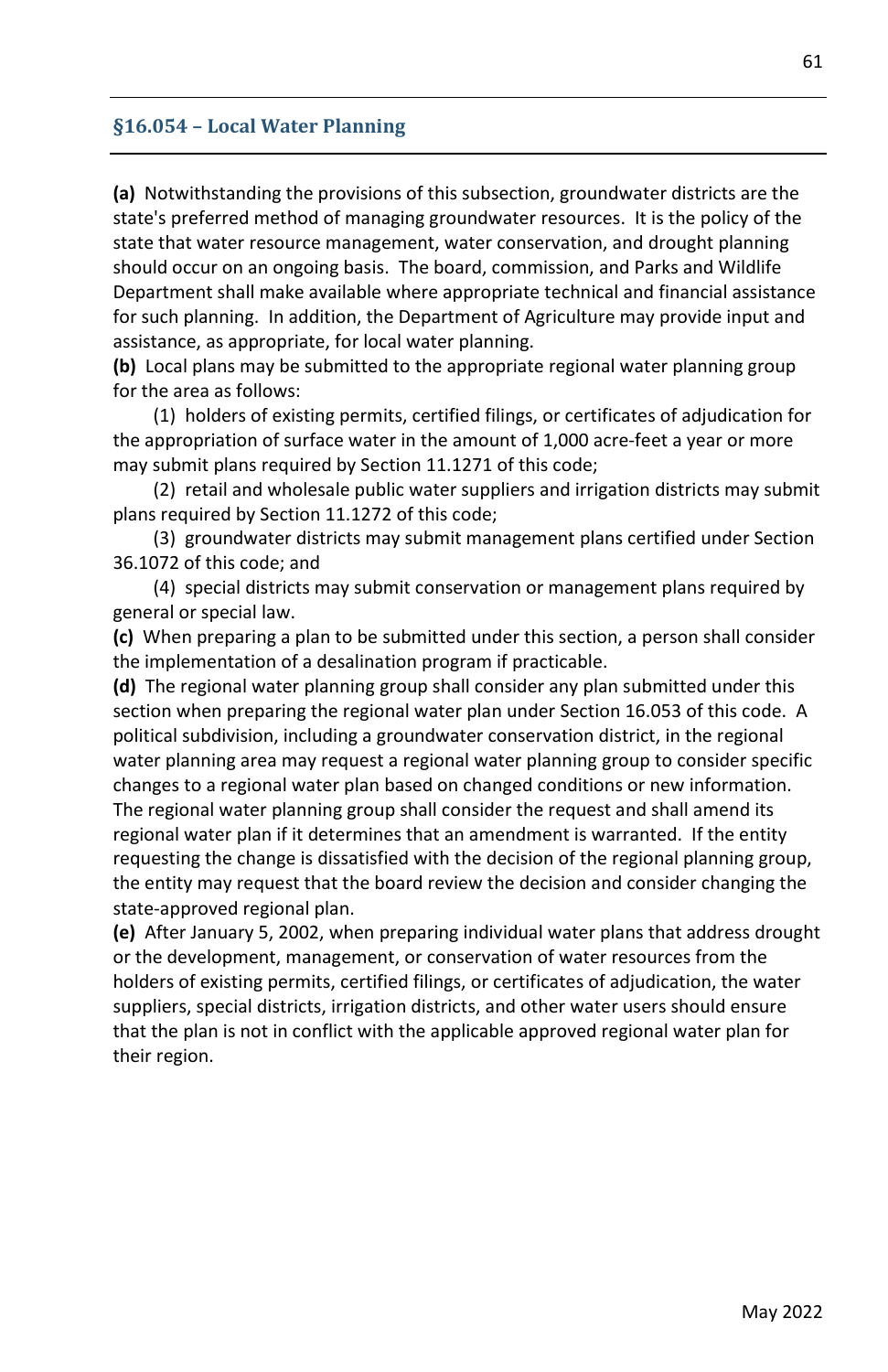# **|| TEXAS WATER CODE, Selected Statutes and Statute Excerpts Relevant to Regional Water Planning ||**

#### **Chapter 5**

### **Sec. 5.001. DEFINITIONS. (excerpt)**

In this chapter:

(4) "Clean coal project" means the installation of one or more components of the coal-based integrated sequestration and hydrogen research project to be built in partnership with the United States Department of Energy, commonly referred to as the FutureGen project. The term includes the construction or modification of a facility for electric generation, industrial production, or the production of steam as a byproduct of coal gasification to the extent that the facility installs one or more components of the FutureGen project.

### **Chapter 10**

#### **Sec. 10.001. DEFINITIONS. (excerpt)**

In this chapter:

(4) "Council" means the Water Conservation Advisory Council.

### **Sec. 10.010. POWERS AND DUTIES OF COUNCIL. (excerpt)**

The council shall:

(6) monitor the implementation of water conservation strategies by water users included in regional water plans

### **Chapter 11**

**Sec. 11.002. DEFINITIONS.** 

#### **Sec. 11.085. INTERBASIN TRANSFERS. (excerpt)**

**(k)** In addition to other requirements of this code relating to the review of and action on an application for a new water right or amended permit, certified filing, or certificate of adjudication, the commission shall weigh the effects of the proposed transfer by considering:

(1) the need for the water in the basin of origin and in the proposed receiving basin based on the period for which the water supply is requested, but not to exceed 50 years;

**(l)** The commission may grant, in whole or in part, an application for an interbasin transfer only to the extent that:

(1) the detriments to the basin of origin during the proposed transfer period are less than the benefits to the receiving basin during the proposed transfer period, as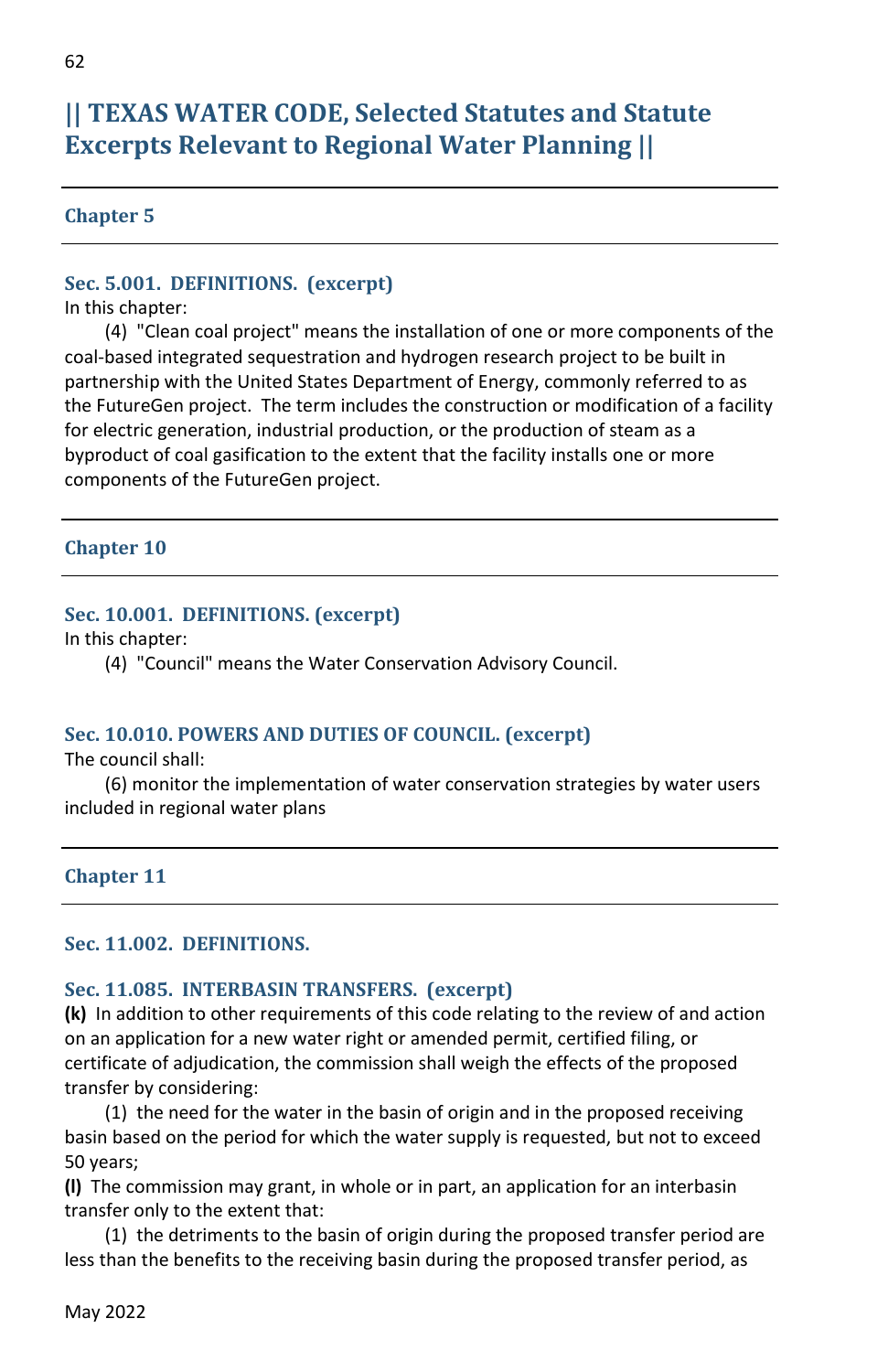determined by the commission based on consideration of the factors described by Subsection (k); and

(2) the applicant for the interbasin transfer has prepared a drought contingency plan and has developed and implemented a water conservation plan that will result in the highest practicable levels of water conservation and efficiency achievable within the jurisdiction of the applicant.

### **Sec. 11.1271. ADDITIONAL REQUIREMENTS: WATER CONSERVATION PLANS. (excerpt)**

**(a)** The commission shall require from an applicant for a new or amended water right the formulation and submission of a water conservation plan and the adoption of reasonable water conservation measures, as defined by Subdivision (8)(B), Section [11.002,](http://www.statutes.legis.state.tx.us/GetStatute.aspx?Code=WA&Value=11.002) of this code.

**(b)** The commission shall require the holder of an existing permit, certified filing, or certificate of adjudication for the appropriation of surface water in the amount of 1,000 acre-feet a year or more for municipal, industrial, and other uses, and 10,000 acre-feet a year or more for irrigation uses, to develop, submit, and implement a water conservation plan, consistent with the appropriate approved regional water plan, that adopts reasonable water conservation measures as defined by Subdivision (8)(B), Sectio[n 11.002,](http://www.statutes.legis.state.tx.us/GetStatute.aspx?Code=WA&Value=11.002) of this code. The requirement for a water conservation plan under this section shall not result in the need for an amendment to an existing permit, certified filing, or certificate of adjudication.

**(c)** Beginning May 1, 2005, all water conservation plans required under this section must include specific, quantified 5-year and 10-year targets for water savings. The entity preparing the plan shall establish the targets. Targets must include goals for water loss programs and goals for municipal use in gallons per capita per day.

**(d)** The commission and the board jointly shall identify quantified target goals for water conservation that water suppliers and other entities may use as guidelines in preparing water conservation plans. Goals established under this subsection are not enforceable requirements.

**(e)** The commission and board jointly shall develop model water conservation programs for different types of water suppliers that suggest best management practices for achieving the highest practicable levels of water conservation and efficiency achievable for each specific type of water supplier.

## **Sec. 11.1272. ADDITIONAL REQUIREMENT: DROUGHT CONTINGENCY PLANS FOR CERTAIN APPLICANTS AND WATER RIGHT HOLDERS.**

**(a)** The commission shall by rule require wholesale and retail public water suppliers and irrigation districts to develop drought contingency plans consistent with the appropriate approved regional water plan to be implemented during periods of water shortages and drought.

**(b)** The wholesale and retail public water suppliers and irrigation districts shall provide an opportunity for public input during preparation of their drought contingency plans and before submission of the plans to the commission.

**(c)** By May 1, 2005, a drought contingency plan required by commission rule adopted under this section must include specific, quantified targets for water use reductions to be achieved during periods of water shortages and drought. The entity preparing the plan shall establish the targets.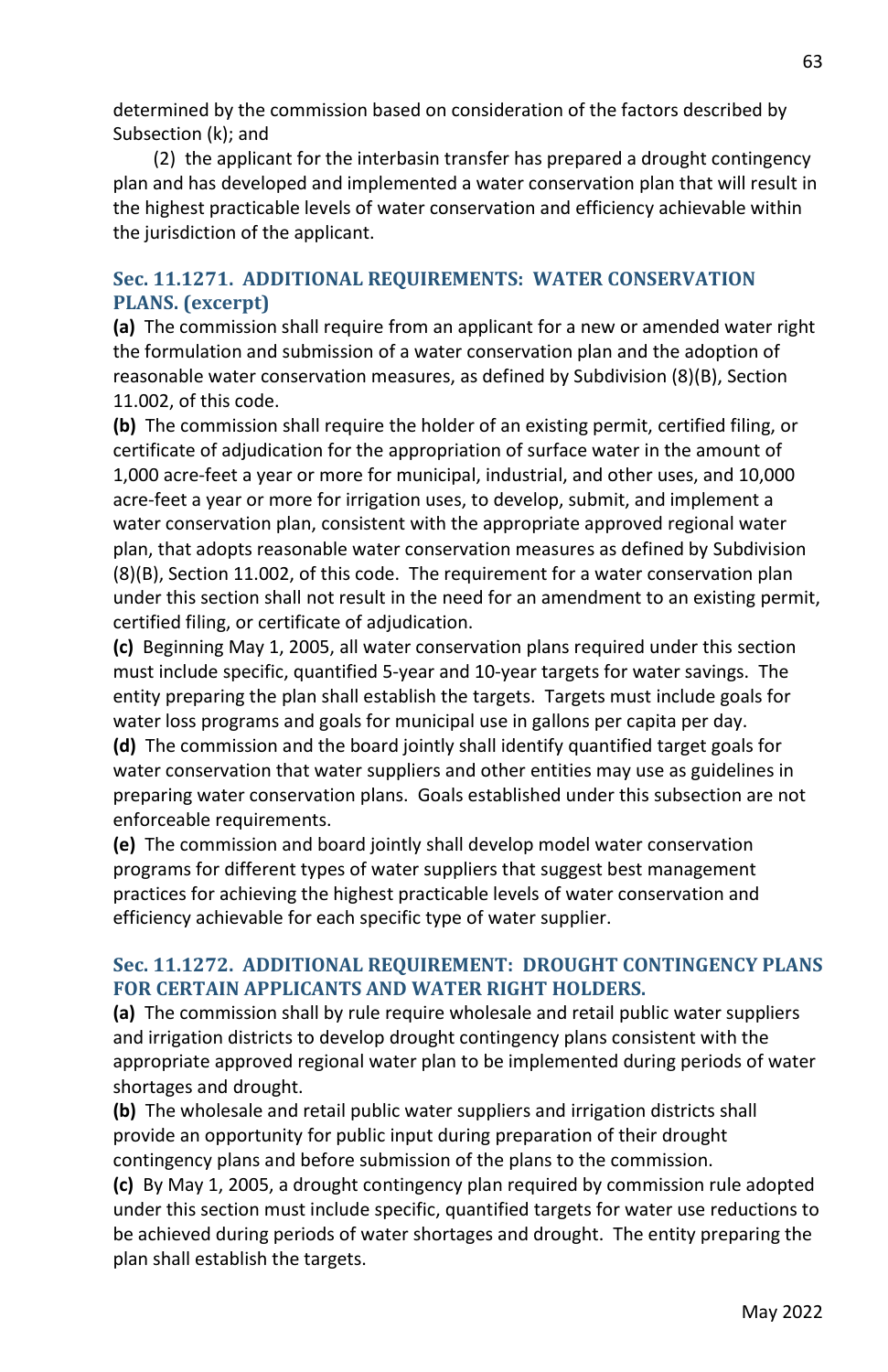**(d)** The commission and the board by joint rule shall identify quantified target goals for drought contingency plans that wholesale and retail public water suppliers, irrigation districts, and other entities may use as guidelines in preparing drought contingency plans. Goals established under this subsection are not enforceable requirements.

**(e)** The commission and the board jointly shall develop model drought contingency programs for different types of water suppliers that suggest best management practices for accomplishing the highest practicable levels of water use reductions achievable during periods of water shortages and drought for each specific type of water supplier.

## **Sec. 11.139. EMERGENCY AUTHORIZATIONS. (excerpt)**

**(a)** Except as provided by Sectio[n 11.148](http://www.statutes.legis.state.tx.us/GetStatute.aspx?Code=WA&Value=11.148) of this code, the commission may grant an emergency permit, order, or amendment to an existing permit, certified filing, or certificate of adjudication after notice to the governor for an initial period of not more than 120 days if the commission finds that emergency conditions exist which present an imminent threat to the public health and safety and which override the necessity to comply with established statutory procedures and there are no feasible practicable alternatives to the emergency authorization. Such emergency action may be renewed once for not longer than 60 days.

**Sec. 11.147. EFFECTS OF PERMIT ON BAYS AND ESTUARIES AND INSTREAM USES.** 

**Sec. 11.1471. ENVIRONMENTAL FLOW STANDARDS AND SET-ASIDES.** 

**Sec. 11.148. EMERGENCY SUSPENSION OF PERMIT CONDITIONS AND EMERGENCY AUTHORITY TO MAKE AVAILABLE WATER SET ASIDE FOR ENVIRONMENTAL FLOWS.** 

## **Chapter 13**

## **Sec. 13.146. WATER CONSERVATION PLAN.**

The commission shall require a retail public utility that provides potable water service to 3,300 or more connections to:

(1) submit to the executive administrator of the board a water conservation plan based on specific targets and goals developed by the retail public utility and using appropriate best management practices, as defined by Section 11.002, or other water conservation strategies;

(2) designate a person as the water conservation coordinator responsible for implementing the water conservation plan; and

(3) identify, in writing, the water conservation coordinator to the executive administrator of the board.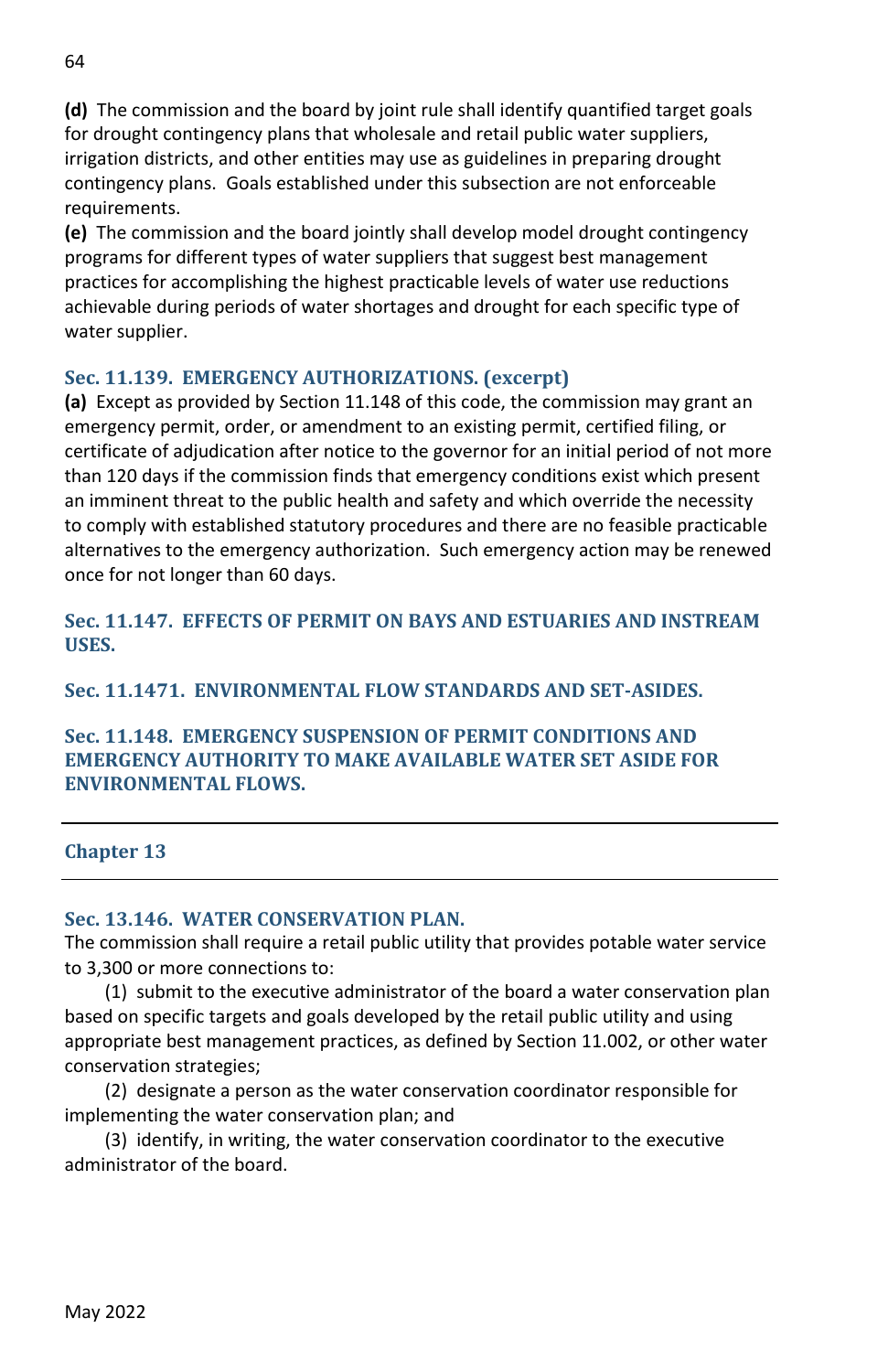#### **Sec. 13.506. PLUMBING FIXTURES.**

#### **Chapter 15**

#### **Sec. 15.401. PROGRAM CREATION.**

The research and planning program is created to provide money for research into and planning of the proper conservation, management, and development of the state's water resources, for regional planning by political subdivisions, for facility engineering in economically distressed areas, and for flood control planning by political subdivisions. The program may also provide money for research and planning by Texas political subdivisions related to the proper conservation, management, and development of water resources of areas outside Texas if such research or planning will result in water being available for use in or for the benefit of Texas or will maintain and enhance the quality of water in Texas.

#### **Sec. 15.4061. FUNDING FOR REGIONAL WATER PLANS. (excerpt)**

**(a)** The board may enter into contracts with political subdivisions designated as representatives of a regional water planning group under Section [16.053\(](http://www.statutes.legis.state.tx.us/GetStatute.aspx?Code=WA&Value=16.053)c) of this code to pay from the research and planning fund all or part of the cost of developing or revising regional water plans as defined in Section [16.053](http://www.statutes.legis.state.tx.us/GetStatute.aspx?Code=WA&Value=16.053) of this code.

#### **Chapter 16**

#### **Sec. 16.012. STUDIES, INVESTIGATIONS, SURVEYS.**

#### **Sec. 16.0121. WATER AUDITS. (excerpt)**

**(a)** In this section, "retail public utility" has the meaning assigned by Sectio[n 13.002.](http://www.statutes.legis.state.tx.us/GetStatute.aspx?Code=WA&Value=13.002)  **(b)** Except as provided by Subsection (b-1), a retail public utility providing potable water shall perform and file with the board an annual water audit computing the utility's system water loss during the preceding year.

**(b-1)** A retail public utility providing potable water that does not receive from the board financial assistance and is providing service to 3,300 or fewer connections shall perform and file with the board every five years a water audit computing the utility's most recent annual system water loss.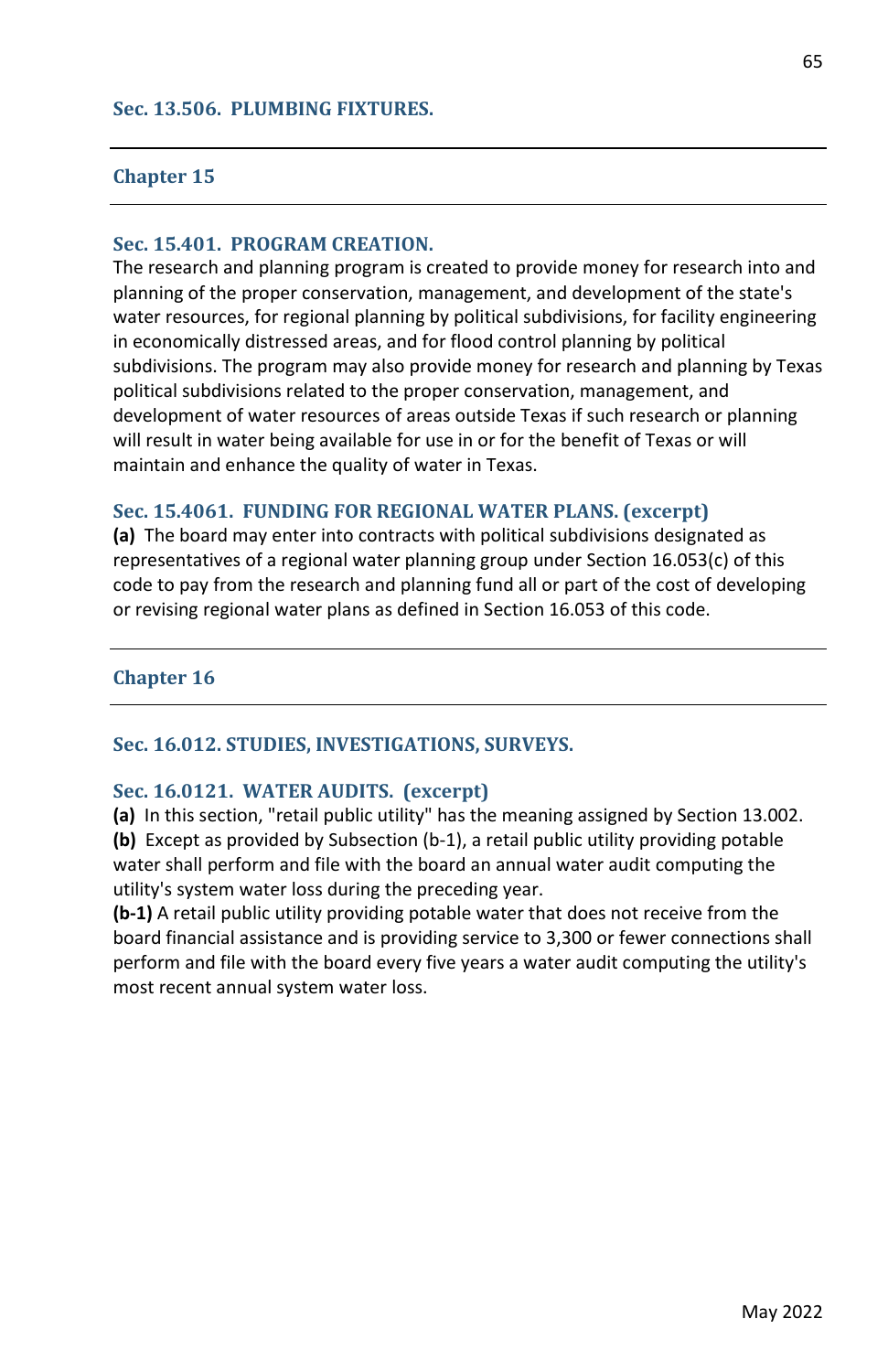## **Sec. 16.051. STATE WATER PLAN: DROUGHT, CONSERVATION, DEVELOPMENT, AND MANAGEMENT; EFFECT OF PLAN. (see p.51)**

**Sec. 16.053. REGIONAL WATER PLANS. (see p.53)**

**Sec. 16.054. LOCAL WATER PLANNING.** 

**Sec. 16.055. DROUGHT RESPONSE PLAN.** 

## **Sec. 16.0551. STATE DROUGHT PREPAREDNESS PLAN.**

## **Sec. 16.145. INTERREGIONAL WATER SUPPLY PROJECTS.**

**(a)** The board shall identify, establish selection criteria for, and issue a request for proposals for water supply projects that benefit multiple water planning regions. Selection criteria established under this section must prioritize projects that:

- (1) maximize the use of private financial resources;
- (2) combine the financial resources of multiple water planning regions; and
- (3) have a substantial economic benefit to the regions served by:
	- (A) affecting a large population;
	- (B) creating jobs in the regions served; and

 (C) meeting a high percentage of the water supply needs of the water users served by the project.

**(b)** The board and the commission shall enter into a memorandum of understanding for the expedited approval of permits for projects selected under this section.

## **Sec. 16.402. WATER CONSERVATION PLAN REVIEW.**

## **Sec. 16.403. WATER USE REPORTING.**

## **Chapter 35**

## **Sec. 35.019. WATER AVAILABILITY. (excerpt)**

(a) The commissioners court of a county in a priority groundwater management area may adopt water availability requirements in an area where platting is required if the court determines that the requirements are necessary to prevent current or projected water use in the county from exceeding the safe sustainable yield of the county's water supply.

### **Chapter 36**

### **Sec. 36.002. OWNERSHIP OF GROUNDWATER.**

**(a)** The legislature recognizes that a landowner owns the groundwater below the surface of the landowner's land as real property.

**(b)** The groundwater ownership and rights described by this section entitle the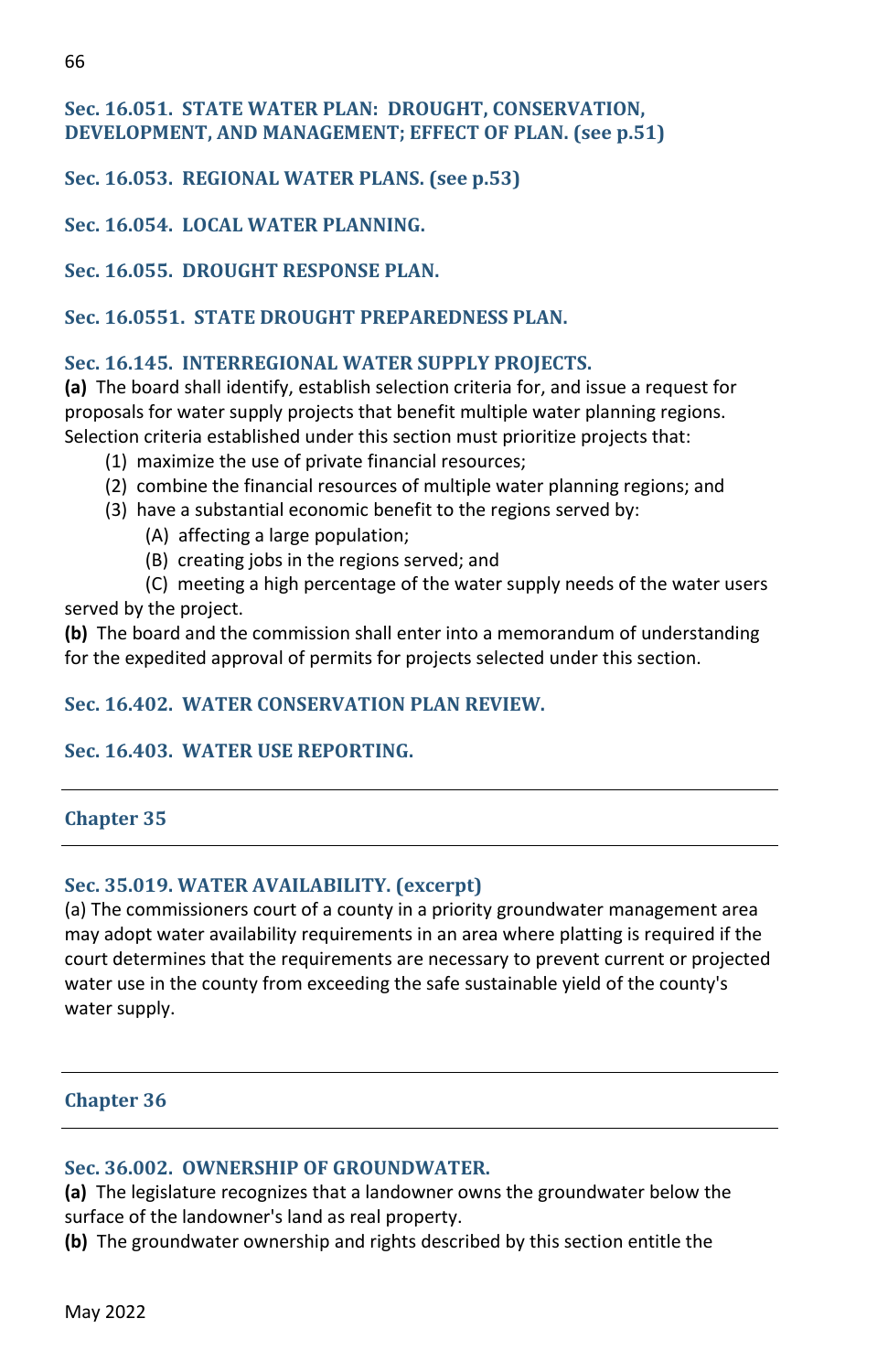landowner, including a landowner's lessees, heirs, or assigns, to:

(1) drill for and produce the groundwater below the surface of real property, subject to Subsection (d), without causing waste or malicious drainage of other property or negligently causing subsidence; and

(2) have any other right recognized under common law.

**(b-1)** The groundwater ownership and rights described by this section do not:

(1) entitle a landowner, including a landowner's lessees, heirs, or assigns, to the right to capture a specific amount of groundwater below the surface of that landowner's land; or

(2) affect the existence of common law defenses or other defenses to liability under the rule of capture.

**(c)** Nothing in this code shall be construed as granting the authority to deprive or divest a landowner, including a landowner's lessees, heirs, or assigns, of the groundwater ownership and rights described by this section.

**(d)** This section does not:

(1) prohibit a district from limiting or prohibiting the drilling of a well by a landowner for failure or inability to comply with minimum well spacing or tract size requirements adopted by the district;

(2) affect the ability of a district to regulate groundwater production as authorized under Section [36.113,](http://www.statutes.legis.state.tx.us/GetStatute.aspx?Code=WA&Value=36.113) [36.116,](http://www.statutes.legis.state.tx.us/GetStatute.aspx?Code=WA&Value=36.116) o[r 36.122](http://www.statutes.legis.state.tx.us/GetStatute.aspx?Code=WA&Value=36.122) or otherwise under this chapter or a special law governing a district; or

(3) require that a rule adopted by a district allocate to each landowner a proportionate share of available groundwater for production from the aquifer based on the number of acres owned by the landowner.

**(e)** This section does not affect the ability to regulate groundwater in any manner authorized under:

(1) Chapter 626, Acts of the 73rd Legislature, Regular Session, 1993, for the Edwards Aquifer Authority;

(2) Chapte[r 8801,](http://www.statutes.legis.state.tx.us/GetStatute.aspx?Code=SD&Value=8801) Special District Local Laws Code, for the Harris-Galveston Subsidence District; and

(3) Chapte[r 8834,](http://www.statutes.legis.state.tx.us/GetStatute.aspx?Code=SD&Value=8834) Special District Local Laws Code, for the Fort Bend Subsidence District.

## **Sec. 36.1071. MANAGEMENT PLAN. (excerpt)**

**(a)** Following notice and hearing, the district shall, in coordination with surface water management entities on a regional basis, develop a management plan that addresses the following management goals, as applicable:

- (1) providing the most efficient use of groundwater;
- (2) controlling and preventing waste of groundwater;
- (3) controlling and preventing subsidence;
- (4) addressing conjunctive surface water management issues;
- (5) addressing natural resource issues;
- (6) addressing drought conditions;
- (7) addressing conservation, recharge enhancement, rainwater harvesting,

precipitation enhancement, or brush control, where appropriate and cost-effective; and

(8) addressing the desired future conditions adopted by the district under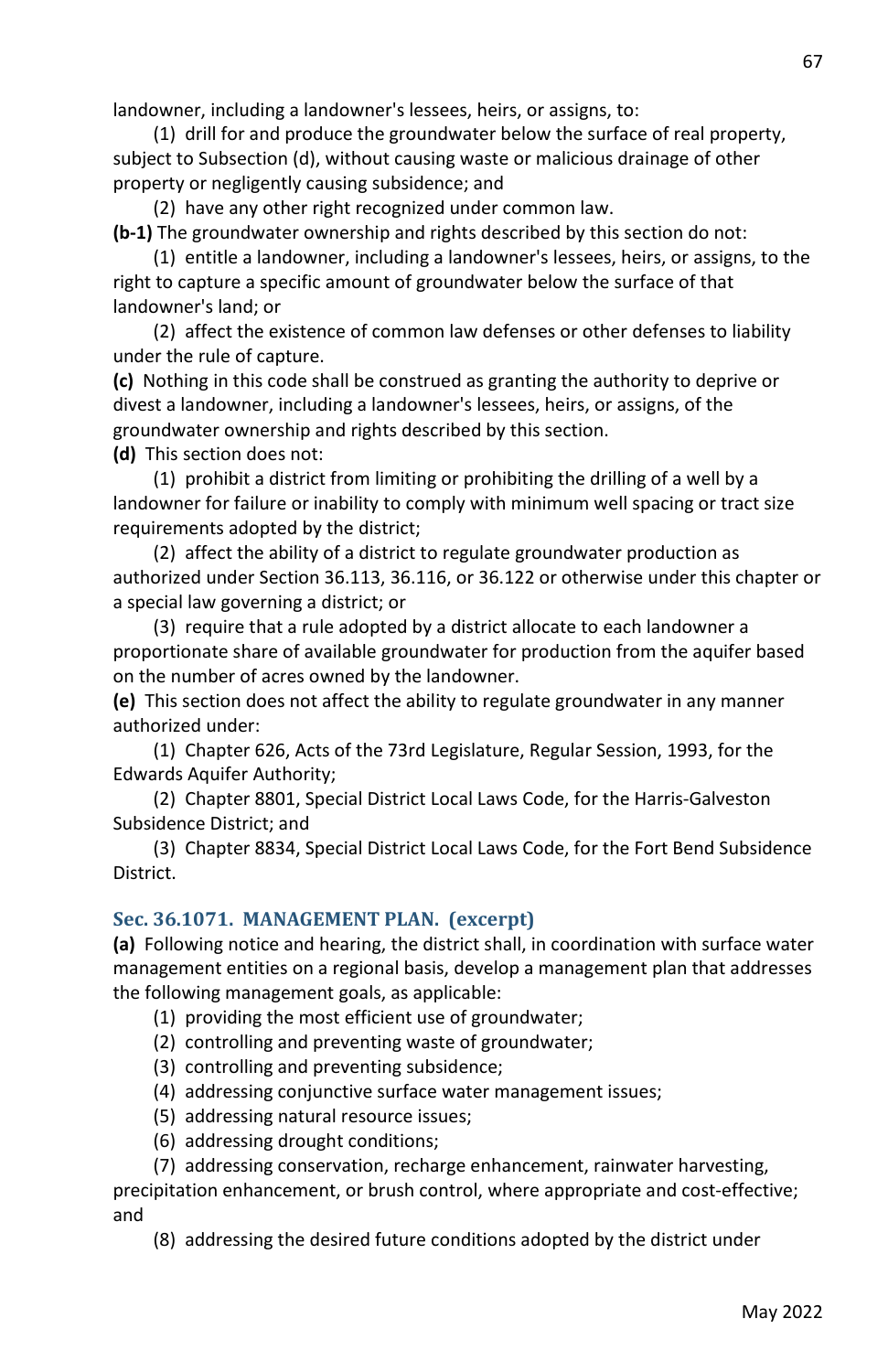Section [36.108.](http://www.statutes.legis.state.tx.us/GetStatute.aspx?Code=WA&Value=36.108)

**(b)** The management plan, or any amendments to the plan, shall be developed using the district's best available data and forwarded to the regional water planning group for use in their planning process.

## **Sec. 36.108. JOINT PLANNING IN MANAGEMENT AREA. (excerpt)**

**(d)** Not later than May 1, 2021, and every five years thereafter, the districts shall consider groundwater availability models and other data or information for the management area and shall propose for adoption desired future conditions for the relevant aquifers within the management area. Before voting on the proposed desired future conditions of the aquifers under Subsection (d-2), the districts shall consider:

(1) aquifer uses or conditions within the management area, including conditions that differ substantially from one geographic area to another;

(2) the water supply needs and water management strategies included in the state water plan;

(3) hydrological conditions, including for each aquifer in the management area the total estimated recoverable storage as provided by the executive administrator, and the average annual recharge, inflows, and discharge;

(4) other environmental impacts, including impacts on spring flow and other interactions between groundwater and surface water;

(5) the impact on subsidence;

(6) socioeconomic impacts reasonably expected to occur;

(7) the impact on the interests and rights in private property, including ownership and the rights of management area landowners and their lessees and assigns in groundwater as recognized under Section [36.002;](http://www.statutes.legis.state.tx.us/GetStatute.aspx?Code=WA&Value=36.002)

(8) the feasibility of achieving the desired future condition; and

(9) any other information relevant to the specific desired future conditions. **(d-1)** After considering and documenting the factors described by Subsection (d) and other relevant scientific and hydrogeological data, the districts may establish different desired future conditions for:

(1) each aquifer, subdivision of an aquifer, or geologic strata located in whole or in part within the boundaries of the management area; or

(2) each geographic area overlying an aquifer in whole or in part or subdivision of an aquifer within the boundaries of the management area.

**(d-2)** The desired future conditions proposed under Subsection (d) must provide a balance between the highest practicable level of groundwater production and the conservation, preservation, protection, recharging, and prevention of waste of groundwater and control of subsidence in the management area. This subsection does not prohibit the establishment of desired future conditions that provide for the reasonable long-term management of groundwater resources consistent with the management goals under Section 36.1071(a). The desired future conditions proposed under Subsection (d) must be approved by a two-thirds vote of all the district representatives for distribution to the districts in the management area. A period of not less than 90 days for public comments begins on the day the proposed desired future conditions are mailed to the districts. During the public comment period and after posting notice as required by Section 36.063, each district shall hold a public hearing on any proposed desired future conditions relevant to that district. During the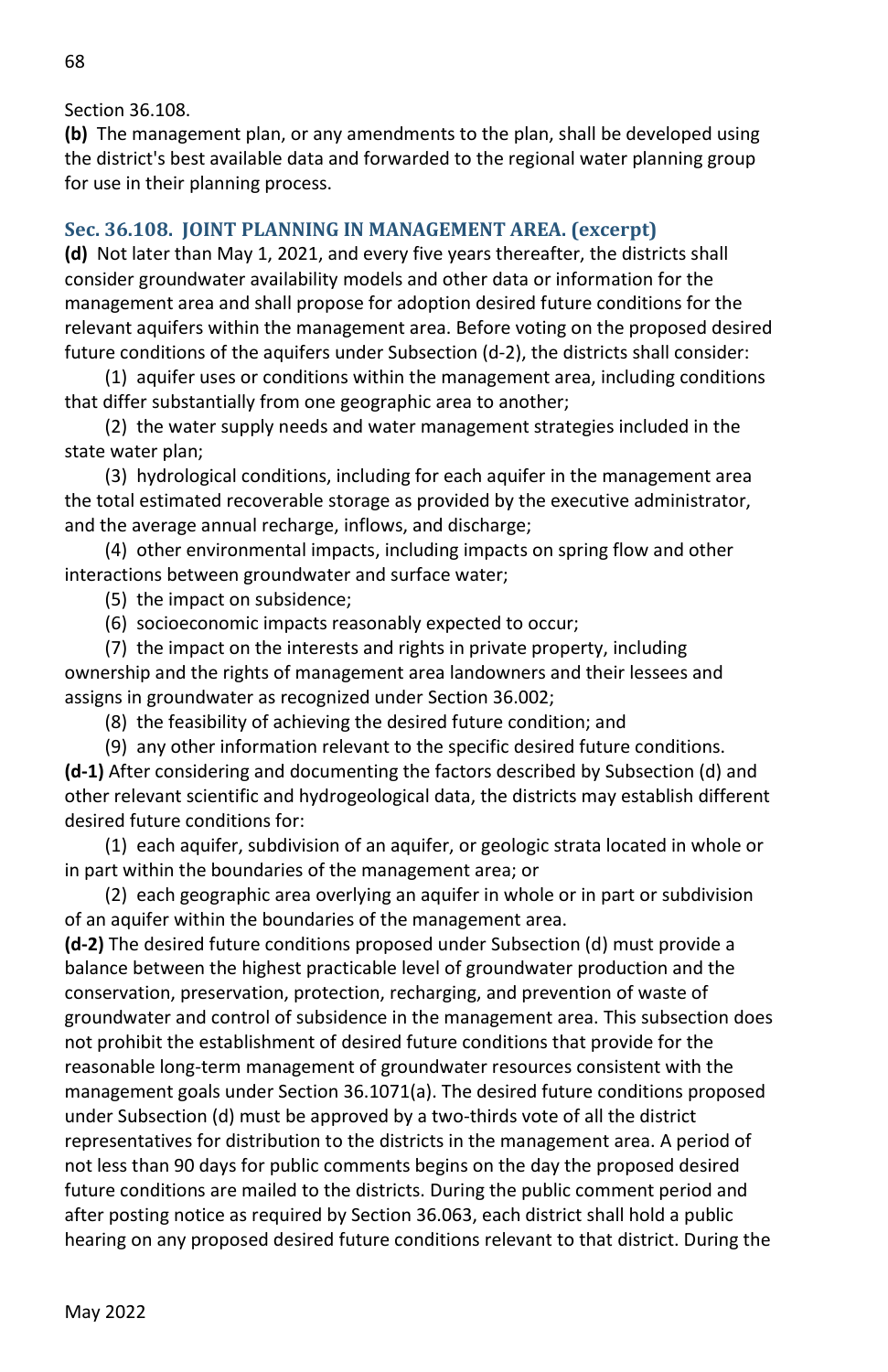public comment period, the district shall make available in its office a copy of the proposed desired future conditions and any supporting materials, such as the documentation of factors considered under Subsection (d) and groundwater availability model run results. After the close of the public comment period, the district shall compile for consideration at the next joint planning meeting a summary of relevant comments received, any suggested revisions to the proposed desired future conditions, and the basis for the revisions.

## **Sec. 36.1083. APPEAL OF DESIRED FUTURE CONDITIONS.**

## **Sec. 36.1084. MODELED AVAILABLE GROUNDWATER.**

**(a)** The Texas Water Development Board shall require the districts in a management area to submit to the executive administrator not later than the 60th day after the date on which the districts adopted desired future conditions under Sectio[n 36.108\(](http://www.statutes.legis.state.tx.us/GetStatute.aspx?Code=WA&Value=36.108)d-3):

- (1) the desired future conditions adopted under Sectio[n 36.108;](http://www.statutes.legis.state.tx.us/GetStatute.aspx?Code=WA&Value=36.108)
- (2) proof that notice was posted for the joint planning meeting; and
- (3) the desired future conditions explanatory report.

**(b)** The executive administrator shall provide each district and regional water planning group located wholly or partly in the management area with the modeled available groundwater in the management area based upon the desired future conditions adopted by the districts.

## **Sec. 36.1132. PERMITS BASED ON MODELED AVAILABLE GROUNDWATER.**

**(a)** A district, to the extent possible, shall issue permits up to the point that the total volume of exempt and permitted groundwater production will achieve an applicable desired future condition under Section [36.108.](http://www.statutes.legis.state.tx.us/GetStatute.aspx?Code=WA&Value=36.108)

**(b)** In issuing permits, the district shall manage total groundwater production on a long-term basis to achieve an applicable desired future condition and consider:

(1) the modeled available groundwater determined by the executive administrator;

(2) the executive administrator's estimate of the current and projected amount of groundwater produced under exemptions granted by district rules and Section [36.117;](http://www.statutes.legis.state.tx.us/GetStatute.aspx?Code=WA&Value=36.117)

(3) the amount of groundwater authorized under permits previously issued by the district;

(4) a reasonable estimate of the amount of groundwater that is actually produced under permits issued by the district; and

(5) yearly precipitation and production patterns.

**(c)** In developing the estimate of exempt use under Subsection (b)(2), the executive

administrator shall solicit information from each applicable district.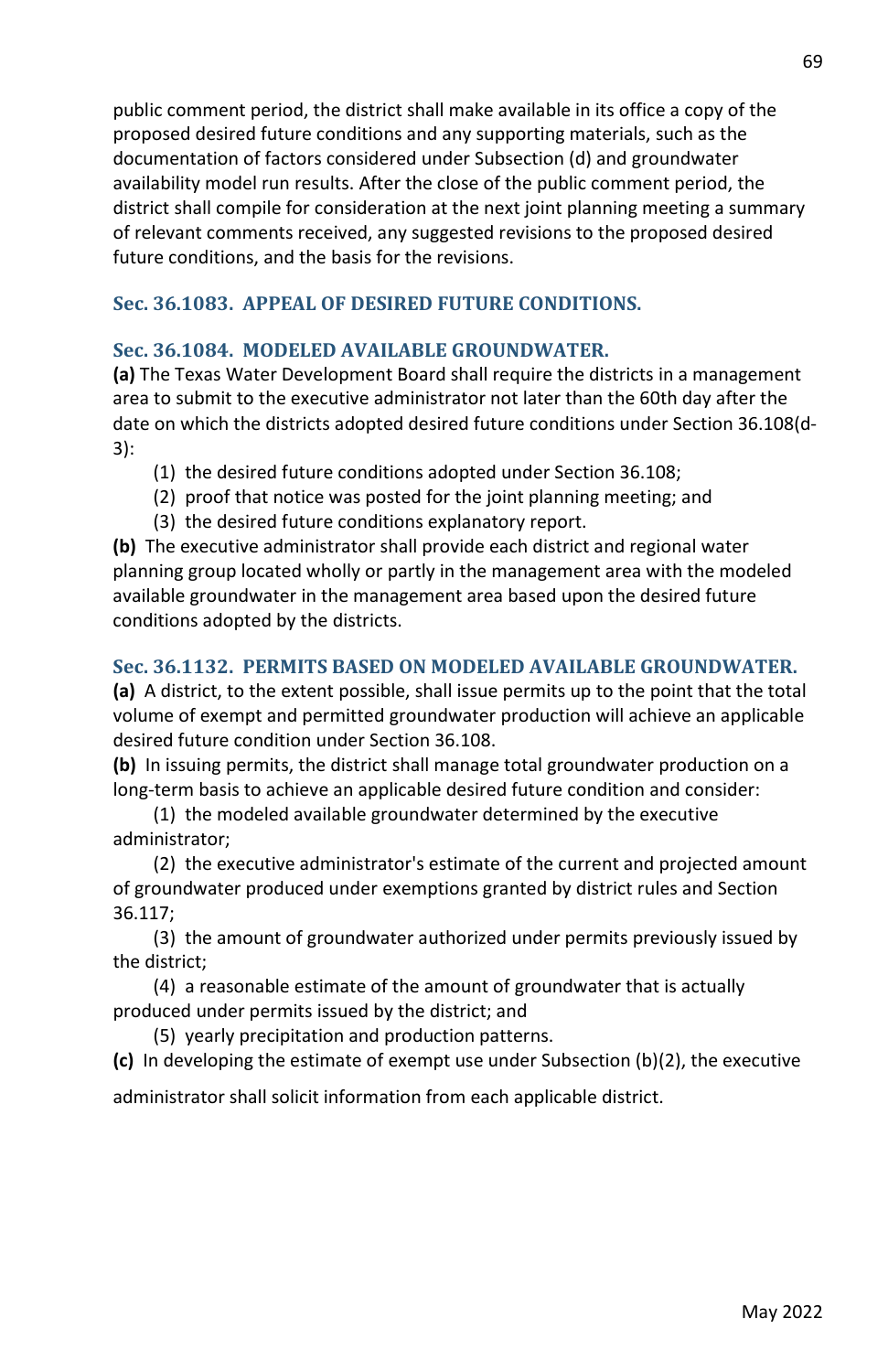## **Miscellaneous**

Texas Open Meeting Act, Texas Government Code, Chapter 551

Texas Open Meeting Act training from the Texas Attorney General's office:

<https://texasattorneygeneral.gov/og/oma-training>

Texas Public Information Act, Texas Government Code, Chapter 552

Texas Public Information Act training from the Texas Attorney General's office:

<https://www.texasattorneygeneral.gov/og/pia-training>

Texas Professional Services Procurement Act, Tex. Government Code, ch.2254

Notes: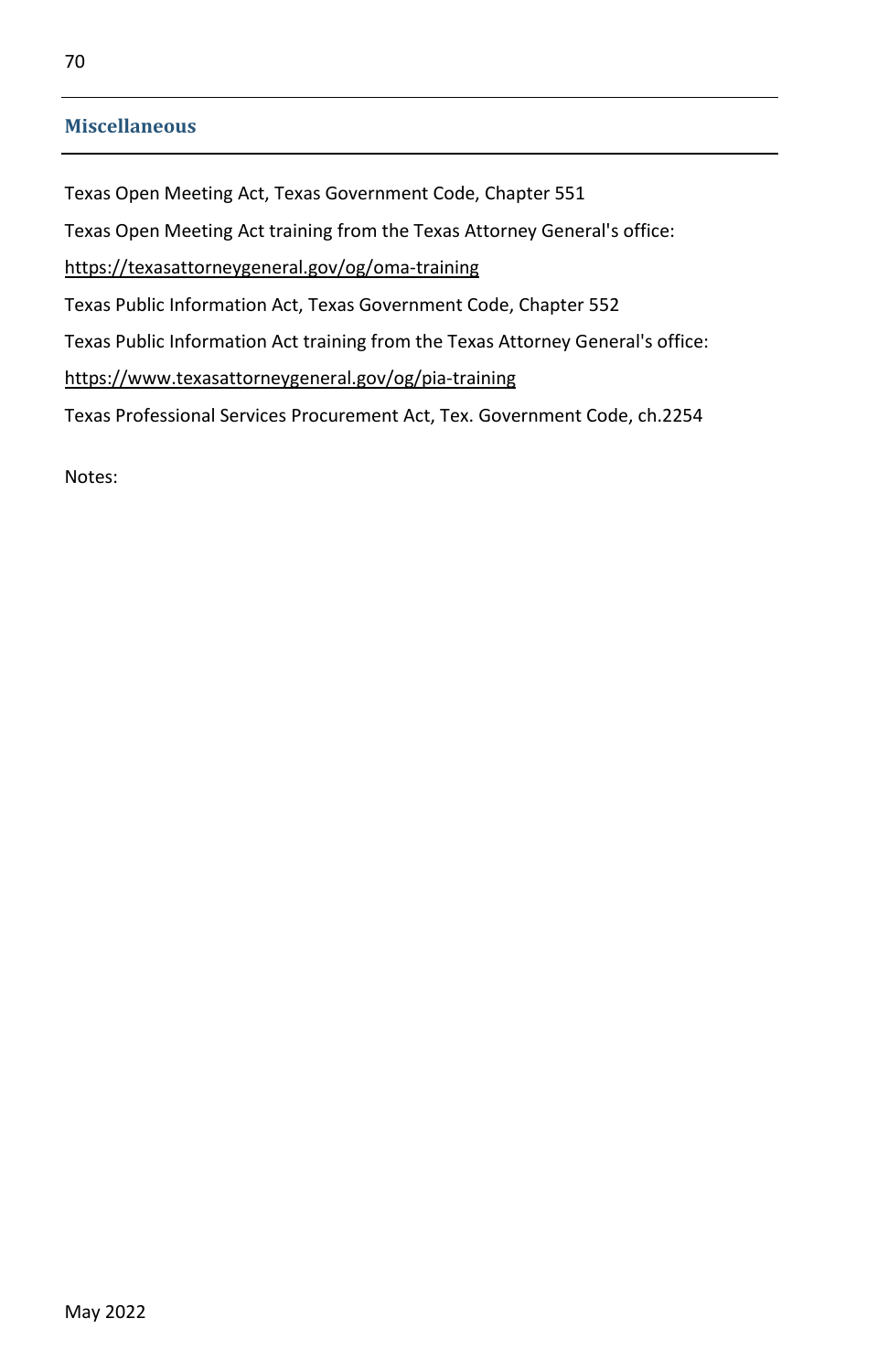This page is left intentionally blank